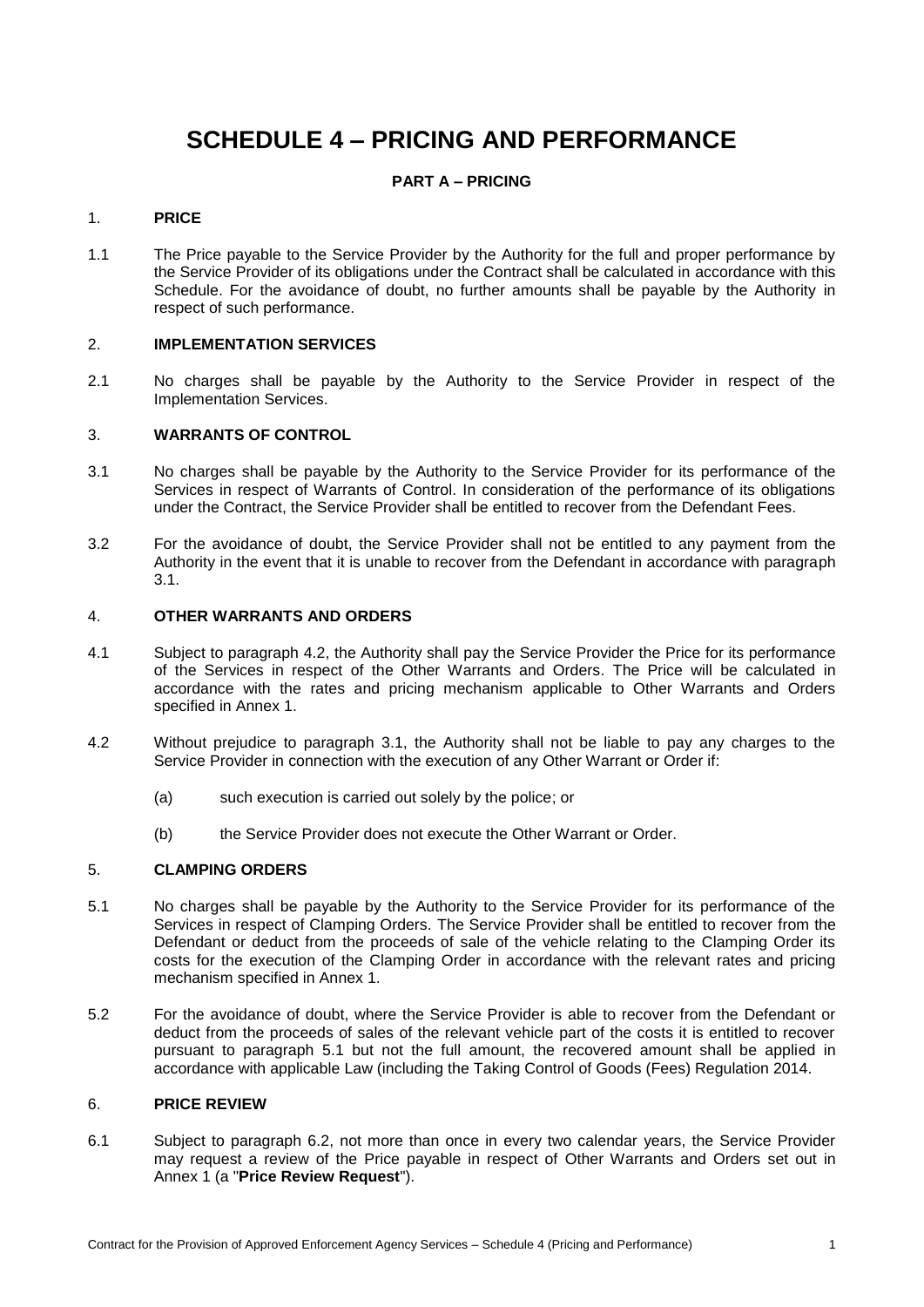- <span id="page-1-0"></span>6.2 The Service Provider shall not be entitled to request a review of such charges prior to the third calendar year of the Contract Period.
- 6.3 The Service Provider's Price Review Request shall:
	- (a) set out the Service Provider's proposed changes to the Price payable in respect of Other Warrants and Orders; and
	- (b) be supported by sufficient evidence to enable the Authority to make a detailed assessment of whether to approve the Price Review Request.
- 6.4 Following receipt of the Price Review Request, the Authority shall evaluate the Price Review Request and liaise with the Service Provider as necessary in order to discuss the request. The Service Provider shall provide such clarification or further evidence as the Authority may reasonably require for the purposes of considering the Price Review Request.
- 6.5 The Authority shall use reasonable endeavours to approve or reject the proposed change to the Price payable in respect of Other Warrants and Orders by giving notice in writing to the Service Provider within 20 Working Days of receipt of the Price Review Request. Such Approval or rejection shall be at the Authority's sole discretion.
- 6.6 Any variation to the Contract required as the result of the Authority approving a Price Review Request shall be implemented in accordance with clause F10 (Variation).
- 6.7 The provisions of this paragraph [4](#page-0-3) shall apply during any Extension. No adjustments will be made to the Price during any Extension, save where these are in accordance with this paragraph [4.](#page-0-3)

# 7. **EXPENSES AND OVERHEADS**

- 7.1 Unless specifically referred to in the Contract, the Authority shall not be liable for any expenses incurred by the Service Provider in connection with the delivery of the Services or the performance of its obligations under the Contract.
- 7.2 The Authority shall not pay the Service Provider's overhead costs unless specifically agreed in writing by the Authority and overhead costs shall include: facilities, utilities, insurance, tax, head office overheads, indirect staff costs and other costs not specifically and directly ascribable solely to the provision of the Services.

# 8. **NO INDEXATION**

8.1 Neither the Price nor any other costs, expenses, fees or charges shall be adjusted to take account of any inflation, change to exchange rate, change to interest rate or any other factor or element which might otherwise increase the cost to the Service Provider or Sub-Contractors of the performance of their obligations.

### 9. **REMITTANCE SUM**

- 9.1 Subject to paragraph [9.2,](#page-1-1) the amount of the Remittance Sums will be determined in accordance with applicable Law and will be the decision of the Courts.
- <span id="page-1-1"></span>9.2 For the avoidance of doubt, to the extent that, in executing a Warrant or Order, the Service Provider is able to recover from the Defendant in part but not in full, the amount of the Remittance Sum will be adjusted in accordance with applicable Law (including the Taking Control of Goods (Fees) Regulations 2014).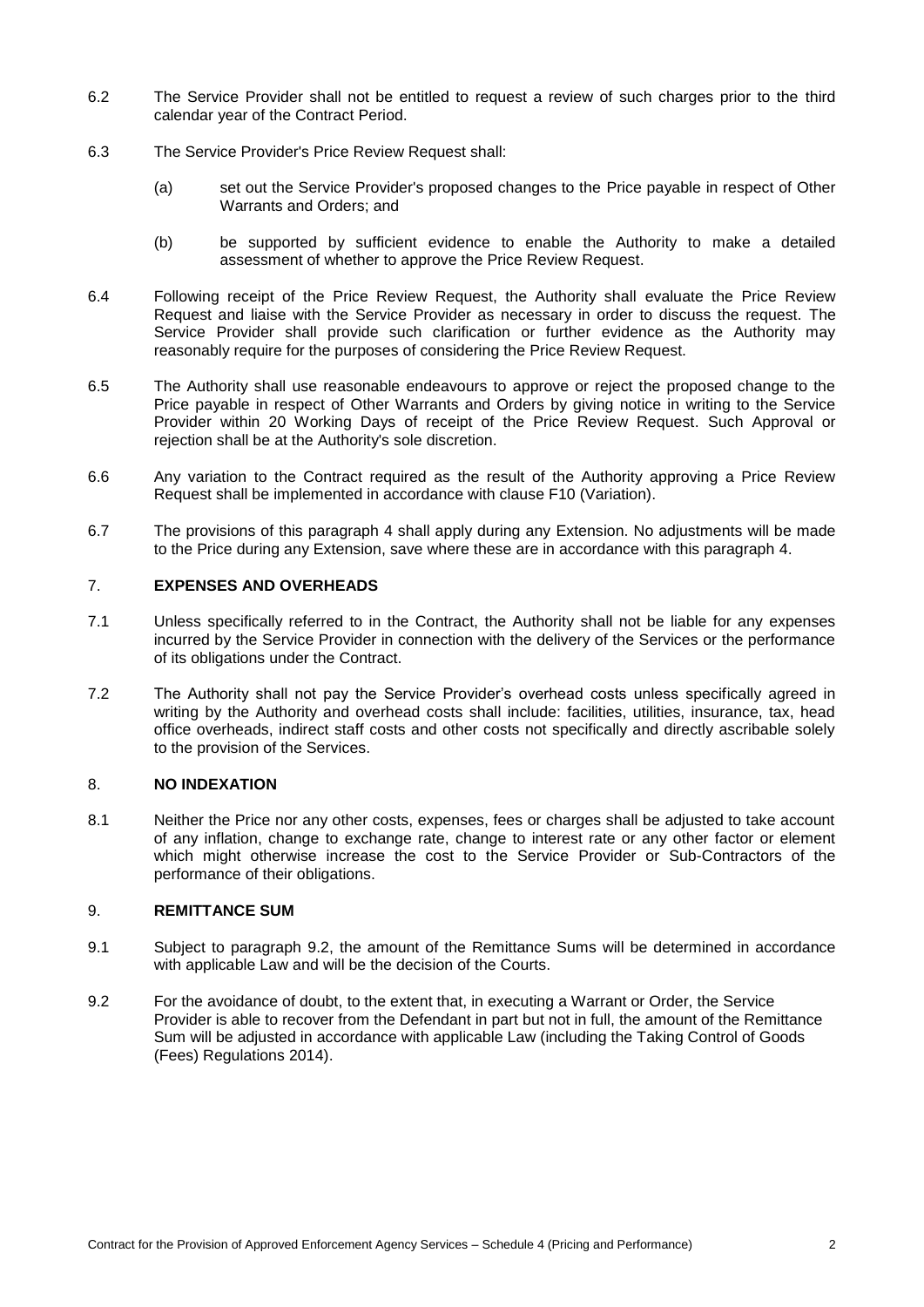- 9.3 The Service Provider shall transfer the Remittance Sums to the Authority on a weekly basis in accordance with the process specified in Schedule 1 (Specification) and as otherwise required by the Warrant of Control Legislation and the Enforcement Legislation.
- 9.4 Within [5] Working Days of the end of each Month, the Service Provider shall provide to the Authority a written report showing:
	- (a) all Remittance Sums paid to the Authority during the previous Month; and
	- (b) any Remittance Sums that have been collected by the Service Provider during the previous Month but which have not been transferred to the Authority.
- 9.5 The Service Provider acknowledges that the Remittance Sums shall belong to the Authority. To the extent that the Service Provider or any Sub-contractor handles or holds the Remittance Sums, such sums shall be held on trust for the Authority, neither the Service Provider nor any Subcontractor shall acquire any right, title or interest in or to the same, and the Service Provider shall comply with the applicable requirements in Schedule 1 (Specification).

### **9A POTENTIAL YEAR 1 SERVICE PROVIDER REVENUE**

9A.1 The Potential Year 1 Service Provider Revenue for each Lot is set out in Annex 5.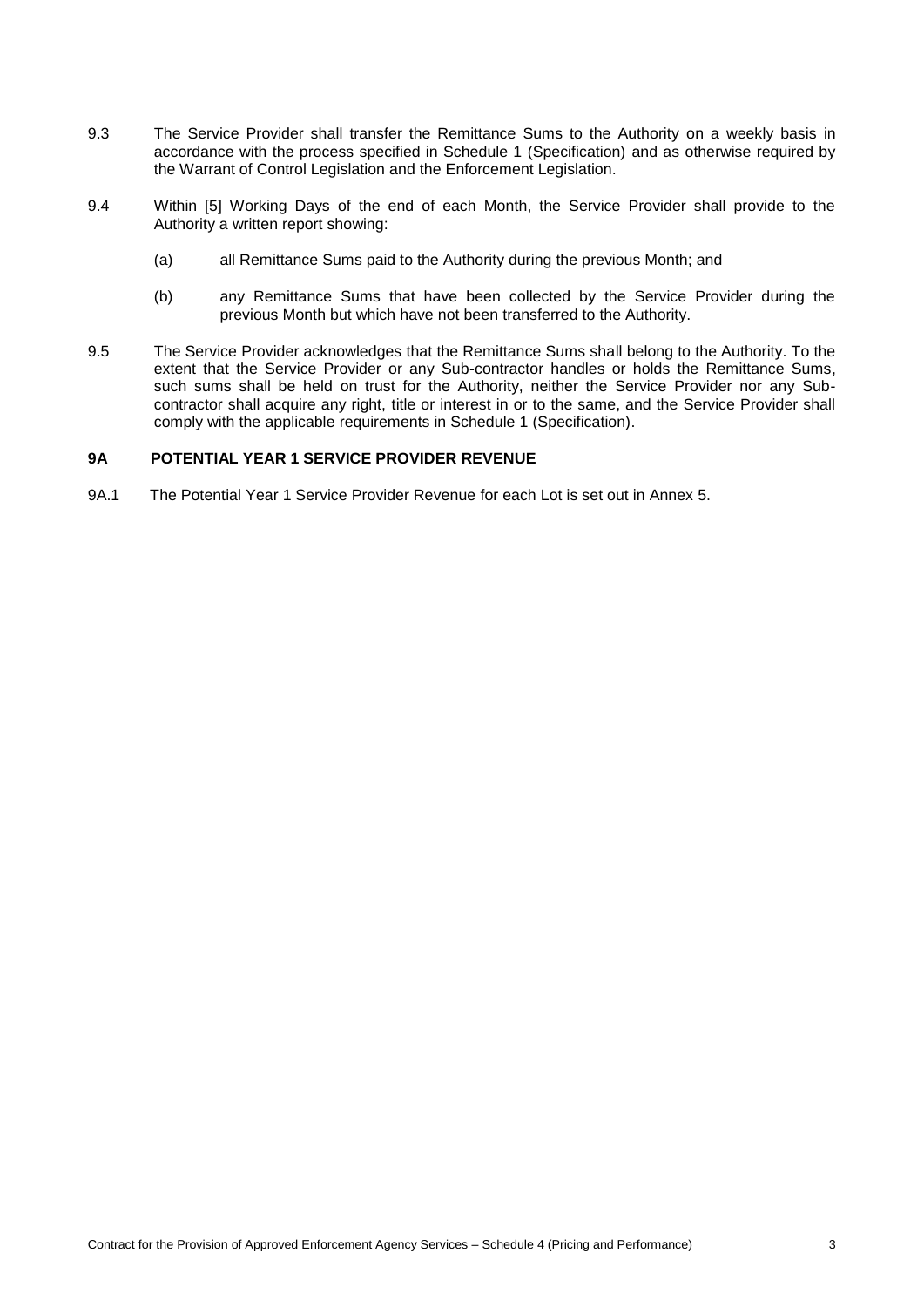### 10. **PAYMENT AND VAT**

- <span id="page-3-1"></span>10.1 In respect of all invoices:
	- (a) the Service Provider shall submit all invoices to the Authority monthly in arrears;
	- (b) if the Service Provider provides Services in respect of more than one Region, a separate invoice shall be submitted for each Region; and
	- (c) invoices shall be submitted to the Authority on or before the 10th Working Day following the end of the month to which they relate.
- 10.2 The Service Provider shall work with the Authority and its nominated agent to agree an electronic invoice format which meets the requirements of a Valid Invoice described in paragraph [10.6.](#page-3-0)
- 10.3 Not Used
- 10.4 The Service Provider shall add VAT to the Price at the prevailing rate as applicable and show the amount of VAT payable separately on all invoices as an extra charge. If the Service Provider fails to show VAT on an invoice, the Authority will not, at any later date, be liable to pay the Service Provider any additional VAT.
- 10.5 All Service Provider invoices shall be expressed in sterling or any other currency which is Approved.
- <span id="page-3-0"></span>10.6 A Valid Invoice is an invoice which includes:
	- (a) the Service Provider's full name, address and title of the Contract;
	- (b) the invoice reference number and corresponding remittance reference number;
	- (c) in respect of each Warrant and/or Order:
		- (i) Defendant name;
		- (ii) the Authority account number and the Service Provider's reference number;
		- (iii) the value of the original debt;
		- (iv) the amount paid by the Defendant;
		- (v) the outstanding balance (if any);
		- (vi) the Price payable by the Authority (if any);
		- (vii) the reason for execution or return as per the agreed Return Code; and
		- (viii) the amount of any VAT or sales tax payable by the Authority.
- 10.7 If the Authority pays the Service Provider prior to the submission of a Valid Invoice this payment shall be on account of and deductible from the next payment to be made.
- 10.8 NOT USED.
- <span id="page-3-2"></span>10.9 Subject to paragraph [11.3,](#page-4-0) the Authority shall pay all undisputed sums due to the Service Provider within 30 days of Receipt of a Valid Invoice. The Service Provider shall send all invoices to the Authority's finance team at the following address (or such other address as the Authority may advise from time to time):

#### Postal address: SSCL, PO Box 745, Newport, Gwent, NP10 8FZ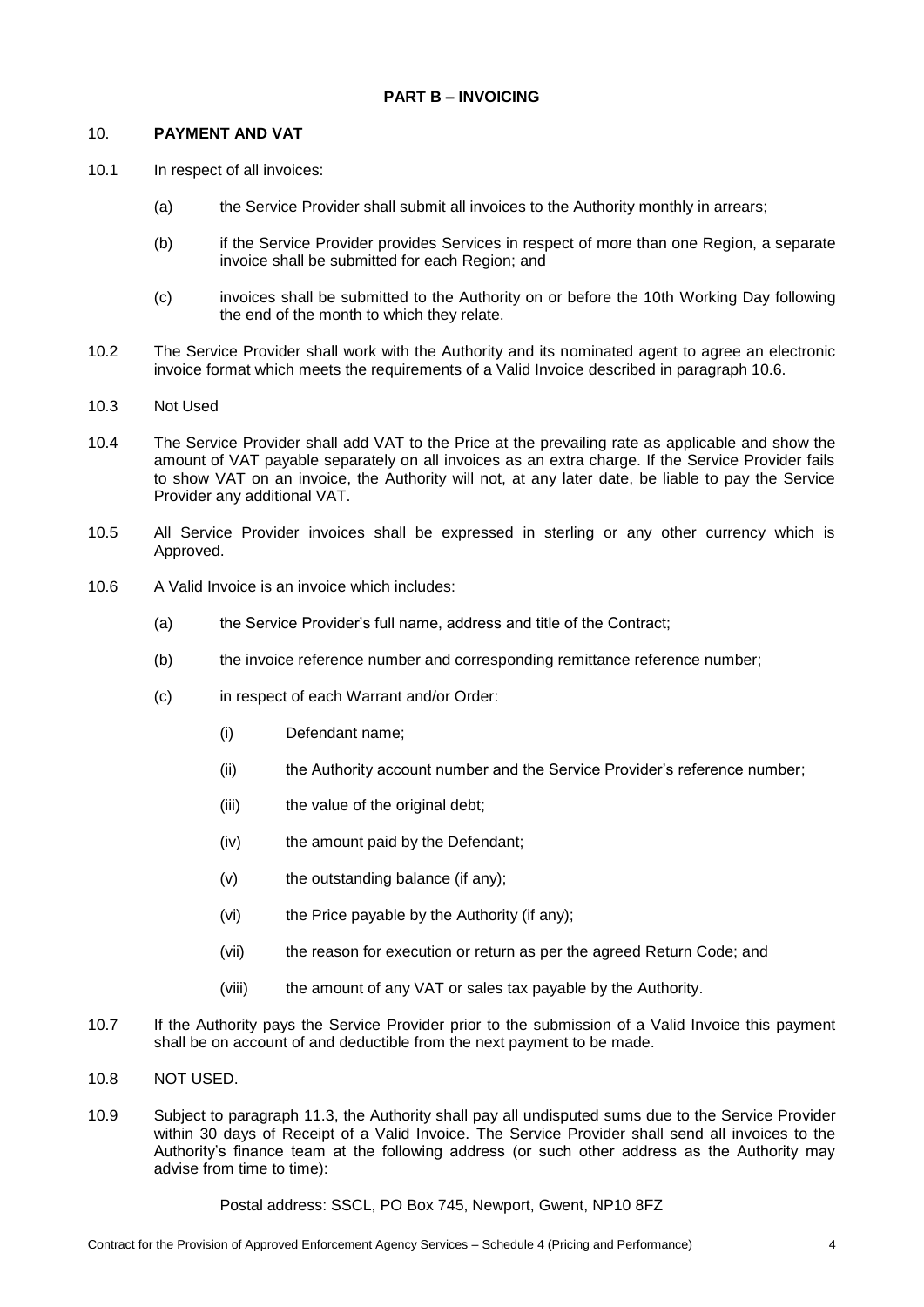#### Email address: APinvoices-CTS-U@sscl.gse.gov.uk

Any changes to the Authority finance team will be notified to the Service Provider who will make the required change at no cost to the Authority.

- <span id="page-4-1"></span>10.10 Any late payment of undisputed invoices by the Authority will be subject to interest at the rate of a maximum of 3% above the base rate from time to time of the Bank of England. The Parties agree that paragraph [10.10](#page-4-1) is a substantial remedy for late payment of any sum payable under this Agreement for the purposes of the Late Payment of Commercial Debts (Interest) Act 1998
- 10.11 The Authority shall not pay an invoice which is not a Valid Invoice.

### <span id="page-4-2"></span>11. **INVOICES FOR THE REIMBURSEMENT OF VAT**

- 11.1 The Service Provider shall be entitled to invoice the Authority for the reimbursement of VAT paid by the Service Provider on Service Provider Revenue in respect of executed Warrants and Orders.
- 11.2 Invoices for the reimbursement of VAT shall be submitted in accordance with paragraphs [10.1](#page-3-1) to [10.9](#page-3-2) and shall include the information set out in paragraph [10.6.](#page-3-0)
- <span id="page-4-0"></span>11.3 The Authority shall pay the sums for the reimbursement of VAT to the Service Provider in accordance with paragraph [10.9,](#page-3-2) save that the obligation shall be to pay such sums within 30 days of receipt by the Authority from HM Revenue and Customs of the applicable funds to be reimbursed.

#### 12. **VAT INDEMNITY**

12.1 The Service Provider shall indemnify the Authority on a continuing basis against any liability, including any interest, penalties or costs incurred, which is levied, demanded or assessed on the Authority at any time in respect of the Service Provider's failure to account for or to pay any VAT relating to payments made to the Service Provider under the Contract. Any amounts due under this paragraph [11](#page-4-2) shall be paid by the Service Provider to the Authority not less than 5 Working Days before the date upon which the tax or other liability is payable by the Authority.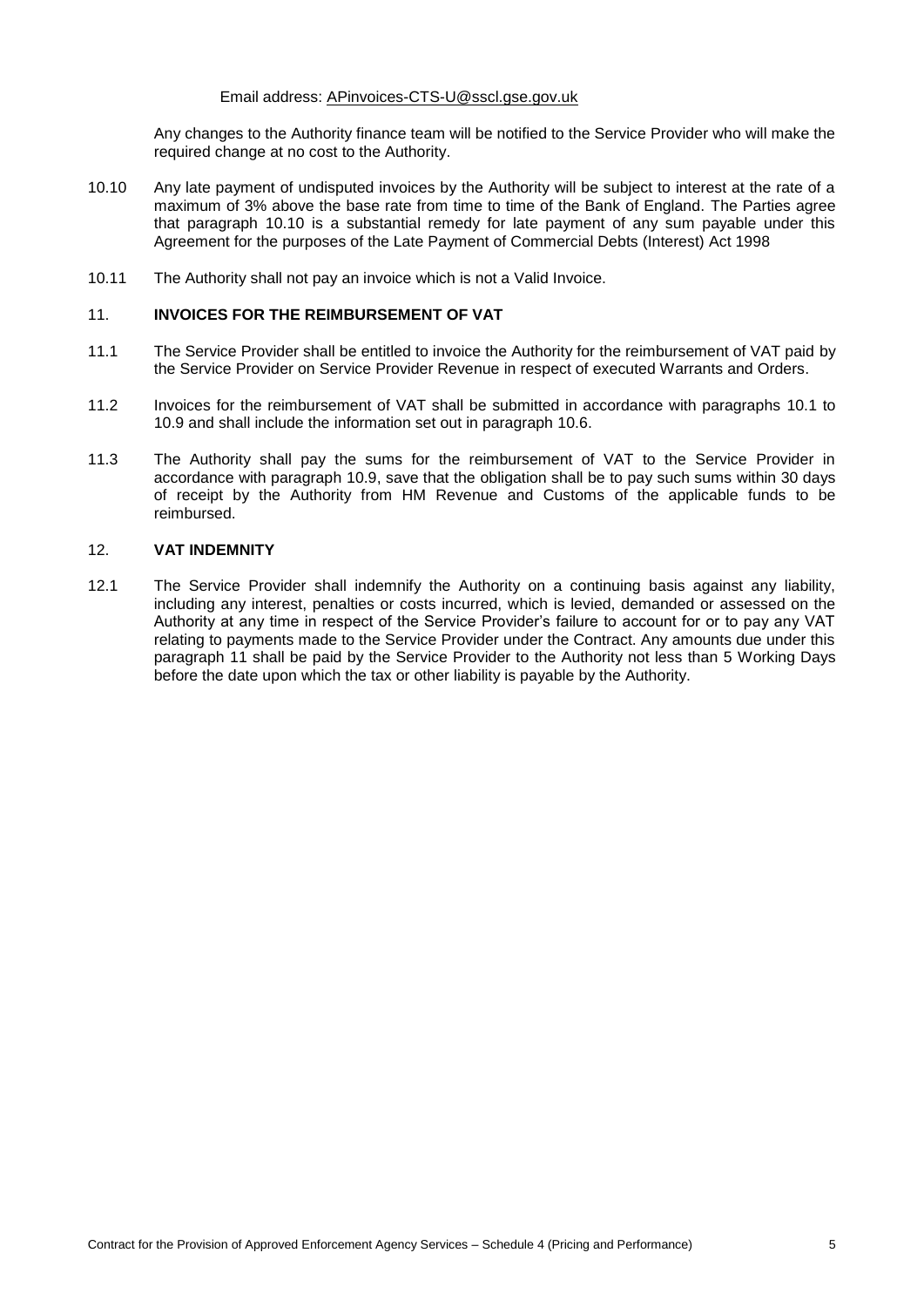### **PART C – PERFORMANCE MANAGEMENT**

### 13. **KEY PERFORMANCE INDICATORS AND PERFORMANCE MEASURES**

- <span id="page-5-1"></span>13.1 Paragraphs [14](#page-5-0) and [15](#page-6-0) set out the KPIs which the Parties agree shall be used to measure the performance of the Operational Services by the Service Provider. The KPI and Target Performance Level for each KPI are defined in:
	- 13.1.1 if the Service Provider is a Primary Service Provider, in Part A of Annex 2;
	- 13.1.2 if the Service Provider is a Secondary Service Provider in Part A of Annex 3.
- 13.2 Without prejudice to paragraph [13.1,](#page-5-1) the Service Provider shall comply with the Performance Measures in:
	- 13.2.1 the Service Provider is a Primary Service Provider, in Part A of Annex 2;
	- 13.2.2 if the Service Provider is a Secondary Service Provider, in Part A of Annex 3.
- 13.3 The Service Provider shall monitor its performance against each KPI and Performance Measure and shall provide the Authority with a report detailing the level of service achieved in accordance with Schedule 19 – Management Information and Reporting.
- 13.4 The Service Provider shall implement all measurement and monitoring tools and procedures necessary to measure and report on the Service Provider's performance of the Services against the applicable KPIs and Performance Measures at a level of detail sufficient to verify compliance with the KPIs and Performance Measures.
- 13.5 Annex 7 Performance Measures Definitions sets out the granular detail of the individual KPIs and Performance Measures with corresponding reference codes.

### <span id="page-5-0"></span>14. **KEY PERFORMANCE INDICATORS, TARGET PERFORMANCE LEVELS AND SERVICE FAILURES FOR PRIMARY SERVICE PROVIDERS**

14.1 This paragraph [14](#page-5-0) only applies to the Service Provider if it is a Primary Service Provider.

| <b>KPI</b><br><b>Number</b> | <b>KPI Description</b>                                                              | <b>Target</b><br><b>Performance</b><br>Level | <b>Moderate</b><br><b>Service</b><br><b>Failure</b> | <b>Critical</b><br><b>Service</b><br><b>Failure</b> | <b>Length of Waiver</b><br><b>Period (from</b><br><b>Service</b><br><b>Commencement</b><br>Date) | <b>Status</b> |
|-----------------------------|-------------------------------------------------------------------------------------|----------------------------------------------|-----------------------------------------------------|-----------------------------------------------------|--------------------------------------------------------------------------------------------------|---------------|
| 1                           | <b>Breach Warrants</b>                                                              | 75%                                          | $60% -$<br>74.9%                                    | $<60\%$                                             | 3 months                                                                                         | Priority      |
| 2                           | <b>Clamping Orders</b>                                                              | 75%                                          | $50% -$<br>74.9%                                    | < 50%                                               | 3 months                                                                                         | Standard      |
| 3                           | Commitment<br>Warrants                                                              | 75%                                          | $65% -$<br>74.9%                                    | <65%                                                | 3 months                                                                                         | Standard      |
| 4                           | Committal to<br><b>Custody Overnight</b><br>at Police Station<br>Warrants           | 98%                                          | $90% -$<br>97.9%                                    | $90%$                                               | 3 months                                                                                         | Standard      |
| 5                           | <b>Confiscation Orders</b><br>for Realisation of<br>Specific Assets with<br>Consent | 98%                                          | $90% -$<br>97.9%                                    | $90%$                                               | 3 months                                                                                         | Standard      |
| 6                           | <b>Financial Arrest</b><br>Warrants                                                 | 98%                                          | $90% -$<br>97.9%                                    | < 90%                                               | 3 months                                                                                         | Priority      |
| $\overline{7}$              | <b>Warrants of Control</b>                                                          | 98%                                          | $90% -$<br>97.9%                                    | < 90%                                               | 3 months                                                                                         | Priority      |
| 8                           | Production of<br>Reports                                                            | 100%                                         | $90% -$<br>99.9%                                    | < 90%                                               | 3 months                                                                                         | Priority      |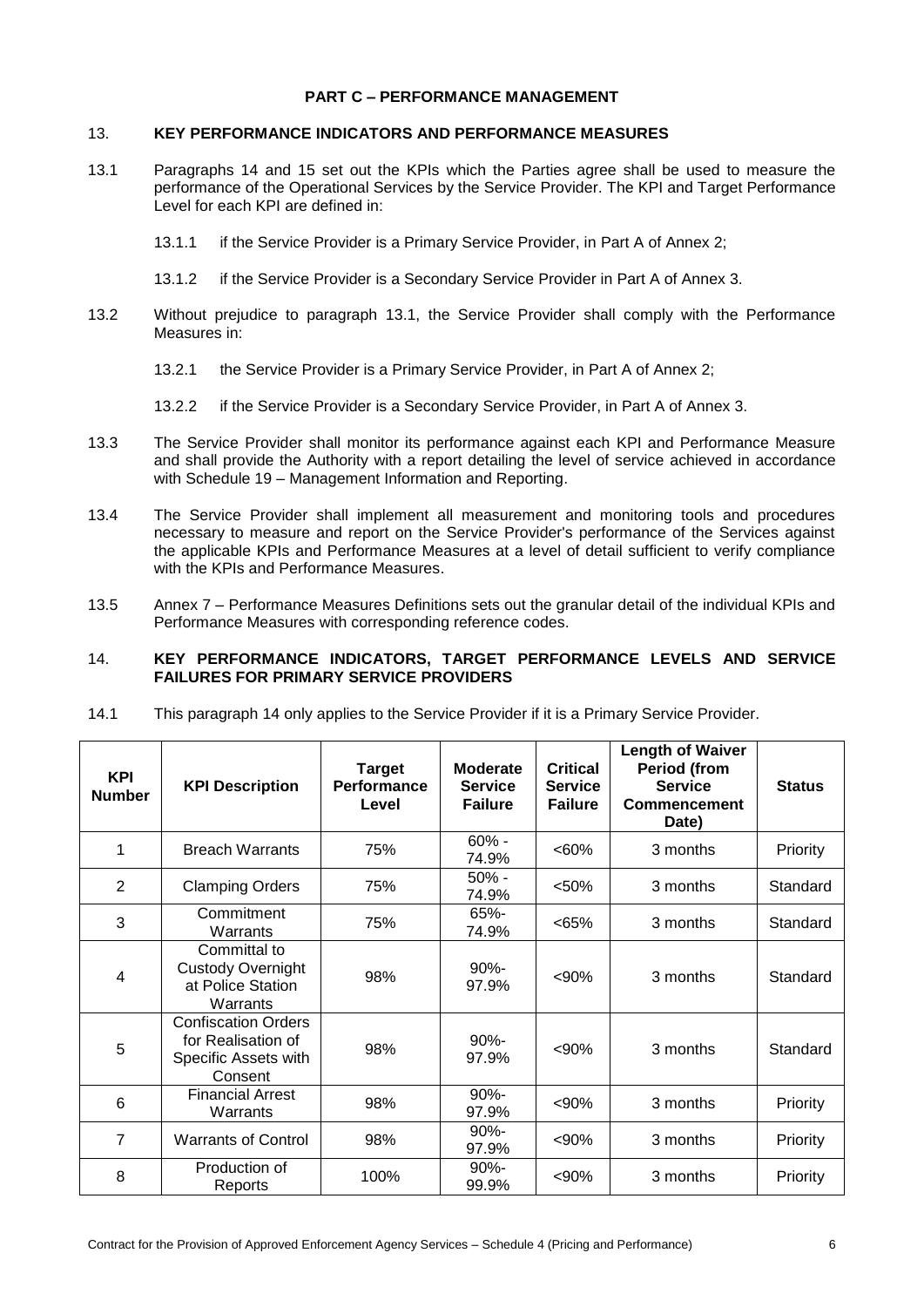### <span id="page-6-0"></span>15. **KEY PERFORMANCE INDICATORS, TARGET PERFORMANCE LEVELS AND SERVICE FAILURES FOR SECONDARY SERVICE PROVIDERS**

15.1 This paragraph [15](#page-6-0) only applies to the Service Provider if it is a Secondary Service Provider.

| <b>KPI</b><br><b>Number</b> | <b>KPI Description</b>   | <b>Target</b><br><b>Performance</b><br>Level | <b>Moderate</b><br><b>Service</b><br><b>Failure</b> | <b>Critical</b><br><b>Service</b><br><b>Failure</b> | Length of<br><b>Waiver Period</b><br>(from Service<br><b>Commencement</b><br>Date) | <b>Status</b> |
|-----------------------------|--------------------------|----------------------------------------------|-----------------------------------------------------|-----------------------------------------------------|------------------------------------------------------------------------------------|---------------|
| 7(b)                        | Warrants of<br>Control   | 98%                                          | $90% -$<br>97.9%                                    | < 90%                                               | 4 months                                                                           | Priority      |
| 8(b)                        | Production of<br>Reports | 100%                                         | $90% -$<br>99.9%                                    | < 90%                                               | 4 months                                                                           | Priority      |

### <span id="page-6-1"></span>16. **KEY PERFORMANCE INDICATORS, TARGET PERFORMANCE LEVELS AND SERVICE FAILURES FOR OPTIONAL SERVICES**

- 16.1 This paragraph [16](#page-6-1) will only apply to the Service Provider if it is a Secondary Service Provider and the Authority requires Optional Services in accordance with B13.
- 16.2 The KPIs and Performance Measures for Optional Services are set out in Annex 4 of this Schedule.

### 17. **KPI FAILURES**

- 17.1 Part F of the Contract details the consequences of a KPI Failure.
- 17.2 In the event that:
- 17.3 one (1) Critical Service Failure of Priority Key Performance Indicators occur in any Month;
- 17.4 a Moderate Service Failure in relation to the same Priority Key Performance Indicator occurs in two (2) consecutive Months;
- 17.5 three (3) Critical Service Failures of Standard Key Performance Indicators occur in any Month;
- 17.6 a Critical Service Failure in relation to the same Standard Key Performance Indicator occurs in three (3) consecutive Months; or
- 17.7 a Moderate Service Failure in relation to the same Standard Key Performance Indicator occurs in four (4) consecutive Months;

then:

- 17.7.1 without prejudice to clause F2.1(b) of the Contract, the Default shall be deemed to be a Notifiable Default and the Authority may, by written notice to the Service Provider, require the Service Provider to comply with the Rectification Plan Process in accordance with clause F2 of the Contract;
- 17.7.2 the Default shall be deemed to be an Enhanced Scrutiny Trigger and the Authority may, by written notice to the Service Provider, require Enhanced Monitoring in accordance with clause F3 of the Contract; will be deemed to have occurred, as per clause F3 of the Contract; and
- 17.7.3 the Service Provider will be deemed to be in Material Breach and clause F5.1 shall apply.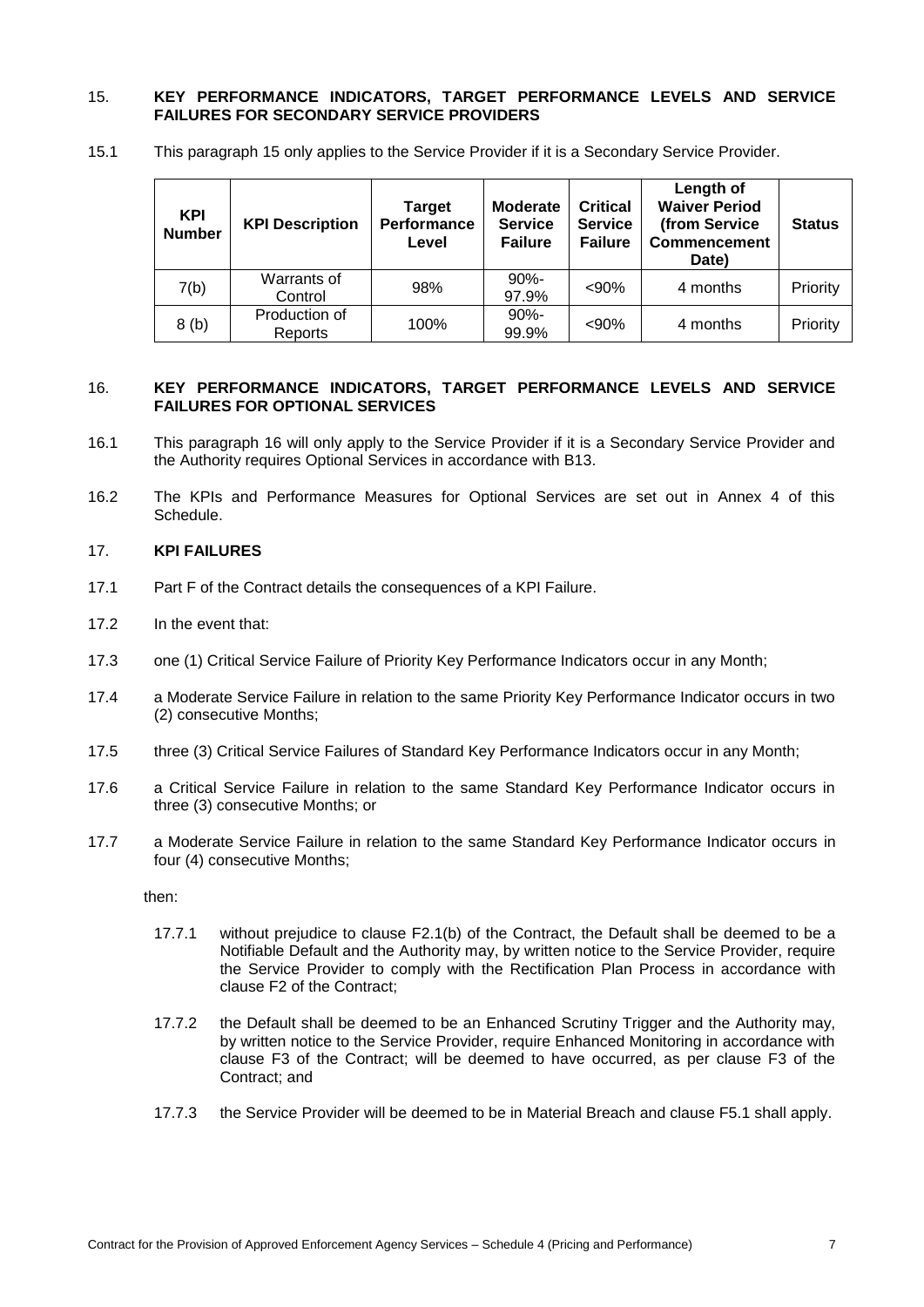# **ANNEX 1 – FEE SCALE**

In the following table: **Auctioneer Costs** means the fee allocated by the auctioneer on each lot sold.

| <b>Warrant or Order</b>                                                       | <b>Successful</b><br><b>Execution or</b><br><b>Activity</b> | Fee paid by the Authority                                                    | Fee recoverable from the<br><b>Defendant / Costs</b><br>recoverable from the<br>Defendant or deducted<br>from proceeds of sale |
|-------------------------------------------------------------------------------|-------------------------------------------------------------|------------------------------------------------------------------------------|--------------------------------------------------------------------------------------------------------------------------------|
|                                                                               | Payment in full                                             | £0 for payment in full<br>following issue of a<br>text/letter/telephone call |                                                                                                                                |
|                                                                               |                                                             | £0 for payment in full<br>following a visit by Field<br>Operative            |                                                                                                                                |
| <b>Financial Arrest</b><br>Warrant                                            | Surrender                                                   | £0 for a surrender following<br>issue of a text/letter/telephone<br>call     |                                                                                                                                |
|                                                                               | Payment in full                                             | £0 for a surrender following<br>visit by Field Operative                     |                                                                                                                                |
|                                                                               | Arrest                                                      | £0 for an arrest by Field<br>Operative                                       |                                                                                                                                |
|                                                                               | <b>Bailed</b>                                               | £0 for arrest and bail by Field<br>Operative                                 |                                                                                                                                |
|                                                                               | Payment in full                                             | £0 for payment in full<br>following issue of a<br>text/letter/telephone call |                                                                                                                                |
| <b>Commitment</b><br>Warrant                                                  |                                                             | £0 for payment in full<br>following a visit by Field<br>Operative            |                                                                                                                                |
|                                                                               | Arrest                                                      | £0 for an arrest and transport<br>to court or prison by Field<br>Operative   |                                                                                                                                |
|                                                                               | Surrender                                                   | £0 for a surrender following<br>issue of a text/letter/telephone<br>call     |                                                                                                                                |
| <b>Breach Warrant</b>                                                         |                                                             | £0 for a surrender following<br>visit by Field Operative                     |                                                                                                                                |
|                                                                               | Arrest                                                      | £0 for an arrest by Field<br>Operative                                       |                                                                                                                                |
|                                                                               | <b>Bailed</b>                                               | £0 for arrest and bail by Field<br>Operative                                 |                                                                                                                                |
| <b>Committal To</b><br><b>Custody Overnight</b><br><b>At a Police Station</b> | Payment in full                                             | £0 for payment in full<br>following issue of a<br>text/letter/telephone call |                                                                                                                                |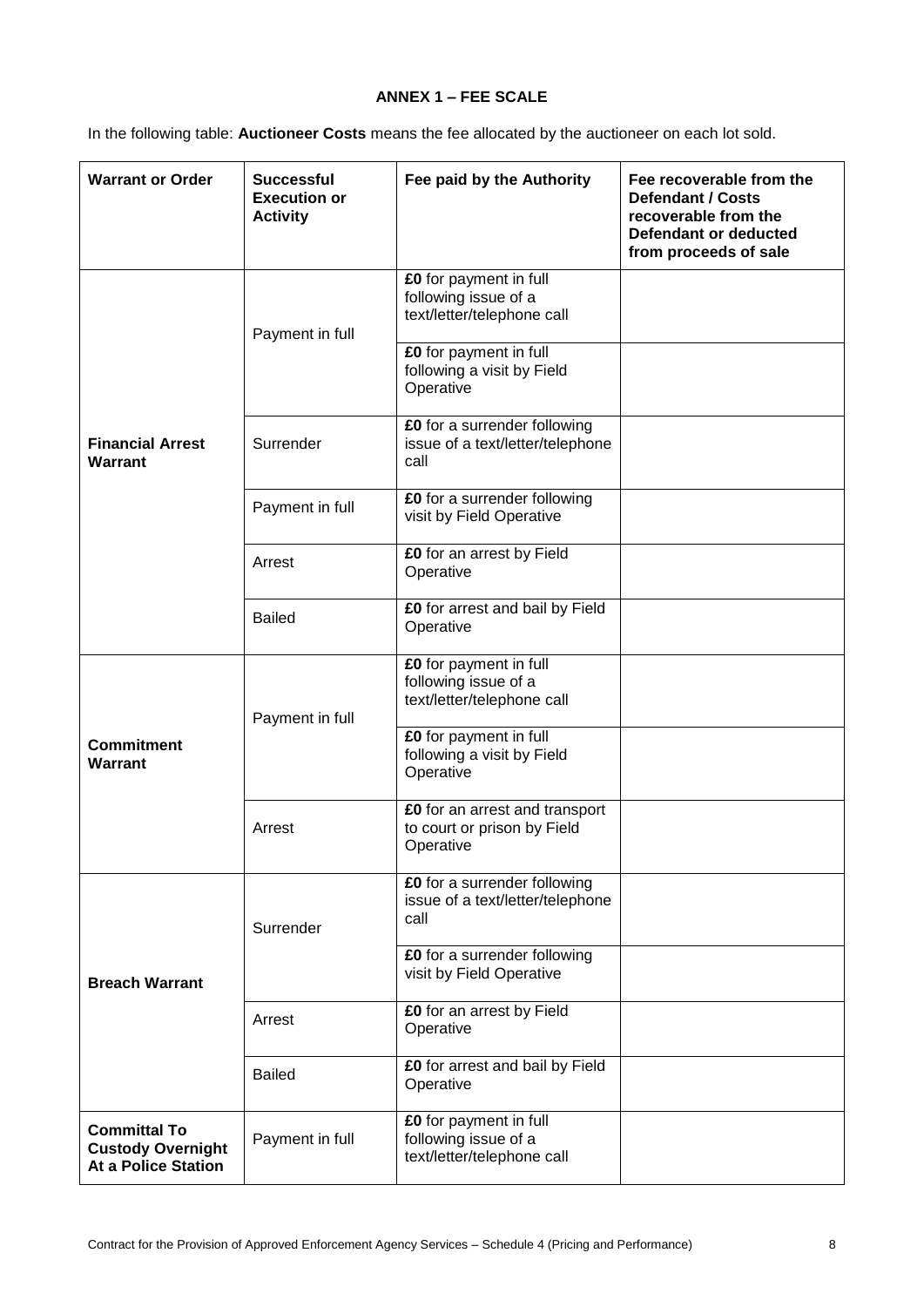| <b>Warrant</b>                                                                                                                                                                                               |                                                        | £0 for payment in full                                                    |                                                                              |
|--------------------------------------------------------------------------------------------------------------------------------------------------------------------------------------------------------------|--------------------------------------------------------|---------------------------------------------------------------------------|------------------------------------------------------------------------------|
|                                                                                                                                                                                                              |                                                        | following a visit by Field<br>Operative                                   |                                                                              |
|                                                                                                                                                                                                              |                                                        |                                                                           |                                                                              |
|                                                                                                                                                                                                              | Arrest                                                 | £0 for an arrest and transport<br>to Police Custody by Field<br>Operative |                                                                              |
| <b>Confiscation Order</b>                                                                                                                                                                                    |                                                        | Flat fee of £0 for services of                                            |                                                                              |
| <b>For Realisation of</b><br><b>Specific Assets</b><br>with Consent                                                                                                                                          |                                                        | Service Provider to<br>successfully seize and sell<br>goods               |                                                                              |
| <b>Clamping Order</b><br>(For each of steps<br>below, the relevant<br>amount is payable by<br>the Defendant or<br>deducted by the<br>Service Provider<br>from the proceeds of<br>the sale of the<br>vehicle) |                                                        |                                                                           | £0 for clamping vehicle                                                      |
|                                                                                                                                                                                                              | Storage                                                |                                                                           | Actual costs                                                                 |
| Removal & Sale                                                                                                                                                                                               | Locksmith                                              |                                                                           | Actual costs                                                                 |
|                                                                                                                                                                                                              | Any relevant court<br>application fee                  |                                                                           | Actual costs                                                                 |
| <b>Auctioneer Costs</b>                                                                                                                                                                                      | Auctioneer's<br>commission                             |                                                                           | Not exceeding fifteen percent<br>of sum realised                             |
| (where sale is held<br>on Auctioneer's<br>premises)                                                                                                                                                          | Auctioneer's out of<br>pocket expense                  |                                                                           | Actual costs                                                                 |
|                                                                                                                                                                                                              | Reasonable<br>advertising                              |                                                                           | Actual costs                                                                 |
|                                                                                                                                                                                                              | Auctioneer's<br>commission                             |                                                                           | Not exceeding seven and half<br>percent of sum realised                      |
|                                                                                                                                                                                                              | Auctioneer's out of<br>pocket expense                  |                                                                           | Actual costs                                                                 |
| <b>Auctioneer Costs</b><br>(where sale is held<br>on other premises)                                                                                                                                         | Reasonable<br>advertising                              |                                                                           | Actual costs                                                                 |
|                                                                                                                                                                                                              | Internet auction                                       |                                                                           | Actual costs                                                                 |
|                                                                                                                                                                                                              | <b>Exceptional costs</b><br>(in some<br>circumstances) |                                                                           | Agreed by court                                                              |
| <b>Warrant Of Control</b>                                                                                                                                                                                    |                                                        |                                                                           | All fees for Warrants of<br>Control are set out within the<br>applicable Law |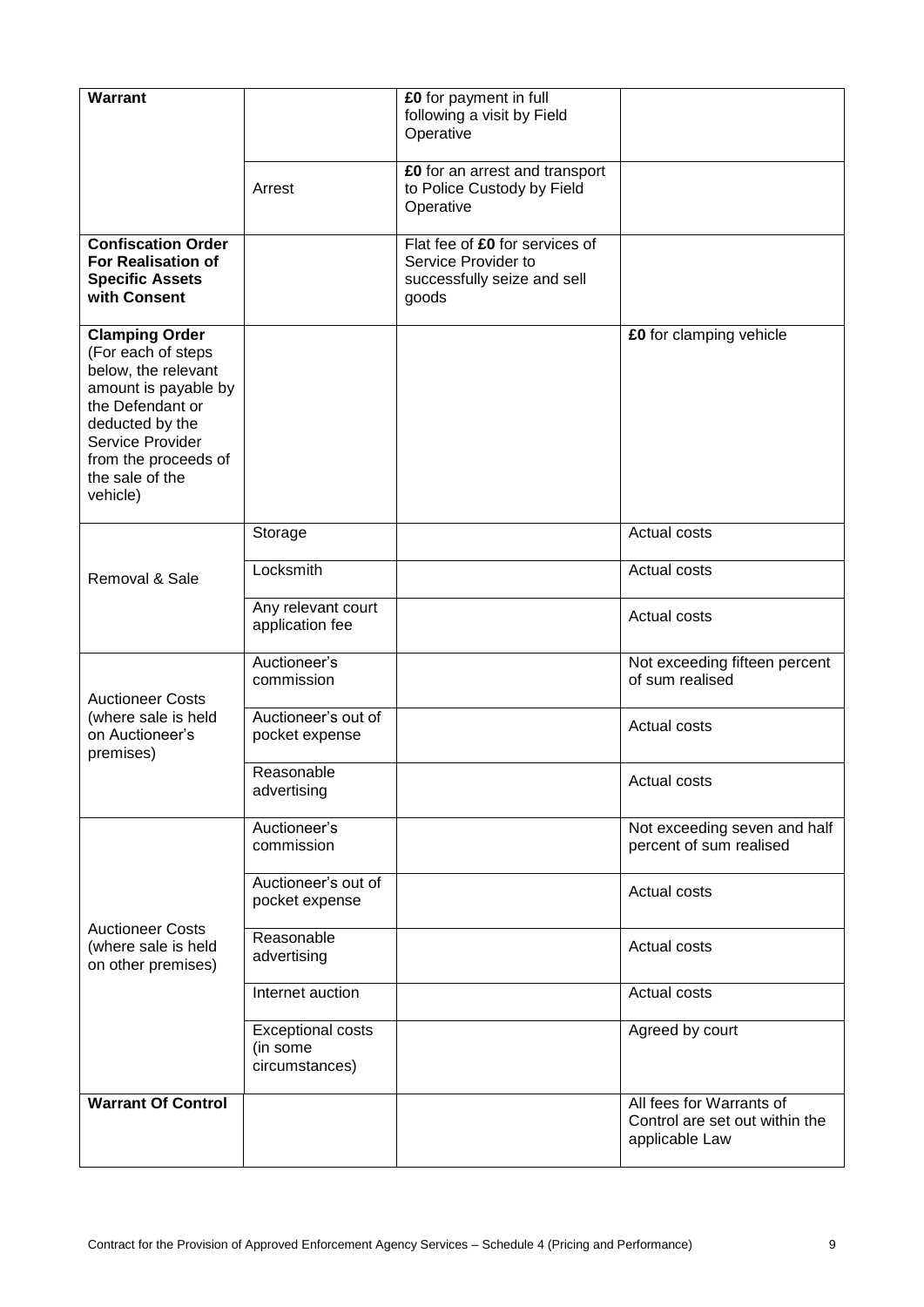### **ANNEX 2 – KEY PERFORMANCE INDICATORS AND PERFORMANCE MEASURES – PRIMARY SERVICE PROVIDER**

# **PART A**

# **PRIMARY SERVICE PROVIDER - KEY PERFORMANCE INDICATORS**

The following KPIs apply to the Service Provider where it is the Primary Service Provider only:

| 1.<br><b>Breach Warrants KPI1a and KPI1y</b>                                                                                                                                                                            |                                                                                                          |                            |
|-------------------------------------------------------------------------------------------------------------------------------------------------------------------------------------------------------------------------|----------------------------------------------------------------------------------------------------------|----------------------------|
| <b>Target Performance Level</b>                                                                                                                                                                                         | <b>Reporting period</b>                                                                                  | <b>Reporting frequency</b> |
| 75% of Breach Warrants issued to be successfully executed in line with all Performance Measures<br>listed in Part B below within 30 calendar days of issue for adults and 15 calendar days of issue for<br>Youths       | Monthly: This will be reported in<br>arrears to allow the 30 calendar<br>days from issue to be completed | Monthly                    |
| The number of Warrants that the % is calculated against will be adjusted if the Service Provider<br>provides evidence to the Authority's reasonable satisfaction that they meet the exclusions detailed in<br>Annex 7.  |                                                                                                          |                            |
| <b>Clamping Orders KPI2</b><br>2.                                                                                                                                                                                       |                                                                                                          |                            |
| <b>Target Performance Level</b>                                                                                                                                                                                         | <b>Reporting period</b>                                                                                  | <b>Reporting frequency</b> |
| 75% of Clamping Orders to be successfully executed or progressed in line with all Performance<br>Measures listed in Part B below within 90 calendar days from date of issue                                             | Monthly: This will be reported in<br>arrears to allow the 90 calendar<br>days from issue to be completed | Monthly                    |
| 3.<br><b>Commitment Warrants KPI3a and KPI3y</b>                                                                                                                                                                        |                                                                                                          |                            |
| <b>Target Performance Level</b>                                                                                                                                                                                         | <b>Reporting period</b>                                                                                  | <b>Reporting frequency</b> |
| 75% of Commitment Warrants issued to be successfully executed in line with all Performance<br>Measures listed in Part B below within 30 calendar days of issue for adults and 15 calendar days for<br>Youths            | Monthly: This will be reported in<br>arrears to allow the 30 calendar<br>days from issue to be completed | Monthly                    |
| The number of Warrants that the % is calculated against will be adjusted if the Service Provider<br>provides evidence to the Authority's reasonable satisfaction that [they meet the exclusions detailed in<br>Annex 7. |                                                                                                          |                            |
| 4.<br><b>Committal To Custody Overnight At Police Station Warrants KPI4</b>                                                                                                                                             |                                                                                                          |                            |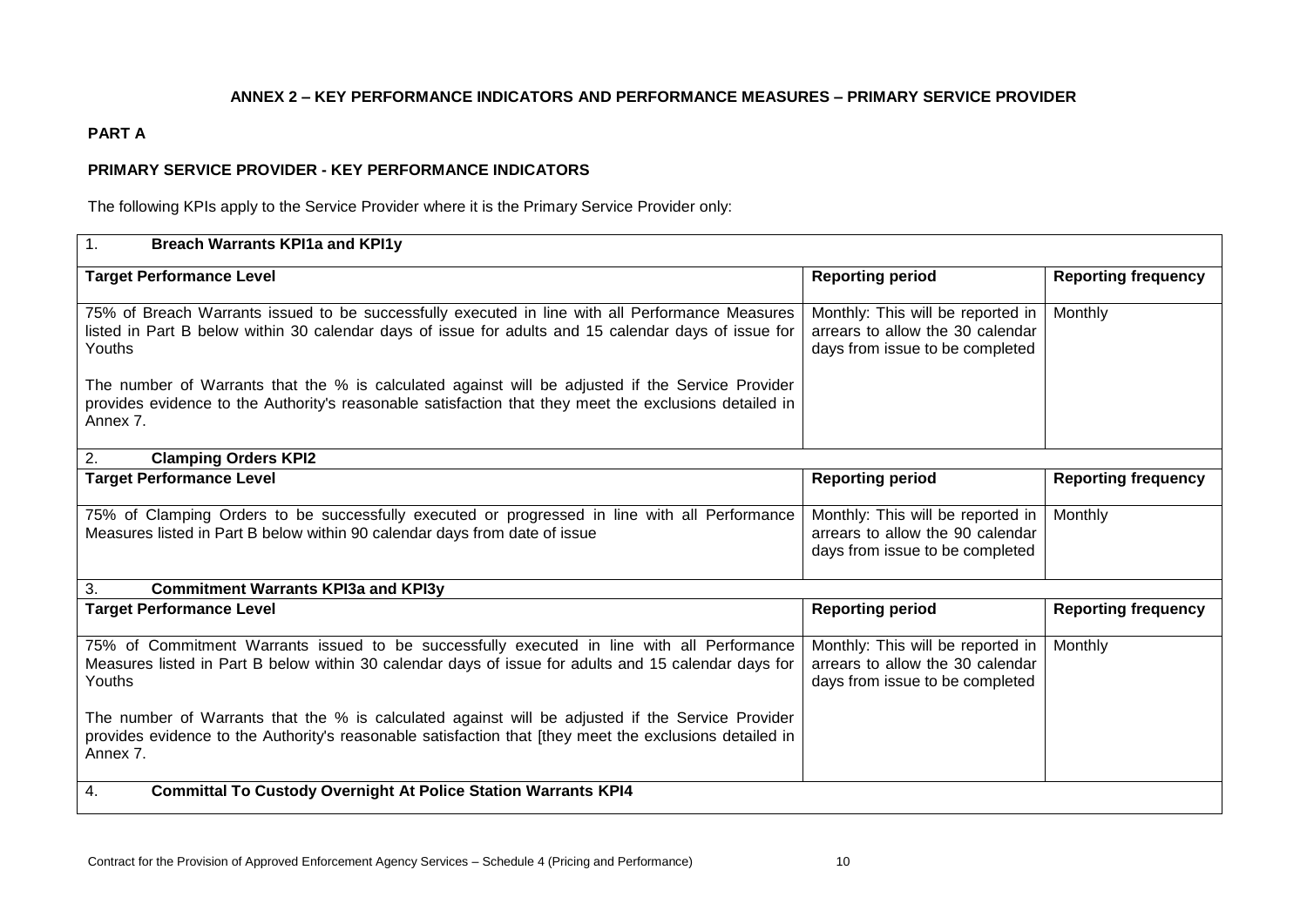| <b>Target Performance Level</b>                                                                                                                                                                                                     | <b>Reporting period</b>                                                                                            | <b>Reporting frequency</b> |
|-------------------------------------------------------------------------------------------------------------------------------------------------------------------------------------------------------------------------------------|--------------------------------------------------------------------------------------------------------------------|----------------------------|
| 98% of Committal To Custody Overnight At Police Station Warrants to be successfully executed or<br>progressed in line with all Performance Measures listed in Part B below within 90 calendar days from<br>date of issue            | Monthly: This will be reported in<br>arrears to allow the 90 calendar<br>days from issue to be completed           | Monthly                    |
| 5.<br><b>Confiscation Orders for Realisation of Specific Assets with Consent KPI5</b>                                                                                                                                               |                                                                                                                    |                            |
| <b>Target Performance Level</b>                                                                                                                                                                                                     | <b>Reporting period</b>                                                                                            | <b>Reporting frequency</b> |
| 98% of Confiscation Orders for Realisation of Specific Assets with Consent to be successfully satisfied<br>or progressed in line with all Performance Measures listed in Part B below within 35 calendar days from<br>date of issue | Monthly: This will be reported in<br>arrears to allow the 35 calendar<br>days from issue to be completed           | Monthly                    |
| <b>Financial Arrest Warrants KPI6</b><br>6.                                                                                                                                                                                         |                                                                                                                    |                            |
| The Progression and Retention Periods vary dependant on the Warrant type                                                                                                                                                            |                                                                                                                    |                            |
| <b>Target Performance Level</b>                                                                                                                                                                                                     | <b>Reporting period</b>                                                                                            | <b>Reporting frequency</b> |
| 98% of Financial Arrest Warrants to be successfully executed or progressed in line with all<br>Performance Measures listed in Part B below within 90 calendar days from date of issue                                               | Monthly: This will be reported in<br>arrears to allow the 90 calendar<br>days from issue to be completed           | Monthly                    |
| 7.<br><b>Warrants of Control KPI7</b>                                                                                                                                                                                               |                                                                                                                    |                            |
| <b>Target Performance Level</b>                                                                                                                                                                                                     | <b>Reporting period</b>                                                                                            | <b>Reporting frequency</b> |
| 98% of Warrants of Control to be successfully executed or progressed in line with all Performance<br>Measures listed in Part B below within 180 calendar days from date of issue                                                    | Monthly: This will be reported in<br>allow the<br>arrears to<br>180<br>calendar days from issue to be<br>completed | Monthly                    |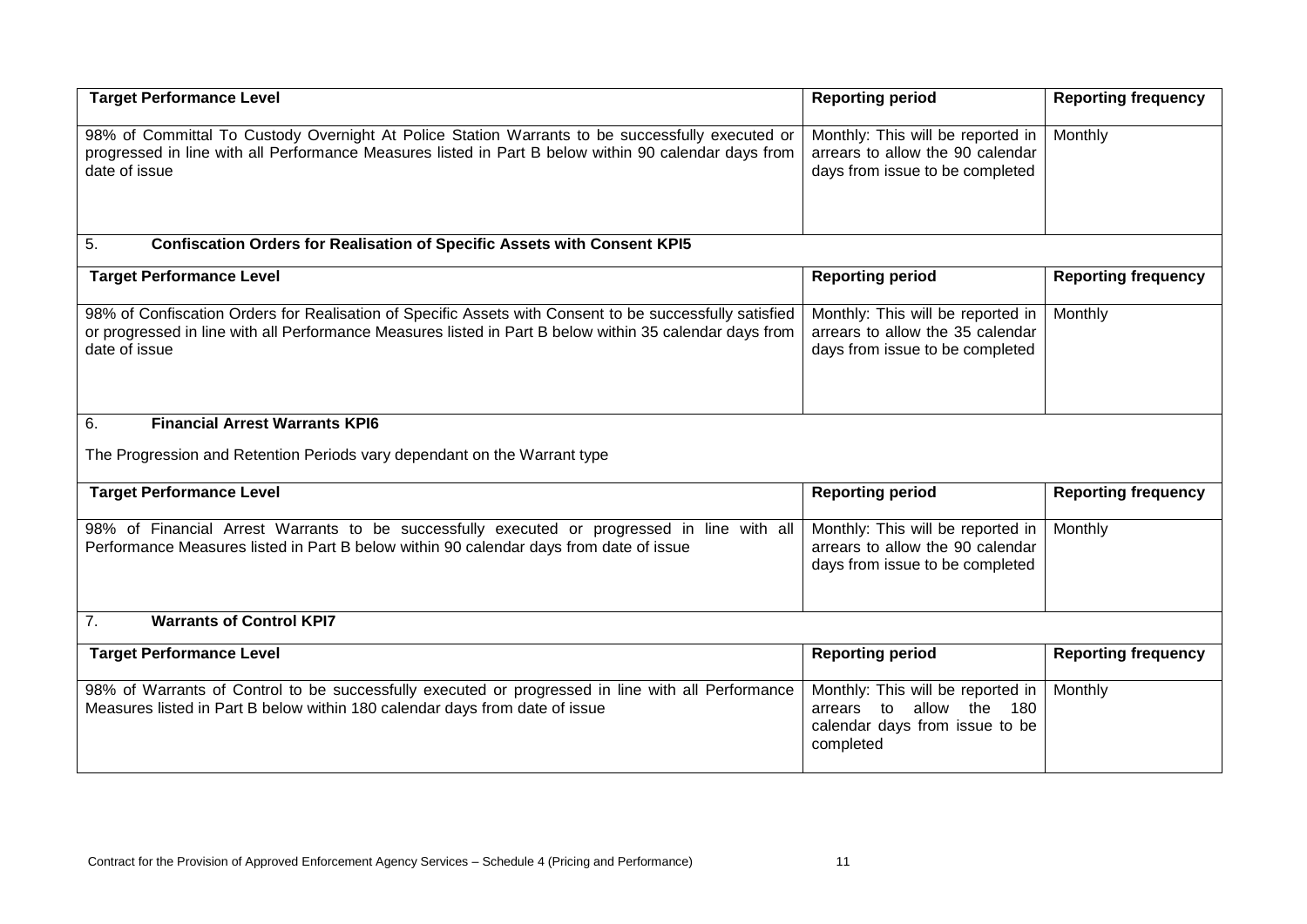| <b>Production of Reports KPI8</b><br>-8.                                                          |                                                         |                            |
|---------------------------------------------------------------------------------------------------|---------------------------------------------------------|----------------------------|
| <b>Target Performance Level</b>                                                                   | <b>Reporting period</b>                                 | <b>Reporting frequency</b> |
| Authority to have received all reports required in line with Schedule 19 (Management Information) | Monthly: This will be reported in   Monthly<br>arrears. |                            |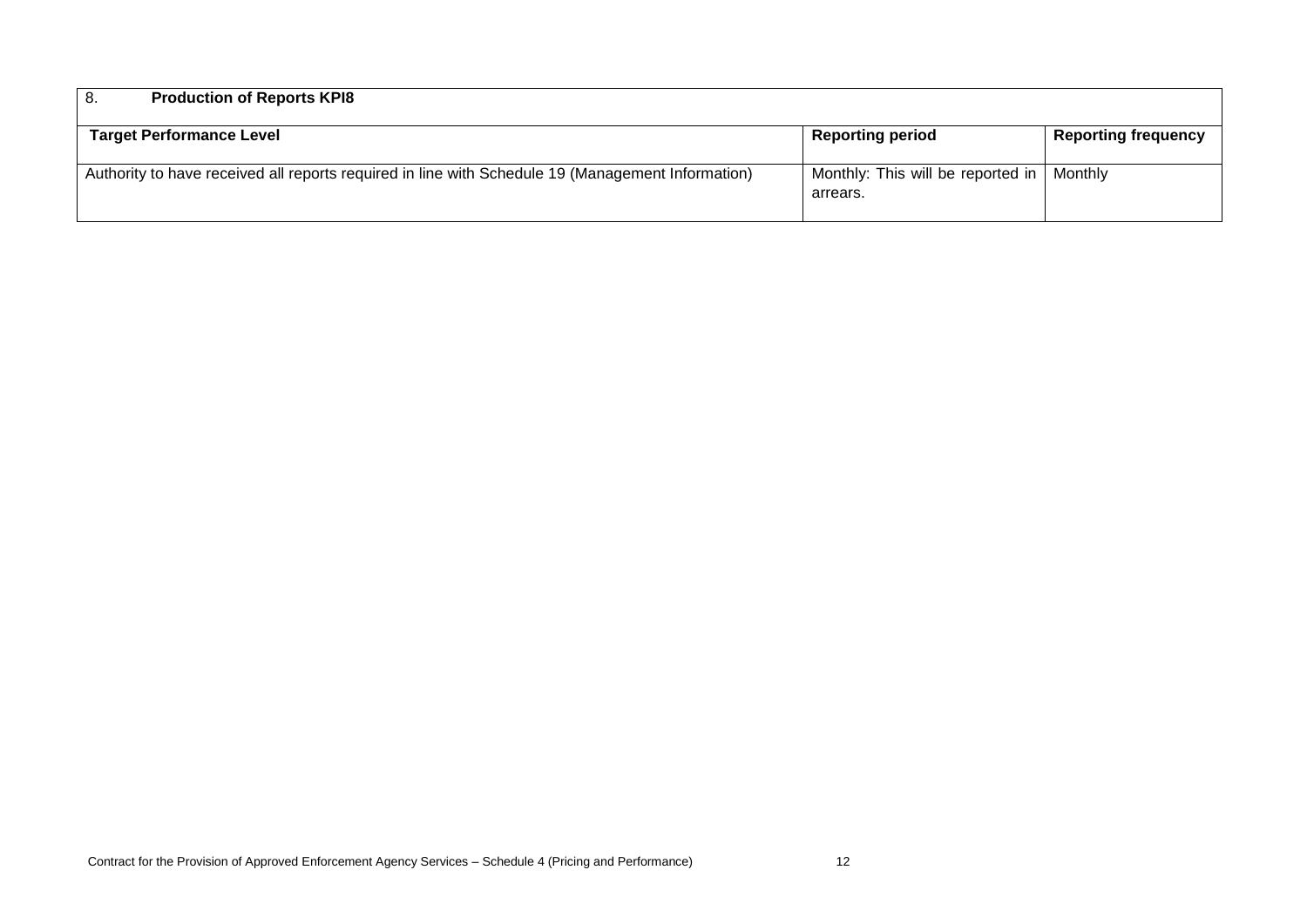# **PART B**

# **PRIMARY SERVICE PROVIDER - PERFORMANCE MEASURES**

The following Performance Measures only apply to the Service Provider if it is a Primary Service Provider:

# **Mandatory Activity or Execution Reasons:**

**Receipt of Warrant or Order** - Warrant or Orders received shall be entered onto Service Provider's IT system and acknowledgement provided to the Authority to confirm numbers received.

#### **Measure:**

**95% within 1 Working Day (end of the next full working day) and 100% within 3 working days (end of the 3rd full Working Day) from date of receipt** 

Applicable to following Warrants or Orders:

- Breach Warrant PM1a1 and PM1a2
- Clamping Order PM2a1 and PM2a2
- Commitment Warrant PM3a1 and PM3a2
- Committal To Custody Overnight At Police Station Warrants PM4a1 and PM4a2
- Confiscation Orders for Realisation of Specific Assets with Consent PM5a1 and PM5a2
- Financial Arrest Warrants PM6a1 and PM6a2
- Warrant of Control PM7a1 and PM7a2

**Mandatory Activity or Execution Reasons:**

**Issue Initial contact notice\* issued to Defendant** – The Service Provider will issue an initial contact notice**\*** in relation to all Warrants and Orders.

**Measure:**

**100% within 3 Working Days (end of the 3rd full working day) of being entered onto the Service Provider's IT system**

The number of Warrants that the % is calculated against will be adjusted if the Service Provider provides evidence that no contact details were provided for the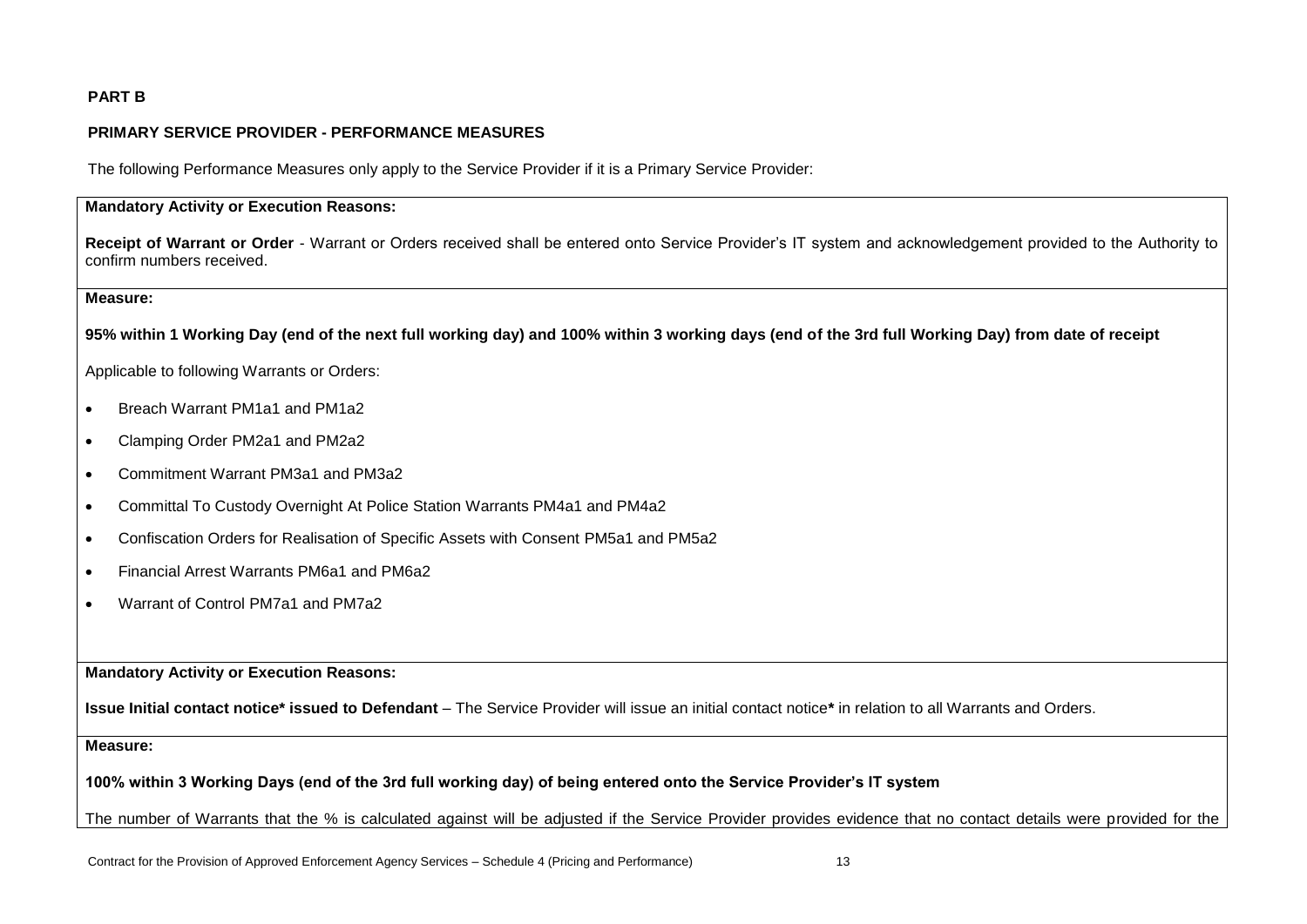### Defendant

Applicable to following Warrants or Orders:

- Breach Warrant *\* for Breach Warrants the initial contact can be a visit if applicable* PM1b1
- Clamping Order PM2b1
- Commitment Warrant PM3b1
- Committal To Custody Overnight At Police Station Warrants PM4b1
- Financial Arrest Warrants PM6b1
- Warrant of Control PM7b1

# **Mandatory Activity or Execution Reasons:**

**Conduct personal contact visits –** Measures below include Initial Contact Visits and Additional Contact visits where applicable. If the Warrant is not executed, a minimum of 3 contact visits shall be made at differing times of the day per relevant address identified unless the relevant address has been eliminated.

## **Measure:**

**100% of Warrants outstanding within the target timeframe for executing Breach Warrants, which is 30 calendar days for adults and 15 calendar days for Youths to have received a minimum of 3 personal contact visits**.

The number of Warrants that the % is calculated against will be adjusted if the Service Provider provides evidence that no contact details were provided for the Defendant or that all available addresses have been eliminated. If the Warrant remains outstanding beyond this target time additional visits to be undertaken as applicable.

Applicable to following Warrants:

• Breach Warrant PM1c1a and PM1c1y

**Measure:**

**100% of Warrants or Orders outstanding to receive a first Personal Contact visit between 14 and no later than 30 calendar days from date the Warrant or Order entered onto the Service Provider's IT system, as stated in the requirement.**

The number of Warrants that the % is calculated against will be adjusted if the Service Provider provides evidence that no contact details were provided for the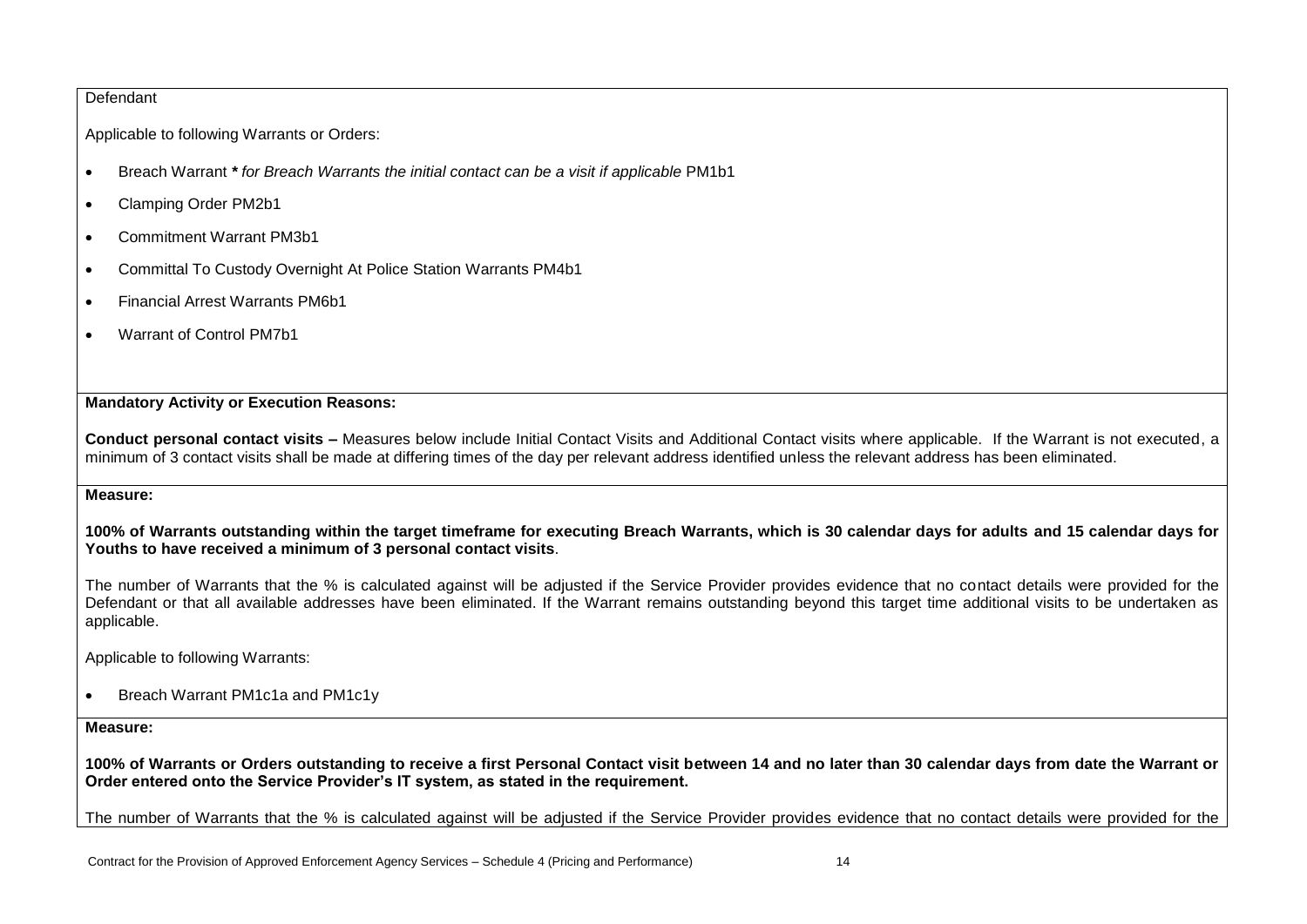### Defendant

Applicable to following Warrants or Orders:

- Clamping Order PM2c1
- Warrant of Control PM7c1
- Financial Arrest Warrants PM6c1

### **Measure:**

## **100% of Warrants outstanding to receive a first Personal Contact visit to be undertaken no later than 14 calendar days from date of issue.**

The number of Warrants that the % is calculated against will be adjusted if the Service Provider provides evidence that no contact details were provided for the Defendant

Applicable to following Warrants or Orders:

- Commitment Warrant PM3c1
- Committal To Custody Overnight At Police Station Warrants PM4c1

### **Measure:**

# **100% of Warrants outstanding up to 90 calendar days from date of issue**

Additional Contact Visits to be undertaken if the Warrant or Order has not been progressed. The number of Warrants that the % is calculated against will be adjusted if the Service Provider provides evidence that no contact details were provided for the Defendant, or that all available addresses have been eliminated.

Applicable to following Warrants or Orders:

- Commitment Warrant PM3c2
- Committal To Custody Overnight At Police Station Warrants PM4c2
- Financial Arrest Warrants PM6c2
- Clamping Order PM2c2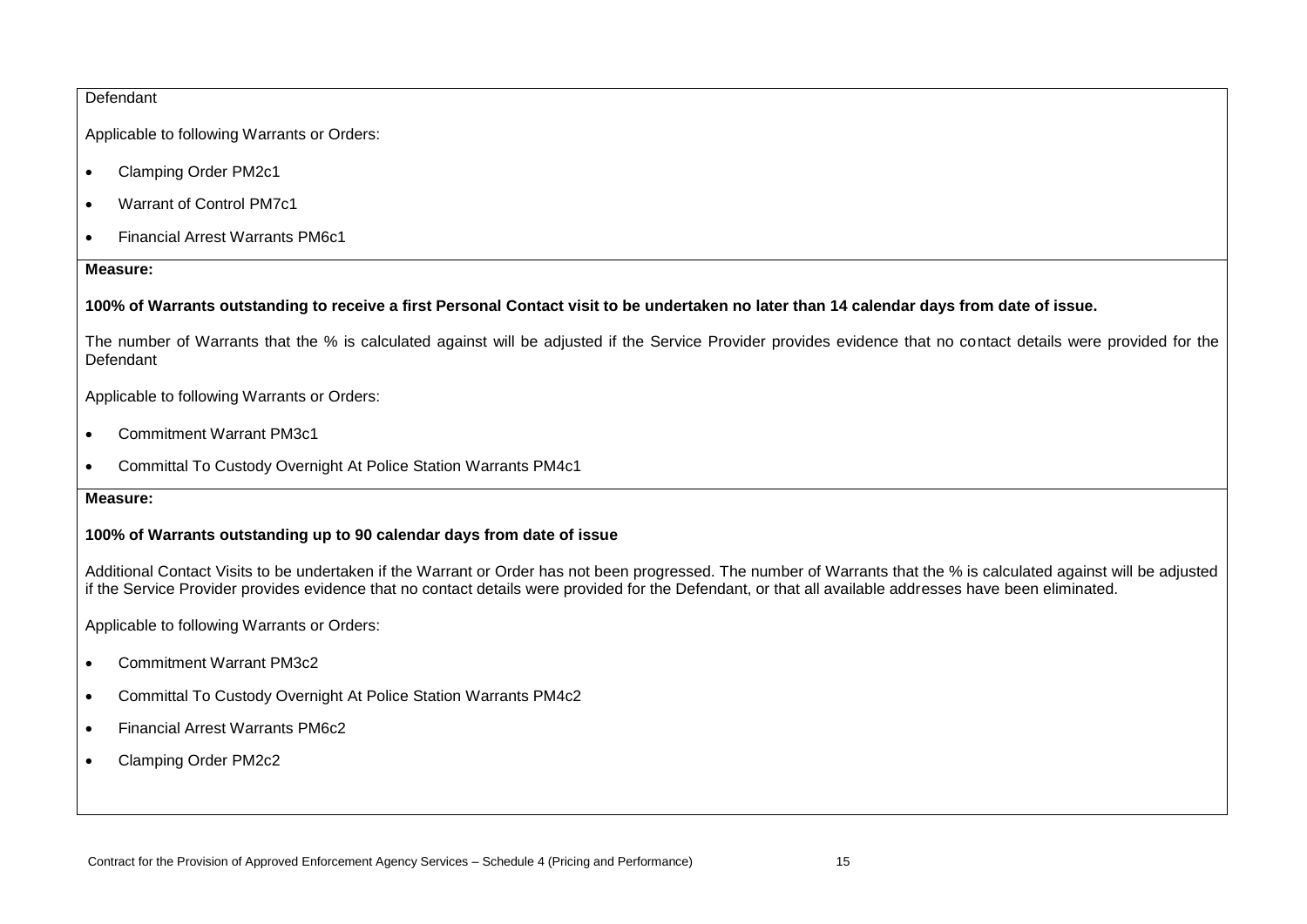### **Measure:**

### **100% of Warrants outstanding up to 180 calendar days from date of issue**

Additional Contact Visits to be undertaken if the Warrant is not executed, a payment plan agreed or progressed. The number of Warrants that the % is calculated against will be adjusted if the Service Provider provides evidence that no contact details were provided for the Defendant, or that all available addresses have been eliminated.

Applicable to following Warrants:

• Warrants of Control PM7c2

### **Mandatory Activity or Execution Reasons:**

**Reviews of unexecuted Warrants -** Any unexecuted Warrants more than 90 calendar days after date of issue, to be reviewed and new intelligence checks undertaken every 30 calendar days, and further contact visits made as appropriate

**Measure**:

### **100% compliance required**

Applicable to following Warrants or Orders:

- Breach Warrant PM1d1
- Commitment Warrant PM3d1
- Committal To Custody Overnight At Police Station Warrants PM4d1
- Financial Arrest Warrant PM6d1

**Mandatory Activity or Execution Reasons:**

**Warrant or Order Progression: All Warrants and Orders to be progressed as follows:** 

All Warrants or Order (excluding Confiscation Orders for Realisation of Specific Assets with Consent) to be:

- Executed arrested (Bail or No Bail) or paid in full
- Withdrawn by the Court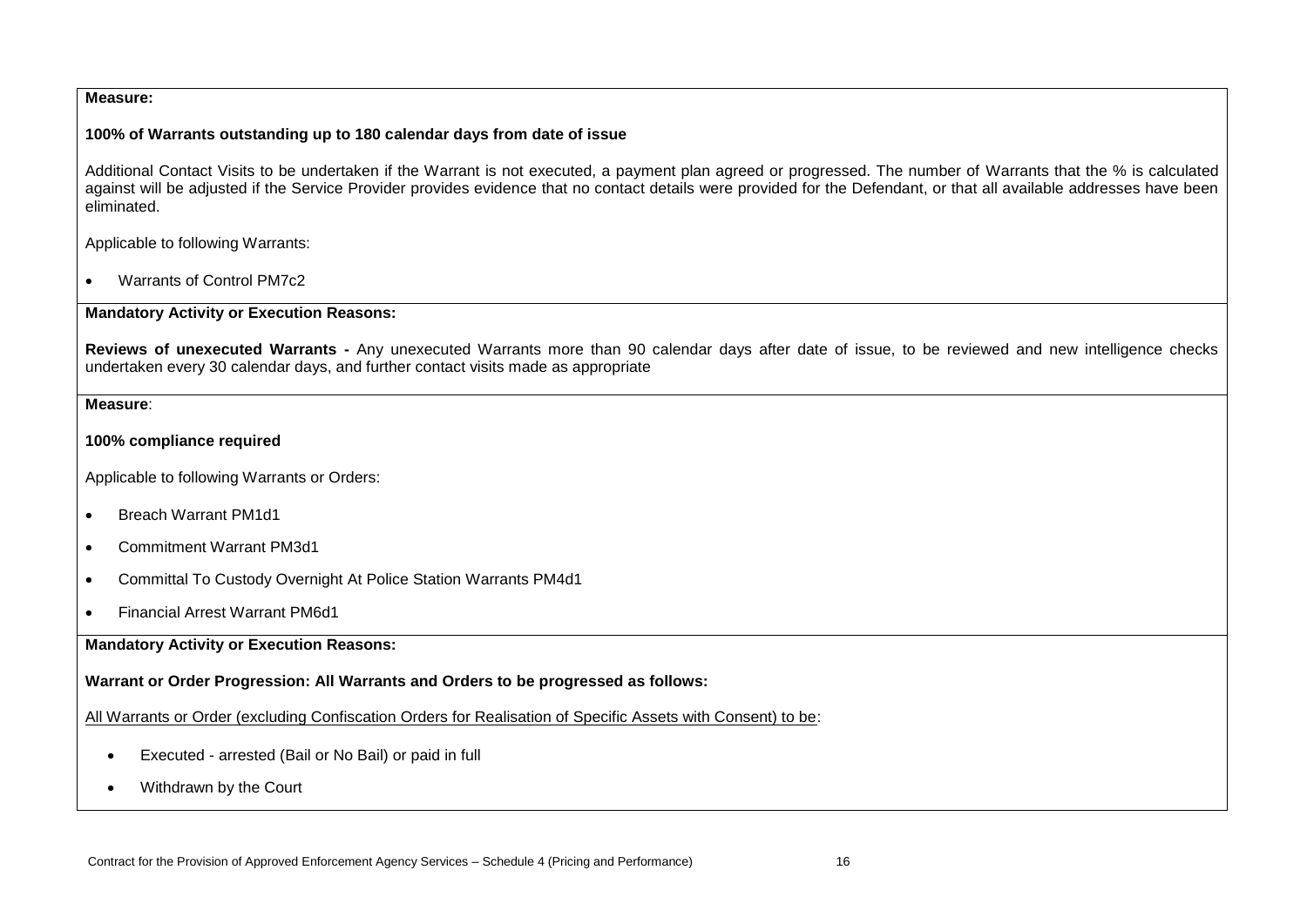• New information provided to the Authority to enable the account to be progressed, this will include new addresses; or confirmation that the Defendant is unable to be traced

Confiscation Orders for Realisation of Specific Asset with Consent to be:

- Satisfied by sale of asset
- Withdrawn by the court
- Arrangements in place for the sale of the asset

Progression of Warrants and Orders is linked to the retention period for each Warrant or Order outlined in Annex 6 of the Specification Schedule.

### **Measure:**

# **100% within 90 calendar days from date of issue**

Applicable to following Warrants or Orders:

- Clamping Order PM2e1
- Committal To Custody Overnight At Police Station Warrants PM4e1
- Financial Arrest Warrants (excluding Confiscation Financial Arrest Warrant and Financial Arrest Warrant issued on a Suspended Commitment) PM6e1

#### **Measure:**

## **100% within 180 calendar days from date of issue**

Applicable to following Warrants:

• Warrant of Control PM7e1

#### **Measure**

# **100% within 35 calendar days from date of issue**

Applicable to following Orders:

• Confiscation Orders for Realisation of Specific Assets with Consent PM5e1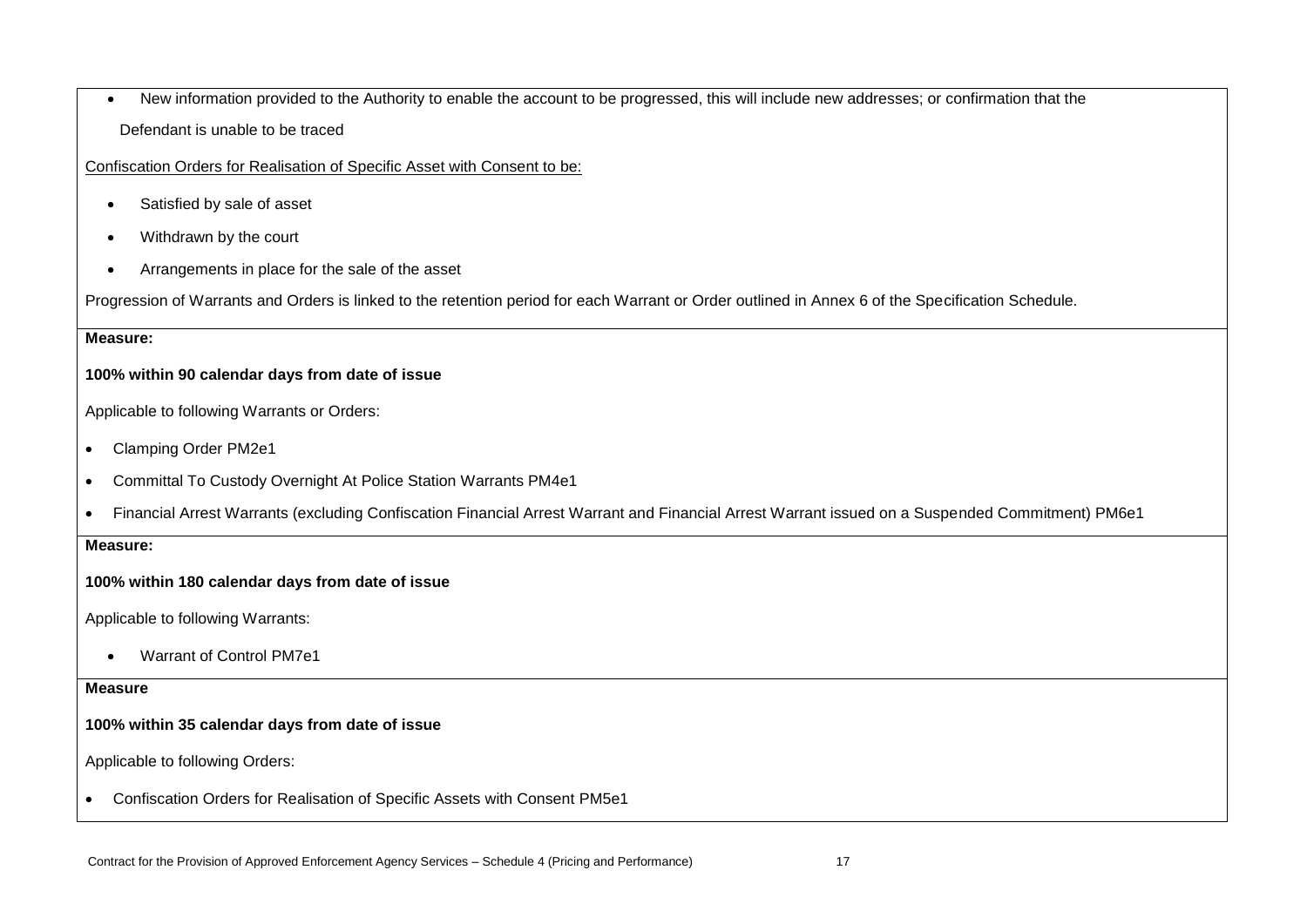# **Mandatory Activity or Execution Reasons:**

**Movement on Warrant or Order –** All Warrants or Orders to have received enforcement activity as appropriate, which may include contact with Defendant; personal contact visit; intelligence tracing.

Progression of Warrants and Orders is linked to the retention period for each Warrant or Order outlined in Annex 6 of Schedule 1 (Specification).

# **Measure**

# **100% every 30 calendar days.**

Applicable to following Warrants or Orders:

- Breach Warrant PM1f1
- Clamping Order PM2f1
- Commitment Warrant PM3f1
- Committal To Custody Overnight At Police Station Warrants PM4f1

**Confiscation Orders for Realisation of Specific Assets with Consent** 

- Confiscation Orders for Realisation of Specific Assets with Consent PM5f1
- Financial Arrest Warrants PM6f1
- Warrant of Control PM7f1

| <b>Mandatory Activity or Execution Reasons</b>                                            | <b>Measure</b>                                                           |
|-------------------------------------------------------------------------------------------|--------------------------------------------------------------------------|
|                                                                                           |                                                                          |
| The Service Provider will contact the relevant Authority confiscation team to discuss the | 100% within 3 Working Days of being entered onto the Service Provider's  |
| specific details and requirements of the order on a case by case basis                    | IT system PM5g1                                                          |
|                                                                                           |                                                                          |
| The Service Provider will make arrangements to secure collection of the asset             | 95% within 7 Working Days and 100% within 10 Working Days of receipt     |
|                                                                                           | of the Order PM5g2 PM5g3                                                 |
|                                                                                           |                                                                          |
| Payment made to the Authority                                                             | 100% - Order satisfied by sale of asset within 20 Working Days of the    |
|                                                                                           | asset being collected by the Service Provider PM5g4                      |
|                                                                                           |                                                                          |
|                                                                                           | This target can be extended by agreement with the Authority for specific |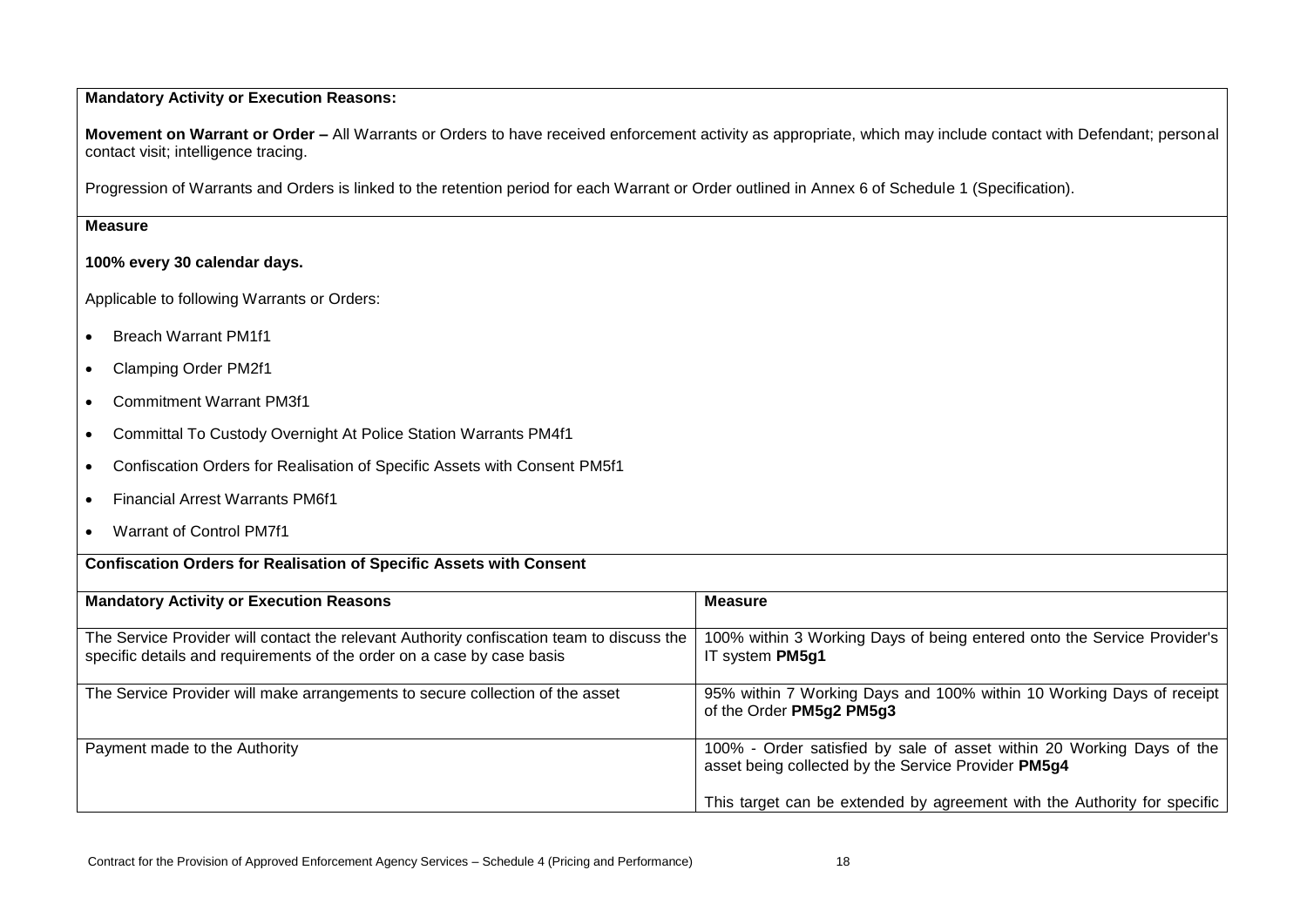| .<br>assets which<br>, and or<br>sales<br>$\overline{\phantom{a}}$<br>uations<br>require<br>: specialist<br>. עם |
|------------------------------------------------------------------------------------------------------------------|
|                                                                                                                  |

| <b>ADDITIONAL PERFORMANCE MEASURES - PRIMARY PROVIDERS</b>                                                              |                                                                                                                        |
|-------------------------------------------------------------------------------------------------------------------------|------------------------------------------------------------------------------------------------------------------------|
| <b>Dealing with Customer Queries and Complaints</b>                                                                     |                                                                                                                        |
| <b>Mandatory Activity or Execution Reasons</b>                                                                          | <b>Measure</b>                                                                                                         |
| Responses to written queries PM0h1                                                                                      | Responses to be sent within 5 Working Days of receipt                                                                  |
| Call waiting times from telephone queries to speak to an agent PM0h2                                                    | 80% of calls answered in 20 seconds once the IVR choices have<br>been selected                                         |
| Abandoned calls PM0h3                                                                                                   | No more than 5% of abandoned calls against total volume of calls<br>received                                           |
| Resolution of complaints PM0h4                                                                                          | 100% responded to, with findings and outcomes of investigation into<br>the complaint within 10 Working Days of receipt |
| <b>Escalated Complaints PM0h5</b>                                                                                       | 100% responded to following review of the complaint within 10<br>working days of receiving the request to escalate     |
| Reports of all complaints, outcomes and lessons learnt                                                                  | Report to be provided by Service Provider monthly                                                                      |
| <b>Finance and Accounting</b>                                                                                           |                                                                                                                        |
| <b>Mandatory Activity or Execution Reasons</b>                                                                          | <b>Measure</b>                                                                                                         |
| Cash deposits to be securely deposited PM0i1                                                                            | 100% within 1 Working Day of receipt of payment                                                                        |
| Payments brought to account PM0i2                                                                                       | 100% within 1 Working Day of receipt of payment                                                                        |
| Invoices to the Authority to be sent electronically by the 10 <sup>th</sup> Working Day of the<br>following month PM0i4 | 100% to be sent within the timeframe                                                                                   |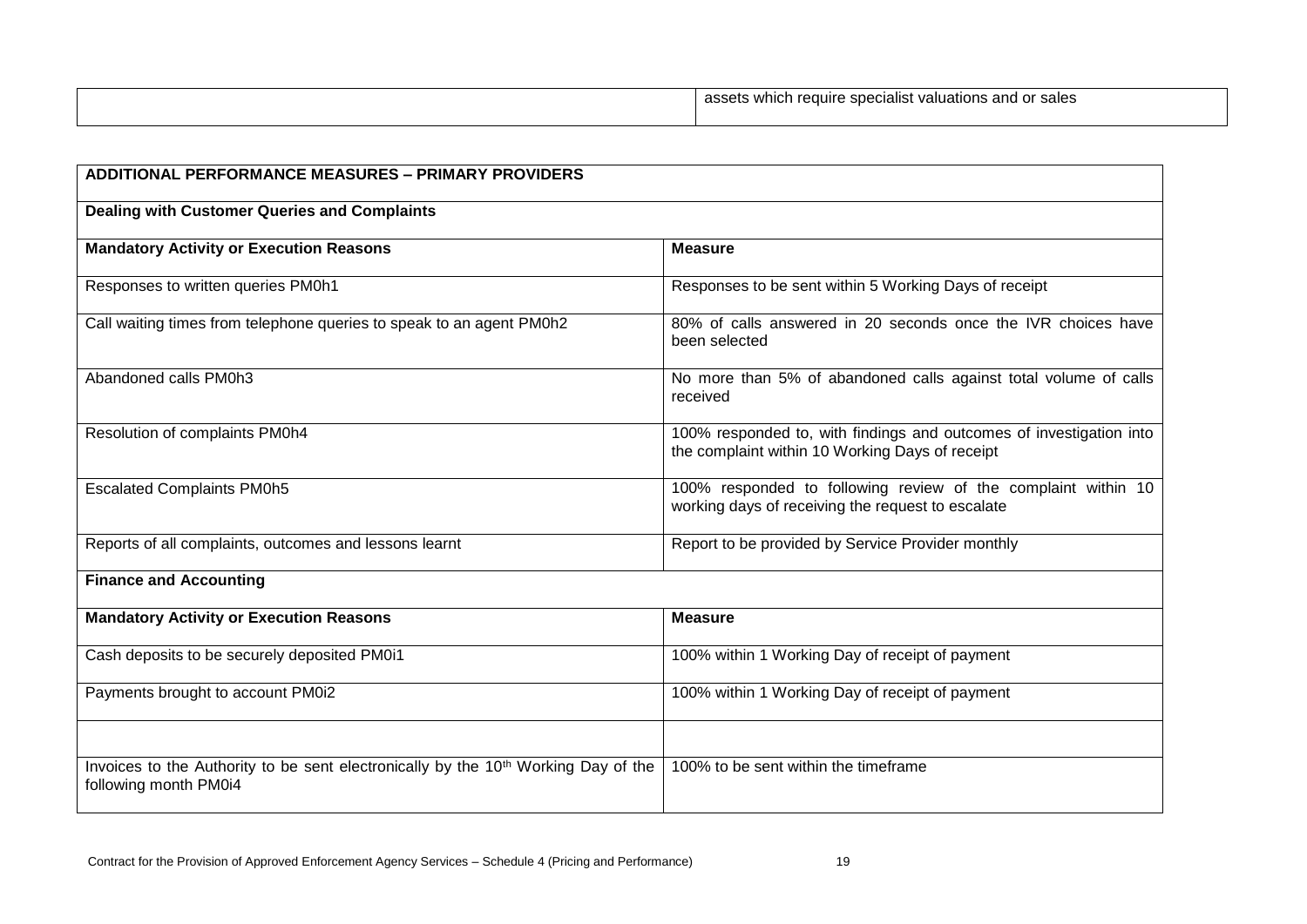**ANNEX 3 – Not Used**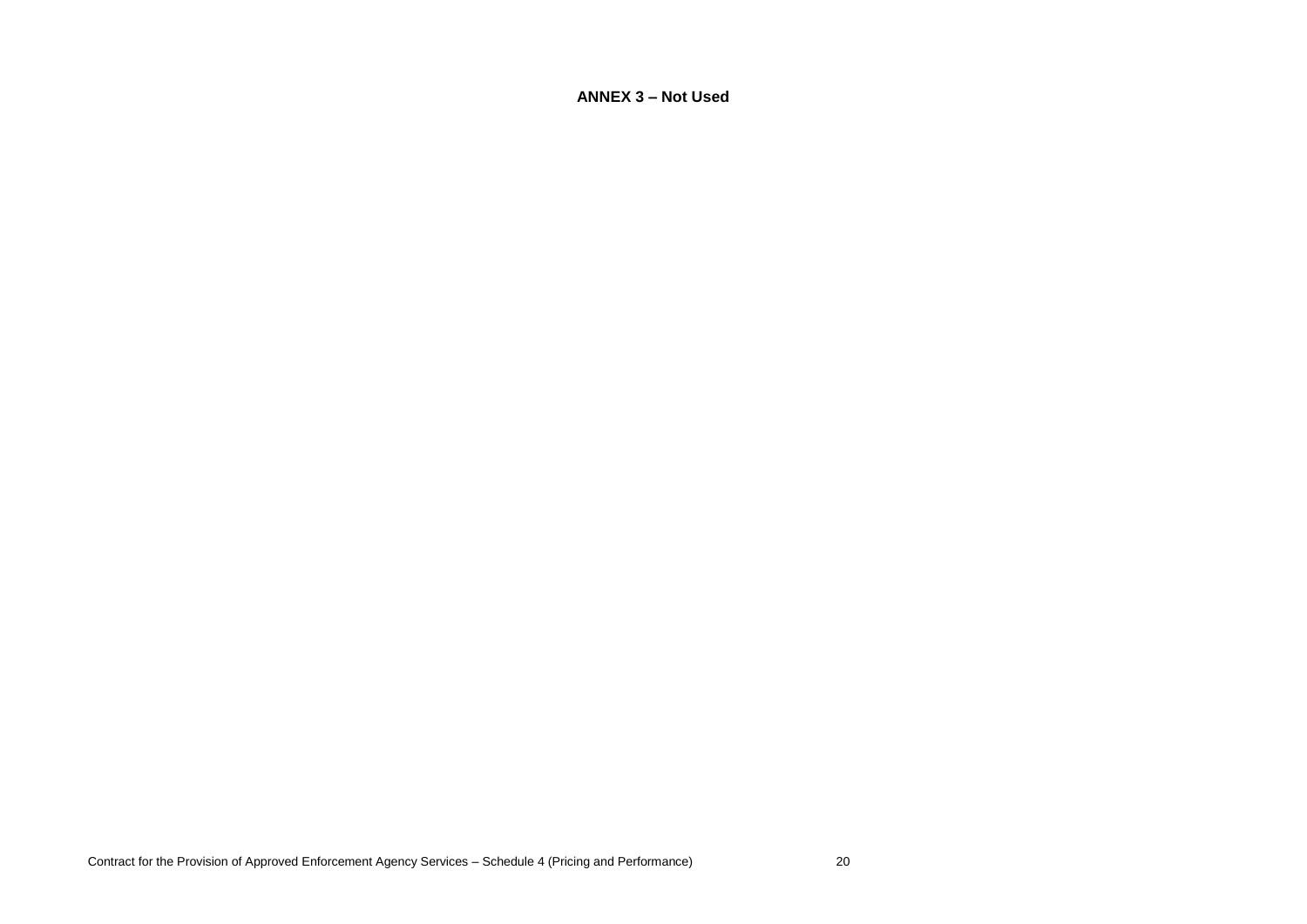**ANNEX 4 – Not used**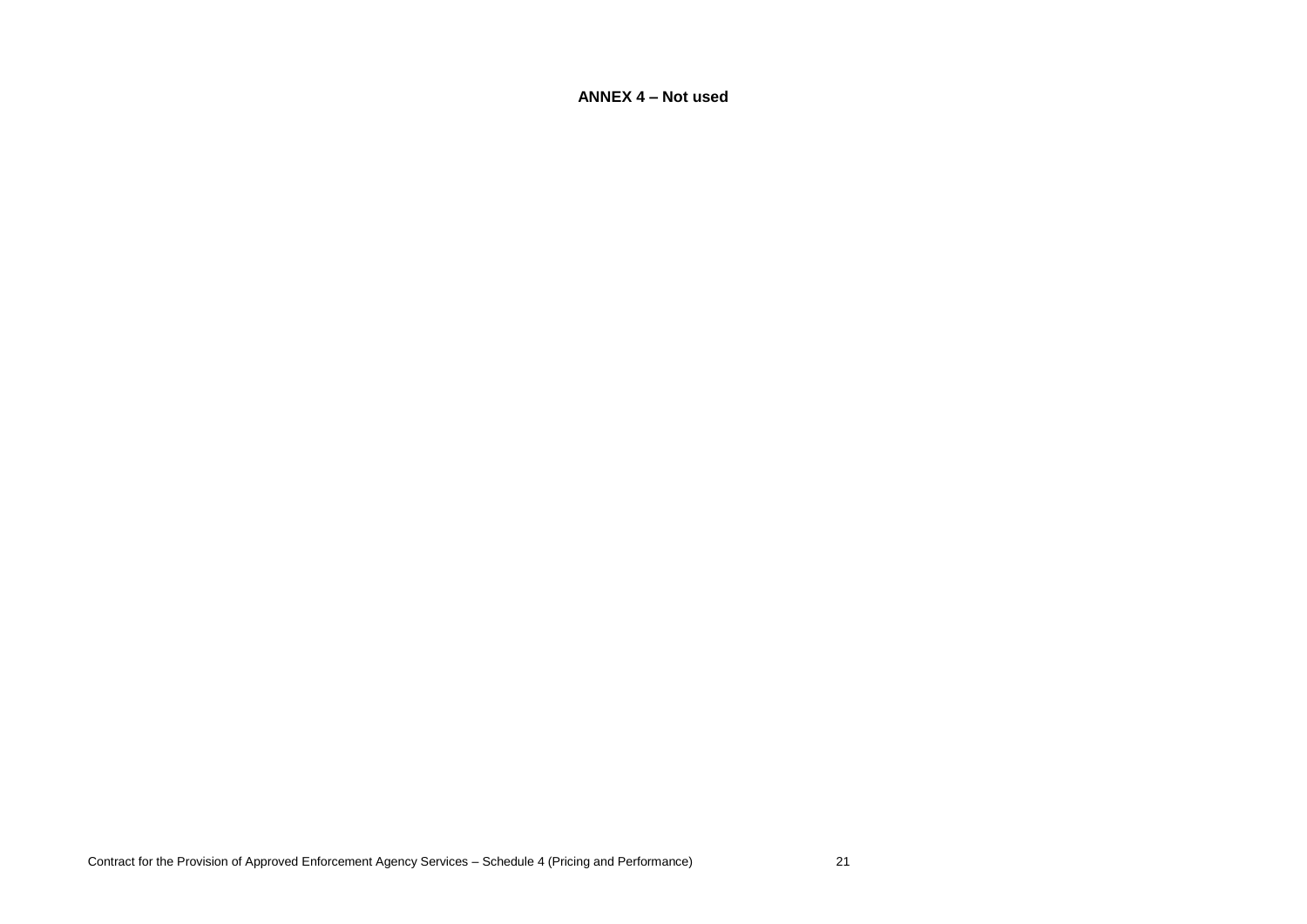### **ANNEX 5 - POTENTIAL YEAR 1 SERVICE PROVIDER REVENUE**

The Potential Year 1 Service Revenue for each Region set out in the table below is included in the Contract solely for the purposes of determining the limitations on liability in clause G1. The figures are based on the Warrant of Control statutory income in each Region in the period 2017/18 to 2018/19. For the avoidance of doubt, this is not a representation of future revenues or a guarantee of workflow or minimum Service Provider Revenue under this Contract.

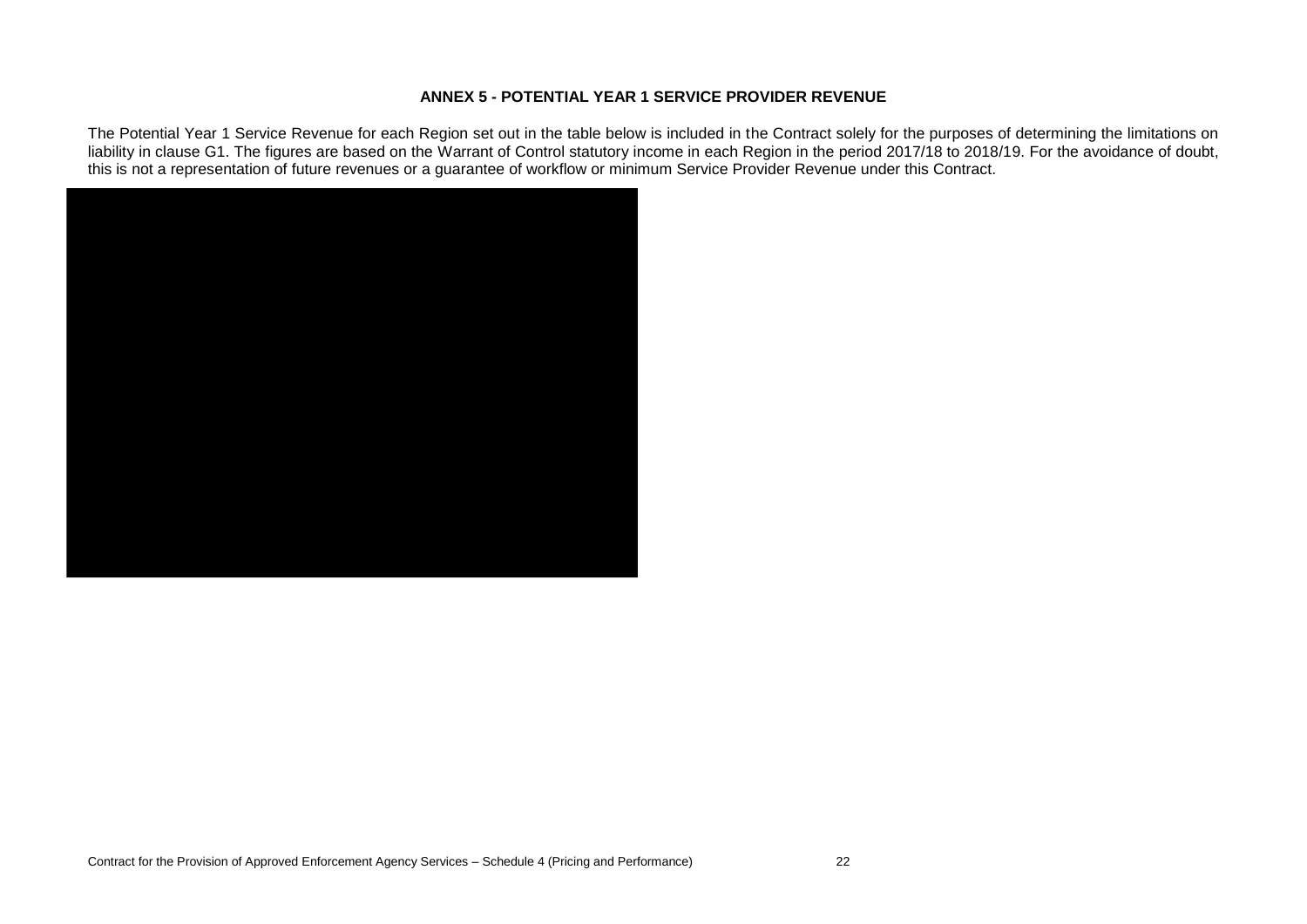### **ANNEX 6 - REMITTANCE GUARANTEE AMOUNT**

The Remittance Guarantee Amount for each Region set out in the table below is included solely for the purposes of determining the amount of financial cover to be provided by the Remittance Guarantee pursuant to clause G3.2. The figures are calculated based on four times the average weekly value of fines recovered 2017/18 to 2018/19. For avoidance of doubt, his is not a representation of future revenues or a guarantee of workflow or minimum Service Provider Revenue under this Contract.

|   |                                                                                                                                                                | <b>Remittance Guarantee Amount</b> |
|---|----------------------------------------------------------------------------------------------------------------------------------------------------------------|------------------------------------|
| £ | £                                                                                                                                                              | 606,004.15                         |
| £ | £                                                                                                                                                              | 589,226.22                         |
| £ | £                                                                                                                                                              | 482,623.19                         |
| £ | £                                                                                                                                                              | 430,284.85                         |
| £ | £                                                                                                                                                              | 707,666.64                         |
| £ | £                                                                                                                                                              | 291,211.08                         |
| £ | £                                                                                                                                                              | 192,962.40                         |
| £ | £                                                                                                                                                              | 308,157.81                         |
|   | Annual Value of Fine Recovered (Avg 2017/18 - 2018/19)<br>7,878,054<br>7,659,941<br>6,274,101<br>5,593,703<br>9,199,666<br>3,785,744<br>2,508,511<br>4,006,051 |                                    |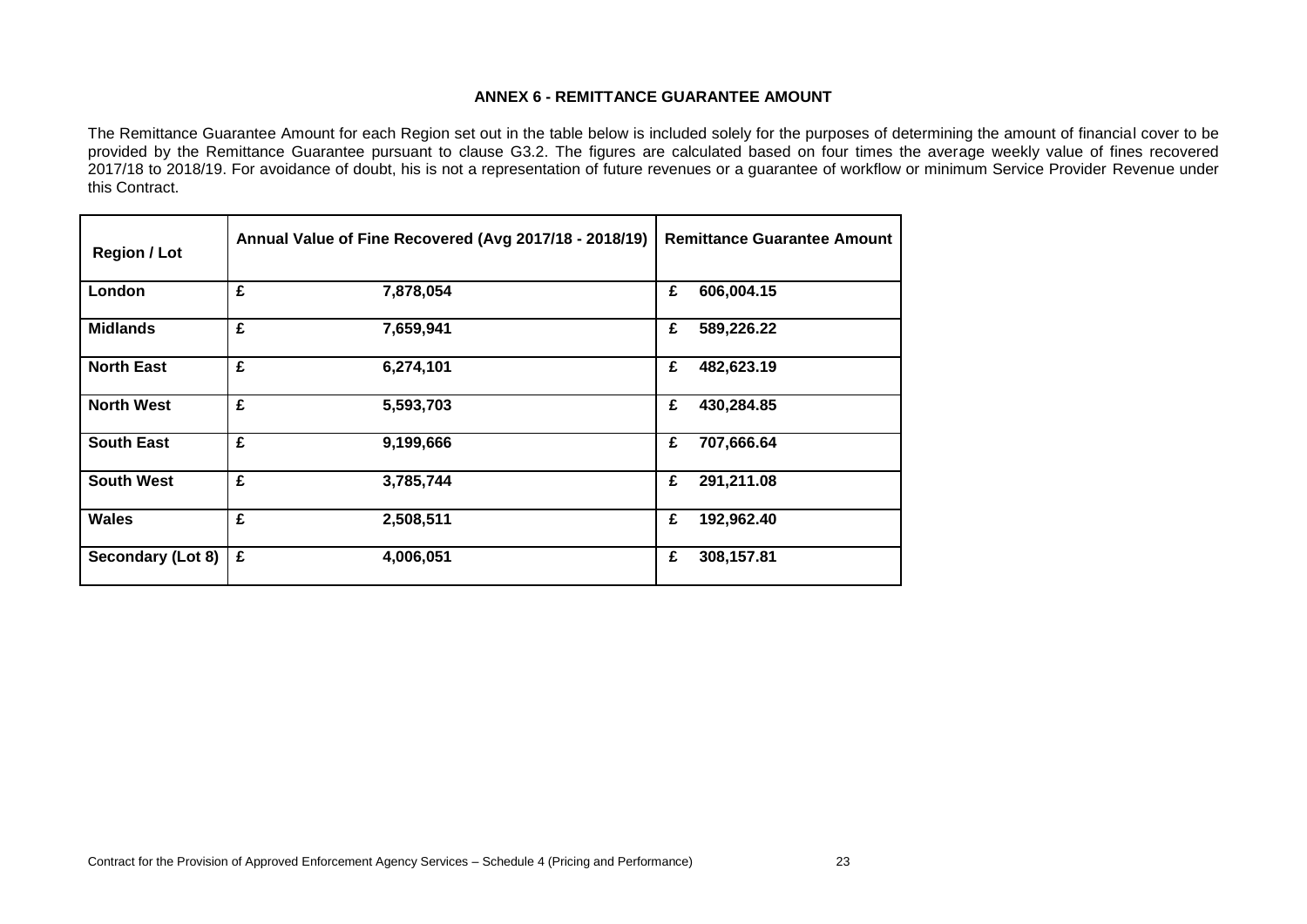# **ANNEX 7 – PERFORMANCE MEASURES DEFINITIONS**

# **Exclusions**

Please note that within each measure where exclusions are referred to, the exclusions are as follows:

- 1. Issued for addresses outside of England and Wales
- 2. Warrants withdrawn by the court NOT applications to withdraw made by the AEA.
- 3. Insufficient details provided which will prevent the AEA from making any kind of contact.
- 4. For Breach Warrants: The Authority reserves the right, at its discretion and based upon evidence provided by the Service Provider, to consider individual Breach Warrants as exempt for reporting purposes on a case by case basis.

# **Definitions**

| Term              | <b>Definition</b>                                                                                                                                                                                                                                                                                                                 |
|-------------------|-----------------------------------------------------------------------------------------------------------------------------------------------------------------------------------------------------------------------------------------------------------------------------------------------------------------------------------|
| <b>Progressed</b> | Means when the Service Provider is returning a Warrant or Order to<br>the Authority using one of the required return code if the warrant is<br>not executed. For example, if the warrant is returned using return<br>code defendant in prison - this is progressed as the Authority can<br>then take the next appropriate action. |
| <b>Reviewed</b>   | Means, carrying out intelligence checks to trace the defendant                                                                                                                                                                                                                                                                    |
| <b>Movement</b>   | Means any action taken on the account – letter/text sent, visits,<br>tracing, telephone calls etc                                                                                                                                                                                                                                 |

# **PRIMARY PROVIDER**

| <b>AEA PERFORMANCE MEASURES</b> |                                                                                                                                                       |                                                                                                                                                                                                                                                                                                          |
|---------------------------------|-------------------------------------------------------------------------------------------------------------------------------------------------------|----------------------------------------------------------------------------------------------------------------------------------------------------------------------------------------------------------------------------------------------------------------------------------------------------------|
| Long Description &<br>Rationale | <b>Measure: Breach Warrants KPI1a and KPI1y</b>                                                                                                       |                                                                                                                                                                                                                                                                                                          |
|                                 | 75% of Breach Warrants issued to be successfully executed<br>within 30 calendar days of issue for adults and 15 calendars days<br>of issued for Youth |                                                                                                                                                                                                                                                                                                          |
|                                 | within agreed timescales.                                                                                                                             | <b>Rationale:</b> This measure is to ensure that all breach warrants issued by<br>the court when a defendant fails to comply with a Community Order is<br>brought before the court there is an audit trail ensuring the Service<br>Provider receives and acknowledges receipt of all warrants and orders |
| Indicator Type                  |                                                                                                                                                       | Service Level Measure                                                                                                                                                                                                                                                                                    |
| <b>Reporting Frequency</b>      |                                                                                                                                                       | Monthly                                                                                                                                                                                                                                                                                                  |
| Data Source                     |                                                                                                                                                       | Enforcement<br>Approved<br>Agency<br>Data<br>Spreadsheet                                                                                                                                                                                                                                                 |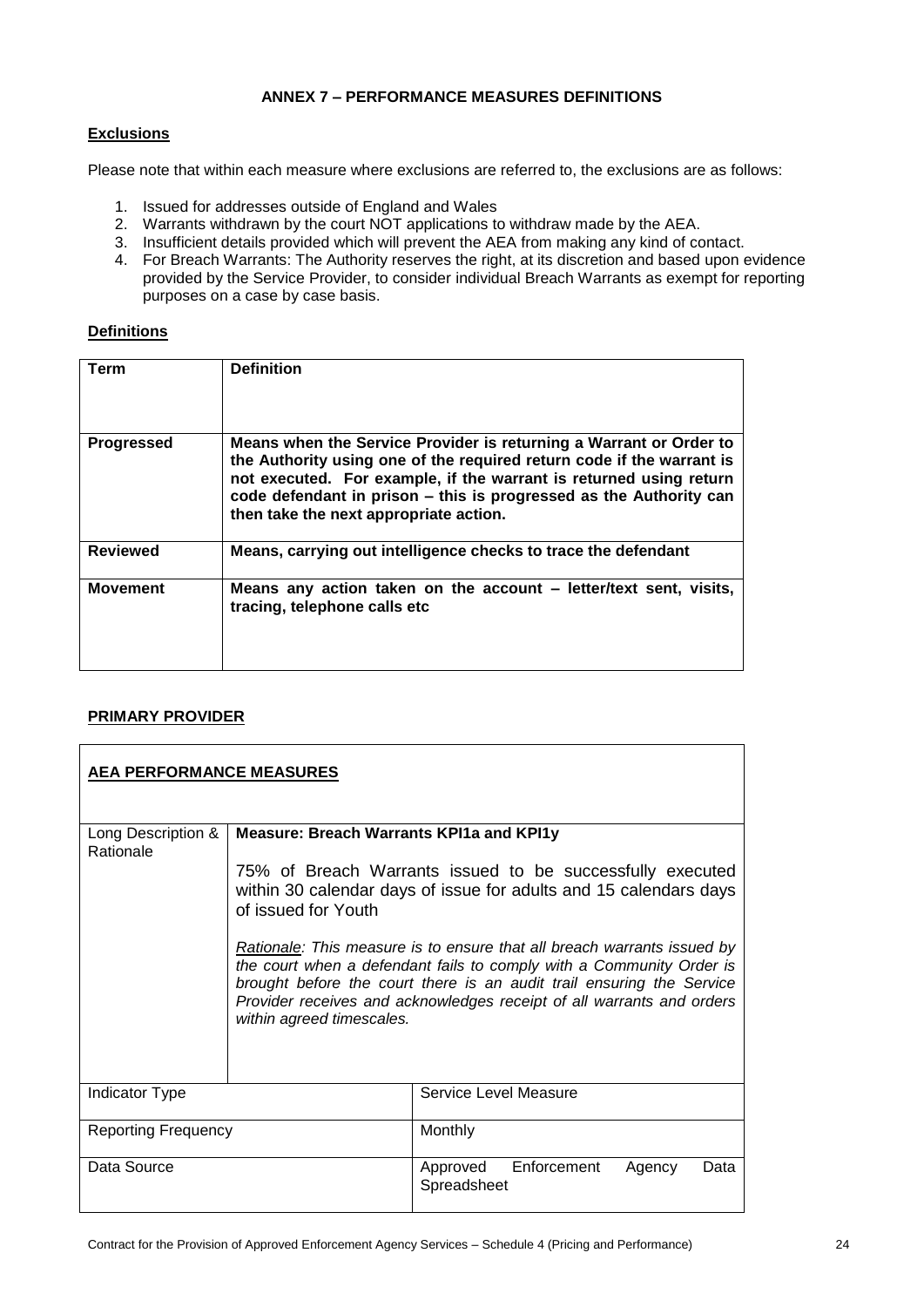| Output/Outcome Level                                                                                                                                                                                                                                                                                              |                                                                                            |  |  |
|-------------------------------------------------------------------------------------------------------------------------------------------------------------------------------------------------------------------------------------------------------------------------------------------------------------------|--------------------------------------------------------------------------------------------|--|--|
| Other Notes: Definition of a Youth - means a young offender aged ten to seventeen.                                                                                                                                                                                                                                |                                                                                            |  |  |
|                                                                                                                                                                                                                                                                                                                   | Definition of an Adult - means person 18 years and over                                    |  |  |
|                                                                                                                                                                                                                                                                                                                   |                                                                                            |  |  |
| <b>Technical Description</b>                                                                                                                                                                                                                                                                                      |                                                                                            |  |  |
| Breach warrants are issued by the court if the defendant fails to attend a hearing to answer to<br>breach proceedings where they have failed to comply with a community Order. The warrant is<br>issued for the AEA to arrest the defendant to produce them before the court to answer the<br>breach proceedings. |                                                                                            |  |  |
| <b>Completions</b>                                                                                                                                                                                                                                                                                                |                                                                                            |  |  |
| <b>Successful execution means:</b>                                                                                                                                                                                                                                                                                |                                                                                            |  |  |
| The AEA can either arrest the defendant.                                                                                                                                                                                                                                                                          | A defendant is brought before court to answer to the breach proceedings within timescales. |  |  |
| Defendant arrested and bailed to appear before the Court, or<br>Defendant attends a Planned Surrender in response to Service Provider's<br>instructions<br>which are verified by the Court<br>. Defendant arrested and transported to Custody or to appear before Court.                                          |                                                                                            |  |  |
| <b>Formula/calculation</b>                                                                                                                                                                                                                                                                                        |                                                                                            |  |  |
| Number of successfully executed warrants within 30 calendar days of issue for adults and 15<br>calendar days for youths divided by the number issued minus exclusions.                                                                                                                                            |                                                                                            |  |  |
| For adults                                                                                                                                                                                                                                                                                                        |                                                                                            |  |  |
| $KPI1a = A/B \times 100\%$                                                                                                                                                                                                                                                                                        |                                                                                            |  |  |
| Where:                                                                                                                                                                                                                                                                                                            |                                                                                            |  |  |
| $A =$ successfully executed within 30 calendar days                                                                                                                                                                                                                                                               |                                                                                            |  |  |
| $B =$ number issued minus exclusions                                                                                                                                                                                                                                                                              |                                                                                            |  |  |
| For youths                                                                                                                                                                                                                                                                                                        |                                                                                            |  |  |
| $KPI1y = C / B x 100%$                                                                                                                                                                                                                                                                                            |                                                                                            |  |  |
| Where:                                                                                                                                                                                                                                                                                                            |                                                                                            |  |  |
| $C =$ number successfully executed within 15 calendar days                                                                                                                                                                                                                                                        |                                                                                            |  |  |
| $B =$ number issued minus exclusions                                                                                                                                                                                                                                                                              |                                                                                            |  |  |
|                                                                                                                                                                                                                                                                                                                   |                                                                                            |  |  |
| Other indicator notes                                                                                                                                                                                                                                                                                             |                                                                                            |  |  |
| The number of Warrants that the % is calculated against will be adjusted if the Service<br>Provider provides evidence to the Authority's reasonable satisfaction that they meet the<br>exclusions.                                                                                                                |                                                                                            |  |  |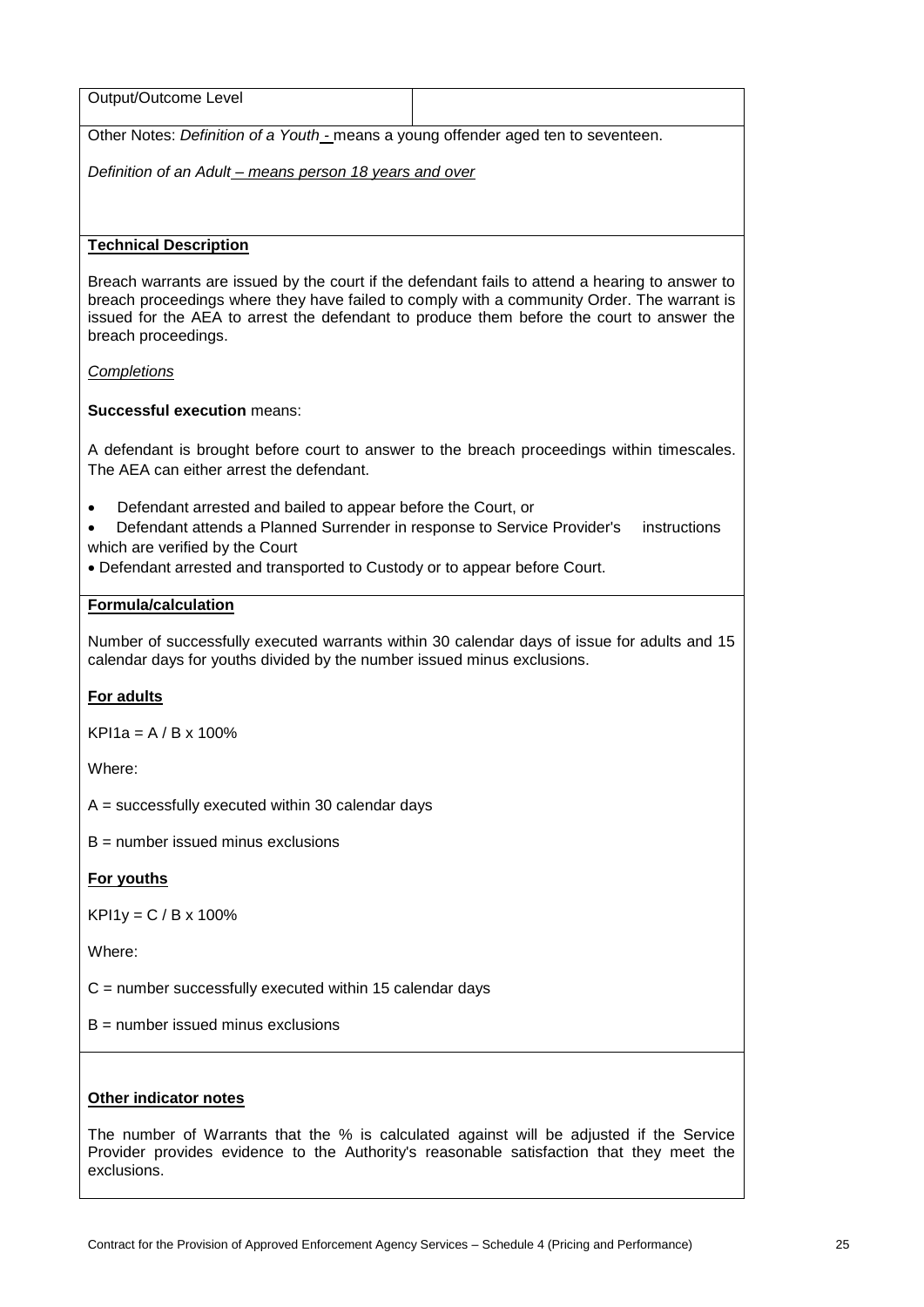# **Method of data extraction/processing**

Data to be extracted from the supplier system monthly and sent to the Authority on agreed spreadsheet.

The Authority will undertake a % of validation checks on the data supplied by the provider to ensure its accuracy.

### **Diversity Data**

This report will allow the metric to be examined by all the protected characteristics defined by the Equality Act 2010.

Reporting on any vulnerable defendants is a requirement.

| <b>AEA PERFORMANCE MEASURES</b>   |                                      |                                                                                                                                                                                                                                                                                      |
|-----------------------------------|--------------------------------------|--------------------------------------------------------------------------------------------------------------------------------------------------------------------------------------------------------------------------------------------------------------------------------------|
| Long Description &                | <b>Measure: Clamping Orders KPI2</b> |                                                                                                                                                                                                                                                                                      |
| Rationale                         | days from date of issue              | 75 % of Clamping Orders to be successfully executed or progressed in<br>line with all Performance Measures listed in Annex 3 within 90 calendar                                                                                                                                      |
|                                   | Rationale:                           |                                                                                                                                                                                                                                                                                      |
|                                   |                                      | The measure is to ensure that the AEA collects the amount outstanding<br>to the court that the clamping order by collecting full payment or<br>clamping and selling the vehicle at auction to raise the funds to clear the<br>amount outstanding to the court and the fees incurred. |
| Indicator Type                    |                                      | Service Level Measure                                                                                                                                                                                                                                                                |
| <b>Reporting Frequency</b>        |                                      | Monthly                                                                                                                                                                                                                                                                              |
| Data Source                       |                                      | Enforcement<br>Approved<br>Agency<br>Data<br>Spreadsheet                                                                                                                                                                                                                             |
| Output/Outcome Level              |                                      | 75% within 90 calendar days                                                                                                                                                                                                                                                          |
| <b>Other Notes</b>                |                                      |                                                                                                                                                                                                                                                                                      |
| エストレー しょうしゅう<br>والتقامية المراجع |                                      |                                                                                                                                                                                                                                                                                      |

### **Technical Description**

The court have identified that the defendant has a vehicle that the value of which covers the amount outstanding to the court in fines (and fees) if sold at auction. The Order is made and sent to the AEA to execute. The AEA has the option to collect payment in full to clear the balance before the clamp the vehicle. If payments are not made the vehicle is clamped. A notice is given to the defendant and the AEA then must apply to the court for an order of sale (10 days after the clamp is placed on the vehicle). Often the defendant will clear the balance during this time and the car is released. If not the order for sale is granted by the court and the vehicle sold at auction. The amount made clears the balance outstanding to the court and costs incurred by the AEA.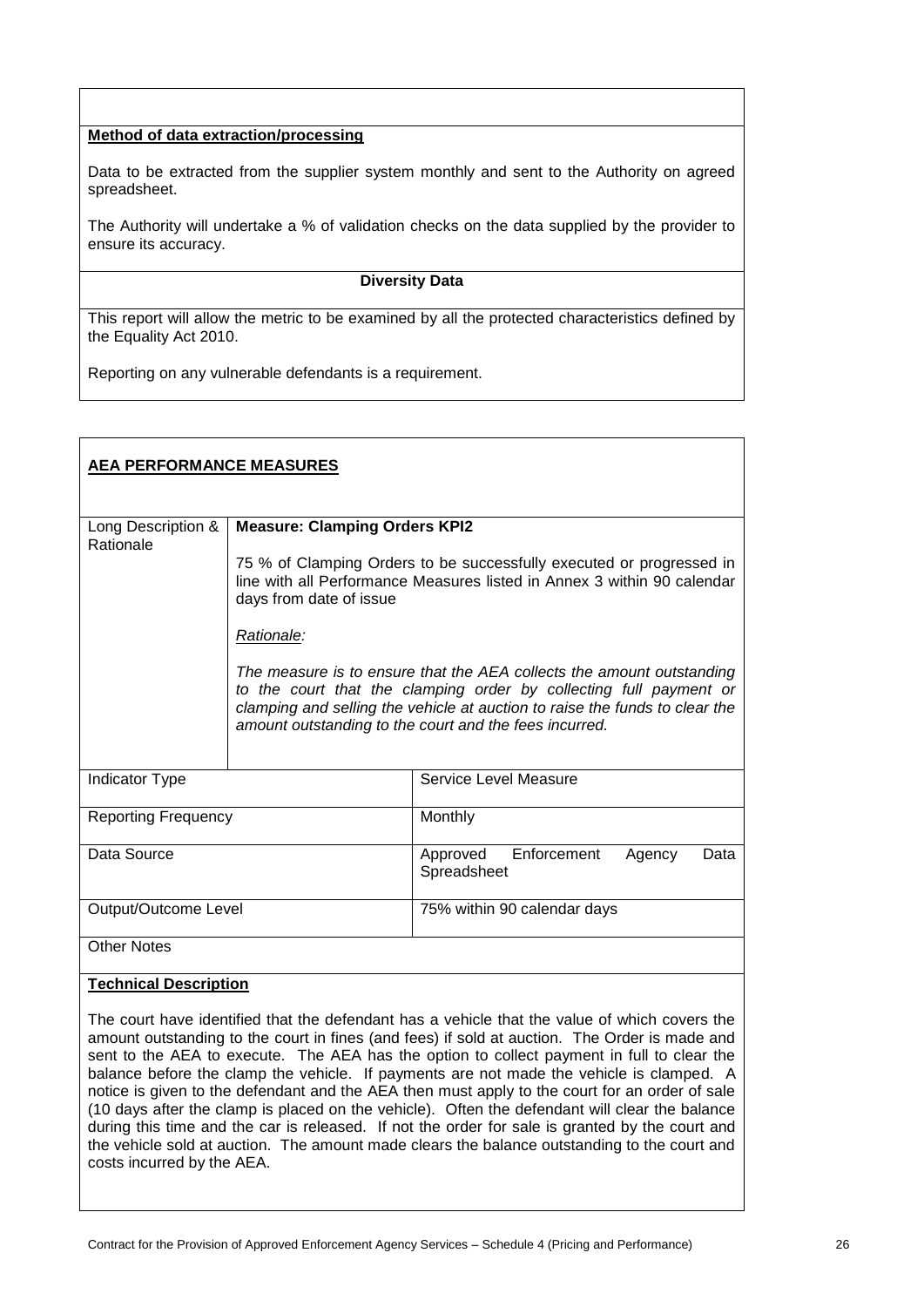# *Completions*

# **Successfully Executed** means:

• Full payment with or without clamping of vehicle **Progressed** means:

Where any Warrant or Order has not been successfully executed or satisfied within the Retention Period, and the Service Provider has undertaken all mandatory steps stated in the relevant requirement to execute or satisfy the Warrant or Order, at the end of the relevant Retention Period all outstanding Warrants or Orders shall be returned to the Authority using the agreed Return Codes. This is to provide the Authority with details of the outcome of the execution activities and where applicable the most up to date information regarding the Defendant's whereabouts. Supporting evidence will be provided as required.

Examples could include:

- visit(s) which establishes the Defendant has moved away and relevant enquires and tracing have not been able to identify a new address or the Defendants whereabouts
- the Defendant is deceased
- the Defendant is in prison
- all visits and remote contact has been undertaken but no contact has been made with the Defendant and relevant enquires and tracing has been unable to confirm the Defendant's residency at the address or their whereabouts

# **Formula/calculation**

Number of successfully executed or progressed warrants within 90 calendars days of issued divided by the number issued minus any exclusions

 $KPI2 = A / B \times 100\%$ 

Where:

A = number successfully executed or progressed within 90 calendar days

 $B =$  number issued minus any exclusions

# **Method of data extraction/processing**

Data to be extracted from the supplier system monthly and sent to the Authority on agreed spreadsheet.

The Authority will undertake a % of validation checks on the data supplied by the provider to ensure its accuracy.

# **Other indicator notes**

The amount of the fine on the clamping order is paid in full or vehicle is clamped and sold at auction, proceeds made at auction to be paid to the court to clear outstanding fine and cover AEA fees.

### **Diversity Data**

This report will allow the metric to be examined by all the protected characteristics defined by the Equality Act 2010.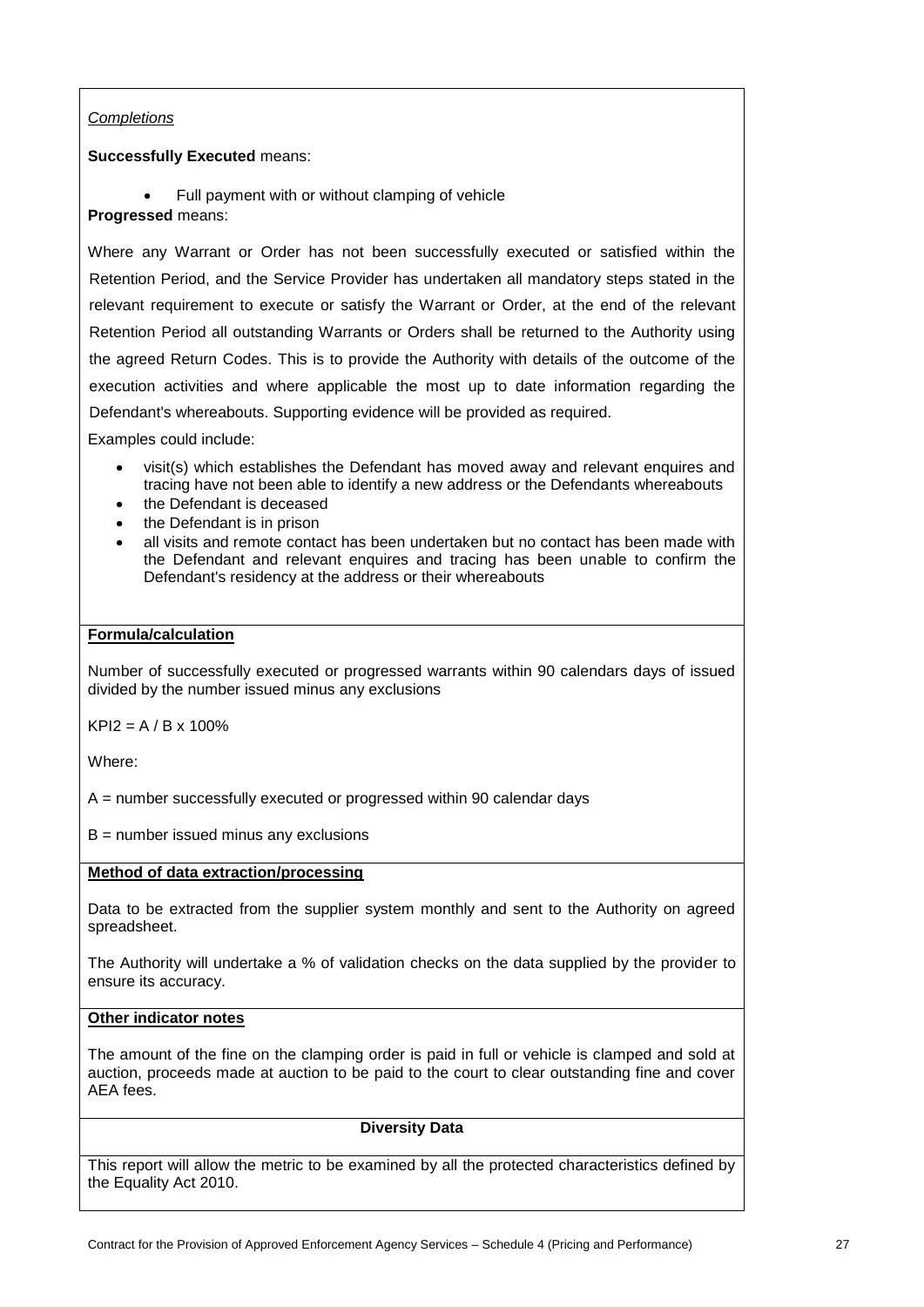| <b>AEA PERFORMANCE MEASURES</b> |                                              |                                                                                                                                                                                                                                                                                                  |
|---------------------------------|----------------------------------------------|--------------------------------------------------------------------------------------------------------------------------------------------------------------------------------------------------------------------------------------------------------------------------------------------------|
| Long Description &              | Measure: Commitment Warrants KPI3a and KPI3y |                                                                                                                                                                                                                                                                                                  |
| Rationale                       | for youths                                   | 75% of Commitment Warrants issued to be successfully executed<br>within 30 calendar days of issue for adults and 15 calendar days                                                                                                                                                                |
|                                 |                                              | Rationale: This measure is to ensure that all commitment warrants are<br>worked and payment in full is collected to clear the outstanding fine to<br>the court or the defendant is arrested and transported to prison to serve<br>the number of days included on the warrant in lieu of payment. |
| <b>Indicator Type</b>           |                                              | Service Level Measure                                                                                                                                                                                                                                                                            |
| <b>Reporting Frequency</b>      |                                              | Monthly                                                                                                                                                                                                                                                                                          |
| Data Source                     |                                              | Enforcement<br>Approved<br>Data<br>Agency<br>Spreadsheet                                                                                                                                                                                                                                         |
| Output/Outcome Level            |                                              | 75% of Commitment Warrants issued to be<br>successfully executed within 30 calendar<br>days for adults and 15 calendar days for<br>Youths                                                                                                                                                        |
|                                 |                                              | Other Notes: Definition of a Youth - means a young offender aged ten to seventeen.                                                                                                                                                                                                               |

*Definition of an Adult – means person 18 years and over*

# **Technical Description**

A commitment warrant is issued by the court when the defendant has failed to pay as ordered and failed to attend a court hearing to show cause why. The warrant activates the prison sentence ordered by the court. Once the warrant is issued it is sent to the AEA to execute. The AEA can collect the outstanding balance on the warrant owed to the court, if the defendant cannot pay, they are arrested and transferred to prison. If the defendant is arrested during prison lock down, the AEA can take the prisoner to police custody, arrangements would then be made by the police to transfer them to prison the following day. The amount of time the person spends in prison is directed on the warrant. Once the days of imprisonment have been served the prison issue a release certificate, this is used by the court as confirmation the account can be written off the court records.

# **For example, the defendant should pay £200 fine or serve 7 days in prison.**

If during the arrest the defendant claims to have had a change in circumstances i.e. Lost his job since the payment terms were ordered, the defendant can go back before the court. The court can either confirm they go to prison on the warrant as directed or agree to be withdrawn the warrant and resuspend the term of imprisonment and order the defendant to continue to pay.

*Completions*

**Successfully Executed** means:

The account is paid in full or the defendant is arrested and brought before the court. If the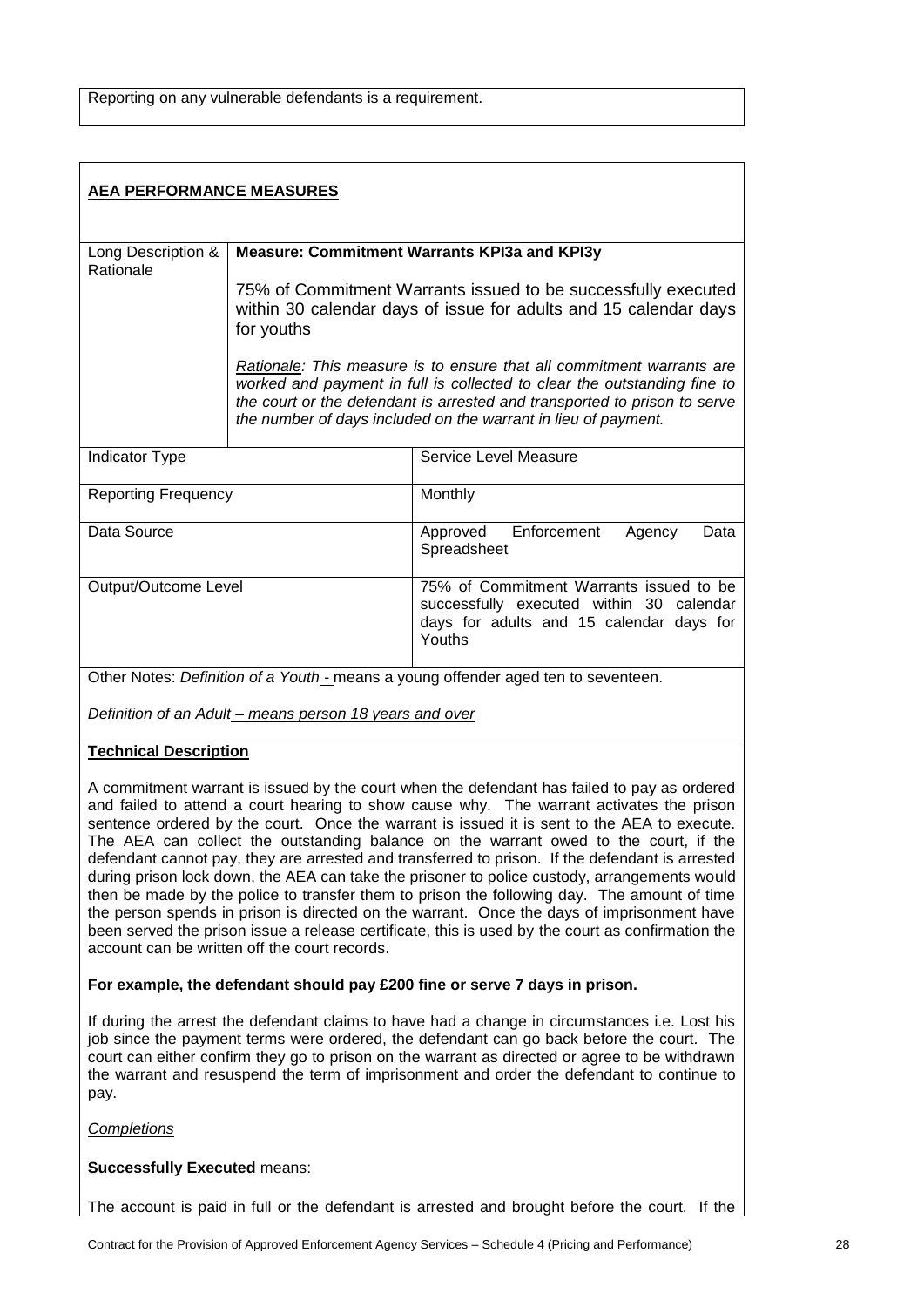AEA returns the warrant they must do so providing information using the appropriate return code to confirm why.

- Defendant is arrested and transported to Custody, or
- Defendant pays the outstanding balance of the Court Imposition to the Service Provider in full, or
- Defendant pays the outstanding balance of the Court Imposition to the Authority

### **Formula/calculation**

### **For adults**

 $KP$ <sup>13</sup> $a = A / B x 100%$ 

Where:

A = number successfully executed within 30 calendar days

 $B =$  number issued minus any exclusions

### **For youths**

 $KP13y = C / B x 100%$ 

Where:

 $A =$  number successfully executed within 15 calendar days

 $C =$  number issued minus any exclusions

# **Method of data extraction/processing**

Data to be extracted from the supplier system monthly and sent to the Authority on agreed spreadsheet.

The Authority will undertake a % of validation checks on the data supplied by the provider to ensure its accuracy.

### **Other indicator notes**

The number of Warrants that the % is calculated against will be adjusted if the Service Provider provides evidence to the Authority's reasonable satisfaction that they meet the exclusions

# **Diversity Data**

This report will allow the metric to be examined by all the protected characteristics defined by the Equality Act 2010.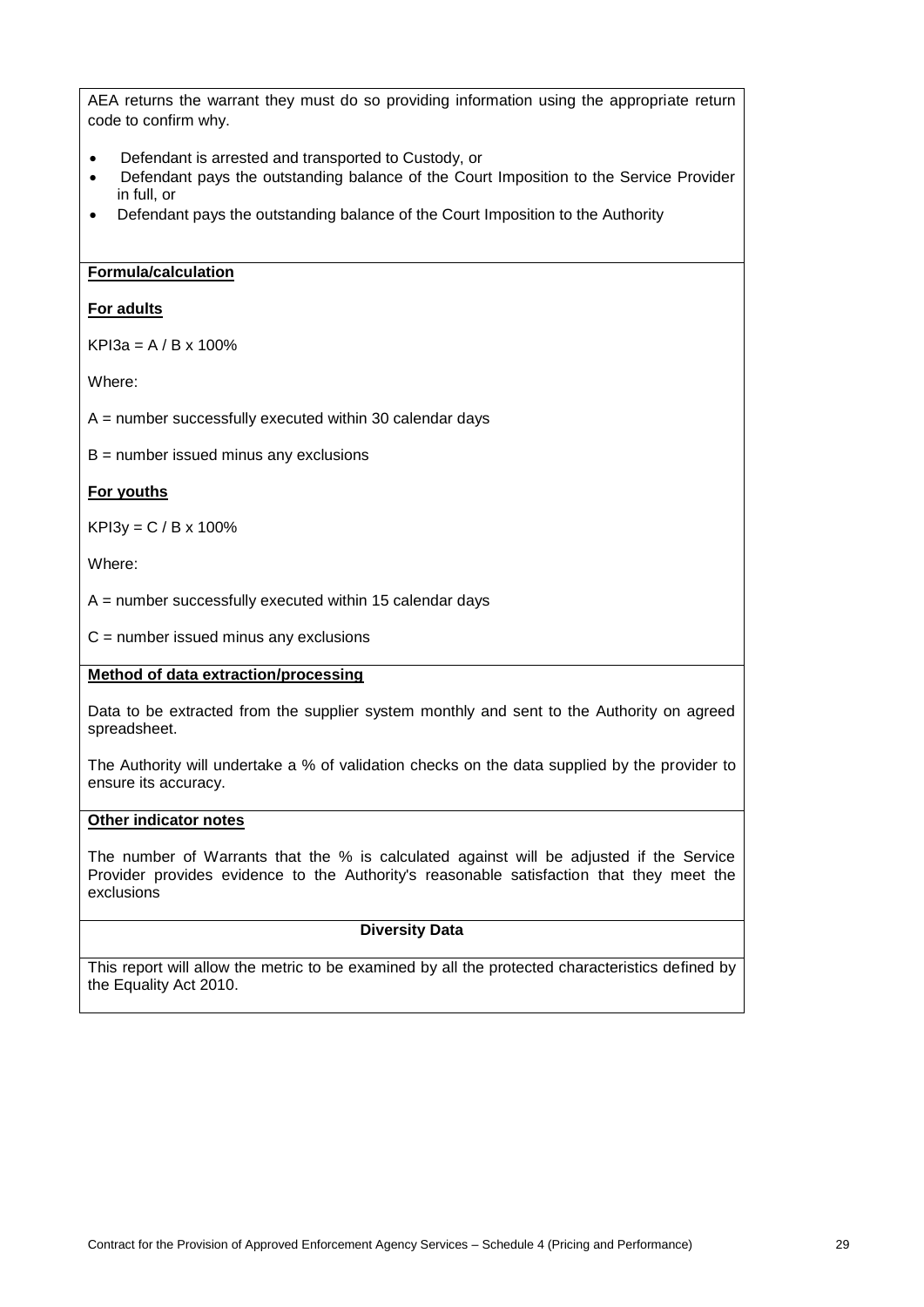| <b>AEA PERFORMANCE MEASURES</b>                                                                                                                                                                                                                                                                                                                                                                                                                                                                                                                                                                                                        |                                                                                                                                                                                                                                                                                                                                                                                                                                                                                                                                                                                                          |                                                                                                                   |
|----------------------------------------------------------------------------------------------------------------------------------------------------------------------------------------------------------------------------------------------------------------------------------------------------------------------------------------------------------------------------------------------------------------------------------------------------------------------------------------------------------------------------------------------------------------------------------------------------------------------------------------|----------------------------------------------------------------------------------------------------------------------------------------------------------------------------------------------------------------------------------------------------------------------------------------------------------------------------------------------------------------------------------------------------------------------------------------------------------------------------------------------------------------------------------------------------------------------------------------------------------|-------------------------------------------------------------------------------------------------------------------|
| Long Description &<br>Rationale                                                                                                                                                                                                                                                                                                                                                                                                                                                                                                                                                                                                        | <b>Measure: Committal to Custody KPI4</b><br>98% of Committal to Custody Overnight at Police Station Warrants<br>to be successfully executed or progressed in line with all Performance<br>Measures listed in Annex 3 within 90 calendar days from date of issue<br>Rationale: This measure is to ensure that all Committal to Custody<br>Overnight at a Police Station Warrants are worked and payment in full is<br>collected to clear the outstanding fine to the court or the defendant is<br>arrested and transported to prison custody to serve overnight detention<br>as directed on the warrant. |                                                                                                                   |
| Indicator Type                                                                                                                                                                                                                                                                                                                                                                                                                                                                                                                                                                                                                         |                                                                                                                                                                                                                                                                                                                                                                                                                                                                                                                                                                                                          | Service Level Measure                                                                                             |
| <b>Reporting Frequency</b>                                                                                                                                                                                                                                                                                                                                                                                                                                                                                                                                                                                                             |                                                                                                                                                                                                                                                                                                                                                                                                                                                                                                                                                                                                          | Monthly                                                                                                           |
| Data Source                                                                                                                                                                                                                                                                                                                                                                                                                                                                                                                                                                                                                            |                                                                                                                                                                                                                                                                                                                                                                                                                                                                                                                                                                                                          | Approved<br>Enforcement<br>Agency<br>Data<br>Spreadsheet                                                          |
| Output/Outcome Level                                                                                                                                                                                                                                                                                                                                                                                                                                                                                                                                                                                                                   |                                                                                                                                                                                                                                                                                                                                                                                                                                                                                                                                                                                                          | 98 % of Committal to Custody Overnight at<br>Police Station Warrants to be successfully<br>executed or progressed |
| <b>Other Notes</b>                                                                                                                                                                                                                                                                                                                                                                                                                                                                                                                                                                                                                     |                                                                                                                                                                                                                                                                                                                                                                                                                                                                                                                                                                                                          |                                                                                                                   |
| <b>Technical Description</b>                                                                                                                                                                                                                                                                                                                                                                                                                                                                                                                                                                                                           |                                                                                                                                                                                                                                                                                                                                                                                                                                                                                                                                                                                                          |                                                                                                                   |
| These warrants are issued by the court as an alternative to a financial arrest warrant. They<br>are usually issued for relatively low balances. The warrant ordered the AEA to collect<br>payment in full or arrest the defendant and transport them to police custody to serve overnight<br>detention as directed by the warrant. Following the Defendants handover into police Custody,<br>the Service Provider shall provide the Authority with full details of confirmation of the time<br>served in Custody, including the Defendant's name, the Authority's reference ID, the police<br>station in which the Defendant was held. |                                                                                                                                                                                                                                                                                                                                                                                                                                                                                                                                                                                                          |                                                                                                                   |
| <b>Completions</b>                                                                                                                                                                                                                                                                                                                                                                                                                                                                                                                                                                                                                     |                                                                                                                                                                                                                                                                                                                                                                                                                                                                                                                                                                                                          |                                                                                                                   |
| <b>Successfully Executed means:</b>                                                                                                                                                                                                                                                                                                                                                                                                                                                                                                                                                                                                    |                                                                                                                                                                                                                                                                                                                                                                                                                                                                                                                                                                                                          |                                                                                                                   |
| Payment in full received to clear the outstanding balance on the warrant or the defendant<br>serves overnight detention in lieu of the payment.                                                                                                                                                                                                                                                                                                                                                                                                                                                                                        |                                                                                                                                                                                                                                                                                                                                                                                                                                                                                                                                                                                                          |                                                                                                                   |
| Defendant is arrested and transported to police Custody, or<br>٠<br>Defendant pays the outstanding balance of the Court Imposition to the Service Provider<br>٠<br>in full, or                                                                                                                                                                                                                                                                                                                                                                                                                                                         |                                                                                                                                                                                                                                                                                                                                                                                                                                                                                                                                                                                                          |                                                                                                                   |
| Defendant pays the outstanding balance of the Court Imposition to the Authority<br>٠                                                                                                                                                                                                                                                                                                                                                                                                                                                                                                                                                   |                                                                                                                                                                                                                                                                                                                                                                                                                                                                                                                                                                                                          |                                                                                                                   |
| <b>Progressed means:</b>                                                                                                                                                                                                                                                                                                                                                                                                                                                                                                                                                                                                               |                                                                                                                                                                                                                                                                                                                                                                                                                                                                                                                                                                                                          |                                                                                                                   |

If the warrant is not executed the AEA must return as progressed providing a reason how and using the appropriate return code.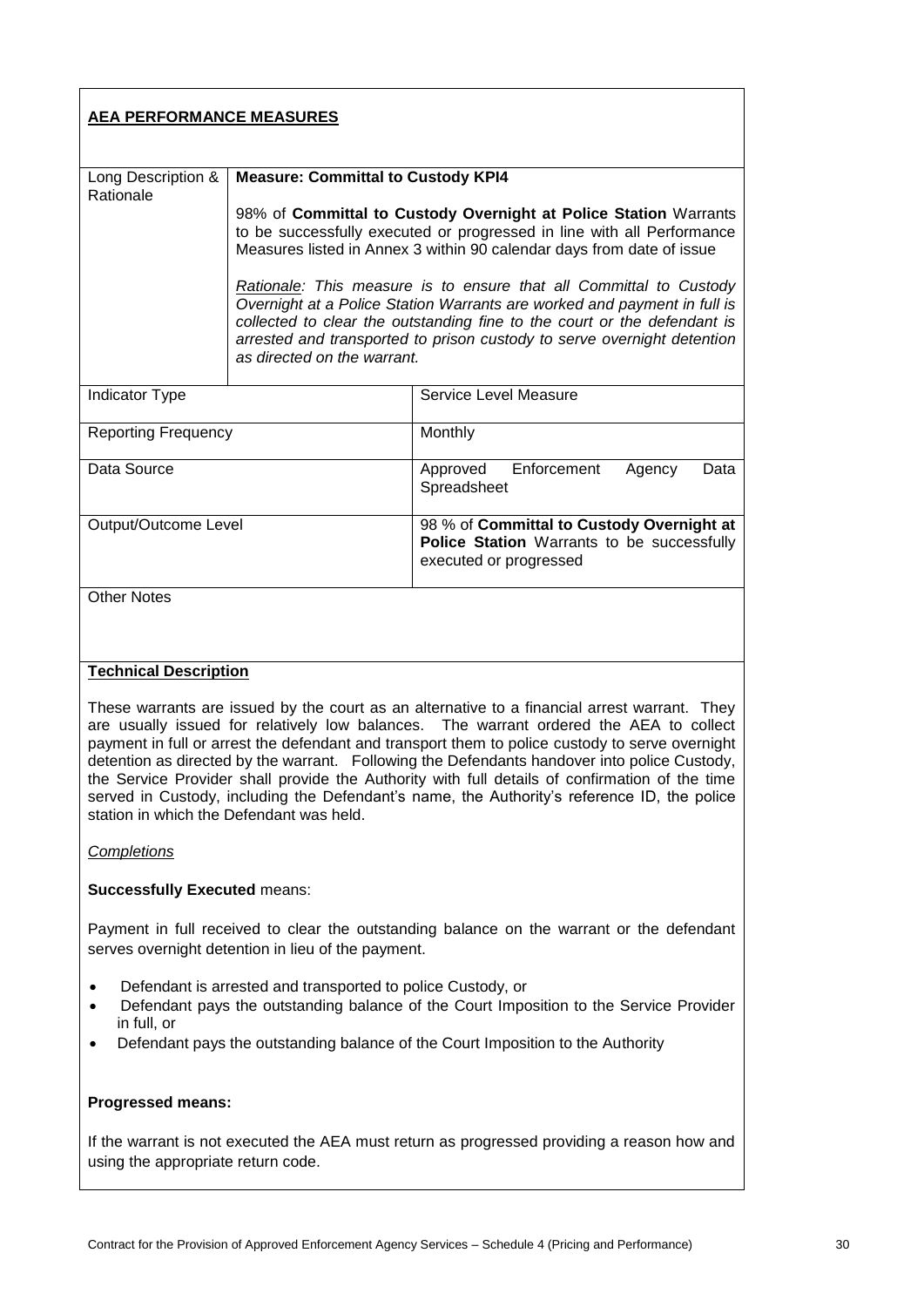Where any Warrant or Order has not been successfully executed or satisfied within the Retention Period, and the Service Provider has undertaken all mandatory steps stated in the relevant requirement in order to execute or satisfy the Warrant or Order, at the end of the relevant Retention Period all outstanding Warrants or Orders shall be returned to the Authority using the agreed Return Codes. This is to provide the Authority with details of the outcome of the execution activities and where applicable the most up to date information regarding the Defendant's whereabouts. Supporting evidence will be provided as required.

Examples could include:

- visit(s) which establishes the Defendant has moved away and relevant enquires and tracing have not been able to identify a new address or the Defendants whereabouts
- the Defendant is deceased
- the Defendant is in prison
- all visits and remote contact has been undertaken but no contact has been made with the Defendant and relevant enquires and tracing has been unable to confirm the Defendant's residency at the address or their whereabouts

### **Formula/calculation**

 $KPI4 = A / B \times 100\%$ 

Where:

 $A =$  number successfully executed or progressed within 90 calendar days from the date of issue.

 $B =$  number issued minus exclusions

### **Method of data extraction/processing**

Data to be extracted from the supplier system monthly and sent to the Authority on agreed spreadsheet.

The Authority will undertake a % of validation checks on the data supplied by the provider to ensure its accuracy.

### **Other indicator notes**

The number of Warrants that the % is calculated against will be adjusted if the Service Provider provides evidence to the Authority's reasonable satisfaction that they meet the exclusions.

# **Diversity Data**

This report will allow the metric to be examined by all the protected characteristics defined by the Equality Act 2010.

Reporting on vulnerable defendants will be a requirement.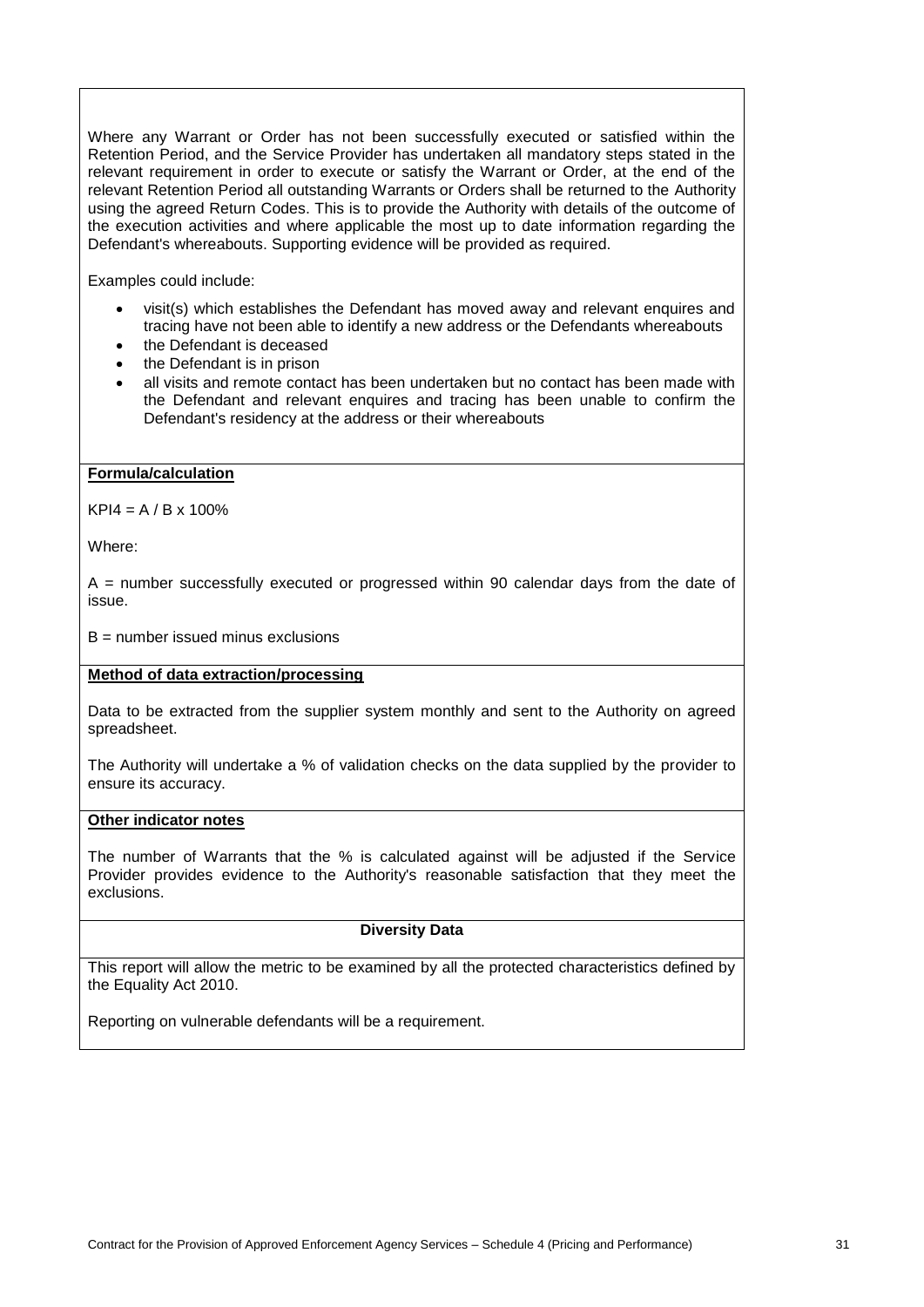| <b>AEA PERFORMANCE MEASURES</b> |                                                |                                                                                                                                                                                                                  |
|---------------------------------|------------------------------------------------|------------------------------------------------------------------------------------------------------------------------------------------------------------------------------------------------------------------|
| Long Description &<br>Rationale | <b>Measure: Confiscation Orders KPI5</b>       |                                                                                                                                                                                                                  |
|                                 | date of issue                                  | 98% of Confiscation Orders for Realisation of Specific Assets with<br>Consent to be successfully satisfied or progressed in line with all<br>Performance Measures listed in Annex 3 within 35 calendar days from |
|                                 | AEA to realise assets as ordered by the court. | Rationale: This measure is to ensure that the AEA actions all this order<br>as required. This is an arrangement between the defendant and the                                                                    |
| Indicator Type                  |                                                | Service Level Measure                                                                                                                                                                                            |
| <b>Reporting Frequency</b>      |                                                | Monthly                                                                                                                                                                                                          |
| Data Source                     |                                                | Approved Enforcement<br>Data<br>Agency<br>Spreadsheet                                                                                                                                                            |
| Output/Outcome Level            |                                                | 98% successfully satisfied or progressed<br>within 35 calendar days of date of issue                                                                                                                             |
| <b>Other Notes</b>              |                                                |                                                                                                                                                                                                                  |

# **Technical Description**

The court have ordered that assets are to be sold to clear the outstanding confiscation. This process is by agreement allows the defendant who is usually in prison to give permission to the AEA to seize the said goods and sell them at auction to clear the outstanding balance. This is not an enforcement action.

# *Completions*

# **Successfully Executed** means:

Assets obtained as per agreement with the defendant and sold at auction. Proceeds to be paid over to the court.

Where any Warrant or Order has not been successfully executed or satisfied within the Retention Period, and the Service Provider has undertaken all mandatory steps stated in the relevant requirement to execute or satisfy the Warrant or Order, at the end of the relevant Retention Period all outstanding Warrants or Orders shall be returned to the Authority using the agreed Return Codes. This is to provide the Authority with details of the outcome of the execution activities and where applicable the most up to date information regarding the Defendant's whereabouts. Supporting evidence will be provided as required.

Examples could include:

- visit(s) which establishes the Defendant has moved away and relevant enquires and tracing have not been able to identify a new address or the Defendants whereabouts
- the Defendant is deceased
- the Defendant is in prison
- all visits and remote contact has been undertaken but no contact has been made with the Defendant and relevant enquires and tracing has been unable to confirm the Defendant's residency at the address or their whereabouts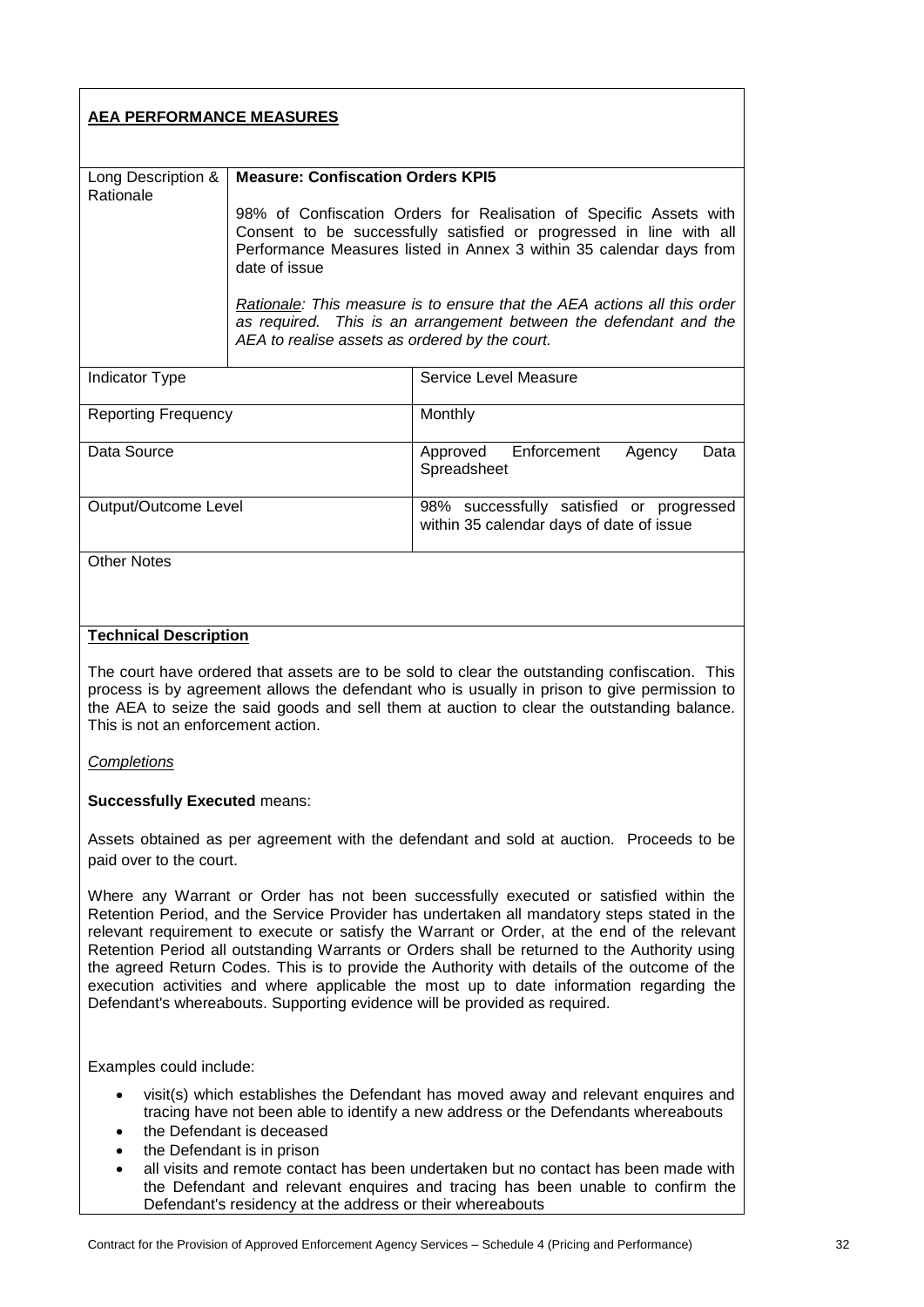# **Formula/calculation**

 $KP$ <sup>15</sup> = A / B x 100%

Where:

A = number successfully executed within 35 calendar days from the date of issue

 $B =$  number issued

# **Method of data extraction/processing**

Data to be extracted from the supplier system monthly and sent to the Authority on agreed spreadsheet.

The Authority will undertake a % of validation checks on the data supplied by the provider to ensure its accuracy

### **Other indicator notes**

# **Diversity Data**

This report will allow the metric to be examined by all the protected characteristics defined by the Equality Act 2010.

# **Version Number:**

| <b>AEA PERFORMANCE MEASURES</b> |                                                                                                                                                                                      |                                                                                                                                                                                                                         |
|---------------------------------|--------------------------------------------------------------------------------------------------------------------------------------------------------------------------------------|-------------------------------------------------------------------------------------------------------------------------------------------------------------------------------------------------------------------------|
| Long Description &<br>Rationale | <b>Measure: Financial Arrest Warrants KPI6</b>                                                                                                                                       |                                                                                                                                                                                                                         |
|                                 | 98% of Financial Arrest Warrants to be successfully executed or<br>progressed in line with all Performance Measures listed in Annex 3<br>within 90 calendar days from date of issue. |                                                                                                                                                                                                                         |
|                                 |                                                                                                                                                                                      | Rationale: This measure is to ensure that all warrants issued to the AEA<br>are worked to either collect payment in full or carry out the arrest to<br>produce the defendant to court to attend a fine default hearing. |
| Indicator Type                  |                                                                                                                                                                                      | Service Level Measure                                                                                                                                                                                                   |
| <b>Reporting Frequency</b>      |                                                                                                                                                                                      | Monthly                                                                                                                                                                                                                 |
| Data Source                     |                                                                                                                                                                                      | Approved Enforcement<br>Agency<br>Data<br>Spreadsheet                                                                                                                                                                   |
| Output/Outcome Level            |                                                                                                                                                                                      | 98 % of Financial Arrest Warrants to be<br>successfully executed or progressed                                                                                                                                          |
| <b>Other Notes</b>              |                                                                                                                                                                                      |                                                                                                                                                                                                                         |
|                                 |                                                                                                                                                                                      |                                                                                                                                                                                                                         |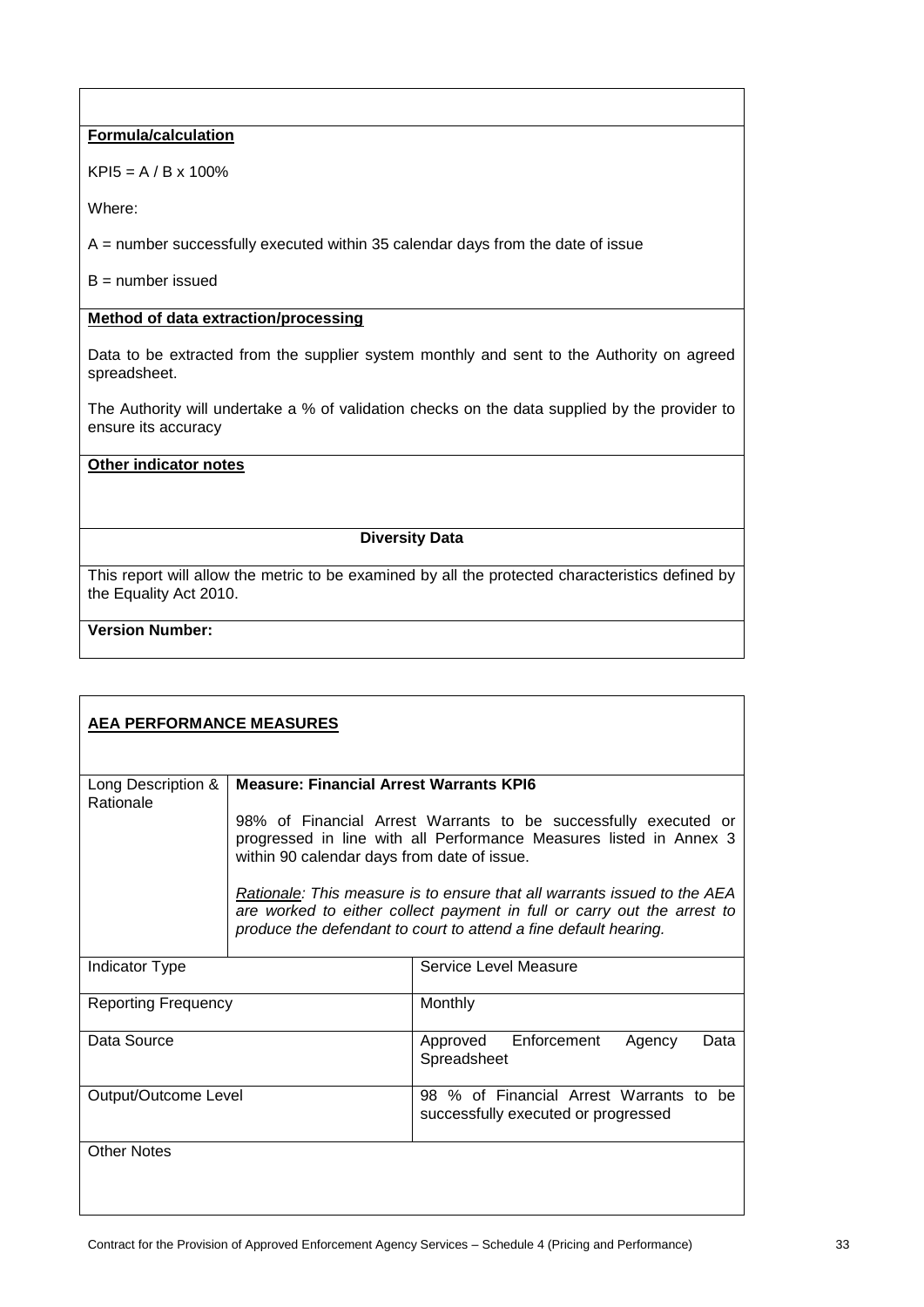### **Technical Description**

The defendant has failed to pay the outstanding fine as ordered by the court. The court will have tried all other sanctions available to them before issuing an arrest warrant. The arrest warrant directs the AEA to collect payment in full of the amount outstanding as directed on the warrant or arrest the defendant and transport them to court to attend a fine default hearing. At the hearing the court will order the defendant to pay the outstanding balance by instalments, this may include a suspended committal.

### *Completions*

### **Successfully Executed** means:

The amount owed to the court is paid in full or the defendant is arrested and brought before court to attend a default hearing. Where personal contact is not made the AEA can arrange for the defendant to surrender to court.

- Defendant is arrested and bailed to appear before the Court, or (Bail Warrant)
- Defendant is arrested and transported to Custody to appear before the Court (No bail Warrant)
- Defendant attends a Planned Surrenders in response to Service Provider's instructions which are verified by the Court, or
- Defendant pays the outstanding balance of the Court Imposition the Service Provider in full

### **Progressed** means

If not executed by payment or arrest within the 90 calendar days, the case must be progressed, this meaning the AEA must provide information that informs the courts next steps. For example, they have confirmed they cannot execute the warrant as the defendant is in prison.

Where any Warrant or Order has not been successfully executed or satisfied within the Retention Period, and the Service Provider has undertaken all mandatory steps stated in the relevant requirement to execute or satisfy the Warrant or Order, at the end of the relevant Retention Period all outstanding Warrants or Orders shall be returned to the Authority using the agreed Return Codes. This is to provide the Authority with details of the outcome of the execution activities and where applicable the most up to date information regarding the Defendant's whereabouts. Supporting evidence will be provided as required.

Examples could include:

- visit(s) which establishes the Defendant has moved away and relevant enquires and tracing have not been able to identify a new address or the Defendants whereabouts
- the Defendant is deceased
- the Defendant is in prison
- all visits and remote contact has been undertaken but no contact has been made with the Defendant and relevant enquires and tracing has been unable to confirm the Defendant's residency at the address or their whereabouts

### **Formula/calculation**

 $KPI6 = A / B x 100%$ 

Where:

 $A =$  number successfully executed or progressed within 90 calendar days from the date of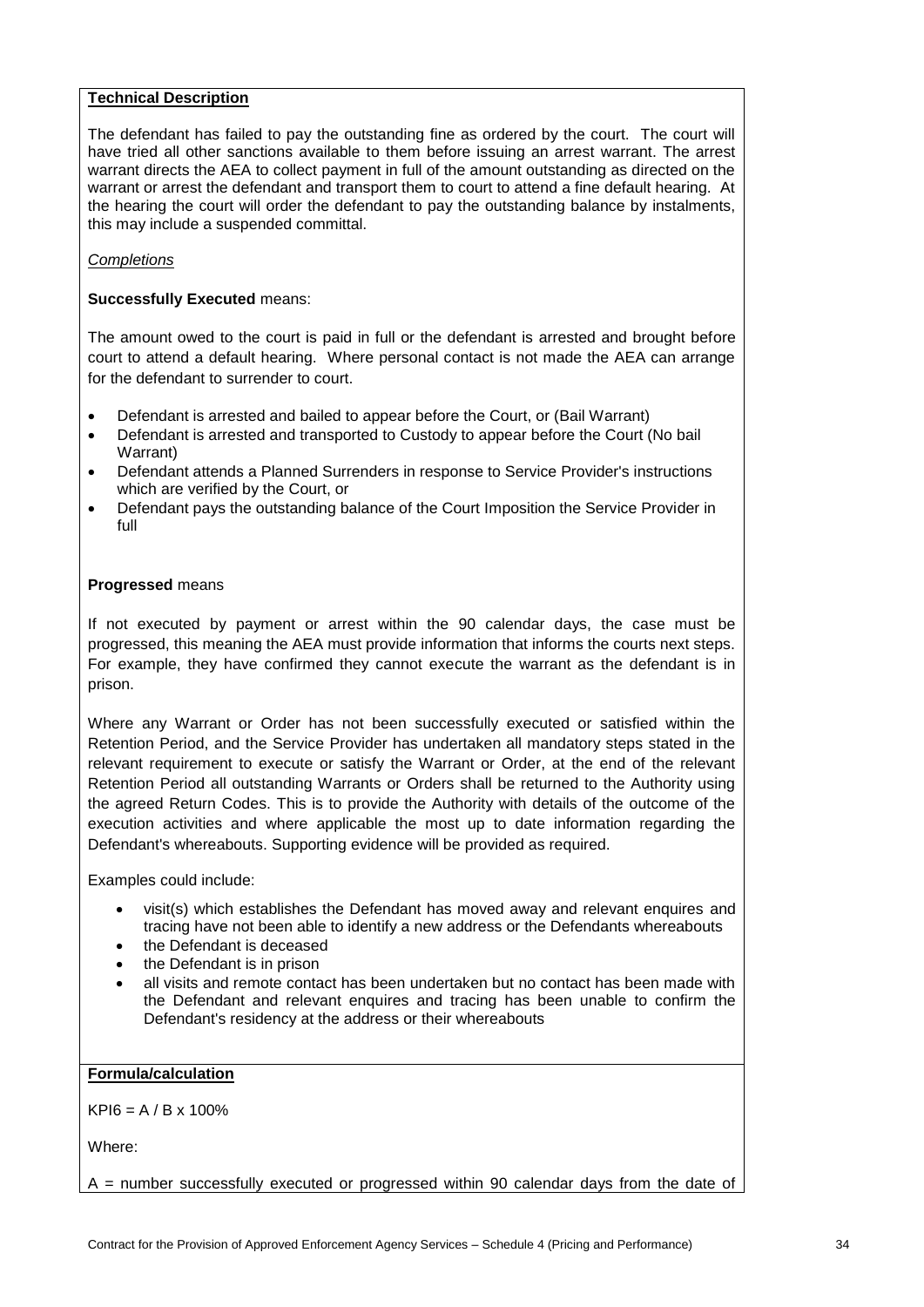#### issue

 $B =$  number issued minus exclusions

### **Method of data extraction/processing**

Data to be extracted from the supplier system monthly and sent to the Authority on agreed spreadsheet.

The Authority will undertake a % of validation checks on the data supplied by the provider to ensure its accuracy.

### **Other indicator notes**

The number of Warrants that the % is calculated against will be adjusted if the Service Provider provides evidence to the Authority's reasonable satisfaction that they meet the exclusions

#### **Diversity Data**

This report will allow the metric to be examined by all the protected characteristics defined by the Equality Act 2010.

| <b>AEA PERFORMANCE MEASURES</b> |                                                                                                                                                                                 |                                                                                                                                                                                                                               |
|---------------------------------|---------------------------------------------------------------------------------------------------------------------------------------------------------------------------------|-------------------------------------------------------------------------------------------------------------------------------------------------------------------------------------------------------------------------------|
| Long Description &<br>Rationale | <b>Measure: Warrants of Control KPI7</b>                                                                                                                                        |                                                                                                                                                                                                                               |
|                                 | 98% of Warrants of Control to be successfully executed or progressed in<br>line with all Performance Measures listed in Annex 3 within 180 calendar<br>days from date of issue. |                                                                                                                                                                                                                               |
|                                 |                                                                                                                                                                                 | Rationale: This measure is to ensure that all warrants issued to the AEA<br>are worked to either collect payment in full or take control of goods to<br>sell at auction to cover the amount of the outstanding fine and fees. |
| Indicator Type                  |                                                                                                                                                                                 | Service Level Measure                                                                                                                                                                                                         |
| <b>Reporting Frequency</b>      |                                                                                                                                                                                 | Monthly                                                                                                                                                                                                                       |
| Data Source                     |                                                                                                                                                                                 | Enforcement<br>Data<br>Approved<br>Agency<br>Spreadsheet                                                                                                                                                                      |
| Output/Outcome Level            |                                                                                                                                                                                 | 98% of Warrants of Control to be successfully<br>executed or progressed                                                                                                                                                       |
| <b>Other Notes</b>              |                                                                                                                                                                                 |                                                                                                                                                                                                                               |
| <b>Technical Description</b>    |                                                                                                                                                                                 |                                                                                                                                                                                                                               |
|                                 |                                                                                                                                                                                 | This warrant is generally the first warrant tried in the enforcement process. It directs the AEA                                                                                                                              |

to collect payment in full or take control of goods. Statutory fees apply for the Warrant of Control. The AEA adds to the balance owed the court £75 compliance fee then an additional £235 if the defendant fails to comply at the compliance stage and the AEA must commence door stepping activities to secure payment**.** Generally, payment in full is obtained very rarely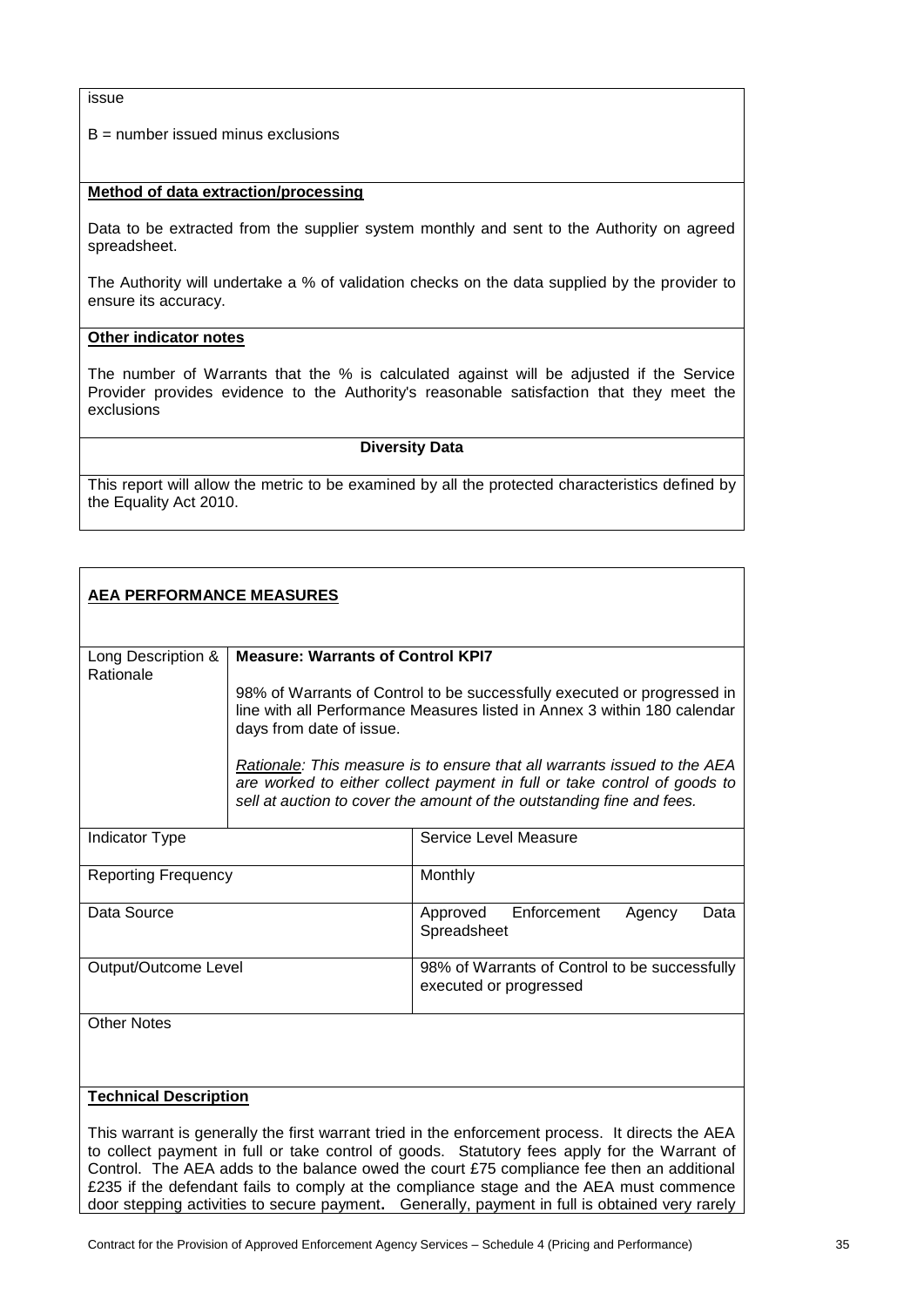to the AEA take control of goods.

*Completions*

# **Successfully Executed** means:

Payment of the court fine is collected in full and paid over to the court. Fees are applied to the amount due to the AEA.

• Payment in full of the outstanding balance of the Court Imposition

# **Progressed** means

If not executed within the 180 calendar days, the case must be progressed, this meaning the AEA must provide information that informs the courts next steps. For example, they have confirmed they cannot execute the warrant as the defendant is in prison.

Where any Warrant or Order has not been successfully executed or satisfied within the Retention Period, and the Service Provider has undertaken all mandatory steps stated in the relevant requirement to execute or satisfy the Warrant or Order, at the end of the relevant Retention Period all outstanding Warrants or Orders shall be returned to the Authority using the agreed Return Codes. This is to provide the Authority with details of the outcome of the execution activities and where applicable the most up to date information regarding the Defendant's whereabouts. Supporting evidence will be provided as required.

Examples could include:

- visit(s) which establishes the Defendant has moved away and relevant enquires and tracing have not been able to identify a new address or the Defendants whereabouts
- the Defendant is deceased
- the Defendant is in prison
- all visits and remote contact has been undertaken but no contact has been made with the Defendant and relevant enquires and tracing has been unable to confirm the Defendant's residency at the address or their whereabouts

# **Formula/calculation**

 $KPI7 = A / B \times 100\%$ 

Where:

 $A =$  number successfully executed or progressed within 180 calendar days from the date of issue

 $B =$  number issued minus exclusions

# **Method of data extraction/processing**

Data to be extracted from the supplier system monthly and sent to the Authority on agreed spreadsheet.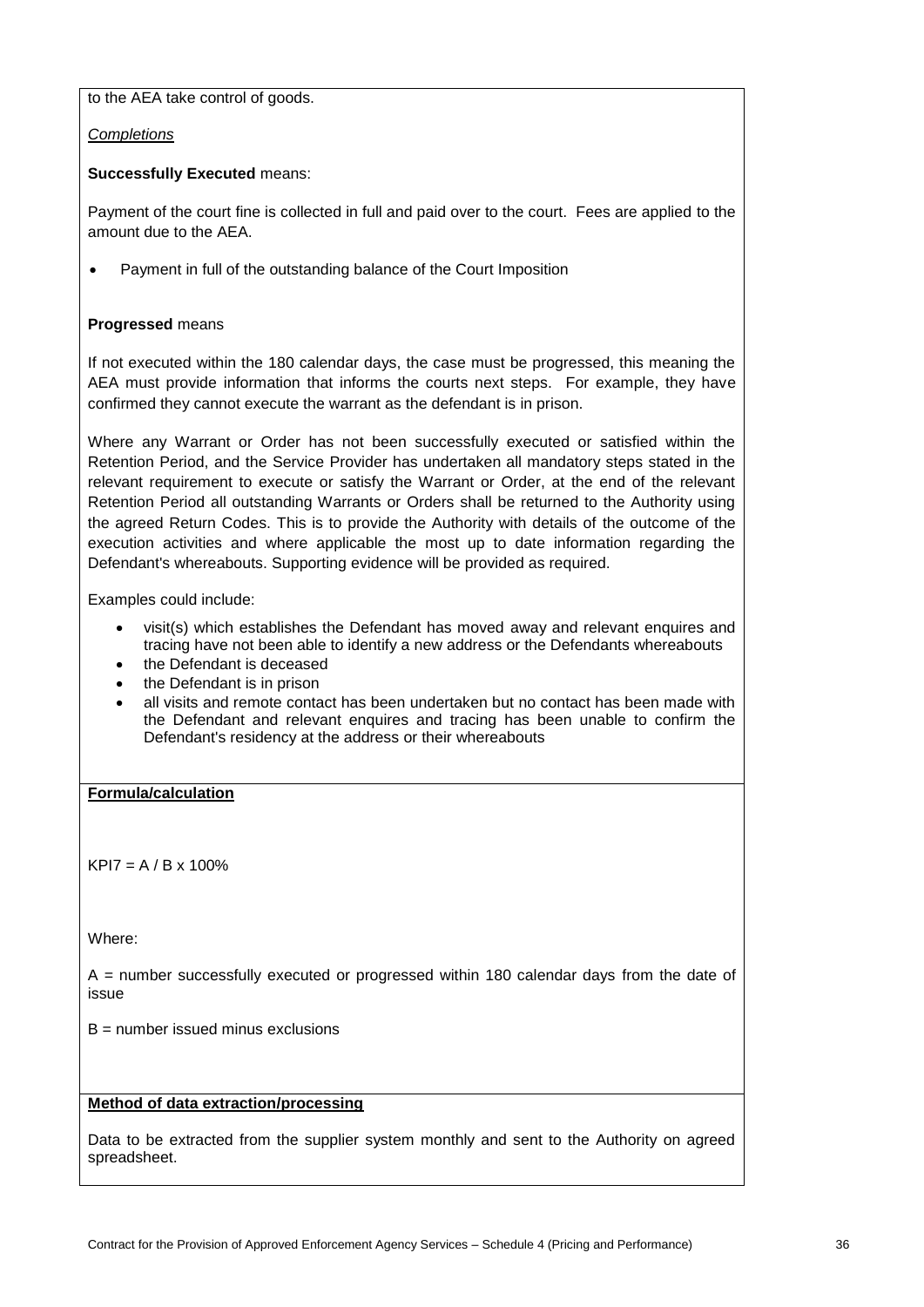The Authority will undertake a % of validation checks on the data supplied by the provider to ensure its accuracy.

# **Other indicator notes**

The number of Warrants that the % is calculated against will be adjusted if the Service Provider provides evidence to the Authority's reasonable satisfaction that they meet the exclusions

#### **Diversity Data**

| AEA PERFORMANCE MEASURES PRIMARY PROVIDER                         |                                |                                                                                                             |  |
|-------------------------------------------------------------------|--------------------------------|-------------------------------------------------------------------------------------------------------------|--|
|                                                                   |                                |                                                                                                             |  |
| Long Description &<br>Rationale                                   | (Management Information). KPI8 | Measure: To have received all reports required in line with Schedule 19                                     |  |
|                                                                   |                                | Rationale: Ensuring all data spreadsheets and reports are submitted to<br>the Authority each calendar month |  |
| Contact Lead                                                      |                                |                                                                                                             |  |
| <b>Indicator Type</b>                                             |                                | Service Level Measure                                                                                       |  |
| <b>Reporting Frequency</b>                                        |                                | Monthly                                                                                                     |  |
| Data Source                                                       |                                | <b>Approved Enforcement Agency</b>                                                                          |  |
| Output/Outcome Level                                              |                                |                                                                                                             |  |
| <b>Other Notes</b>                                                |                                |                                                                                                             |  |
| <b>Technical Description</b>                                      |                                |                                                                                                             |  |
| <b>Completions</b>                                                |                                |                                                                                                             |  |
| <b>Successful Completion means:</b>                               |                                |                                                                                                             |  |
| All reports received within timeframe outlined in the Schedule 19 |                                |                                                                                                             |  |
|                                                                   |                                |                                                                                                             |  |
| Formula/calculation                                               |                                |                                                                                                             |  |
| Compliance = Yes                                                  |                                |                                                                                                             |  |
| $Failure = No$                                                    |                                |                                                                                                             |  |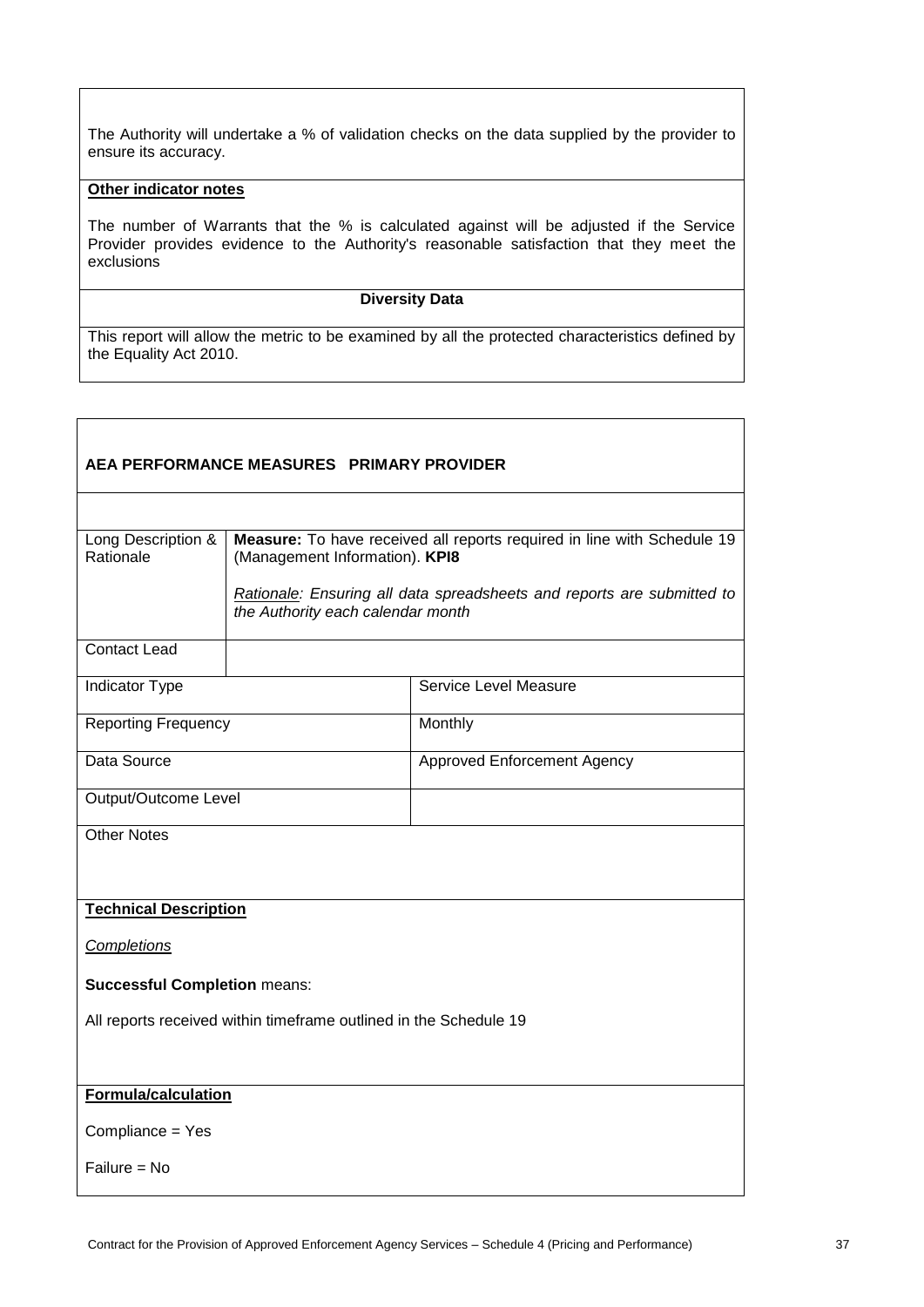# **Method of data extraction/processing**

The Authority will monitor the receipt of reports from the Service Provider

# **Other indicator notes**

#### **Diversity Data**

This report will allow the metric to be examined by all the protected characteristics defined by the Equality Act 2010.

| <b>AEA PERFORMANCE MEASURES</b> |                                                                                                                                                                                                                                                 |                                                                                                                                                                                                                                                      |
|---------------------------------|-------------------------------------------------------------------------------------------------------------------------------------------------------------------------------------------------------------------------------------------------|------------------------------------------------------------------------------------------------------------------------------------------------------------------------------------------------------------------------------------------------------|
| Long Description &<br>Rationale | Measure: Receipt of Warrant or Order - Breach Warrant PM1a1 and<br>PM <sub>1a2</sub>                                                                                                                                                            |                                                                                                                                                                                                                                                      |
|                                 | Warrant or Orders received shall be entered onto Service Provider's IT<br>System and acknowledgement provided to the Authority to confirm<br>numbers received                                                                                   |                                                                                                                                                                                                                                                      |
|                                 | 95% of all warrants and orders issued to be entered onto the<br>Service Provider IT System within 1 working day (end of the next<br>full working day) and 100% within 3 working days (end of the 3rd<br>full working day) from date of receipt. |                                                                                                                                                                                                                                                      |
|                                 | and orders within agreed timescales.                                                                                                                                                                                                            | Rationale: This measure is to ensure that there is an audit trail ensuring<br>the Service Provider receives and acknowledges receipt of all warrants                                                                                                 |
| <b>Contact Lead</b>             |                                                                                                                                                                                                                                                 |                                                                                                                                                                                                                                                      |
| Indicator Type                  |                                                                                                                                                                                                                                                 | Service Level Measure                                                                                                                                                                                                                                |
| <b>Reporting Frequency</b>      |                                                                                                                                                                                                                                                 | Monthly                                                                                                                                                                                                                                              |
| Data Source                     |                                                                                                                                                                                                                                                 | Approved Enforcement<br>Agency<br>Data<br>Spreadsheet                                                                                                                                                                                                |
| Output/Outcome Level            |                                                                                                                                                                                                                                                 | 95% of all warrants and orders issued to<br>be entered onto the Service Provider IT<br>System within 1 working day (end of the<br>next full working day) and 100% within 3<br>working days (end of the 3rd full working<br>day) from date of receipt |
| <b>Other Notes</b>              |                                                                                                                                                                                                                                                 |                                                                                                                                                                                                                                                      |
| <b>Technical Description</b>    |                                                                                                                                                                                                                                                 |                                                                                                                                                                                                                                                      |
|                                 |                                                                                                                                                                                                                                                 | This measure is to ensure that there is an audit trail ensuring the Service Provider receives all                                                                                                                                                    |

*warrants and orders included in the spreadsheet and that all warrants are entered onto their IT System. The Supplier then acknowledges receipt of the file received and confirms that all*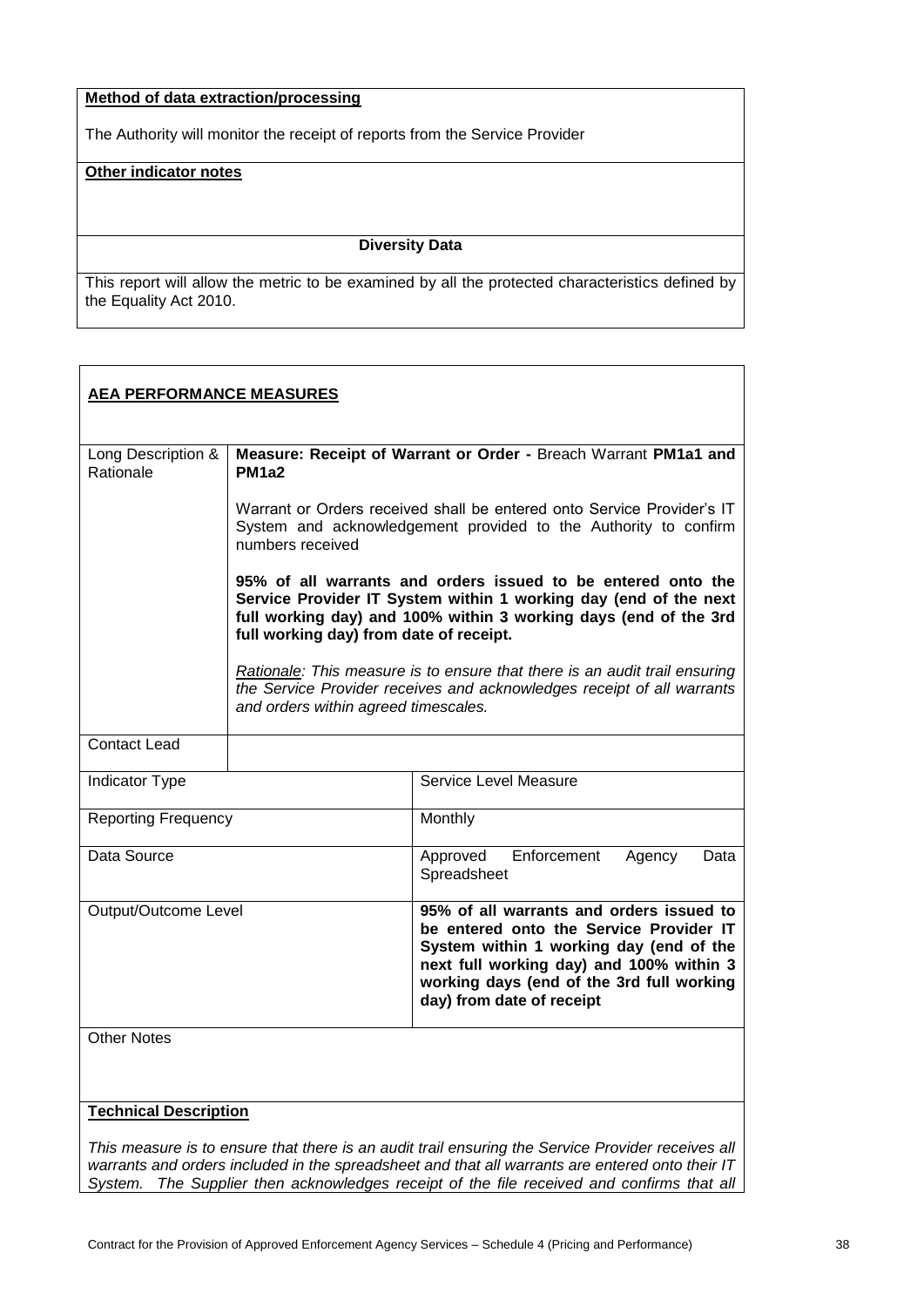*warrants and orders have been entered onto their system within the agreed timescales.*

*Completions*

**Positive Completion** means:

All warrants and orders are entered onto the supplier system within the timescales suggested and an acknowledgement is sent to confirm the correct number of warrants in the batch have been received/entered.

# **Formula/calculation**

All Warrants and Orders successfully entered onto the Service Providers IT system

 $PM1a1 = A / B \times 100\%$ 

Where:

 $A =$  number of breach warrants entered by the of end of the next full working day from receipt

 $B =$  number of breach warrants issued minus exclusions

PM1a2 = C / B x 100%

Where:

 $C$  = number of breach warrants entered by the of end of the third full working day from receipt

 $B =$  number of breach warrants issued minus exclusions

The number of Warrants that the % is calculated against will be adjusted if the Service Provider provides evidence that they meet the exclusions.

## **Method of data extraction/processing**

Data to be extracted from the supplier system monthly and sent to the Authority on agreed spreadsheet.

The Authority will undertake a % of validation checks on the data supplied by the provider to ensure its accuracy.

The Authority will extract data from the spreadsheet and transfer into dashboard to produce the performance against the KPIs

A Positive Completion is one where all warrants and orders are entered onto their system and acknowledged within the prescribed timescales.

**Other indicator notes**

#### **Diversity Data**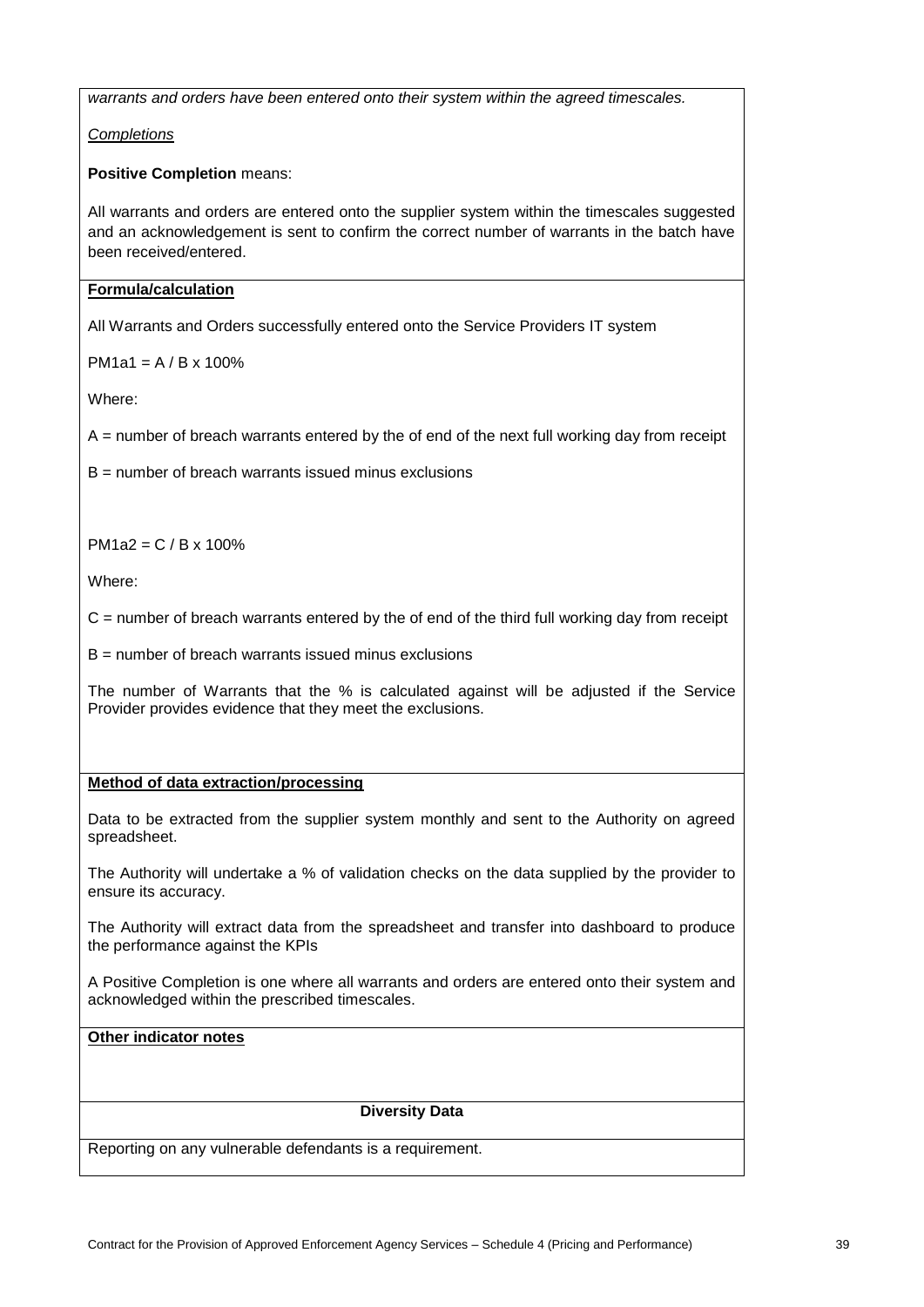| <b>AEA PERFORMANCE MEASURES</b> |                                                                                                                                                                                                                                                 |                                                                                                                                                                                                                                                      |
|---------------------------------|-------------------------------------------------------------------------------------------------------------------------------------------------------------------------------------------------------------------------------------------------|------------------------------------------------------------------------------------------------------------------------------------------------------------------------------------------------------------------------------------------------------|
| Long Description &<br>Rationale | Measure: Receipt of Warrant or Order - Clamping Order PM2a1 and<br>PM <sub>2a2</sub>                                                                                                                                                            |                                                                                                                                                                                                                                                      |
|                                 | Warrant or Orders received shall be entered onto Service Provider's IT<br>system and acknowledgement provided to the Authority to confirm<br>numbers received                                                                                   |                                                                                                                                                                                                                                                      |
|                                 | 95% of all warrants and orders issued to be entered onto the<br>Service Provider IT System within 1 working day (end of the next<br>full working day) and 100% within 3 working days (end of the 3rd<br>full working day) from date of receipt. |                                                                                                                                                                                                                                                      |
|                                 | and orders within agreed timescales.                                                                                                                                                                                                            | Rationale: This measure is to ensure that there is an audit trail ensuring<br>the Service Provider receives and acknowledges receipt of all warrants                                                                                                 |
| <b>Contact Lead</b>             |                                                                                                                                                                                                                                                 |                                                                                                                                                                                                                                                      |
| Indicator Type                  |                                                                                                                                                                                                                                                 | Service Level Measure                                                                                                                                                                                                                                |
| <b>Reporting Frequency</b>      |                                                                                                                                                                                                                                                 | Monthly                                                                                                                                                                                                                                              |
| Data Source                     |                                                                                                                                                                                                                                                 | Enforcement<br>Approved<br>Agency<br>Data<br>Spreadsheet                                                                                                                                                                                             |
| Output/Outcome Level            |                                                                                                                                                                                                                                                 | 95% of all warrants and orders issued to<br>be entered onto the Service Provider IT<br>System within 1 working day (end of the<br>next full working day) and 100% within 3<br>working days (end of the 3rd full working<br>day) from date of receipt |
| <b>Other Notes</b>              |                                                                                                                                                                                                                                                 |                                                                                                                                                                                                                                                      |
| <b>Technical Description</b>    |                                                                                                                                                                                                                                                 |                                                                                                                                                                                                                                                      |

*This measure is to ensure that there is an audit trail ensuring the Service Provider receives all warrants and orders included in the spreadsheet and that all warrants are entered onto their IT System. The Supplier then acknowledges receipt of the file received and confirms that all warrants and orders have been entered onto their system within the agreed timescales.*

*Completions*

**Positive Completion** means:

All warrants and orders are entered onto the supplier system within the timescales suggested and an acknowledgement is sent to confirm the correct number of warrants in the batch have been received/entered.

#### **Formula/calculation**

All Warrants and Orders successfully entered onto the Service Providers IT system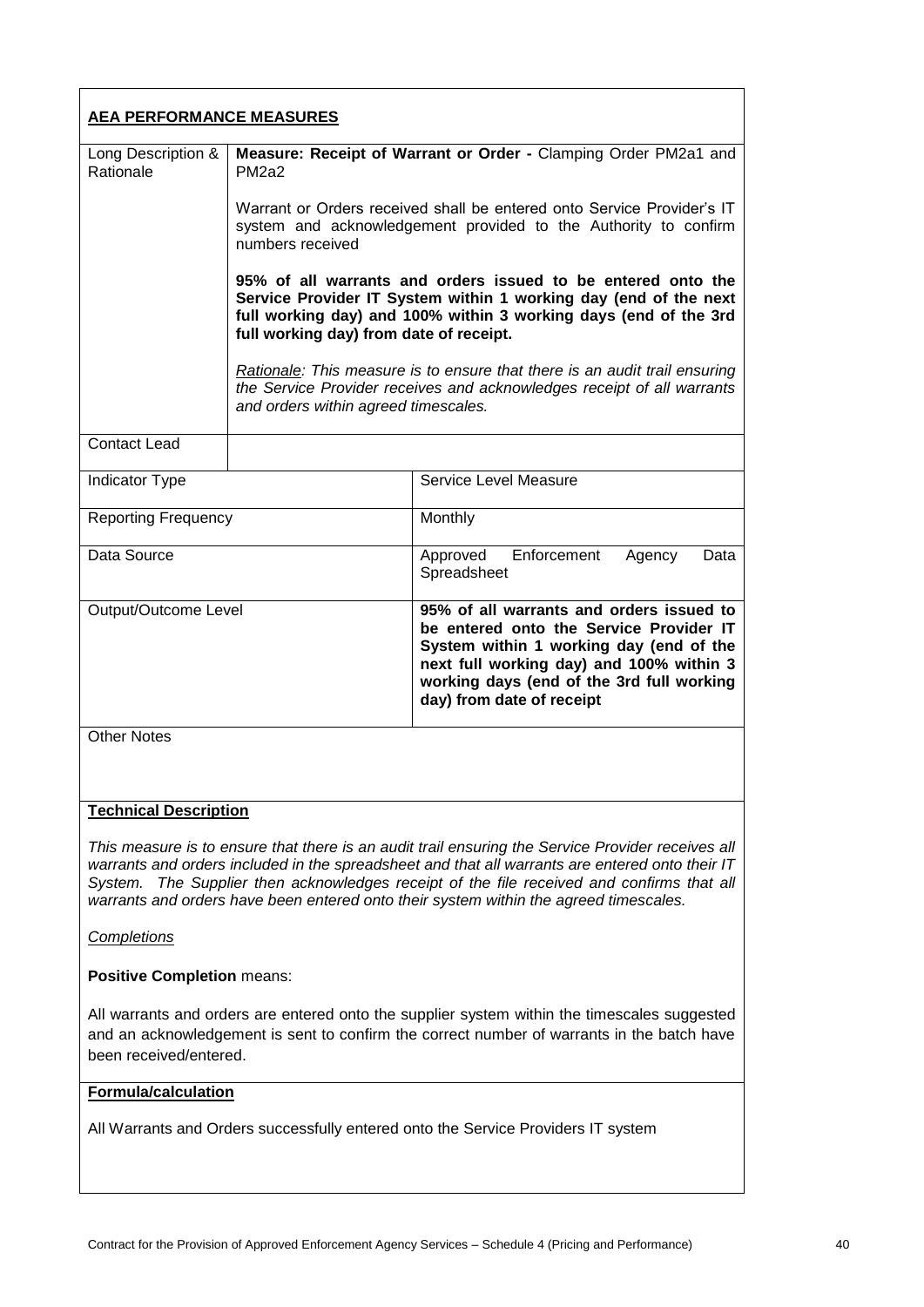$PM2a1 = A / B x 100%$ 

Where:

 $A =$  number of clamping orders entered by the of end of the next full working day from receipt

 $B =$  number of clamping orders issued minus exclusions

PM2a2 = C / B x 100%

Where:

 $C =$  number of clamping orders entered by the of end of the third full working day from receipt

B = number of clamping orders issued minus exclusions.

The number of Warrants that the % is calculated against will be adjusted if the Service Provider provides evidence that they meet the exclusions.

# **Method of data extraction/processing**

Data to be extracted from the supplier system monthly and sent to the Authority on agreed spreadsheet.

The Authority will undertake a % of validation checks on the data supplied by the provider to ensure its accuracy.

The Authority will extract data from the spreadsheet and transfer into dashboard to produce the performance against the KPIs

A Positive Completion is one where all warrants and orders are entered onto their system and acknowledged within the prescribed timescales.

# **Other indicator notes**

## **Diversity Data**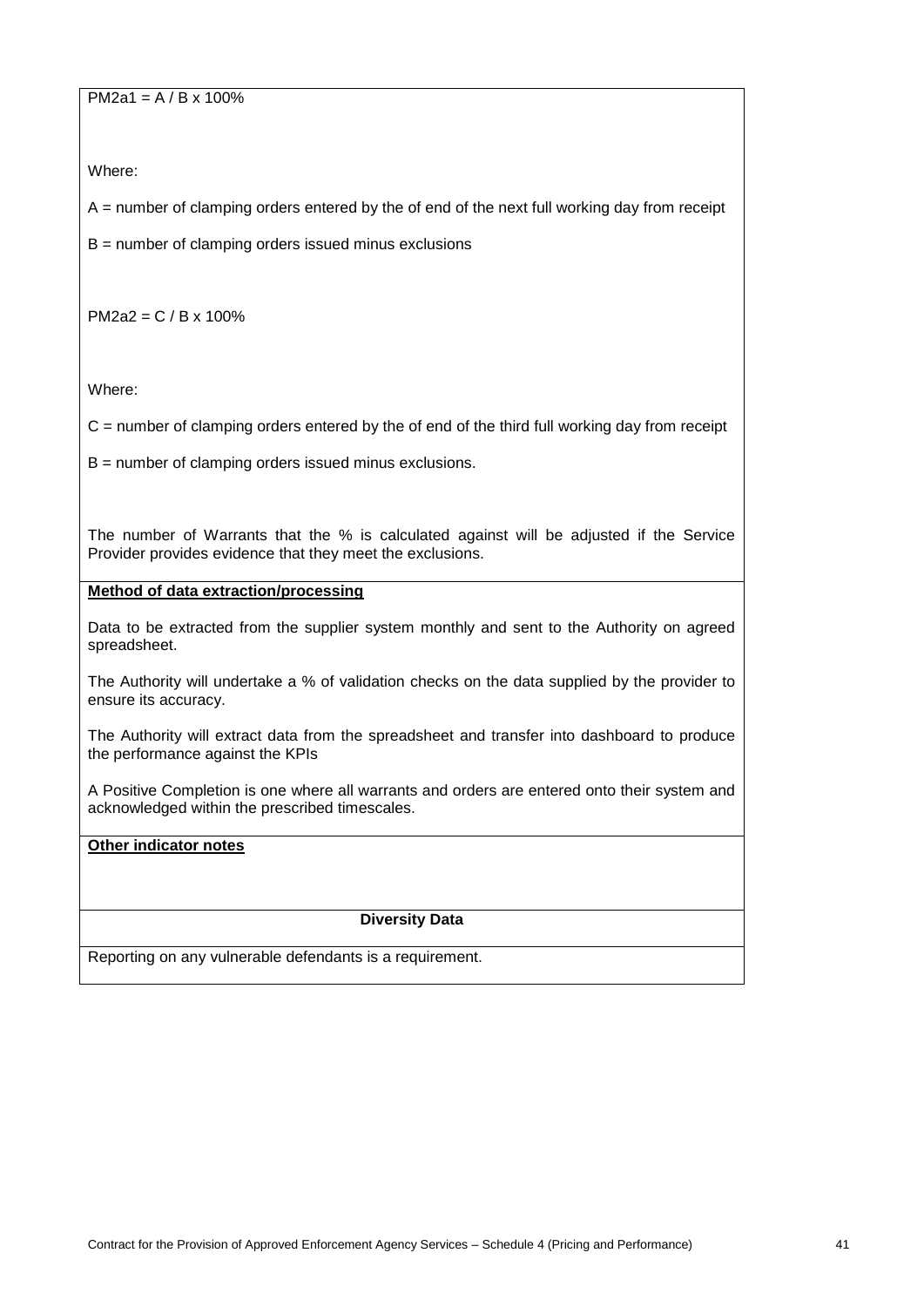| <b>AEA PERFORMANCE MEASURES</b>                                                                                                                                                                                                                                                                                                                                                               |                                                                                                                                                                                                                                                 |                                                                                                                                                                                                                                                      |
|-----------------------------------------------------------------------------------------------------------------------------------------------------------------------------------------------------------------------------------------------------------------------------------------------------------------------------------------------------------------------------------------------|-------------------------------------------------------------------------------------------------------------------------------------------------------------------------------------------------------------------------------------------------|------------------------------------------------------------------------------------------------------------------------------------------------------------------------------------------------------------------------------------------------------|
| Long Description &<br>Rationale                                                                                                                                                                                                                                                                                                                                                               | Measure: Receipt of Warrant or Order - Commitment Warrant PM3a1<br>and PM3a2                                                                                                                                                                    |                                                                                                                                                                                                                                                      |
|                                                                                                                                                                                                                                                                                                                                                                                               | Warrant or Orders received shall be entered onto Service Provider's IT<br>system and acknowledgement provided to the Authority to confirm<br>numbers received                                                                                   |                                                                                                                                                                                                                                                      |
|                                                                                                                                                                                                                                                                                                                                                                                               | 95% of all warrants and orders issued to be entered onto the<br>Service Provider IT System within 1 working day (end of the next<br>full working day) and 100% within 3 working days (end of the 3rd<br>full working day) from date of receipt. |                                                                                                                                                                                                                                                      |
|                                                                                                                                                                                                                                                                                                                                                                                               | and orders within agreed timescales.                                                                                                                                                                                                            | Rationale: This measure is to ensure that there is an audit trail ensuring<br>the Service Provider receives and acknowledges receipt of all warrants                                                                                                 |
| <b>Contact Lead</b>                                                                                                                                                                                                                                                                                                                                                                           |                                                                                                                                                                                                                                                 |                                                                                                                                                                                                                                                      |
| Indicator Type                                                                                                                                                                                                                                                                                                                                                                                |                                                                                                                                                                                                                                                 | Service Level Measure                                                                                                                                                                                                                                |
| <b>Reporting Frequency</b>                                                                                                                                                                                                                                                                                                                                                                    |                                                                                                                                                                                                                                                 | Monthly                                                                                                                                                                                                                                              |
| Data Source                                                                                                                                                                                                                                                                                                                                                                                   |                                                                                                                                                                                                                                                 | Enforcement<br>Approved<br>Agency<br>Data<br>Spreadsheet                                                                                                                                                                                             |
| Output/Outcome Level                                                                                                                                                                                                                                                                                                                                                                          |                                                                                                                                                                                                                                                 | 95% of all warrants and orders issued to<br>be entered onto the Service Provider IT<br>System within 1 working day (end of the<br>next full working day) and 100% within 3<br>working days (end of the 3rd full working<br>day) from date of receipt |
| <b>Other Notes</b>                                                                                                                                                                                                                                                                                                                                                                            |                                                                                                                                                                                                                                                 |                                                                                                                                                                                                                                                      |
| <b>Technical Description</b>                                                                                                                                                                                                                                                                                                                                                                  |                                                                                                                                                                                                                                                 |                                                                                                                                                                                                                                                      |
| This measure is to ensure that there is an audit trail ensuring the Service Provider receives all<br>warrants and orders included in the spreadsheet and that all warrants are entered onto their IT<br>The Supplier then acknowledges receipt of the file received and confirms that all<br>System.<br>warrants and orders have been entered onto their system within the agreed timescales. |                                                                                                                                                                                                                                                 |                                                                                                                                                                                                                                                      |
| Completions                                                                                                                                                                                                                                                                                                                                                                                   |                                                                                                                                                                                                                                                 |                                                                                                                                                                                                                                                      |
| <b>Positive Completion means:</b>                                                                                                                                                                                                                                                                                                                                                             |                                                                                                                                                                                                                                                 |                                                                                                                                                                                                                                                      |
| All warrants and orders are entered onto the supplier system within the timescales suggested<br>and an acknowledgement is sent to confirm the correct number of warrants in the batch have<br>been received/entered.                                                                                                                                                                          |                                                                                                                                                                                                                                                 |                                                                                                                                                                                                                                                      |
| <b>Formula/calculation</b>                                                                                                                                                                                                                                                                                                                                                                    |                                                                                                                                                                                                                                                 |                                                                                                                                                                                                                                                      |
| All Warrants and Orders successfully entered onto the Service Providers IT system                                                                                                                                                                                                                                                                                                             |                                                                                                                                                                                                                                                 |                                                                                                                                                                                                                                                      |
|                                                                                                                                                                                                                                                                                                                                                                                               |                                                                                                                                                                                                                                                 |                                                                                                                                                                                                                                                      |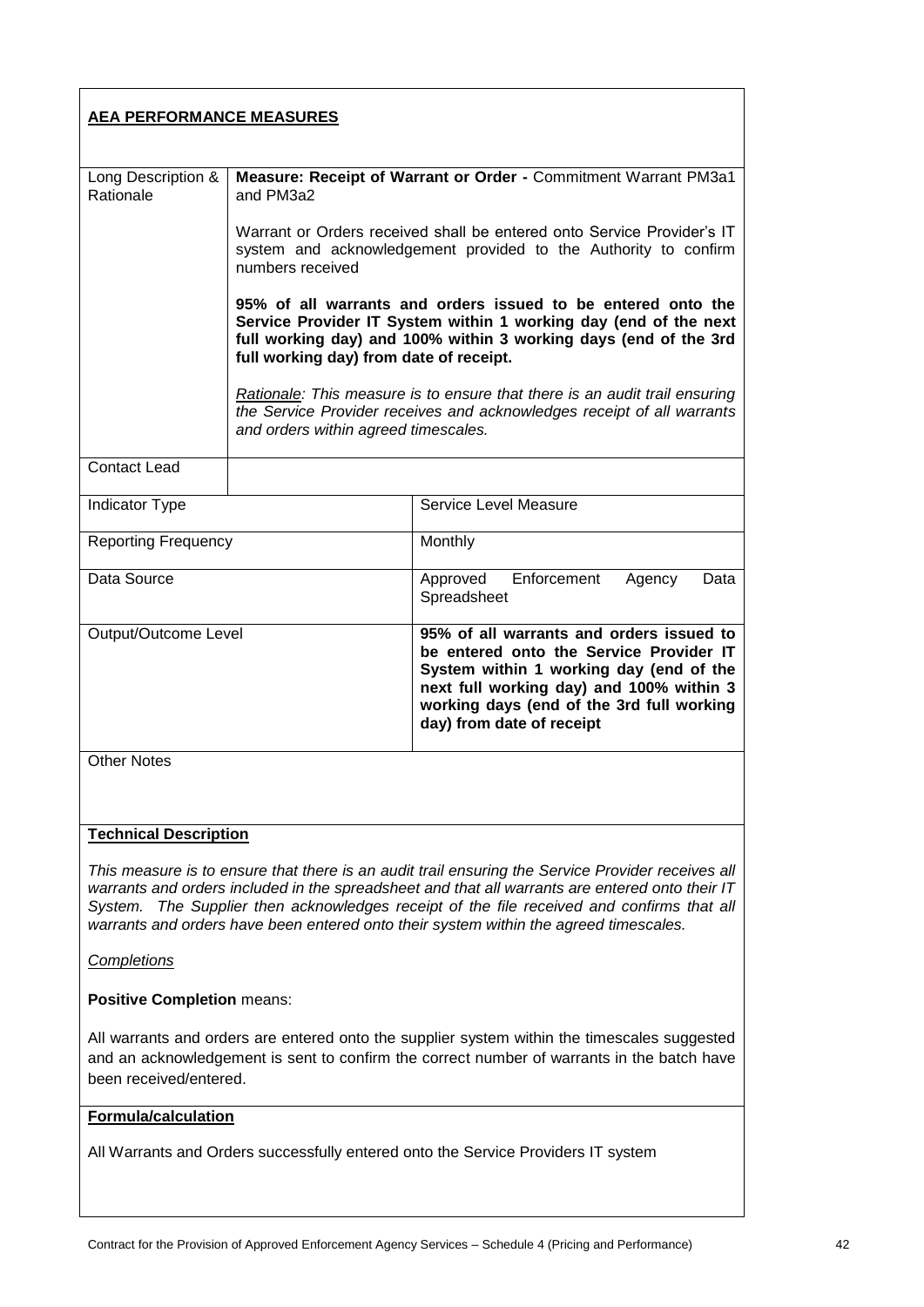| PM3a1 = $A/B \times 100\%$                                                                                                                           |  |  |
|------------------------------------------------------------------------------------------------------------------------------------------------------|--|--|
| Where:                                                                                                                                               |  |  |
| $A$ = number of commitment warrants entered by the of end of the next full working day from<br>receipt                                               |  |  |
| $B =$ number of commitment warrants issued minus exclusions                                                                                          |  |  |
|                                                                                                                                                      |  |  |
| $PM3a2 = C / B \times 100\%$                                                                                                                         |  |  |
| Where:                                                                                                                                               |  |  |
| $C =$ number of commitment warrants entered by the of end of the third full working day from<br>receipt                                              |  |  |
| $B =$ number of commitment warrants issued minus exclusions.                                                                                         |  |  |
| The number of Warrants that the % is calculated against will be adjusted if the Service<br>Provider provides evidence that they meet the exclusions. |  |  |
| Method of data extraction/processing                                                                                                                 |  |  |
| Data to be extracted from the supplier system monthly and sent to the Authority on agreed<br>spreadsheet.                                            |  |  |
| The Authority will undertake a % of validation checks on the data supplied by the provider to<br>ensure its accuracy.                                |  |  |
| The Authority will extract data from the spreadsheet and transfer into dashboard to produce<br>the performance against the KPIs                      |  |  |
| A Positive Completion is one where all warrants and orders are entered onto their system and<br>acknowledged within the prescribed timescales.       |  |  |
| Other indicator notes                                                                                                                                |  |  |
|                                                                                                                                                      |  |  |
| <b>Diversity Data</b>                                                                                                                                |  |  |
|                                                                                                                                                      |  |  |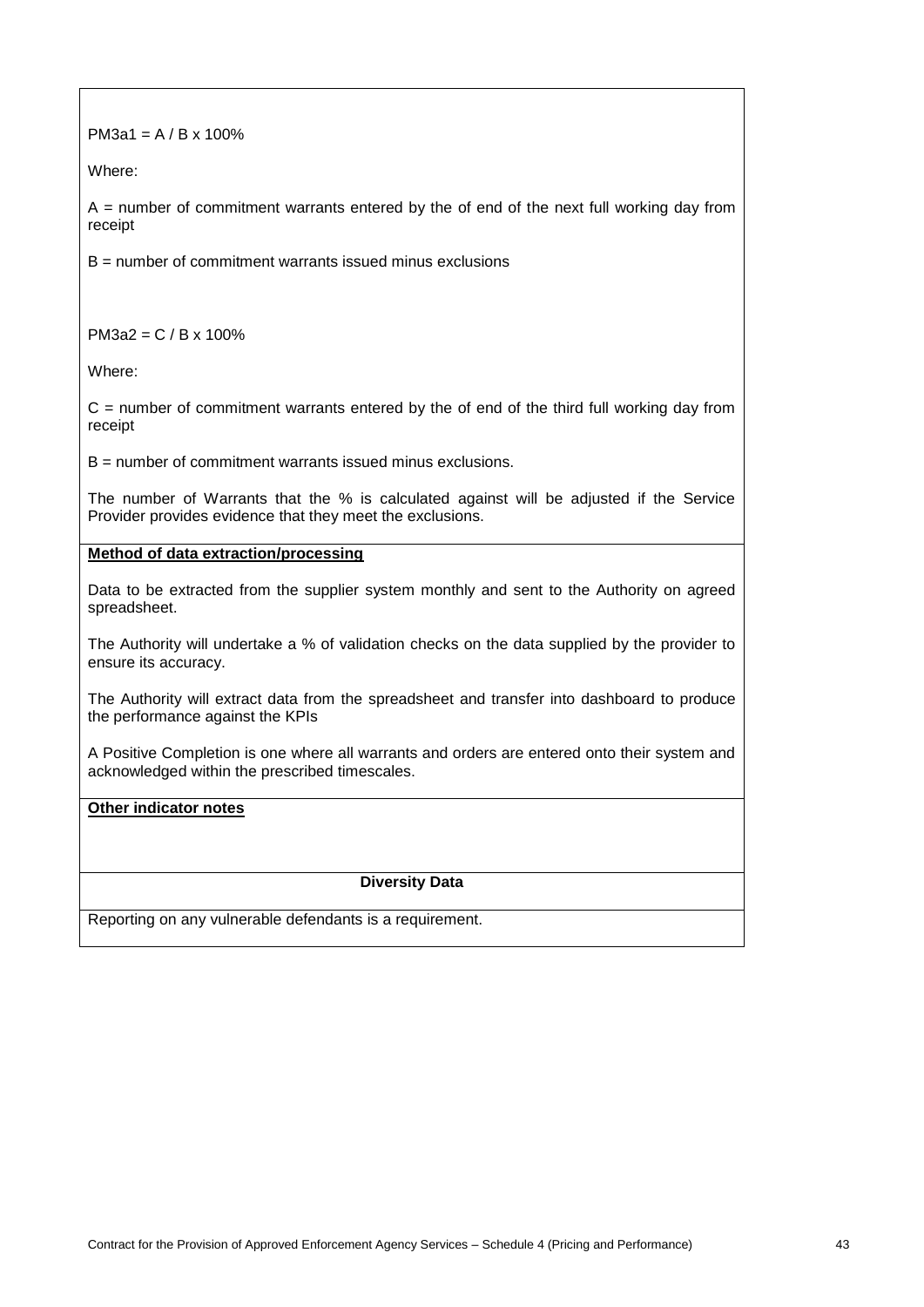| <b>AEA PERFORMANCE MEASURES</b>                                                                                                                                                                                                                                                                                                                                                               |                                                                                                                                                                                                                                                 |                                                                                                                                                                                                                                                      |
|-----------------------------------------------------------------------------------------------------------------------------------------------------------------------------------------------------------------------------------------------------------------------------------------------------------------------------------------------------------------------------------------------|-------------------------------------------------------------------------------------------------------------------------------------------------------------------------------------------------------------------------------------------------|------------------------------------------------------------------------------------------------------------------------------------------------------------------------------------------------------------------------------------------------------|
| Long Description &<br>Rationale                                                                                                                                                                                                                                                                                                                                                               | Measure: Receipt of Warrant or Order - Committal to Custody<br>Overnight at Police Station Warrants PM4a1 and PM4a2                                                                                                                             |                                                                                                                                                                                                                                                      |
|                                                                                                                                                                                                                                                                                                                                                                                               | Warrant or Orders received shall be entered onto Service Provider's IT<br>system and acknowledgement provided to the Authority to confirm<br>numbers received                                                                                   |                                                                                                                                                                                                                                                      |
|                                                                                                                                                                                                                                                                                                                                                                                               | 95% of all warrants and orders issued to be entered onto the<br>Service Provider IT System within 1 working day (end of the next<br>full working day) and 100% within 3 working days (end of the 3rd<br>full working day) from date of receipt. |                                                                                                                                                                                                                                                      |
|                                                                                                                                                                                                                                                                                                                                                                                               | and orders within agreed timescales.                                                                                                                                                                                                            | Rationale: This measure is to ensure that there is an audit trail ensuring<br>the Service Provider receives and acknowledges receipt of all warrants                                                                                                 |
| <b>Contact Lead</b>                                                                                                                                                                                                                                                                                                                                                                           |                                                                                                                                                                                                                                                 |                                                                                                                                                                                                                                                      |
| Indicator Type                                                                                                                                                                                                                                                                                                                                                                                |                                                                                                                                                                                                                                                 | Service Level Measure                                                                                                                                                                                                                                |
| <b>Reporting Frequency</b>                                                                                                                                                                                                                                                                                                                                                                    |                                                                                                                                                                                                                                                 | Monthly                                                                                                                                                                                                                                              |
| Data Source                                                                                                                                                                                                                                                                                                                                                                                   |                                                                                                                                                                                                                                                 | Enforcement<br>Approved<br>Agency<br>Data<br>Spreadsheet                                                                                                                                                                                             |
| Output/Outcome Level                                                                                                                                                                                                                                                                                                                                                                          |                                                                                                                                                                                                                                                 | 95% of all warrants and orders issued to<br>be entered onto the Service Provider IT<br>System within 1 working day (end of the<br>next full working day) and 100% within 3<br>working days (end of the 3rd full working<br>day) from date of receipt |
| <b>Other Notes</b>                                                                                                                                                                                                                                                                                                                                                                            |                                                                                                                                                                                                                                                 |                                                                                                                                                                                                                                                      |
| <b>Technical Description</b>                                                                                                                                                                                                                                                                                                                                                                  |                                                                                                                                                                                                                                                 |                                                                                                                                                                                                                                                      |
| This measure is to ensure that there is an audit trail ensuring the Service Provider receives all<br>warrants and orders included in the spreadsheet and that all warrants are entered onto their IT<br>The Supplier then acknowledges receipt of the file received and confirms that all<br>System.<br>warrants and orders have been entered onto their system within the agreed timescales. |                                                                                                                                                                                                                                                 |                                                                                                                                                                                                                                                      |
| <b>Completions</b>                                                                                                                                                                                                                                                                                                                                                                            |                                                                                                                                                                                                                                                 |                                                                                                                                                                                                                                                      |

**Positive Completion** means:

All warrants and orders are entered onto the supplier system within the timescales suggested and an acknowledgement is sent to confirm the correct number of warrants in the batch have been received/entered.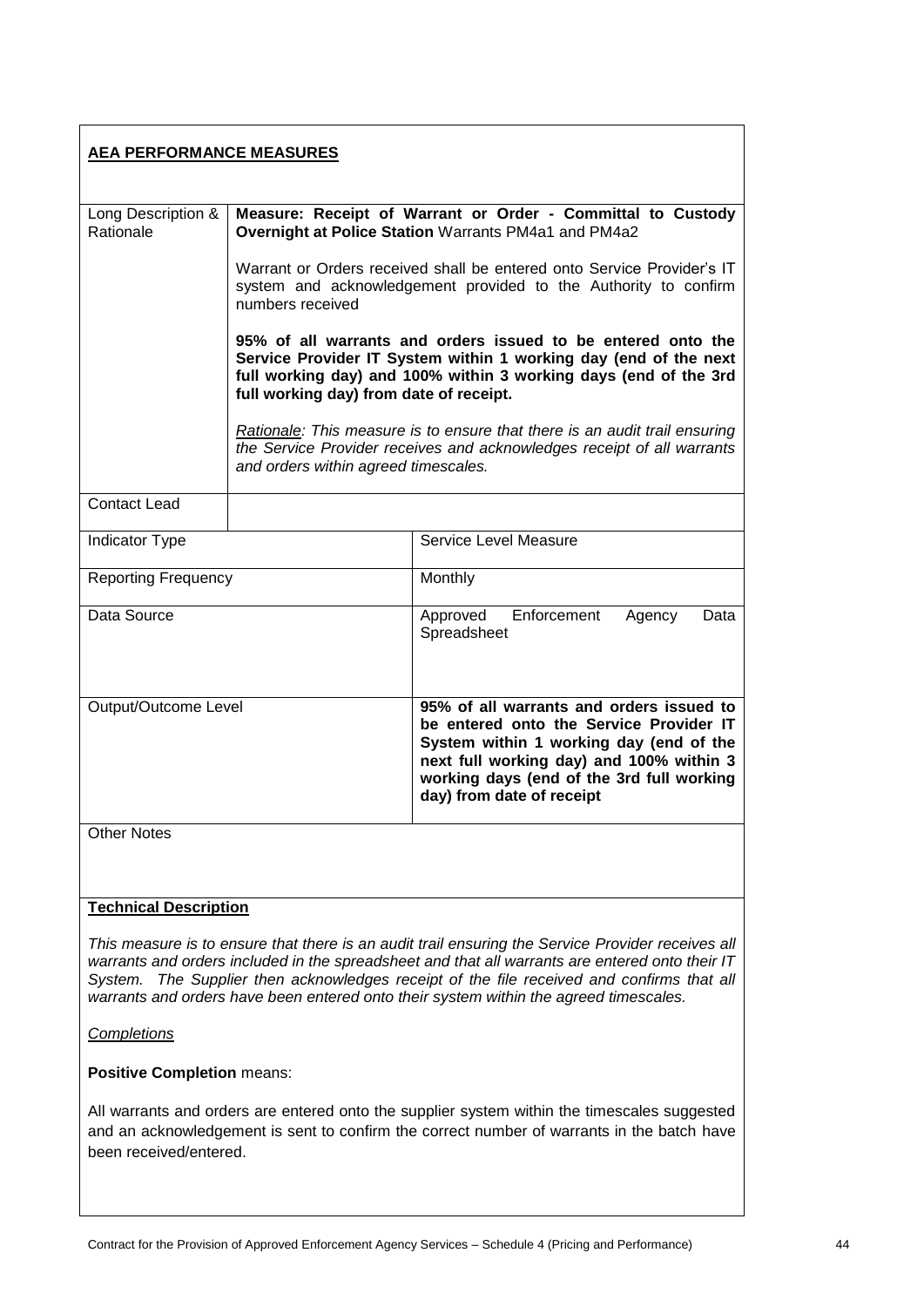#### **Formula/calculation**

All Warrants and Orders successfully entered onto the Service Providers IT system

 $PM4a1 = A / B \times 100\%$ 

Where:

A = number of **Committal to Custody Overnight At Police Station** Warrants

entered by the of end of the next full working day from receipt

B = number of **Committal to Custody Overnight at Police Station** Warrants

Issued minus exclusions.

PM4a2 = C / B x 100%

Where:

C = number of **Committal to Custody Overnight at Police Station** Warrants

entered by the of end of the third full working day from receipt

B = number of **Committal to Custody Overnight at Police Station** Warrants

Issued minus exclusions.

The number of Warrants that the % is calculated against will be adjusted if the Service Provider provides evidence that they meet the exclusions.

#### **Method of data extraction/processing**

Data to be extracted from the supplier system monthly and sent to the Authority on agreed spreadsheet.

The Authority will undertake a % of validation checks on the data supplied by the provider to ensure its accuracy.

The Authority will extract data from the spreadsheet and transfer into dashboard to produce the performance against the KPIs

A Positive Completion is one where all warrants and orders are entered onto their system and acknowledged within the prescribed timescales.

# **Other indicator notes**

#### **Diversity Data**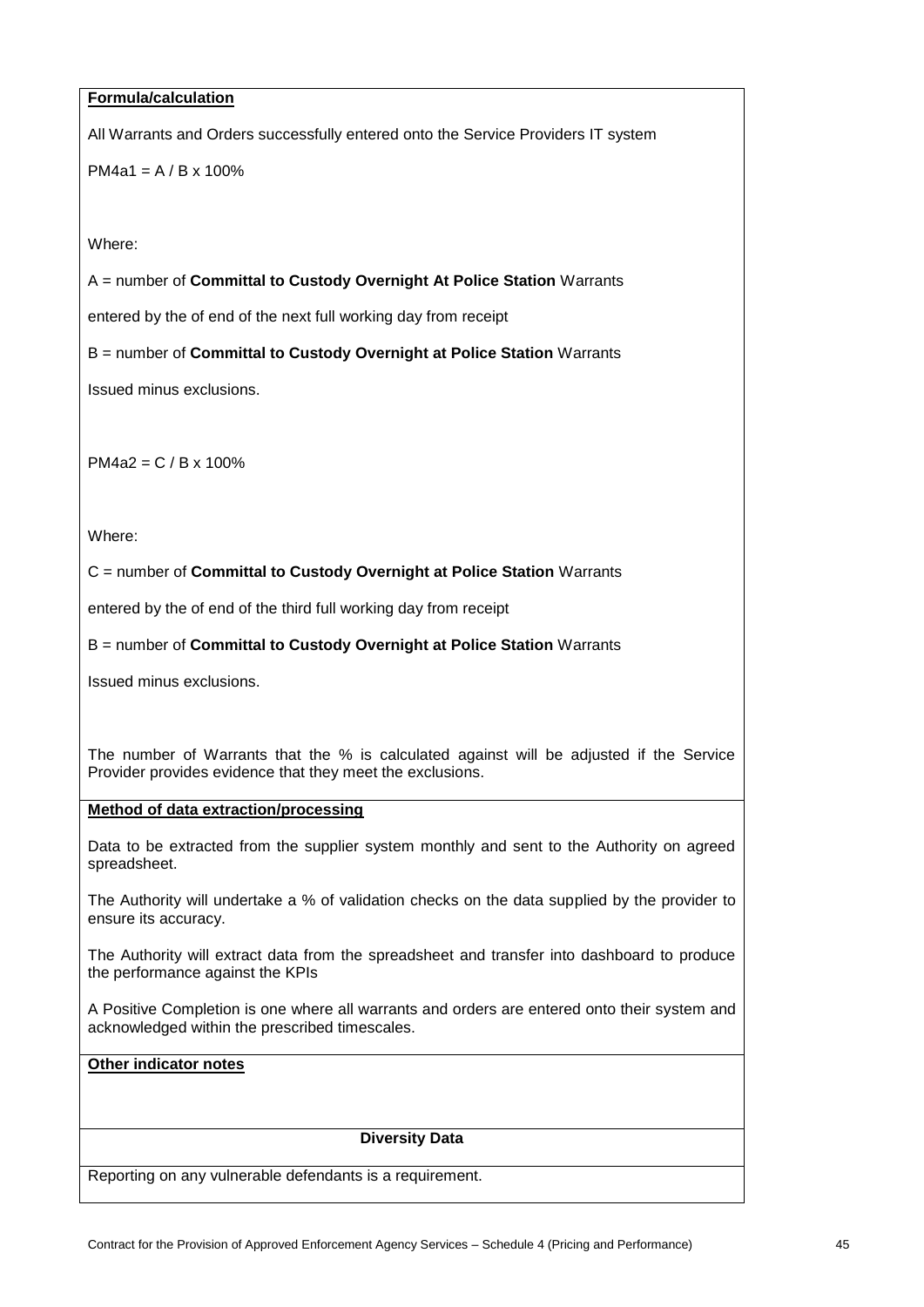| <b>AEA PERFORMANCE MEASURES</b>                                                                                                                                                                                                                                                                                                                                                               |                                                                                                                                                                                                                                                 |                                                                                                                                                                                                                                                      |
|-----------------------------------------------------------------------------------------------------------------------------------------------------------------------------------------------------------------------------------------------------------------------------------------------------------------------------------------------------------------------------------------------|-------------------------------------------------------------------------------------------------------------------------------------------------------------------------------------------------------------------------------------------------|------------------------------------------------------------------------------------------------------------------------------------------------------------------------------------------------------------------------------------------------------|
| Long Description &<br>Rationale                                                                                                                                                                                                                                                                                                                                                               | Measure: Receipt of Warrant or Order - Confiscation Orders for<br>Realisation of Specific Assets with Consent PM5a1 and PM5a2                                                                                                                   |                                                                                                                                                                                                                                                      |
|                                                                                                                                                                                                                                                                                                                                                                                               | Warrant or Orders received shall be entered onto Service Provider's IT<br>system and acknowledgement provided to the Authority to confirm<br>numbers received                                                                                   |                                                                                                                                                                                                                                                      |
|                                                                                                                                                                                                                                                                                                                                                                                               | 95% of all warrants and orders issued to be entered onto the<br>Service Provider IT System within 1 working day (end of the next<br>full working day) and 100% within 3 working days (end of the 3rd<br>full working day) from date of receipt. |                                                                                                                                                                                                                                                      |
|                                                                                                                                                                                                                                                                                                                                                                                               | and orders within agreed timescales.                                                                                                                                                                                                            | Rationale: This measure is to ensure that there is an audit trail ensuring<br>the Service Provider receives and acknowledges receipt of all warrants                                                                                                 |
| <b>Contact Lead</b>                                                                                                                                                                                                                                                                                                                                                                           |                                                                                                                                                                                                                                                 |                                                                                                                                                                                                                                                      |
| Indicator Type                                                                                                                                                                                                                                                                                                                                                                                |                                                                                                                                                                                                                                                 | Service Level Measure                                                                                                                                                                                                                                |
| <b>Reporting Frequency</b>                                                                                                                                                                                                                                                                                                                                                                    |                                                                                                                                                                                                                                                 | Monthly                                                                                                                                                                                                                                              |
| Data Source                                                                                                                                                                                                                                                                                                                                                                                   |                                                                                                                                                                                                                                                 | Enforcement<br>Approved<br>Agency<br>Data<br>Spreadsheet                                                                                                                                                                                             |
| Output/Outcome Level                                                                                                                                                                                                                                                                                                                                                                          |                                                                                                                                                                                                                                                 | 95% of all warrants and orders issued to<br>be entered onto the Service Provider IT<br>System within 1 working day (end of the<br>next full working day) and 100% within 3<br>working days (end of the 3rd full working<br>day) from date of receipt |
| <b>Other Notes</b>                                                                                                                                                                                                                                                                                                                                                                            |                                                                                                                                                                                                                                                 |                                                                                                                                                                                                                                                      |
|                                                                                                                                                                                                                                                                                                                                                                                               |                                                                                                                                                                                                                                                 |                                                                                                                                                                                                                                                      |
| <b>Technical Description</b>                                                                                                                                                                                                                                                                                                                                                                  |                                                                                                                                                                                                                                                 |                                                                                                                                                                                                                                                      |
| This measure is to ensure that there is an audit trail ensuring the Service Provider receives all<br>warrants and orders included in the spreadsheet and that all warrants are entered onto their IT<br>The Supplier then acknowledges receipt of the file received and confirms that all<br>Svstem.<br>warrants and orders have been entered onto their system within the agreed timescales. |                                                                                                                                                                                                                                                 |                                                                                                                                                                                                                                                      |
| <b>Completions</b>                                                                                                                                                                                                                                                                                                                                                                            |                                                                                                                                                                                                                                                 |                                                                                                                                                                                                                                                      |

# **Positive Completion** means:

All warrants and orders are entered onto the supplier system within the timescales suggested and an acknowledgement is sent to confirm the correct number of warrants in the batch have been received/entered.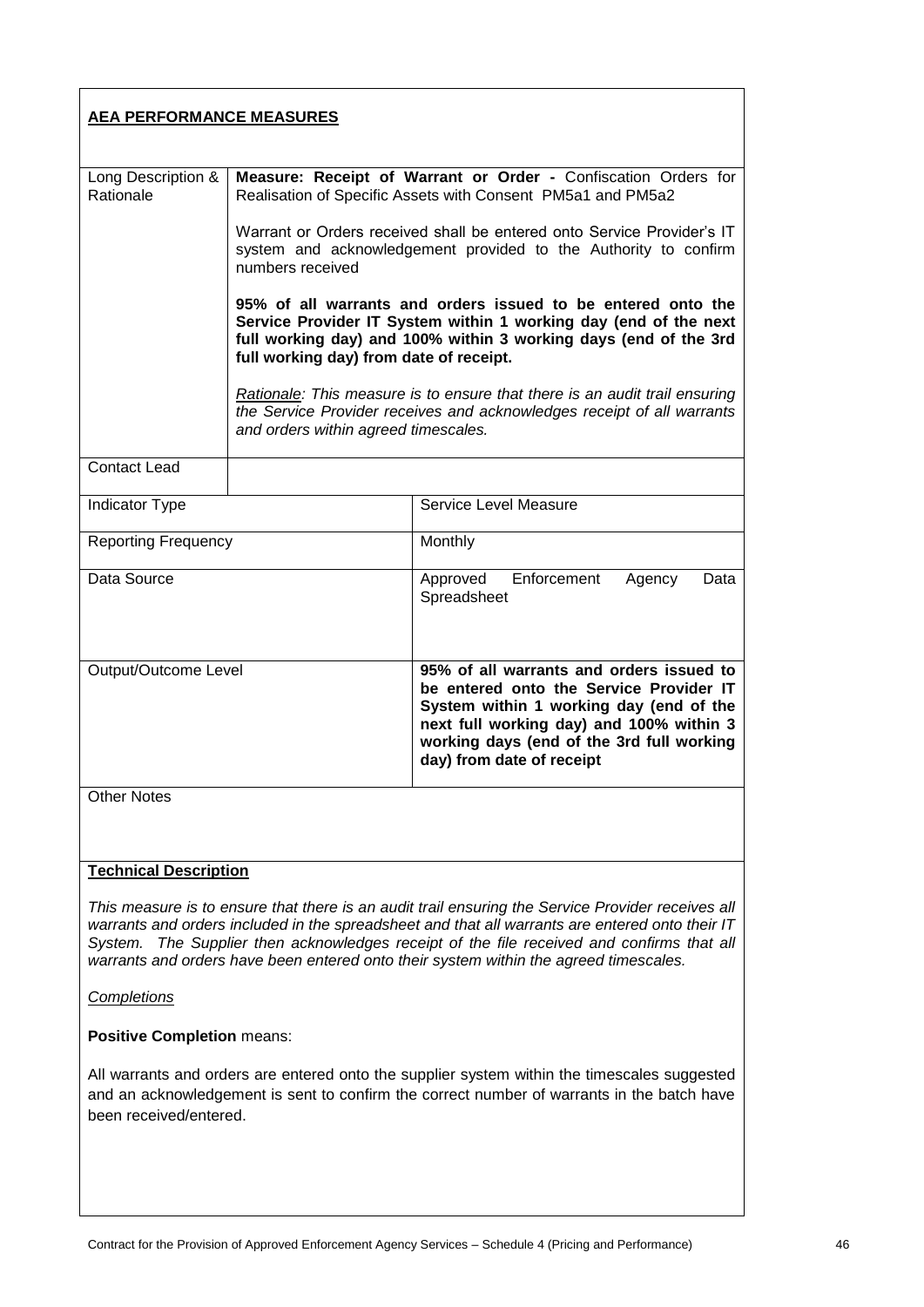## **Formula/calculation**

All Warrants and Orders successfully entered onto the Service Providers IT system

PM5a1 = A / B x 100%

Where:

A = number of Confiscation Orders for Realisation of Specific Assets with Consent

entered by the of end of the next full working day from receipt

B = number of Confiscation Orders for Realisation of Specific Assets with Consent minus exclusions

PM5a2 = C / B x 100%

Where:

C = number of Confiscation Orders for Realisation of Specific Assets with Consent

entered by the of end of the third full working day from receipt

B = number of Confiscation Orders for Realisation of Specific Assets with Consent

Issued minus exclusions

The number of Warrants that the % is calculated against will be adjusted if the Service Provider provides evidence that no contact details were provided for the Defendant

#### **Method of data extraction/processing**

Data to be extracted from the supplier system monthly and sent to the Authority on agreed spreadsheet.

The Authority will undertake a % of validation checks on the data supplied by the provider to ensure its accuracy.

The Authority will extract data from the spreadsheet and transfer into dashboard to produce the performance against the KPIs

A Positive Completion is one where all warrants and orders are entered onto their system and acknowledged within the prescribed timescales.

### **Other indicator notes**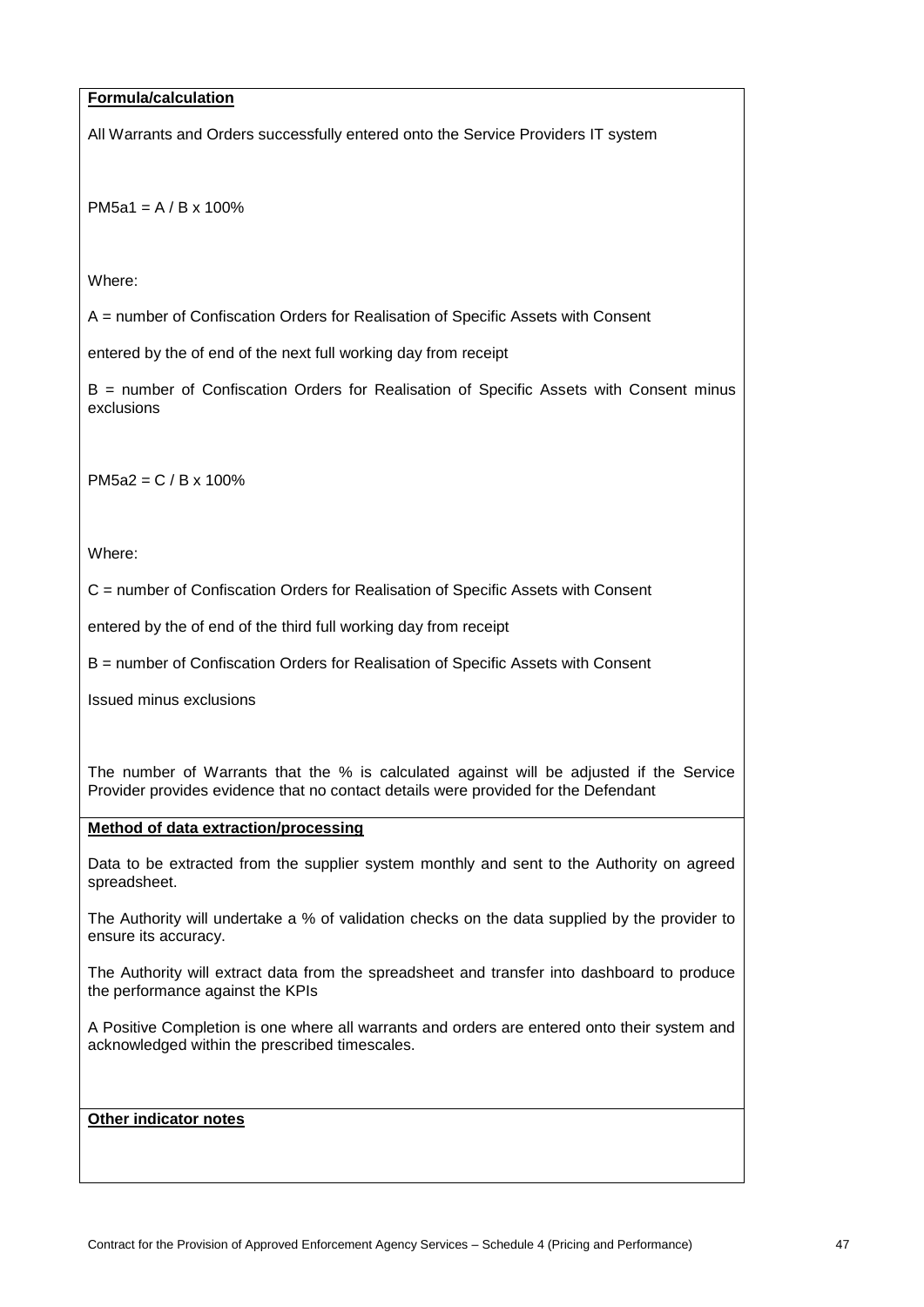#### **Diversity Data**

Reporting on any vulnerable defendants is a requirement.

| <b>AEA PERFORMANCE MEASURES</b> |                                                                                                                                                                                                                                                 |                                                                                                                                                                                                                                                      |
|---------------------------------|-------------------------------------------------------------------------------------------------------------------------------------------------------------------------------------------------------------------------------------------------|------------------------------------------------------------------------------------------------------------------------------------------------------------------------------------------------------------------------------------------------------|
| Long Description &<br>Rationale | Measure: Receipt of Warrant or Order - Financial Arrest Warrants<br>PM6a1 and PM6a2                                                                                                                                                             |                                                                                                                                                                                                                                                      |
|                                 | Warrant or Orders received shall be entered onto Service Provider's IT<br>system and acknowledgement provided to the Authority to confirm<br>numbers received                                                                                   |                                                                                                                                                                                                                                                      |
|                                 | 95% of all warrants and orders issued to be entered onto the<br>Service Provider IT System within 1 working day (end of the next<br>full working day) and 100% within 3 working days (end of the 3rd<br>full working day) from date of receipt. |                                                                                                                                                                                                                                                      |
|                                 | and orders within agreed timescales.                                                                                                                                                                                                            | Rationale: This measure is to ensure that there is an audit trail ensuring<br>the Service Provider receives and acknowledges receipt of all warrants                                                                                                 |
| <b>Contact Lead</b>             |                                                                                                                                                                                                                                                 |                                                                                                                                                                                                                                                      |
| <b>Indicator Type</b>           |                                                                                                                                                                                                                                                 | Service Level Measure                                                                                                                                                                                                                                |
| <b>Reporting Frequency</b>      |                                                                                                                                                                                                                                                 | Monthly                                                                                                                                                                                                                                              |
| Data Source                     |                                                                                                                                                                                                                                                 | Enforcement<br>Approved<br>Agency<br>Data<br>Spreadsheet                                                                                                                                                                                             |
| Output/Outcome Level            |                                                                                                                                                                                                                                                 | 95% of all warrants and orders issued to<br>be entered onto the Service Provider IT<br>System within 1 working day (end of the<br>next full working day) and 100% within 3<br>working days (end of the 3rd full working<br>day) from date of receipt |
| <b>Other Notes</b>              |                                                                                                                                                                                                                                                 |                                                                                                                                                                                                                                                      |
| <b>Technical Description</b>    |                                                                                                                                                                                                                                                 |                                                                                                                                                                                                                                                      |

*This measure is to ensure that there is an audit trail ensuring the Service Provider receives all warrants and orders included in the spreadsheet and that all warrants are entered onto their IT System. The Supplier then acknowledges receipt of the file received and confirms that all warrants and orders have been entered onto their system within the agreed timescales.*

#### *Completions*

# **Positive Completion** means:

All warrants and orders are entered onto the supplier system within the timescales suggested and an acknowledgement is sent to confirm the correct number of warrants in the batch have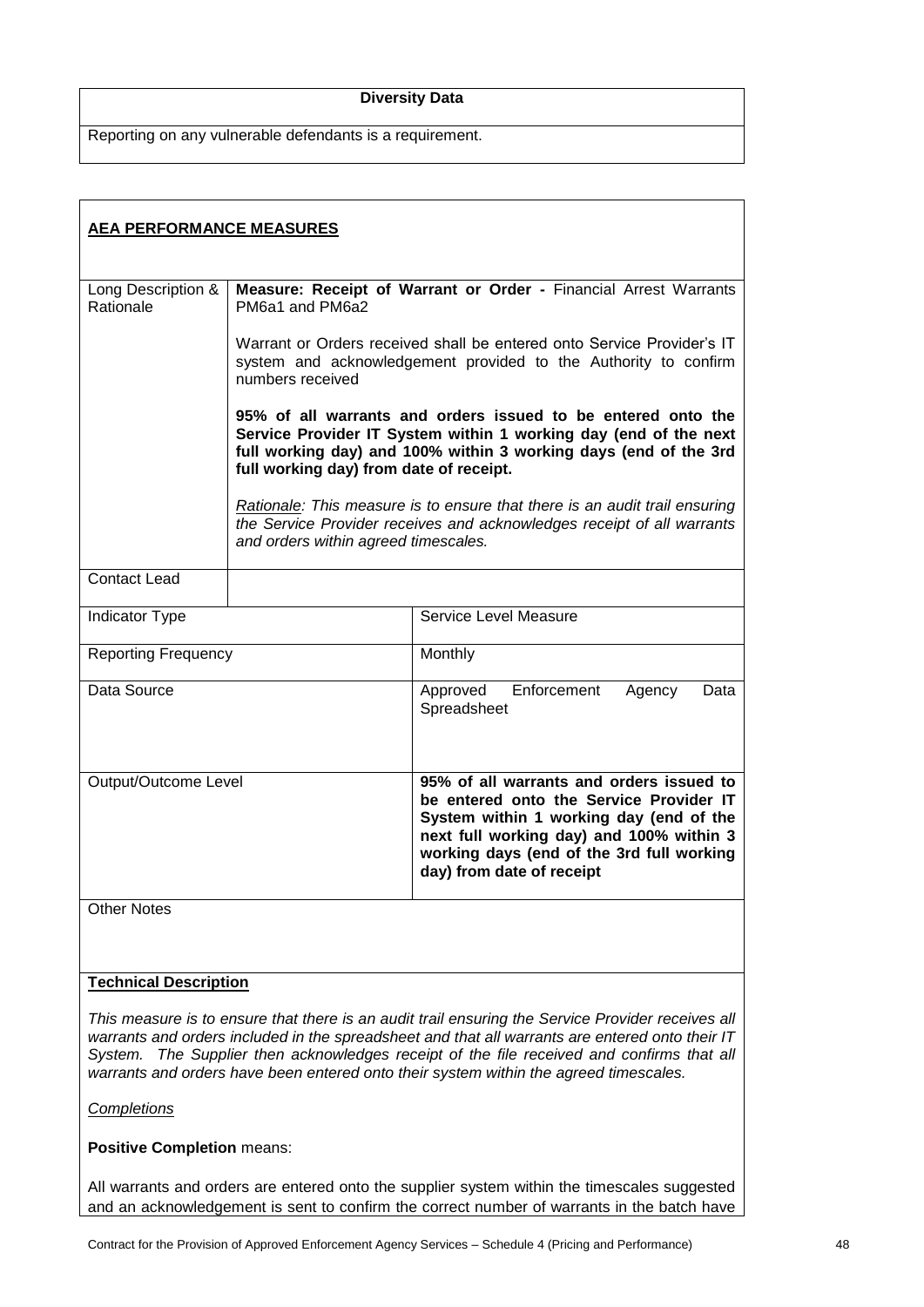been received/entered.

#### **Formula/calculation**

All Warrants and Orders successfully entered onto the Service Providers IT system

PM6a1 = A / B x 100%

Where:

 $A =$  number of Financial Arrest Warrants entered by the of end of the next full working day from receipt

B = number of Financial Arrest Warrants issued minus exclusions.

PM6a2 = C / B x 100%

Where:

 $C =$  number of Financial Arrest Warrants entered by the of end of the third full working day from receipt

B = number of Financial Arrest Warrants issued minus exclusions.

The number of Warrants that the % is calculated against will be adjusted if the Service Provider provides evidence that they meet the exclusions.

## **Method of data extraction/processing**

Data to be extracted from the supplier system monthly and sent to the Authority on agreed spreadsheet.

The Authority will undertake a % of validation checks on the data supplied by the provider to ensure its accuracy.

The Authority will extract data from the spreadsheet and transfer into dashboard to produce the performance against the KPIs

A Positive Completion is one where all warrants and orders are entered onto their system and acknowledged within the prescribed timescales.

# **Other indicator notes**

#### **Diversity Data**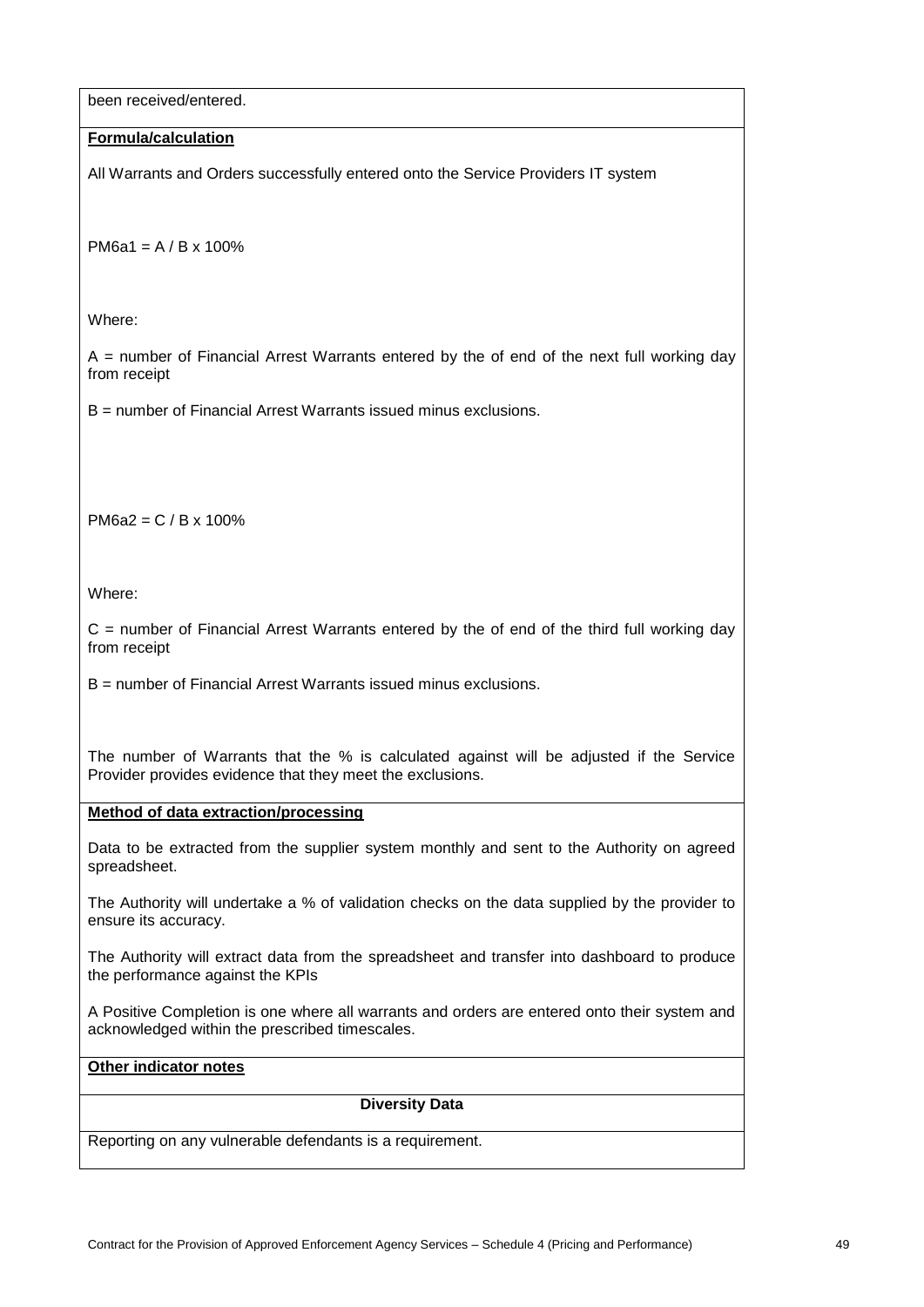| <b>AEA PERFORMANCE MEASURES</b>                                                                                                                                                                                                                                                                                                                                                               |                                                                                                                                                                                                                                                 |                                                                                                                                                                                                                                                      |
|-----------------------------------------------------------------------------------------------------------------------------------------------------------------------------------------------------------------------------------------------------------------------------------------------------------------------------------------------------------------------------------------------|-------------------------------------------------------------------------------------------------------------------------------------------------------------------------------------------------------------------------------------------------|------------------------------------------------------------------------------------------------------------------------------------------------------------------------------------------------------------------------------------------------------|
| Long Description &<br>Rationale                                                                                                                                                                                                                                                                                                                                                               | Measure: Receipt of Warrant or Order - Warrant of Control PM7a1<br>and PM7a2                                                                                                                                                                    |                                                                                                                                                                                                                                                      |
|                                                                                                                                                                                                                                                                                                                                                                                               | Warrant or Orders received shall be entered onto Service Provider's IT<br>system and acknowledgement provided to the Authority to confirm<br>numbers received                                                                                   |                                                                                                                                                                                                                                                      |
|                                                                                                                                                                                                                                                                                                                                                                                               | 95% of all warrants and orders issued to be entered onto the<br>Service Provider IT System within 1 working day (end of the next<br>full working day) and 100% within 3 working days (end of the 3rd<br>full working day) from date of receipt. |                                                                                                                                                                                                                                                      |
|                                                                                                                                                                                                                                                                                                                                                                                               | and orders within agreed timescales.                                                                                                                                                                                                            | Rationale: This measure is to ensure that there is an audit trail ensuring<br>the Service Provider receives and acknowledges receipt of all warrants                                                                                                 |
| <b>Contact Lead</b>                                                                                                                                                                                                                                                                                                                                                                           |                                                                                                                                                                                                                                                 |                                                                                                                                                                                                                                                      |
| Indicator Type                                                                                                                                                                                                                                                                                                                                                                                |                                                                                                                                                                                                                                                 | Service Level Measure                                                                                                                                                                                                                                |
| <b>Reporting Frequency</b>                                                                                                                                                                                                                                                                                                                                                                    |                                                                                                                                                                                                                                                 | Monthly                                                                                                                                                                                                                                              |
| Data Source                                                                                                                                                                                                                                                                                                                                                                                   |                                                                                                                                                                                                                                                 | Enforcement<br>Approved<br>Agency<br>Data<br>Spreadsheet                                                                                                                                                                                             |
| Output/Outcome Level                                                                                                                                                                                                                                                                                                                                                                          |                                                                                                                                                                                                                                                 | 95% of all warrants and orders issued to<br>be entered onto the Service Provider IT<br>System within 1 working day (end of the<br>next full working day) and 100% within 3<br>working days (end of the 3rd full working<br>day) from date of receipt |
| <b>Other Notes</b>                                                                                                                                                                                                                                                                                                                                                                            |                                                                                                                                                                                                                                                 |                                                                                                                                                                                                                                                      |
|                                                                                                                                                                                                                                                                                                                                                                                               |                                                                                                                                                                                                                                                 |                                                                                                                                                                                                                                                      |
| <b>Technical Description</b>                                                                                                                                                                                                                                                                                                                                                                  |                                                                                                                                                                                                                                                 |                                                                                                                                                                                                                                                      |
| This measure is to ensure that there is an audit trail ensuring the Service Provider receives all<br>warrants and orders included in the spreadsheet and that all warrants are entered onto their IT<br>The Supplier then acknowledges receipt of the file received and confirms that all<br>System.<br>warrants and orders have been entered onto their system within the agreed timescales. |                                                                                                                                                                                                                                                 |                                                                                                                                                                                                                                                      |

# *Completions*

# **Positive Completion** means:

All warrants and orders are entered onto the supplier system within the timescales suggested and an acknowledgement is sent to confirm the correct number of warrants in the batch have been received/entered.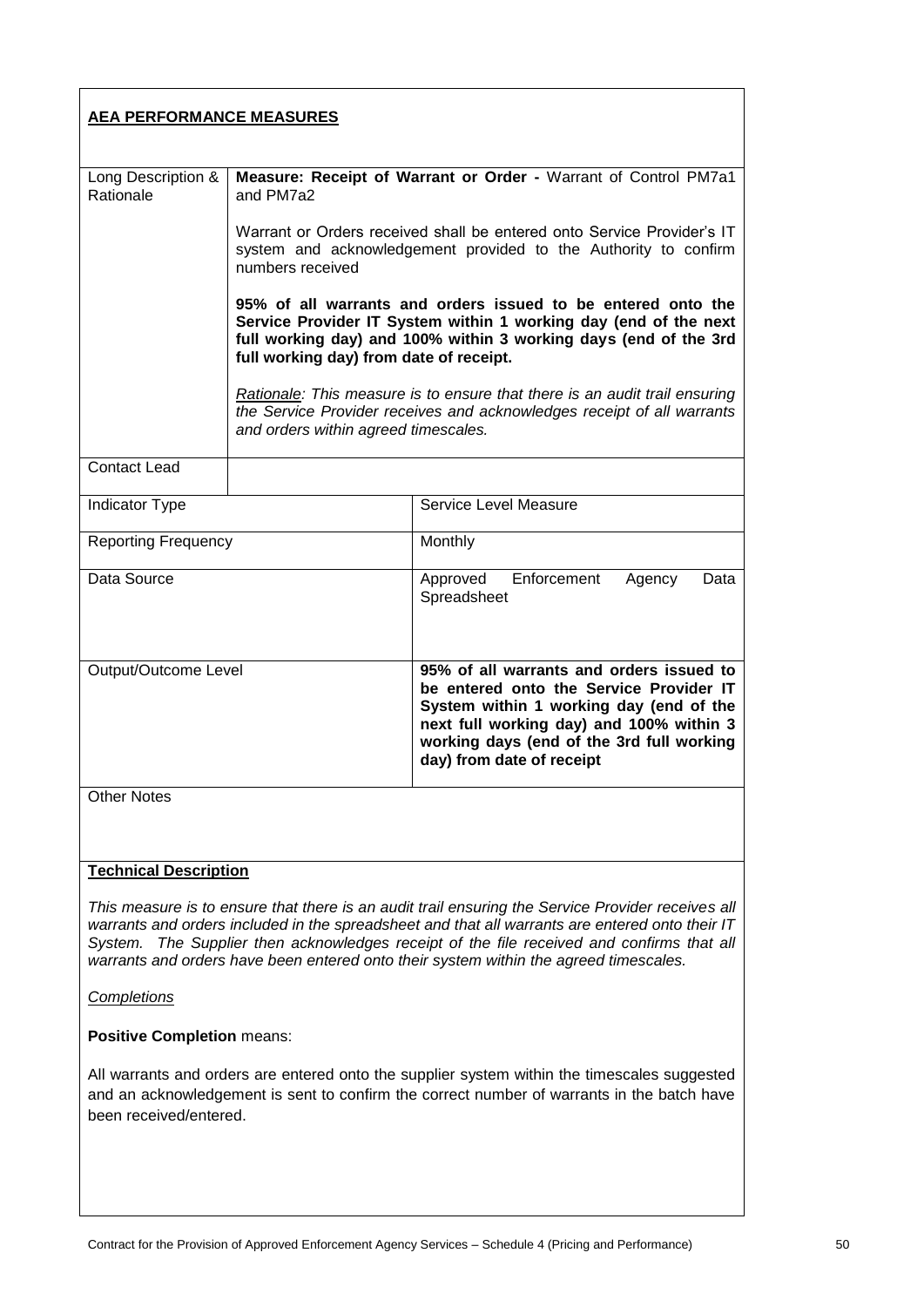## **Formula/calculation**

All Warrants and Orders successfully entered onto the Service Providers IT system

PM7a1 = A / B x 100%

Where:

 $A =$  number of Warrants of Control entered by the of end of the next full working day from receipt

B = number of Warrants of Control issued minus exclusions.

PM7a2 = C / B x 100%

Where:

 $C =$  number of Warrants of Control entered by the of end of the third full working day from receipt

B = number of Warrants of Control issued minus exclusions.

The number of Warrants that the % is calculated against will be adjusted if the Service Provider provides evidence that they meet the exclusions.

#### **Method of data extraction/processing**

Data to be extracted from the supplier system monthly and sent to the Authority on agreed spreadsheet.

The Authority will undertake a % of validation checks on the data supplied by the provider to ensure its accuracy.

The Authority will extract data from the spreadsheet and transfer into dashboard to produce the performance against the KPIs

A Positive Completion is one where all warrants and orders are entered onto their system and acknowledged within the prescribed timescales.

# **Other indicator notes**

#### **Diversity Data**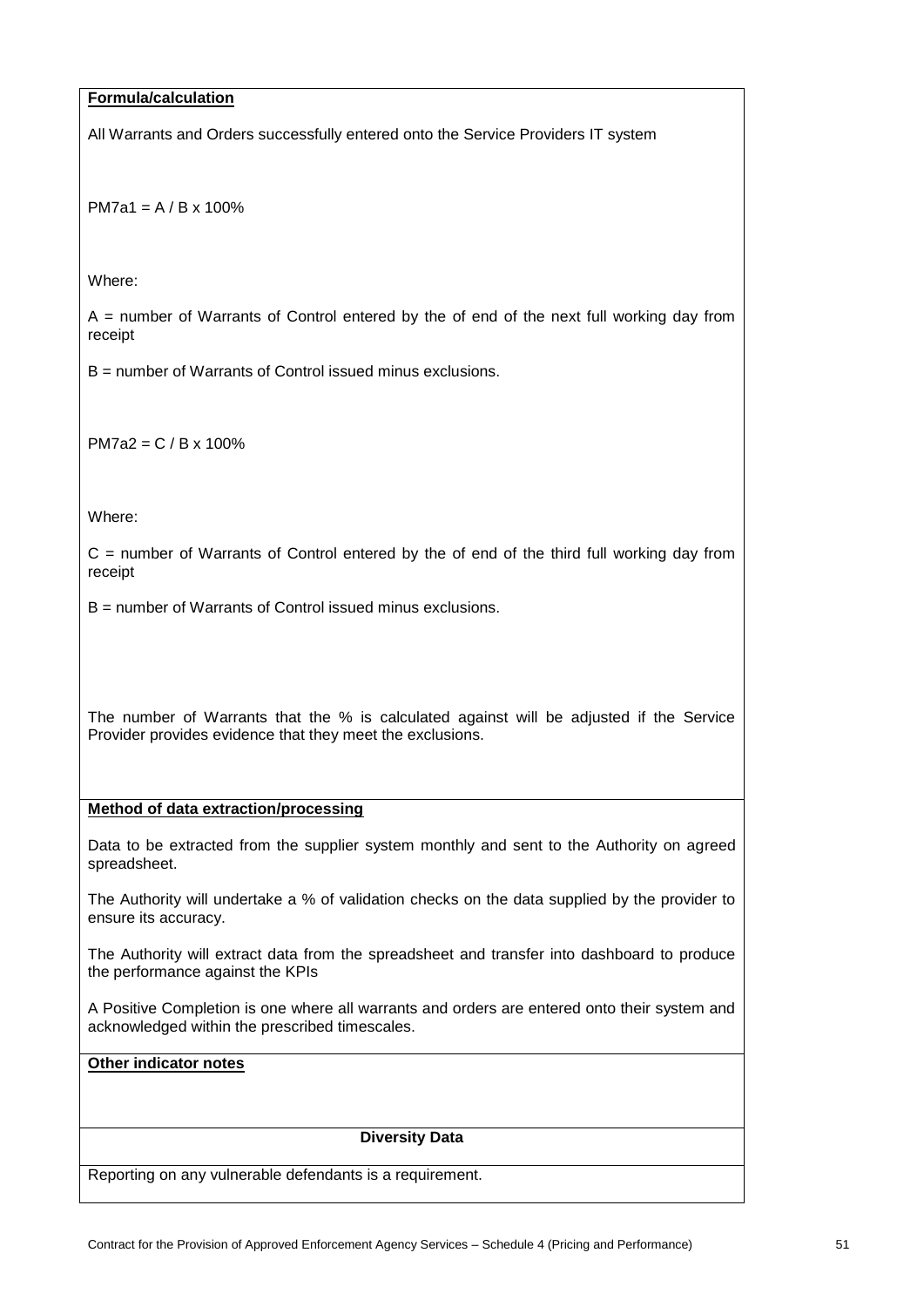| <b>AEA PERFORMANCE MEASURES</b>                                                                                                                                                                                                                                                                                                               |                                                                                                                                                                                                                                                                                                                                                                           |                                                                                                                           |
|-----------------------------------------------------------------------------------------------------------------------------------------------------------------------------------------------------------------------------------------------------------------------------------------------------------------------------------------------|---------------------------------------------------------------------------------------------------------------------------------------------------------------------------------------------------------------------------------------------------------------------------------------------------------------------------------------------------------------------------|---------------------------------------------------------------------------------------------------------------------------|
| Long Description &<br>Rationale                                                                                                                                                                                                                                                                                                               | Measure: Issue Initial Contact Notice - Breach Warrant PM1b1<br>The Service Provider will issue an initial contact notice* in relation to all<br>Warrants and Orders.<br>* for Breach Warrants the initial contact can be a visit if applicable<br>100% within 3 working days (end of the 3rd full working day) of<br>being entered onto the Service Provider's IT system |                                                                                                                           |
| <b>Contact Lead</b>                                                                                                                                                                                                                                                                                                                           |                                                                                                                                                                                                                                                                                                                                                                           |                                                                                                                           |
| <b>Indicator Type</b>                                                                                                                                                                                                                                                                                                                         |                                                                                                                                                                                                                                                                                                                                                                           | Service Level Measure                                                                                                     |
| <b>Reporting Frequency</b>                                                                                                                                                                                                                                                                                                                    |                                                                                                                                                                                                                                                                                                                                                                           | Monthly                                                                                                                   |
| Data Source                                                                                                                                                                                                                                                                                                                                   |                                                                                                                                                                                                                                                                                                                                                                           | Enforcement<br>Agency<br>Approved<br>Data<br>Spreadsheet                                                                  |
| Output/Outcome Level                                                                                                                                                                                                                                                                                                                          |                                                                                                                                                                                                                                                                                                                                                                           | 100% within 3 working days (end of the<br>3rd full working day) of being entered onto<br>the Service Provider's IT system |
| <b>Other Notes</b>                                                                                                                                                                                                                                                                                                                            |                                                                                                                                                                                                                                                                                                                                                                           |                                                                                                                           |
| <b>Technical Description</b><br>Once the ordered has been accepted on the Service Providers IT System, the Service<br>Provider must issue a notice to the defendant to confirm they are now responsible for<br>executing the warrant type issued against them. The notice will include instructions to pay,<br>warrant type and case details. |                                                                                                                                                                                                                                                                                                                                                                           |                                                                                                                           |
| Completions                                                                                                                                                                                                                                                                                                                                   |                                                                                                                                                                                                                                                                                                                                                                           |                                                                                                                           |
| <b>Successfully Completed means:</b>                                                                                                                                                                                                                                                                                                          |                                                                                                                                                                                                                                                                                                                                                                           |                                                                                                                           |
| The Service Provider issuing Initial Contact Notice in respect of Warrants and Orders within 3<br>working days of receipt end of 3rd full working day                                                                                                                                                                                         |                                                                                                                                                                                                                                                                                                                                                                           |                                                                                                                           |
| <b>Formula/calculation</b>                                                                                                                                                                                                                                                                                                                    |                                                                                                                                                                                                                                                                                                                                                                           |                                                                                                                           |
| Successfully issue an initial contract notice for Breach Warrants to the defendant within 3<br>working days (end of the 3rd full working day) of receipt of the warrant                                                                                                                                                                       |                                                                                                                                                                                                                                                                                                                                                                           |                                                                                                                           |
| $PM1b1 = (total Yes) / (total (Yes + No)) x 100\%$                                                                                                                                                                                                                                                                                            |                                                                                                                                                                                                                                                                                                                                                                           |                                                                                                                           |
| Where:                                                                                                                                                                                                                                                                                                                                        |                                                                                                                                                                                                                                                                                                                                                                           |                                                                                                                           |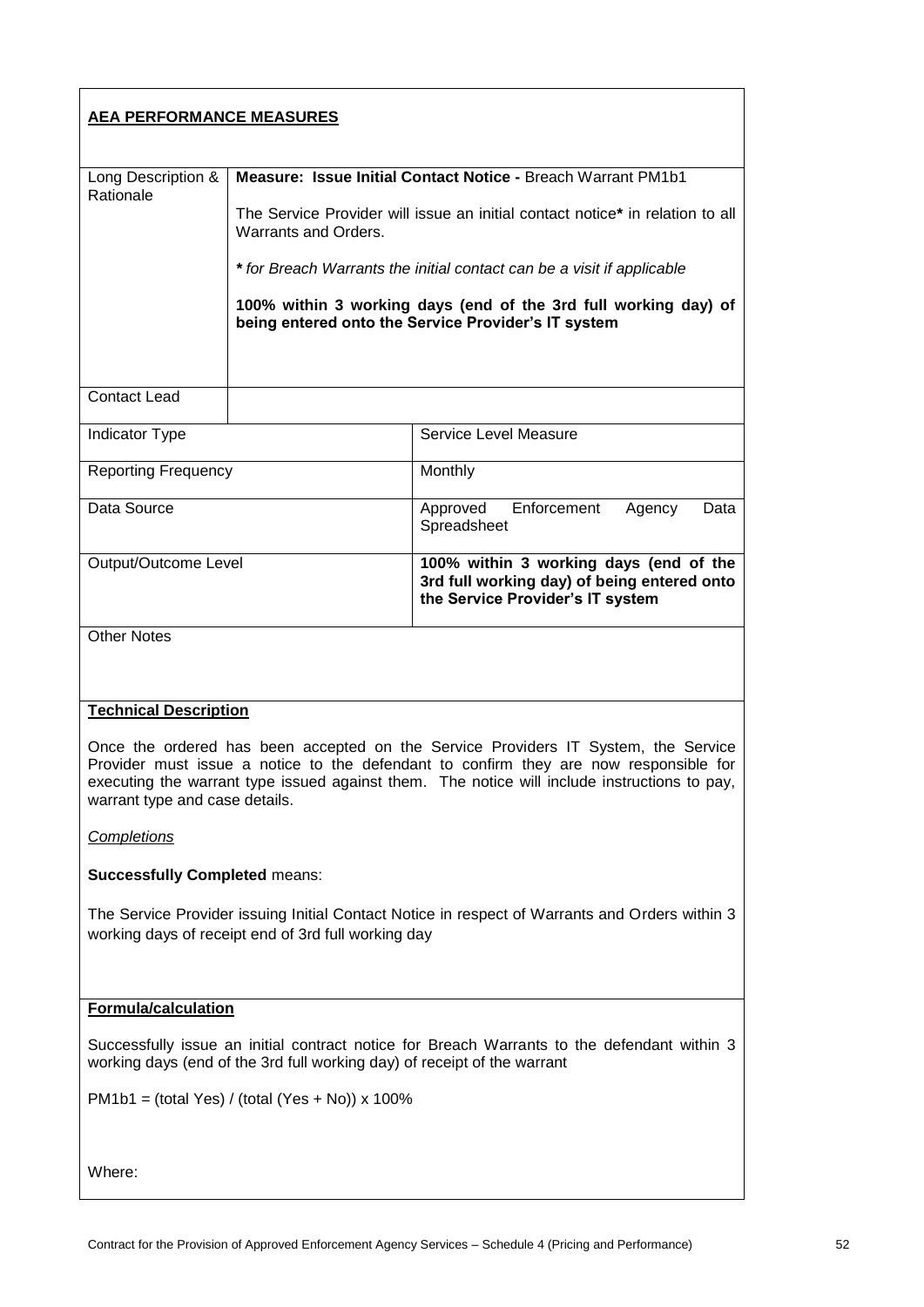Yes = date issued minus date entered onto the system less than or equal to 3 working days

No = date issued minus date entered onto the system greater than 3 working days

#### **Method of data extraction/processing**

Data to be extracted from the supplier system monthly and sent to the Authority on agreed spreadsheet.

The Authority will undertake a % of validation checks on the data supplied by the provider to ensure its accuracy.

# **Other indicator notes**

#### **Diversity Data**

| <b>AEA PERFORMANCE MEASURES</b>                                                                                                                                                                                                                                                                               |                                                                                                                        |                                                                                                                           |
|---------------------------------------------------------------------------------------------------------------------------------------------------------------------------------------------------------------------------------------------------------------------------------------------------------------|------------------------------------------------------------------------------------------------------------------------|---------------------------------------------------------------------------------------------------------------------------|
| Long Description &<br>Rationale                                                                                                                                                                                                                                                                               | Measure: Issue Initial Contact Notice - Clamping Order PM2b1                                                           |                                                                                                                           |
|                                                                                                                                                                                                                                                                                                               | The Service Provider will issue and initial contact notice in relation to all<br>Warrants and Orders.                  |                                                                                                                           |
|                                                                                                                                                                                                                                                                                                               | 100% within 3 working days (end of the 3rd full working day) of<br>being entered onto the Service Provider's IT system |                                                                                                                           |
| <b>Contact Lead</b>                                                                                                                                                                                                                                                                                           |                                                                                                                        |                                                                                                                           |
| <b>Indicator Type</b>                                                                                                                                                                                                                                                                                         |                                                                                                                        | Service Level Measure                                                                                                     |
| <b>Reporting Frequency</b>                                                                                                                                                                                                                                                                                    |                                                                                                                        | Monthly                                                                                                                   |
| Data Source                                                                                                                                                                                                                                                                                                   |                                                                                                                        | Enforcement<br>Approved<br>Agency<br>Data<br>Spreadsheet                                                                  |
| Output/Outcome Level                                                                                                                                                                                                                                                                                          |                                                                                                                        | 100% within 3 working days (end of the<br>3rd full working day) of being entered onto<br>the Service Provider's IT system |
| <b>Other Notes</b>                                                                                                                                                                                                                                                                                            |                                                                                                                        |                                                                                                                           |
| <b>Technical Description</b>                                                                                                                                                                                                                                                                                  |                                                                                                                        |                                                                                                                           |
| Once the ordered has been accepted on the Service Providers IT System, the Service<br>Provider must issue a notice to the defendant to confirm they are now responsible for<br>executing the warrant type issued against them. The notice will include instructions to pay,<br>warrant type and case details. |                                                                                                                        |                                                                                                                           |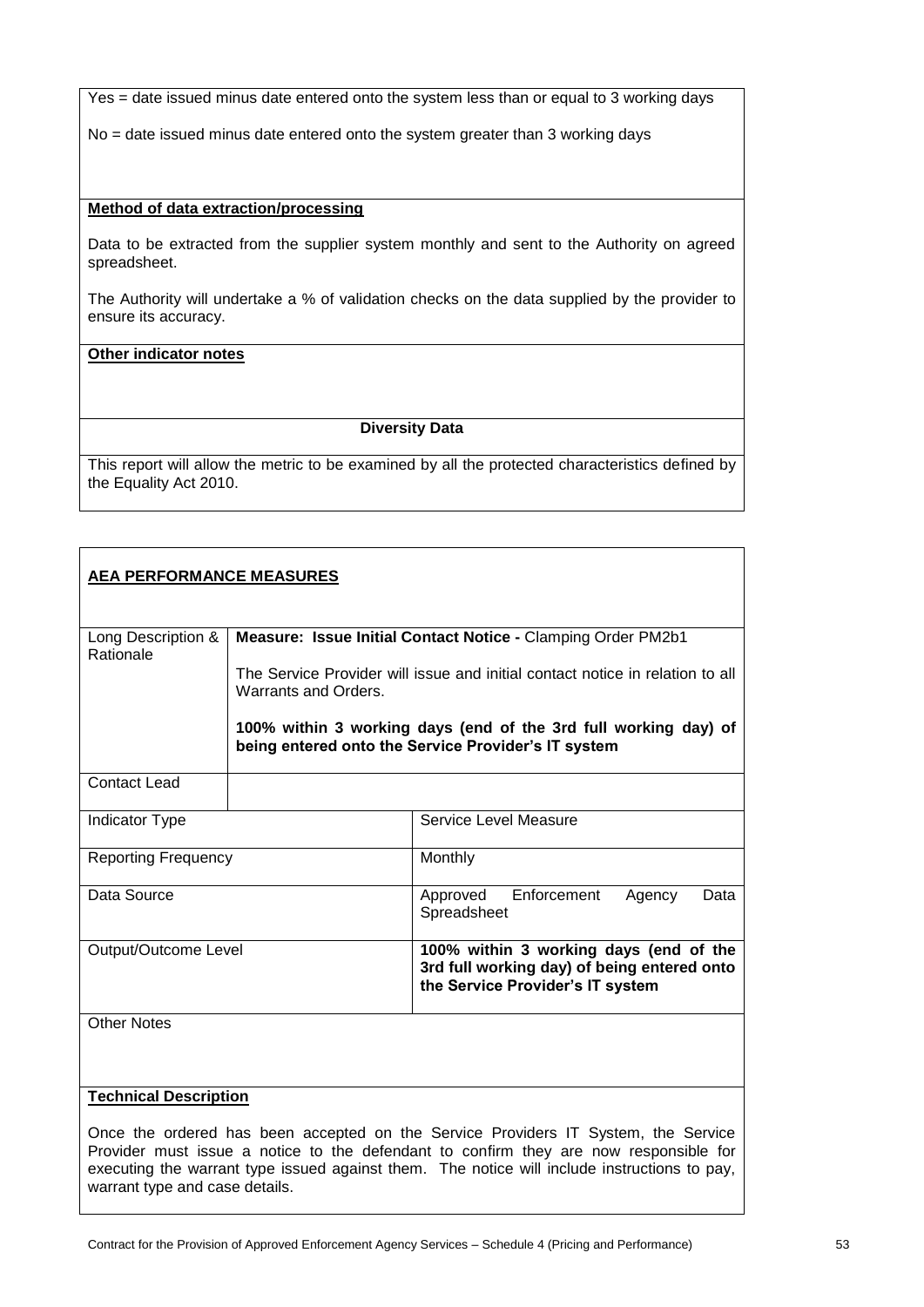# *Completions*

# **Successfully Completed** means:

The Service Provider issuing Initial Contact Notice in respect of Warrants and Orders within 3 working days of receipt end of 3 working day

# **Formula/calculation**

Successfully issue an initial contract notice for Clamping Orders to the defendant within 3 working days of receipt of the warrant

PM2b1 = (total Yes) / (total (Yes + No))

Where:

Yes = date issued minus date entered onto the system less than or equal to 3 working days

No = date issued minus date entered onto the system greater than 3 working days

## **Method of data extraction/processing**

Data to be extracted from the supplier system monthly and sent to the Authority on agreed spreadsheet.

The Authority will undertake a % of validation checks on the data supplied by the provider to ensure its accuracy.

## **Other indicator notes**

# **Diversity Data**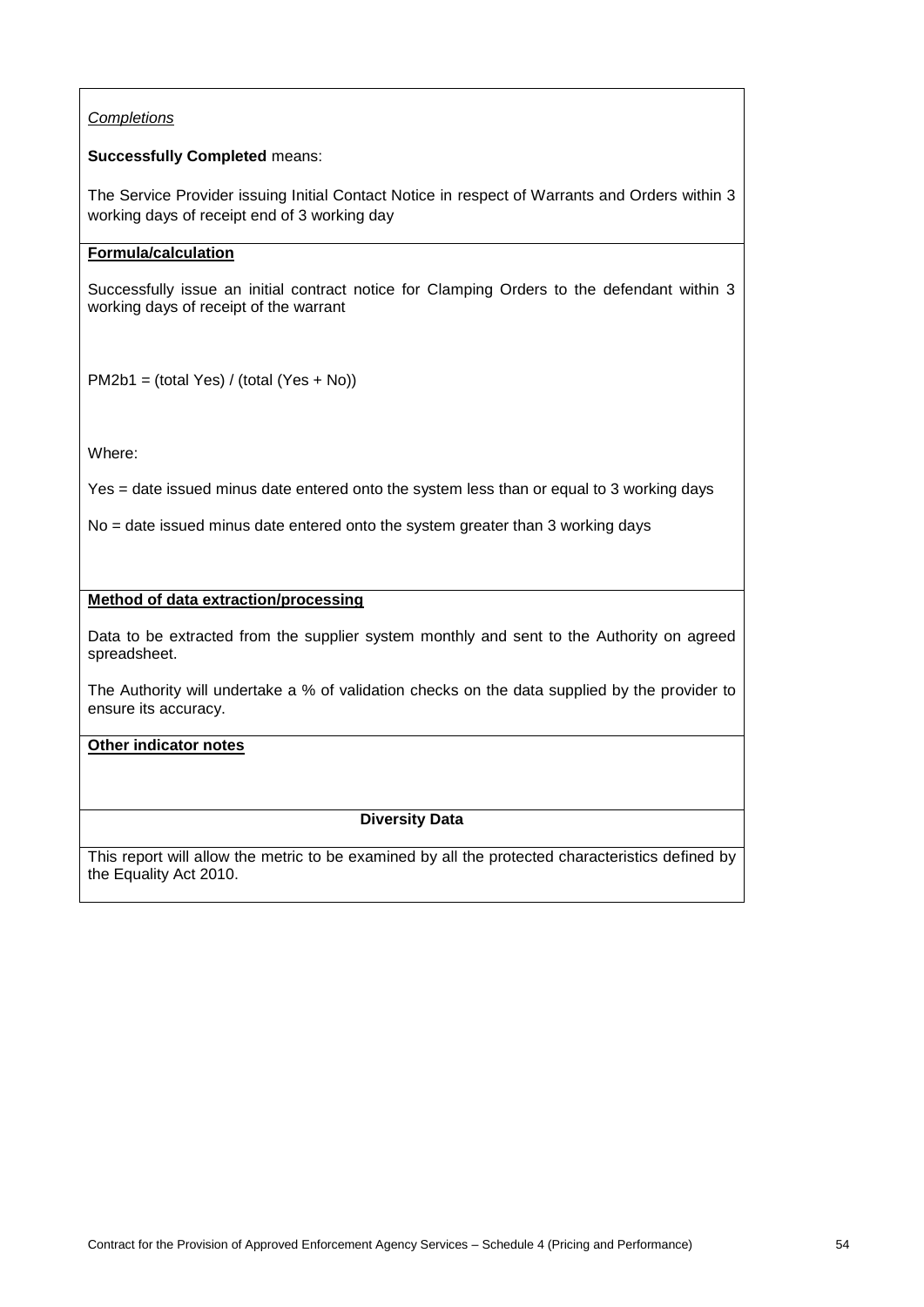| <b>AEA PERFORMANCE MEASURES</b>                                                                                                                                                                                                                                                                               |                      |                                                                                                                           |
|---------------------------------------------------------------------------------------------------------------------------------------------------------------------------------------------------------------------------------------------------------------------------------------------------------------|----------------------|---------------------------------------------------------------------------------------------------------------------------|
|                                                                                                                                                                                                                                                                                                               |                      | Measure: Issue Initial Contact Notice - Commitment Warrant PM3b1                                                          |
| Long Description &<br>Rationale                                                                                                                                                                                                                                                                               |                      |                                                                                                                           |
|                                                                                                                                                                                                                                                                                                               | Warrants and Orders. | The Service Provider will issue and initial contact notice in relation to all                                             |
|                                                                                                                                                                                                                                                                                                               |                      | 100% within 3 working days (end of the 3rd full working day) of<br>being entered onto the Service Provider's IT system    |
| <b>Contact Lead</b>                                                                                                                                                                                                                                                                                           |                      |                                                                                                                           |
| Indicator Type                                                                                                                                                                                                                                                                                                |                      | Service Level Measure                                                                                                     |
| <b>Reporting Frequency</b>                                                                                                                                                                                                                                                                                    |                      | Monthly                                                                                                                   |
| Data Source                                                                                                                                                                                                                                                                                                   |                      | Enforcement<br>Agency<br>Data<br>Approved<br>Spreadsheet                                                                  |
| Output/Outcome Level                                                                                                                                                                                                                                                                                          |                      | 100% within 3 working days (end of the<br>3rd full working day) of being entered onto<br>the Service Provider's IT system |
| <b>Other Notes</b>                                                                                                                                                                                                                                                                                            |                      |                                                                                                                           |
|                                                                                                                                                                                                                                                                                                               |                      |                                                                                                                           |
| <b>Technical Description</b>                                                                                                                                                                                                                                                                                  |                      |                                                                                                                           |
| Once the ordered has been accepted on the Service Providers IT System, the Service<br>Provider must issue a notice to the defendant to confirm they are now responsible for<br>executing the warrant type issued against them. The notice will include instructions to pay,<br>warrant type and case details. |                      |                                                                                                                           |
| Completions                                                                                                                                                                                                                                                                                                   |                      |                                                                                                                           |
| <b>Successfully Completed means:</b>                                                                                                                                                                                                                                                                          |                      |                                                                                                                           |
| The Service Provider issuing Initial Contact Notice in respect of Warrants and Orders within 3<br>working days of receipt end of 3 working day                                                                                                                                                                |                      |                                                                                                                           |
| <b>Formula/calculation</b>                                                                                                                                                                                                                                                                                    |                      |                                                                                                                           |
| Successfully issue an initial contract notice for Commitment Warrants to the defendant within<br>3 working days of receipt of the warrant                                                                                                                                                                     |                      |                                                                                                                           |
| $PM3b1 = (total Yes) / (total (Yes + No))$                                                                                                                                                                                                                                                                    |                      |                                                                                                                           |
| Yes = date issued minus date entered onto the system less than or equal to 3 working days                                                                                                                                                                                                                     |                      |                                                                                                                           |
| No = date issued minus date entered onto the system greater than 3 working days                                                                                                                                                                                                                               |                      |                                                                                                                           |
|                                                                                                                                                                                                                                                                                                               |                      |                                                                                                                           |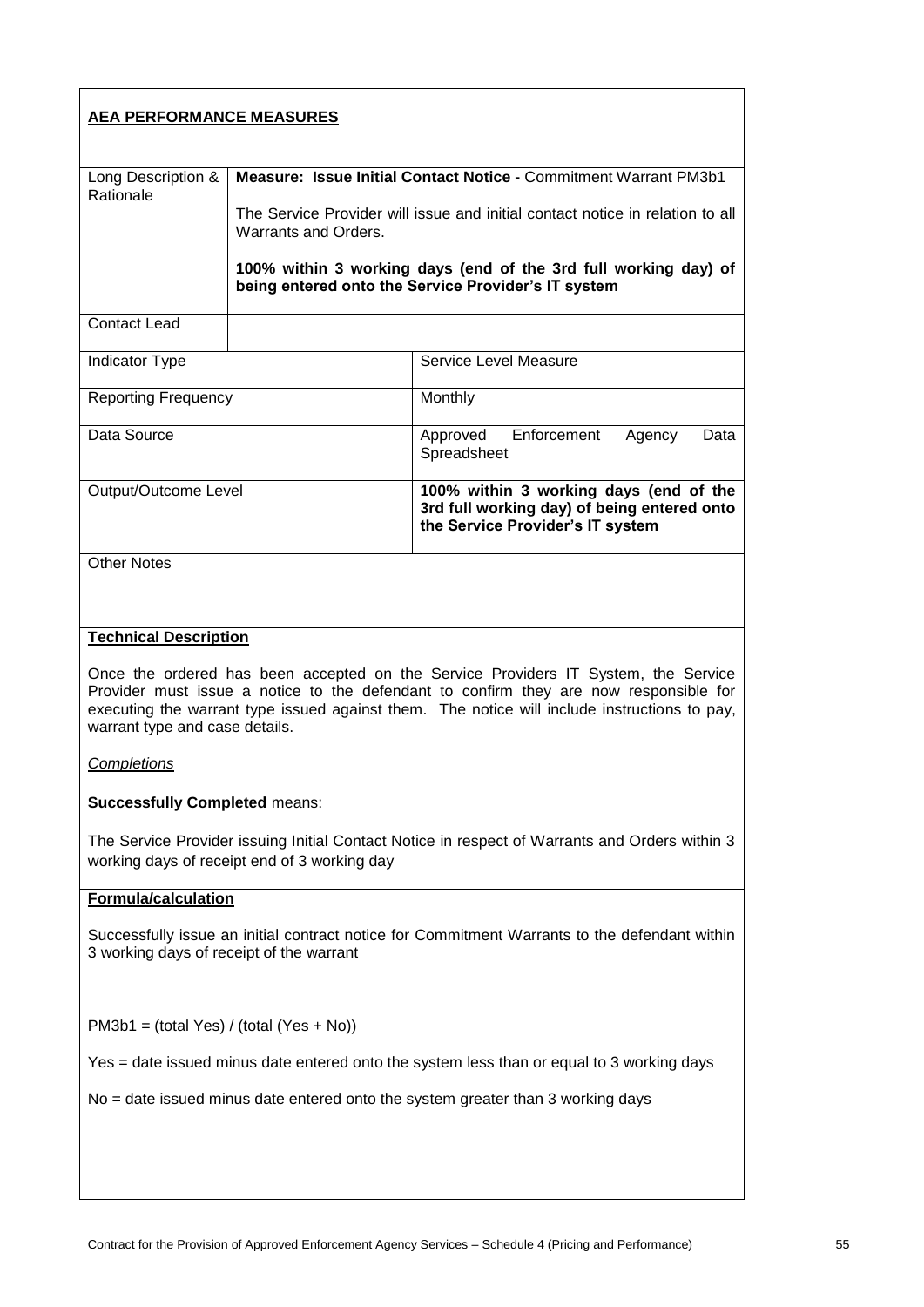# **Method of data extraction/processing**

Data to be extracted from the supplier system monthly and sent to the Authority on agreed spreadsheet.

The Authority will undertake a % of validation checks on the data supplied by the provider to ensure its accuracy.

#### **Other indicator notes**

#### **Diversity Data**

This report will allow the metric to be examined by all the protected characteristics defined by the Equality Act 2010.

| <b>AEA PERFORMANCE MEASURES</b> |                                                                                                                      |                                                                                                                           |
|---------------------------------|----------------------------------------------------------------------------------------------------------------------|---------------------------------------------------------------------------------------------------------------------------|
| Long Description &<br>Rationale | Issue Initial Contact Notice - Committal to Custody<br>Measure:<br><b>Overnight at Police Station Warrants PM4b1</b> |                                                                                                                           |
|                                 | Warrants and Orders.                                                                                                 | The Service Provider will issue and initial contact notice in relation to all                                             |
|                                 |                                                                                                                      | 100% within 3 working days (end of the 3rd full working day) of<br>being entered onto the Service Provider's IT system    |
| <b>Contact Lead</b>             |                                                                                                                      |                                                                                                                           |
| <b>Indicator Type</b>           |                                                                                                                      | Service Level Measure                                                                                                     |
| <b>Reporting Frequency</b>      |                                                                                                                      | Monthly                                                                                                                   |
| Data Source                     |                                                                                                                      | Approved Enforcement<br>Data<br>Agency<br>Spreadsheet                                                                     |
| Output/Outcome Level            |                                                                                                                      | 100% within 3 working days (end of the<br>3rd full working day) of being entered onto<br>the Service Provider's IT system |
| <b>Other Notes</b>              |                                                                                                                      |                                                                                                                           |

# **Technical Description**

Once the ordered has been accepted on the Service Providers IT System, the Service Provider must issue a notice to the defendant to confirm they are now responsible for executing the warrant type issued against them. The notice will include instructions to pay, warrant type and case details.

*Completions*

**Successfully Completed** means:

The Service Provider issuing Initial Contact Notice in respect of Warrants and Orders within 3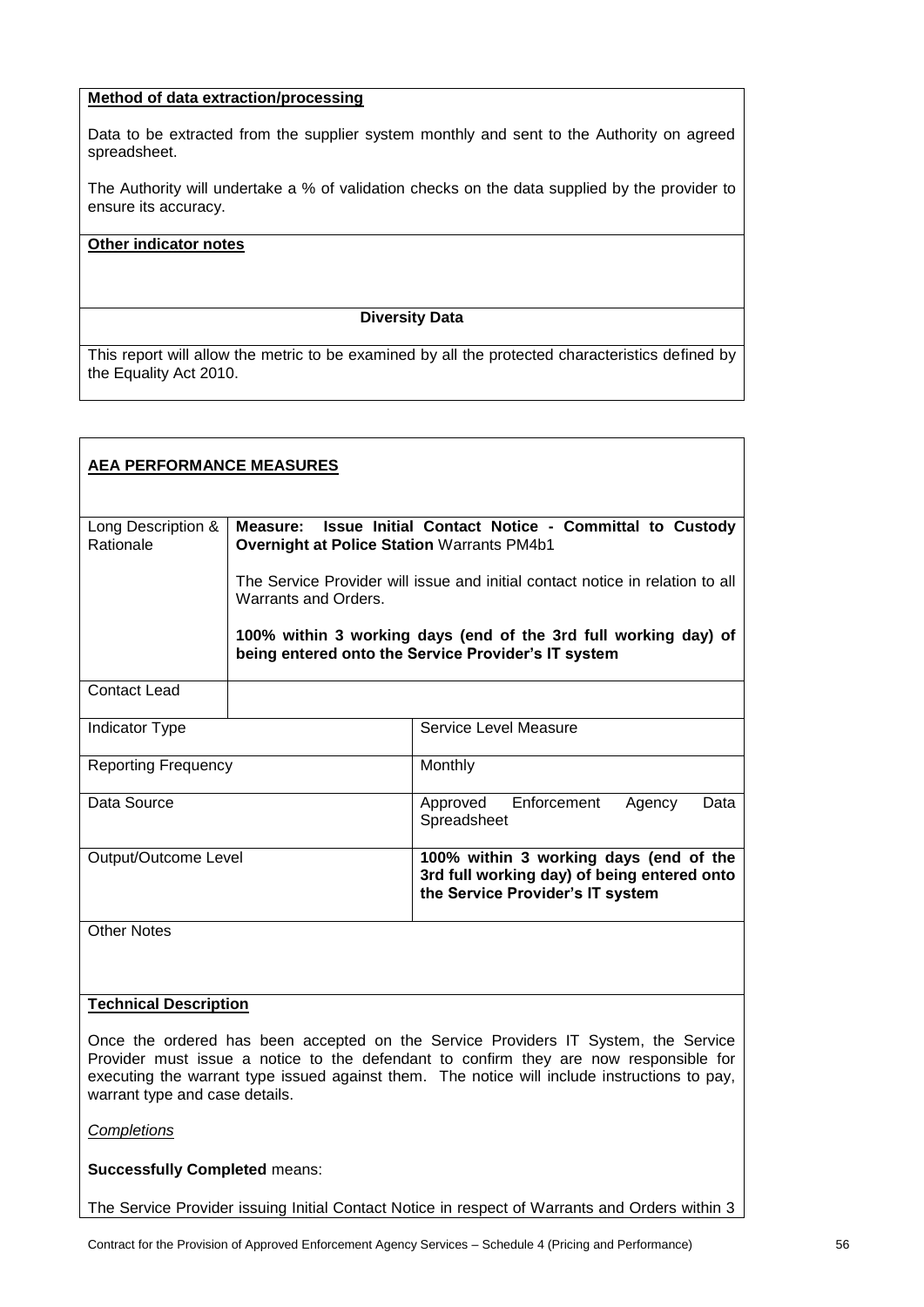working days of receipt end of 3 working day

## **Formula/calculation**

Successfully issue an initial contract notice for **Committal to Custody Overnight at Police Station** Warrants to the defendant within 3 working days of receipt of the warrant

PM4b1 = (total Yes) / (total (Yes + No))

Where:

.

Yes = date issued minus date entered onto the system less than or equal to 3 working days

No = date issued minus date entered onto the system greater than 3 working days

#### **Method of data extraction/processing**

Data to be extracted from the supplier system monthly and sent to the Authority on agreed spreadsheet.

The Authority will undertake a % of validation checks on the data supplied by the provider to ensure its accuracy.

## **Other indicator notes**

**Diversity Data**

| <b>AEA PERFORMANCE MEASURES</b> |                                                                                                                                                                          |  |
|---------------------------------|--------------------------------------------------------------------------------------------------------------------------------------------------------------------------|--|
| Long Description &<br>Rationale | <b>Issue Initial Contact Notice - Financial Arrest Warrants</b><br>Measure:<br>PM6b1                                                                                     |  |
|                                 | The Service Provider will issue and initial contact notice in relation to all<br>Warrants and Orders.<br>100% within 3 working days (end of the 3rd full working day) of |  |
|                                 | being entered onto the Service Provider's IT system.                                                                                                                     |  |
| Contact Lead                    |                                                                                                                                                                          |  |
| Indicator Type                  | Service Level Measure                                                                                                                                                    |  |
| Reporting Frequency             | Monthly                                                                                                                                                                  |  |
| Data Source                     | Enforcement<br>Approved<br>Data<br>Agency                                                                                                                                |  |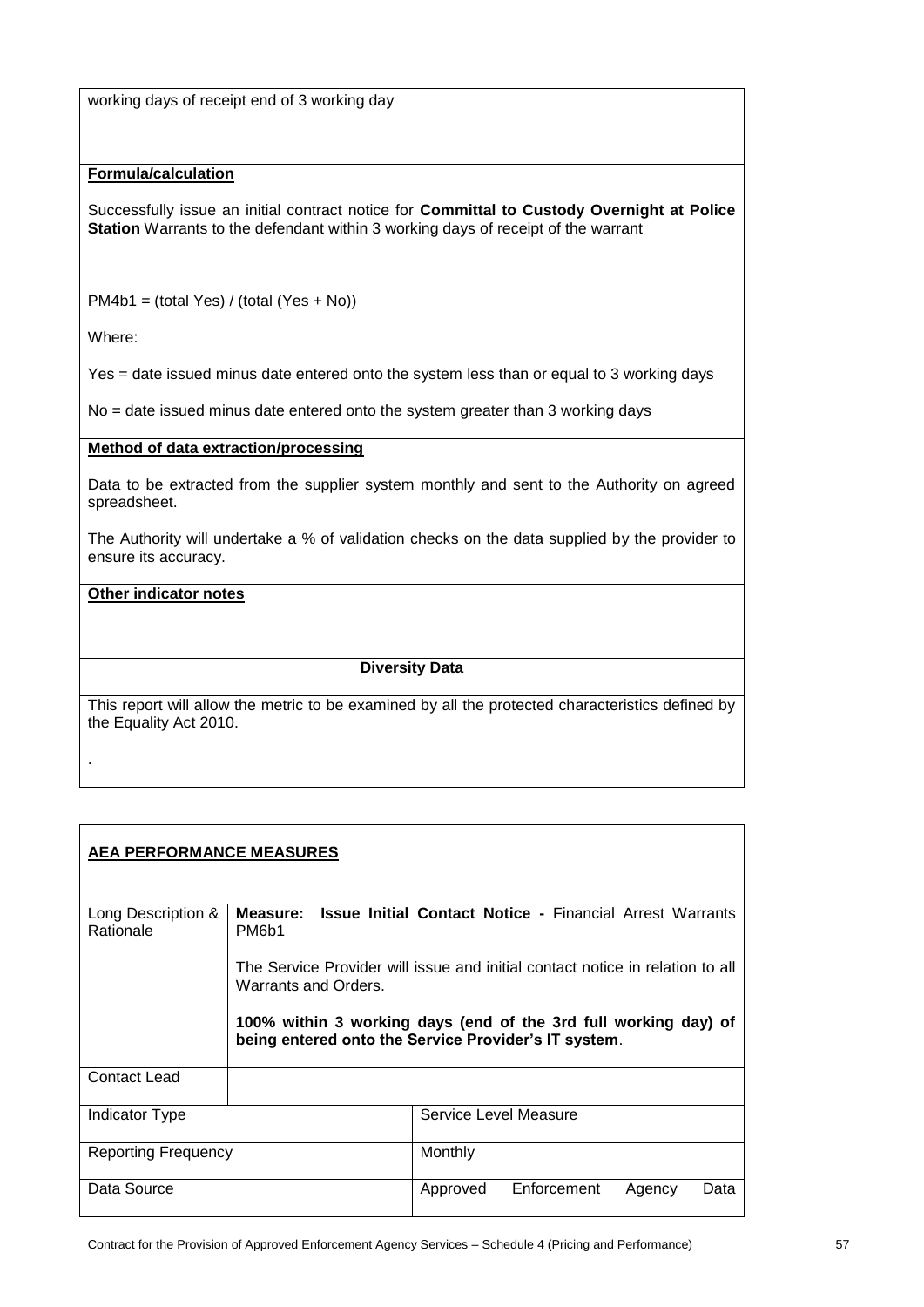|                                                                                                                                                                                                                                                                                                               | Spreadsheet                                                                                                               |  |
|---------------------------------------------------------------------------------------------------------------------------------------------------------------------------------------------------------------------------------------------------------------------------------------------------------------|---------------------------------------------------------------------------------------------------------------------------|--|
| Output/Outcome Level                                                                                                                                                                                                                                                                                          | 100% within 3 working days (end of the<br>3rd full working day) of being entered onto<br>the Service Provider's IT system |  |
| <b>Other Notes</b>                                                                                                                                                                                                                                                                                            |                                                                                                                           |  |
|                                                                                                                                                                                                                                                                                                               |                                                                                                                           |  |
| <b>Technical Description</b>                                                                                                                                                                                                                                                                                  |                                                                                                                           |  |
| Once the ordered has been accepted on the Service Providers IT System, the Service<br>Provider must issue a notice to the defendant to confirm they are now responsible for<br>executing the warrant type issued against them. The notice will include instructions to pay,<br>warrant type and case details. |                                                                                                                           |  |
| Completions                                                                                                                                                                                                                                                                                                   |                                                                                                                           |  |
| <b>Successfully Completed means:</b>                                                                                                                                                                                                                                                                          |                                                                                                                           |  |
| working days of receipt end of 3 working day                                                                                                                                                                                                                                                                  | The Service Provider issuing Initial Contact Notice in respect of Warrants and Orders within 3                            |  |
|                                                                                                                                                                                                                                                                                                               |                                                                                                                           |  |
| <b>Formula/calculation</b>                                                                                                                                                                                                                                                                                    |                                                                                                                           |  |
| within 3 working days of receipt of the warrant                                                                                                                                                                                                                                                               | Successfully issue an initial contract notice for Financial Arrest Warrants to the defendant                              |  |
| $PM6b1 = (total Yes) / (total (Yes + No))$                                                                                                                                                                                                                                                                    |                                                                                                                           |  |
| Where:                                                                                                                                                                                                                                                                                                        |                                                                                                                           |  |
| Yes = date issued minus date entered onto the system less than or equal to 3 working days                                                                                                                                                                                                                     |                                                                                                                           |  |
| No = date issued minus date entered onto the system greater than 3 working days                                                                                                                                                                                                                               |                                                                                                                           |  |
|                                                                                                                                                                                                                                                                                                               |                                                                                                                           |  |
| <b>Method of data extraction/processing</b>                                                                                                                                                                                                                                                                   |                                                                                                                           |  |
| Data to be extracted from the supplier system monthly and sent to the Authority on agreed<br>spreadsheet.                                                                                                                                                                                                     |                                                                                                                           |  |
| The Authority will undertake a % of validation checks on the data supplied by the provider to<br>ensure its accuracy.                                                                                                                                                                                         |                                                                                                                           |  |
| Other indicator notes                                                                                                                                                                                                                                                                                         |                                                                                                                           |  |
|                                                                                                                                                                                                                                                                                                               |                                                                                                                           |  |
|                                                                                                                                                                                                                                                                                                               | <b>Diversity Data</b>                                                                                                     |  |
|                                                                                                                                                                                                                                                                                                               | This report will allow the metric to be examined by all the protected characteristics defined by                          |  |
| the Equality Act 2010.                                                                                                                                                                                                                                                                                        |                                                                                                                           |  |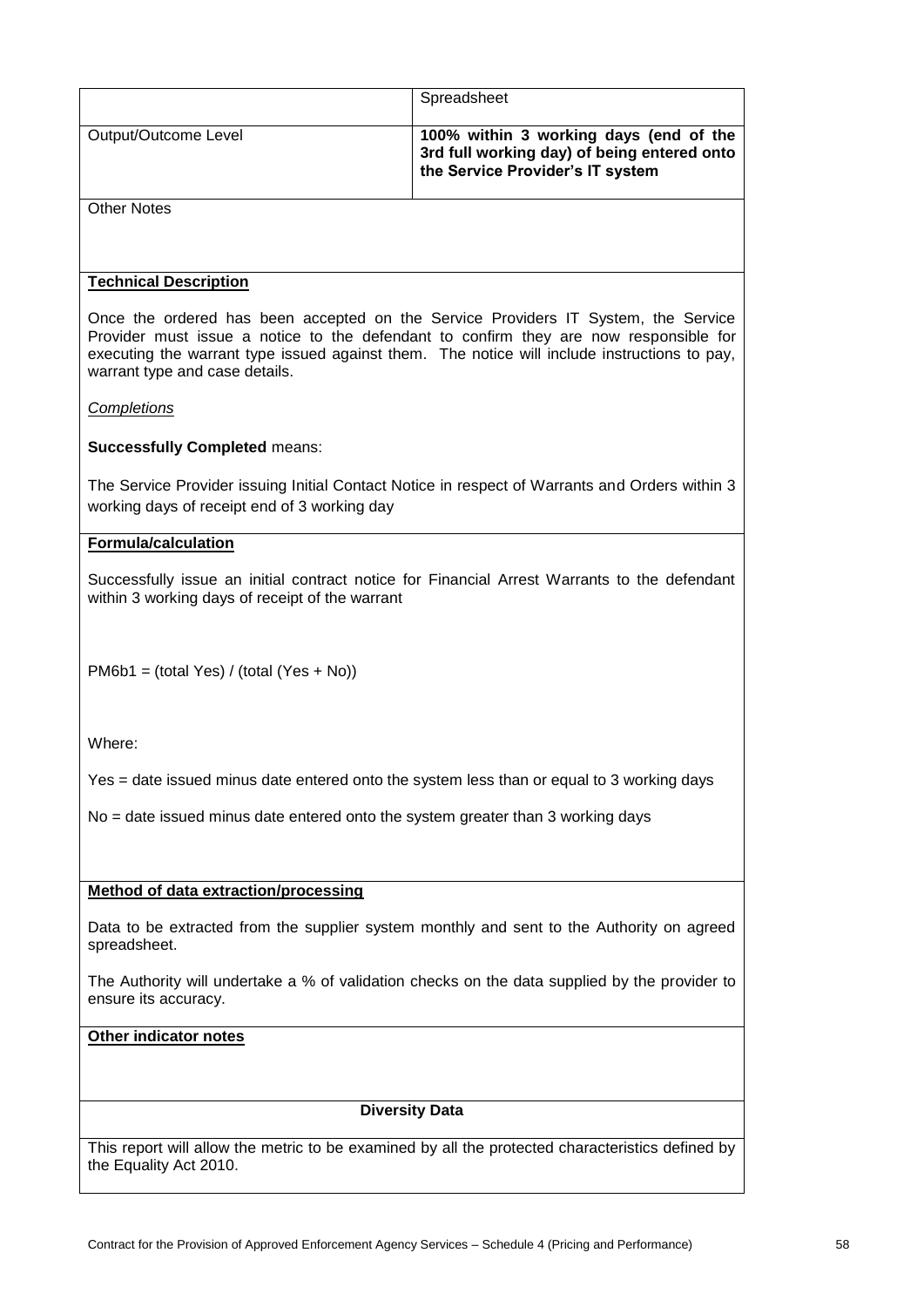# **AEA PERFORMANCE MEASURES** Long Description & **Rationale Measure: Issue Initial Contact Notice -** Warrant of Control PM7b1 The Service Provider will issue and initial contact notice in relation to all Warrants and Orders. **100% within 3 working days (end of the 3rd full working day) of being entered onto the Service Provider's IT system.** Contact Lead Indicator Type **Service Level Measure** Service Level Measure Reporting Frequency Monthly Data Source **Approved** Enforcement Agency Data **Spreadsheet** Output/Outcome Level **100% within 3 working days (end of the 3rd full working day) of being entered onto the Service Provider's IT system** Other Notes **Technical Description** Once the ordered has been accepted on the Service Providers IT System, the Service Provider must issue a notice to the defendant to confirm they are now responsible for executing the warrant type issued against them. The notice will include instructions to pay, warrant type and case details. *Completions* **Successfully Completed** means: The Service Provider issuing Initial Contact Notice in respect of Warrants and Orders within 3 working days of receipt end of 3 working day. **Formula/calculation** Successfully issue an initial contract notice for Warrants of Control to the defendant within 3 working days of receipt of the warrant PM7b1 = (total Yes) / (total (Yes + No)) Where:

Yes = date issued minus date entered onto the system less than or equal to 3 working days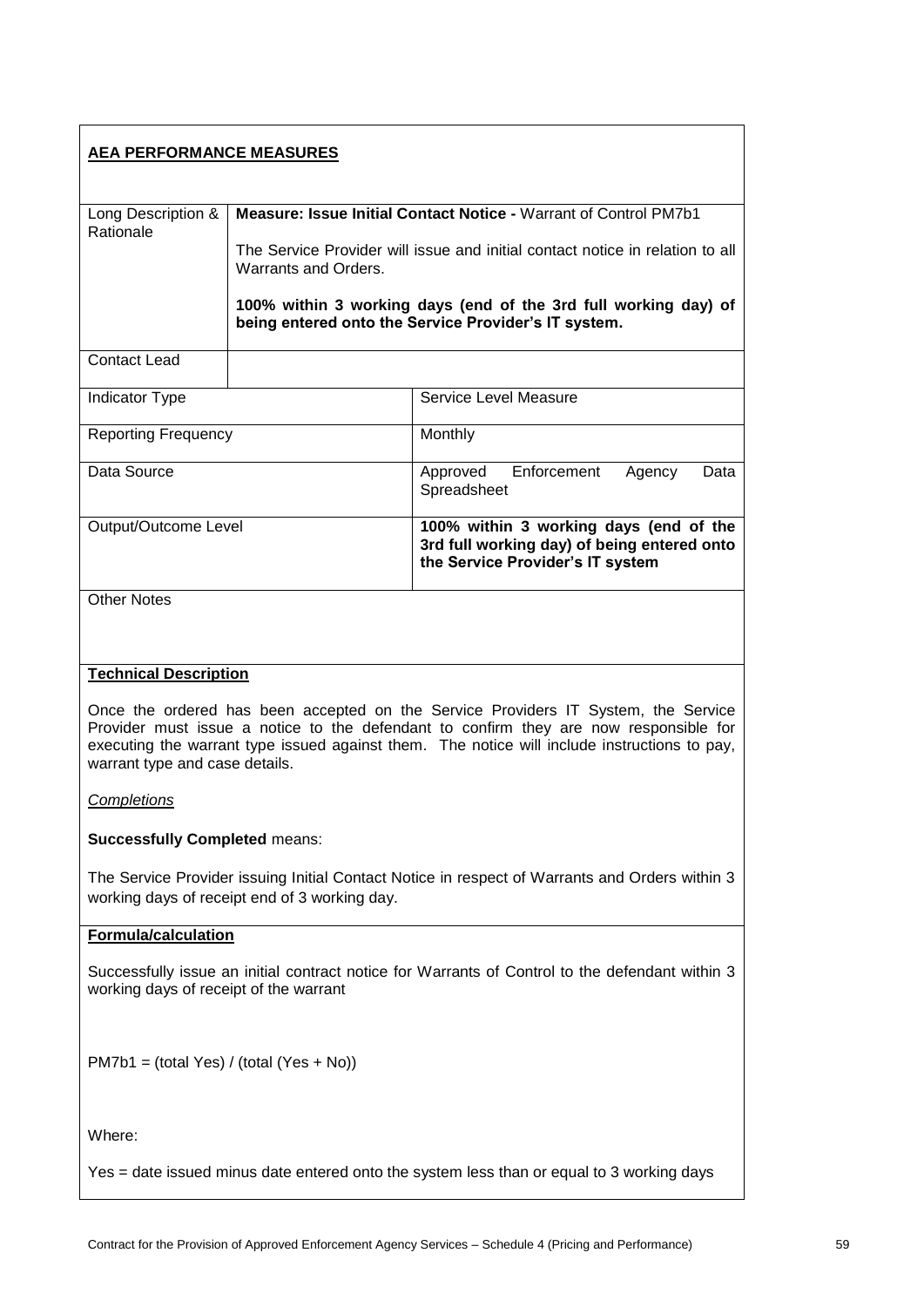No = date issued minus date entered onto the system greater than 3 working days

## **Method of data extraction/processing**

Data to be extracted from the supplier system monthly and sent to the Authority on agreed spreadsheet.

The Authority will undertake a % of validation checks on the data supplied by the provider to ensure its accuracy.

**Other indicator notes**

## **Diversity Data**

| <b>AEA PERFORMANCE MEASURES</b> |                                                                                                                                                                                                                                                                                                                                                           |                                                                                                                                                                                                                             |  |
|---------------------------------|-----------------------------------------------------------------------------------------------------------------------------------------------------------------------------------------------------------------------------------------------------------------------------------------------------------------------------------------------------------|-----------------------------------------------------------------------------------------------------------------------------------------------------------------------------------------------------------------------------|--|
| Long Description &<br>Rationale | Measure:<br>PM1c1a and PM1c1y                                                                                                                                                                                                                                                                                                                             | Conduct Personal Contact Visit - Breach Warrants                                                                                                                                                                            |  |
|                                 |                                                                                                                                                                                                                                                                                                                                                           | 100% of Warrants outstanding within the target timeframe for executing<br>breach Warrants, which is 30 calendar days for adults and 15 calendar<br>days for youths to have received a minimum of 3 personal contact visits. |  |
|                                 | The number of Warrants that the % is calculated against will be adjusted<br>if the Service Provider provides evidence that no contact details were<br>provided for the Defendant or that all available addresses have been<br>eliminated. If the Warrant remains outstanding beyond this target time<br>additional visits to be undertaken as applicable. |                                                                                                                                                                                                                             |  |
|                                 | Applicable to following Warrants:                                                                                                                                                                                                                                                                                                                         |                                                                                                                                                                                                                             |  |
|                                 | <b>Breach Warrant</b>                                                                                                                                                                                                                                                                                                                                     |                                                                                                                                                                                                                             |  |
|                                 | Rationale: This measure is to ensure that the Initial Contact Visits and<br>Additional Contact visits are carried out where applicable. If the Warrant<br>is not executed, a minimum of 3 contact visits shall be made at differing<br>days and times of the day per relevant address identified unless the<br>relevant address has been eliminated.      |                                                                                                                                                                                                                             |  |
| <b>Contact Lead</b>             |                                                                                                                                                                                                                                                                                                                                                           |                                                                                                                                                                                                                             |  |
| Indicator Type                  |                                                                                                                                                                                                                                                                                                                                                           | Service Level Measure                                                                                                                                                                                                       |  |
| <b>Reporting Frequency</b>      |                                                                                                                                                                                                                                                                                                                                                           | Monthly                                                                                                                                                                                                                     |  |
| Data Source                     |                                                                                                                                                                                                                                                                                                                                                           | Enforcement<br>Approved<br>Agency<br>Data<br>Spreadsheet                                                                                                                                                                    |  |
| Output/Outcome Level            |                                                                                                                                                                                                                                                                                                                                                           |                                                                                                                                                                                                                             |  |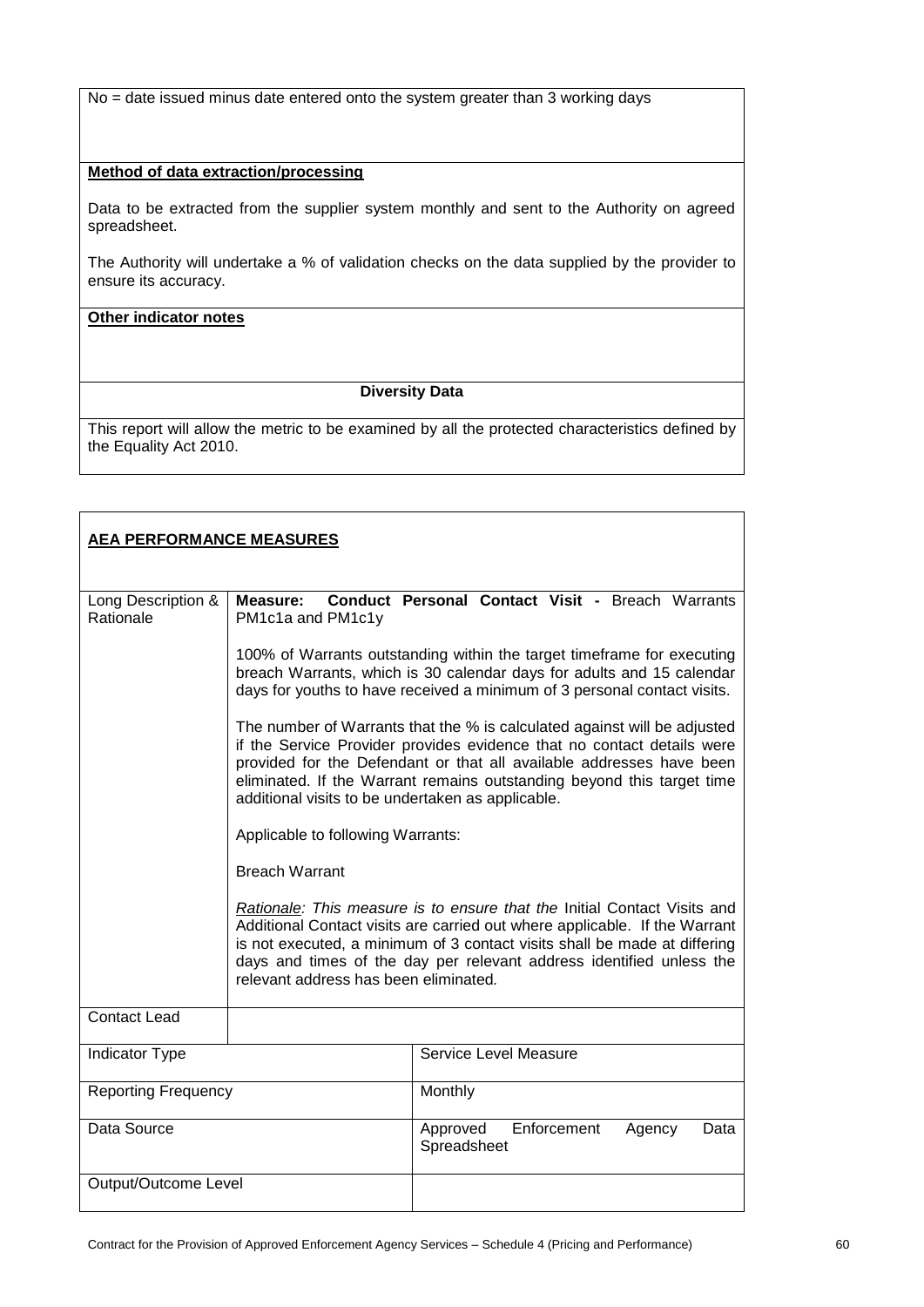Other Notes: *Definition of a Youth -* means a young offender aged ten to seventeen.

*Definition of an Adult – means person 18 years and over*

## **Technical Description**

*Completions*

## **Successfully Completed** means:

Warrants outstanding within the target timeframe for executing breach Warrants, which is 30 calendar days for adults and 15 calendar days for youths to have received a minimum of 3 personal contact visits.

## **Formula/calculation**

Success is breach warrant executed within 30 calendar days for adults and 15 calendar days for youths to have received a minimum of 3 visits if required.

## **For adults**

PM1c1a = (total Yes) / (total (Yes + No))

Where:

Yes = successfully executed and  $3<sup>rd</sup>$  visit carried out within 30 calendar days of the date of issue

No = not successfully executed and  $3<sup>rd</sup>$  visit not carried out within 30 calendar days of the date of issue minus exclusions.

## **For youths**

PM1c1y = (total Yes) / (total (Yes + No))

Where:

Yes = successfully executed and  $3<sup>rd</sup>$  visit within 15 calendar days of the date of issue

No = not successfully executed and  $3<sup>rd</sup>$  visit not carried out within 15 calendar days of the date of issue minus any exclusions.

The number of Warrants that the % is calculated against will be adjusted if the Service Provider provides evidence that they meet the exclusions. that all available addresses have been eliminated. If the Warrant remains outstanding beyond this target time additional visits to be undertaken as applicable.

# **Method of data extraction/processing**

Data to be extracted from the supplier system monthly and sent to the Authority on agreed spreadsheet.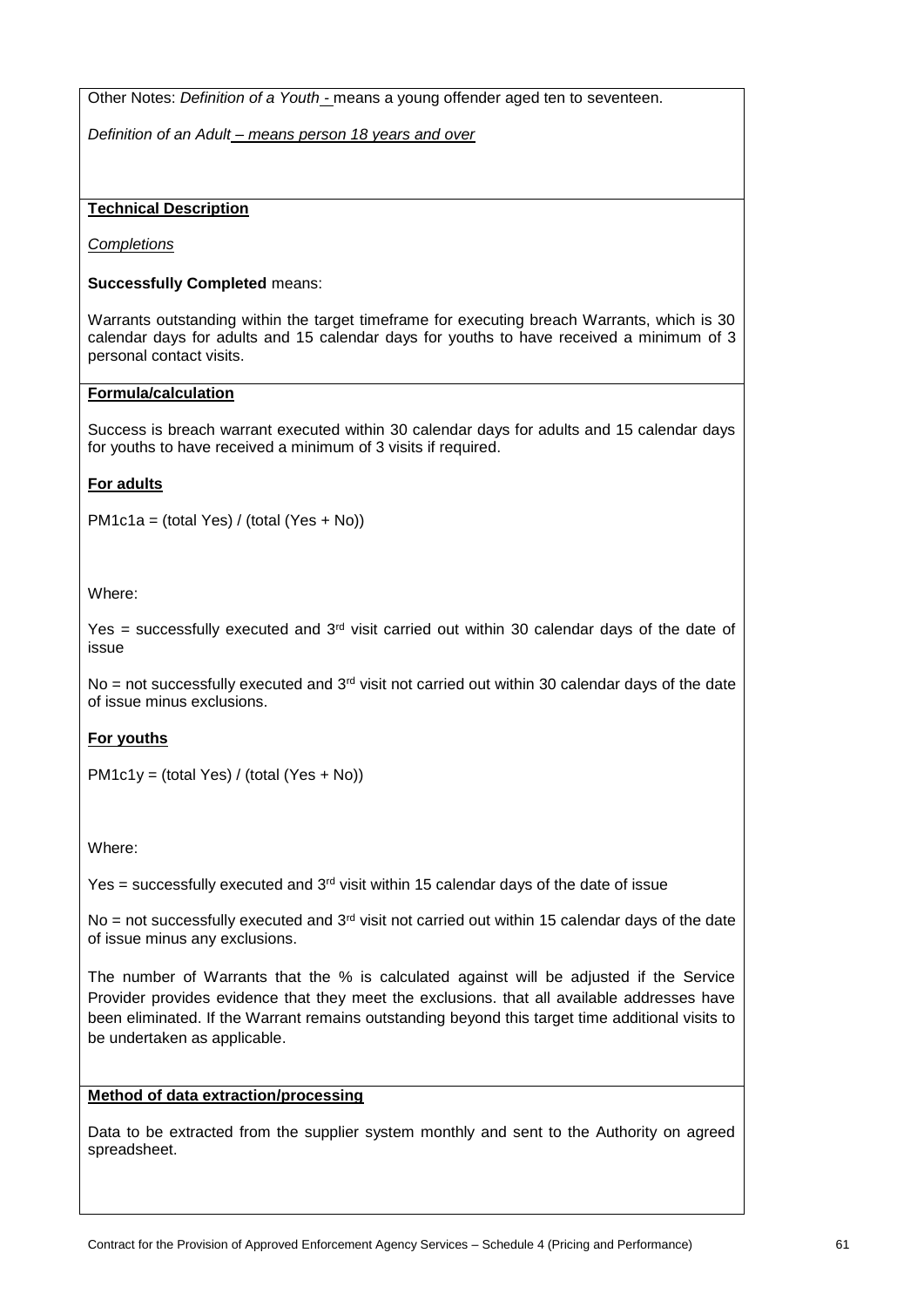The Authority will undertake a % of validation checks on the data supplied by the provider to ensure its accuracy.

#### **Other indicator notes**

#### **Diversity Data**

This report will allow the metric to be examined by all the protected characteristics defined by the Equality Act 2010.

| <b>AEA PERFORMANCE MEASURES</b> |                                                                                                                                                                                                                                                     |                                                                                                                                                                                         |
|---------------------------------|-----------------------------------------------------------------------------------------------------------------------------------------------------------------------------------------------------------------------------------------------------|-----------------------------------------------------------------------------------------------------------------------------------------------------------------------------------------|
| Long Description &<br>Rationale | Measure: Conduct Personal Contact Visit - Clamping Order PM2c1                                                                                                                                                                                      |                                                                                                                                                                                         |
|                                 | 100% of Warrants or Orders outstanding to receive a first Personal<br>Contact visit between 14 and no later than 30 calendar days from date<br>the Warrant or Order entered onto the Service Provider's IT system, as<br>stated in the requirement. |                                                                                                                                                                                         |
|                                 | Rationale: To ensure that all actions are taken in an effort to execute all<br>warrants and orders and not allow the AEA to cherry pick.                                                                                                            |                                                                                                                                                                                         |
| Contact Lead                    |                                                                                                                                                                                                                                                     |                                                                                                                                                                                         |
| Indicator Type                  |                                                                                                                                                                                                                                                     | Service Level Measure                                                                                                                                                                   |
| <b>Reporting Frequency</b>      |                                                                                                                                                                                                                                                     | Monthly                                                                                                                                                                                 |
| Data Source                     |                                                                                                                                                                                                                                                     | Approved<br>Enforcement<br>Agency<br>Data<br>Spreadsheet                                                                                                                                |
| Output/Outcome Level            |                                                                                                                                                                                                                                                     |                                                                                                                                                                                         |
| <b>Other Notes</b>              |                                                                                                                                                                                                                                                     |                                                                                                                                                                                         |
| <b>Technical Description</b>    |                                                                                                                                                                                                                                                     |                                                                                                                                                                                         |
| all warrants and orders.        |                                                                                                                                                                                                                                                     | If defendant fails to comply or respond to any letters messages received from the AEA the<br>door stepping activities commence. This measure ensures that the AEA carries out visits on |

*Completions*

**Successfully completed** means:

All Clamping Orders outstanding to receive a first Personal Contact visit between 14 and no later than 30 calendar days from date the Warrant or Order entered onto the Service Provider's IT system, as stated in the requirement.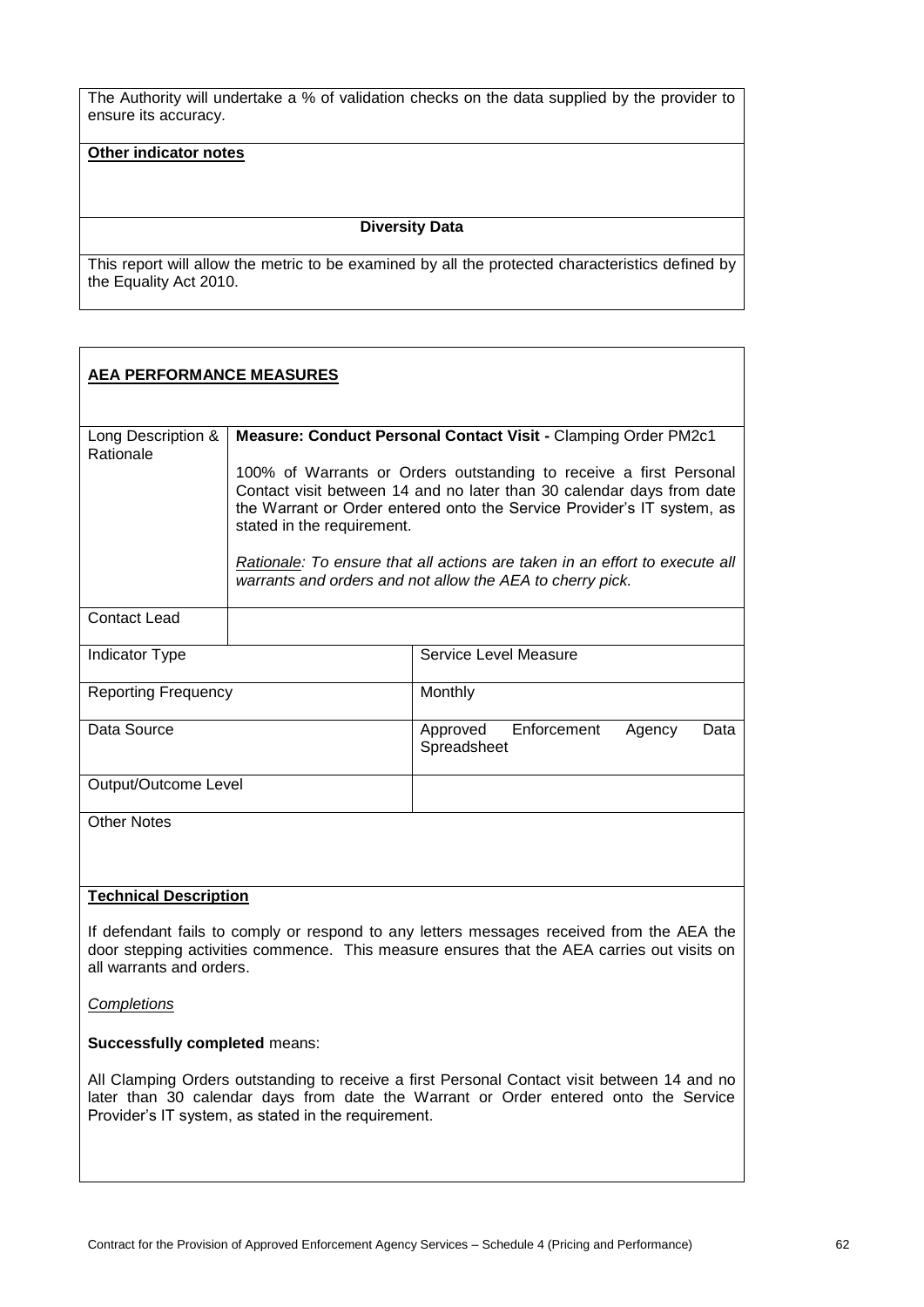#### **Formula/calculation**

Success is a clamping order receiving a first Personal Contact visit between 14 and no later than 30 calendar days from date the Warrant or Order entered onto the Service Provider's IT system, as stated in the requirement

PM2c1 = (total Yes) / (total (Yes + No))

Where:

Yes = successfully complete  $1<sup>st</sup>$  first visit between 14 and no later than 30 calendar days of the date entered onto IT system

No = not successfully completed  $1<sup>st</sup>$  first visit between 14 and no later than 30 calendar days of the date entered on the IT system minus exclusions

The number of Warrants that the % is calculated against will be adjusted if the Service Provider provides evidence that they meet the exclusions.

#### **Method of data extraction/processing**

Data to be extracted from the supplier system monthly and sent to the Authority on agreed spreadsheet.

The Authority will undertake a % of validation checks on the data supplied by the provider to ensure its accuracy.

## **Other indicator notes**

#### **Diversity Data**

| <b>AEA PERFORMANCE MEASURES</b> |                                                                                                                                                                                                                                            |  |
|---------------------------------|--------------------------------------------------------------------------------------------------------------------------------------------------------------------------------------------------------------------------------------------|--|
|                                 |                                                                                                                                                                                                                                            |  |
| Long Description &<br>Rationale | Measure: Conduct Personal Contact Visit - Clamping Order PM2c2                                                                                                                                                                             |  |
|                                 | Additional Contact Visits to be undertaken if the Warrant or Order has<br>not been progressed. 100% of Warrants outstanding up to 90 calendar<br>days from date of issue                                                                   |  |
|                                 | The number of Warrants that the % is calculated against will be adjusted<br>if the Service Provider provides evidence that no contact details were<br>provided for the Defendant, or that all available addresses have been<br>eliminated. |  |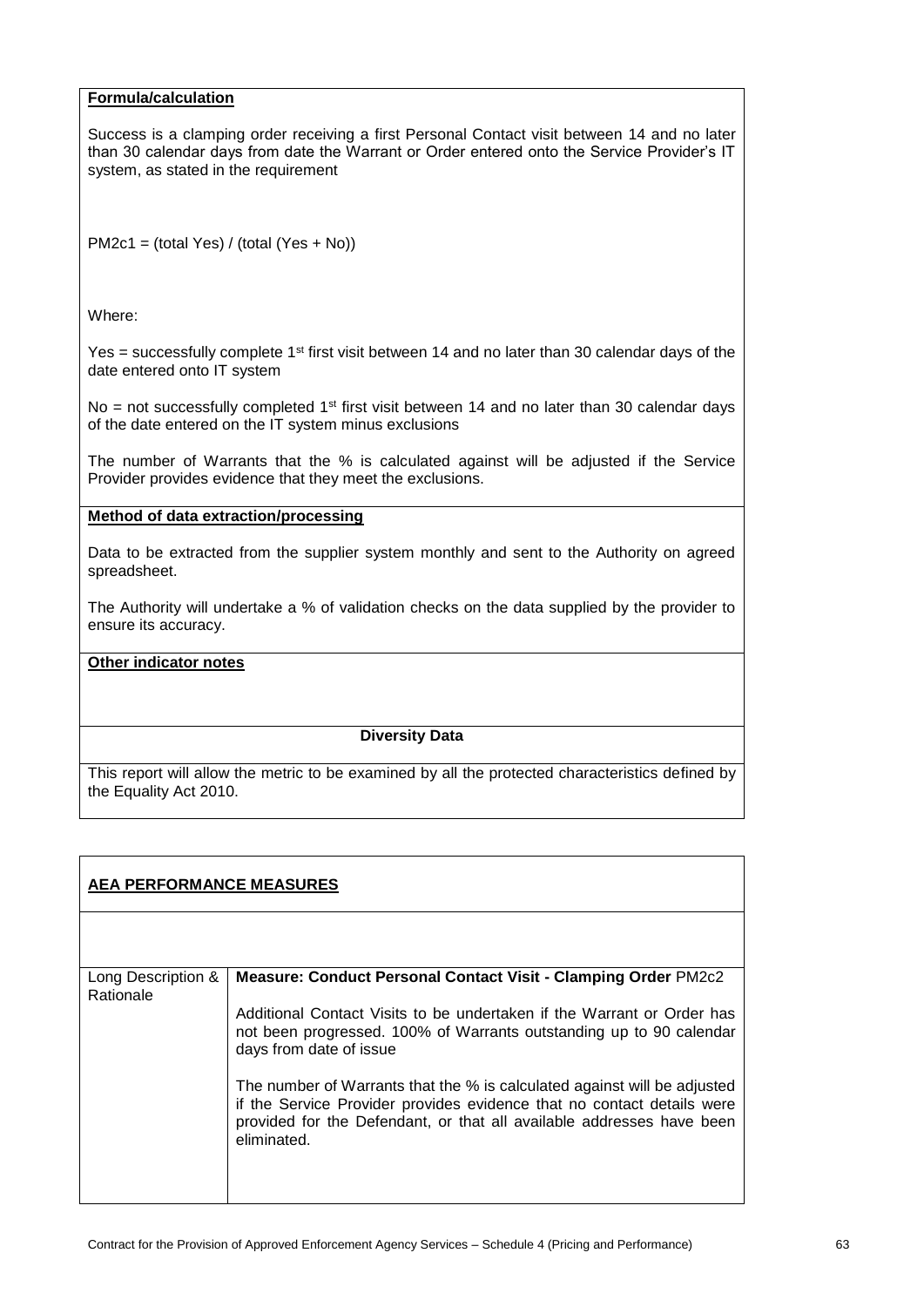|                                                                                                                              | Rationale: To ensure visits are undertaken and does not allow cherry<br>picking |                                                                                                   |  |
|------------------------------------------------------------------------------------------------------------------------------|---------------------------------------------------------------------------------|---------------------------------------------------------------------------------------------------|--|
| <b>Contact Lead</b>                                                                                                          |                                                                                 |                                                                                                   |  |
| <b>Indicator Type</b>                                                                                                        |                                                                                 | Service Level Measure                                                                             |  |
| <b>Reporting Frequency</b>                                                                                                   |                                                                                 | Monthly                                                                                           |  |
| Data Source                                                                                                                  |                                                                                 | Enforcement<br>Approved<br>Agency<br>Data<br>Spreadsheet                                          |  |
| Output/Outcome Level                                                                                                         |                                                                                 |                                                                                                   |  |
| <b>Other Notes</b>                                                                                                           |                                                                                 |                                                                                                   |  |
|                                                                                                                              |                                                                                 |                                                                                                   |  |
| <b>Technical Description</b>                                                                                                 |                                                                                 |                                                                                                   |  |
|                                                                                                                              | number of visits required within timescales prescribed.                         | Where contact made during the first visit this ensures the AEA carried out the minimum            |  |
| Completions                                                                                                                  |                                                                                 |                                                                                                   |  |
| <b>Successfully completed means:</b>                                                                                         |                                                                                 |                                                                                                   |  |
|                                                                                                                              | visits if the warrant has not been progressed.                                  | Warrants outstanding upto 90 calendar days from date of issue to receive additional contact       |  |
|                                                                                                                              | <b>Formula/calculation</b>                                                      |                                                                                                   |  |
| Success is an executed Clamping Order and within 90 calendar days and to have received a<br>minimum of 3 visits if required. |                                                                                 |                                                                                                   |  |
|                                                                                                                              |                                                                                 |                                                                                                   |  |
| $PM2c2 = (total Yes) / (total (Yes + No))$                                                                                   |                                                                                 |                                                                                                   |  |
| Where:                                                                                                                       |                                                                                 |                                                                                                   |  |
|                                                                                                                              |                                                                                 | Yes = successfully executed or $3rd$ visit carried out no later than 90 calendar days of issue    |  |
|                                                                                                                              |                                                                                 | $No$ = not successfully executed and 3 <sup>rd</sup> visit not carried out after 90 calendar days |  |
|                                                                                                                              |                                                                                 |                                                                                                   |  |
| <b>Method of data extraction/processing</b>                                                                                  |                                                                                 |                                                                                                   |  |
| spreadsheet.                                                                                                                 |                                                                                 | Data to be extracted from the supplier system monthly and sent to the Authority on agreed         |  |
| ensure its accuracy.                                                                                                         |                                                                                 | The Authority will undertake a % of validation checks on the data supplied by the provider to     |  |
| Other indicator notes                                                                                                        |                                                                                 |                                                                                                   |  |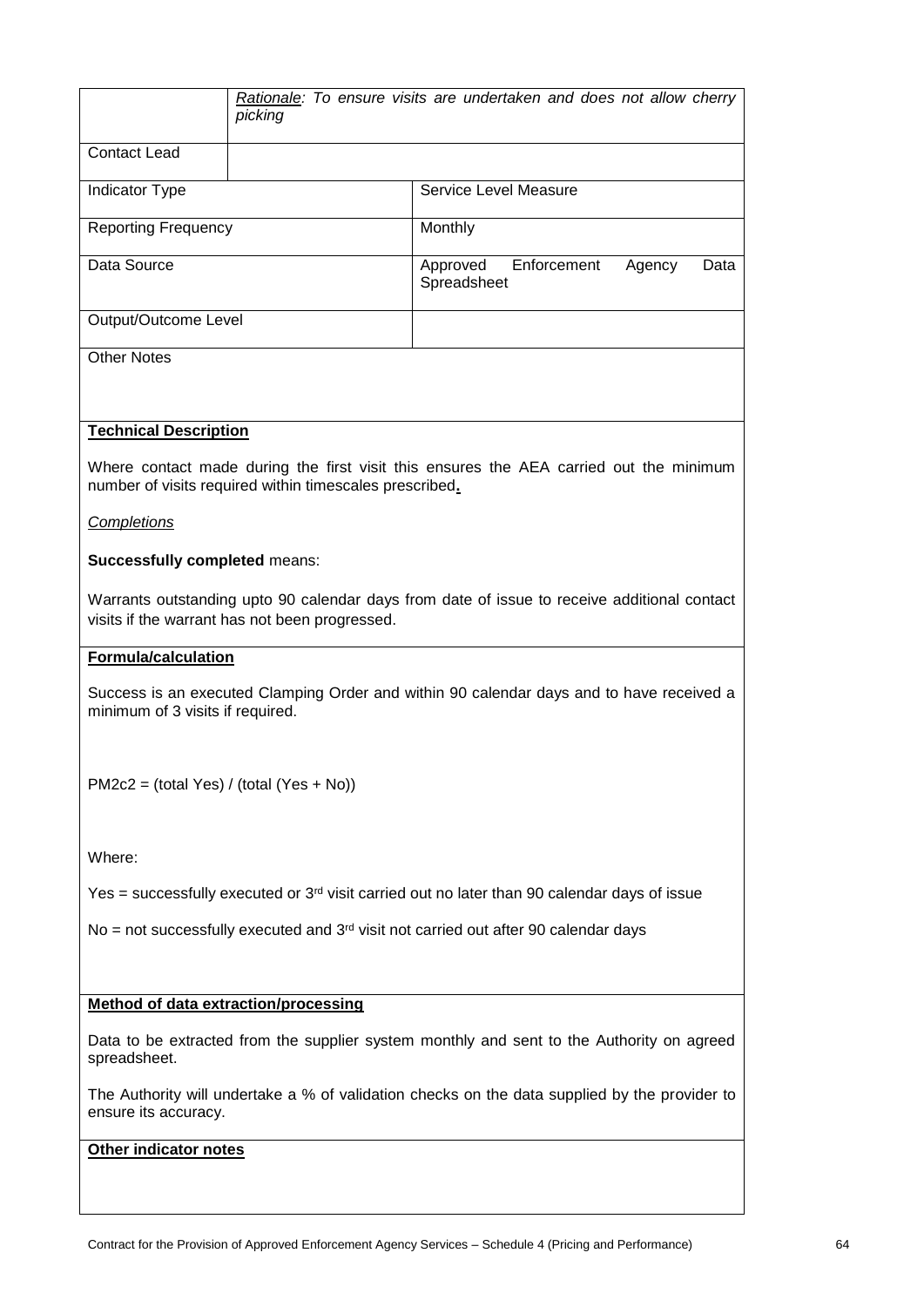# **Diversity Data**

| <b>AEA PERFORMANCE MEASURES</b>                                                                                                                                    |                                                                                                                                               |                                                                           |
|--------------------------------------------------------------------------------------------------------------------------------------------------------------------|-----------------------------------------------------------------------------------------------------------------------------------------------|---------------------------------------------------------------------------|
| Long Description &<br>Rationale                                                                                                                                    | Measure: Conduct Personal Contact Visit - Commitment Warrant<br>PM <sub>3c1</sub>                                                             |                                                                           |
|                                                                                                                                                                    | 100% of Warrants outstanding to receive a first Personal Contact visit to<br>be undertaken no later than 14 calendar days from date of issue. |                                                                           |
|                                                                                                                                                                    | Rationale:                                                                                                                                    |                                                                           |
|                                                                                                                                                                    | and not allow the AEA to cherry pick                                                                                                          | To ensure that all actions are taken in an effort to execute all warrants |
| <b>Contact Lead</b>                                                                                                                                                |                                                                                                                                               |                                                                           |
| Indicator Type                                                                                                                                                     |                                                                                                                                               | Service Level Measure                                                     |
| <b>Reporting Frequency</b>                                                                                                                                         |                                                                                                                                               | Monthly                                                                   |
| Data Source                                                                                                                                                        |                                                                                                                                               | Enforcement<br>Approved<br>Agency<br>Data<br>Spreadsheet                  |
| Output/Outcome Level                                                                                                                                               |                                                                                                                                               |                                                                           |
| <b>Other Notes</b>                                                                                                                                                 |                                                                                                                                               |                                                                           |
|                                                                                                                                                                    |                                                                                                                                               |                                                                           |
| <b>Technical Description</b>                                                                                                                                       |                                                                                                                                               |                                                                           |
| Personal Contract visit is when a AEA visit a defendant's address (door stepping<br>activities)<br>Completions                                                     |                                                                                                                                               |                                                                           |
| <b>Successfully completed means:</b>                                                                                                                               |                                                                                                                                               |                                                                           |
| 100% of Commitment Warrants outstanding to received 1 <sup>st</sup> personal contact visit, to be<br>undertaken no later than 14 calendar days from date of issue. |                                                                                                                                               |                                                                           |
| <b>Formula/calculation</b>                                                                                                                                         |                                                                                                                                               |                                                                           |
| <b>Success is</b> Commitment Warrants to receive 1 <sup>st</sup> personal contact visit, to be undertaken no<br>later than 14 calendar days from date of issue     |                                                                                                                                               |                                                                           |
| $PM3c1 = (total Yes) / (total (Yes + No))$                                                                                                                         |                                                                                                                                               |                                                                           |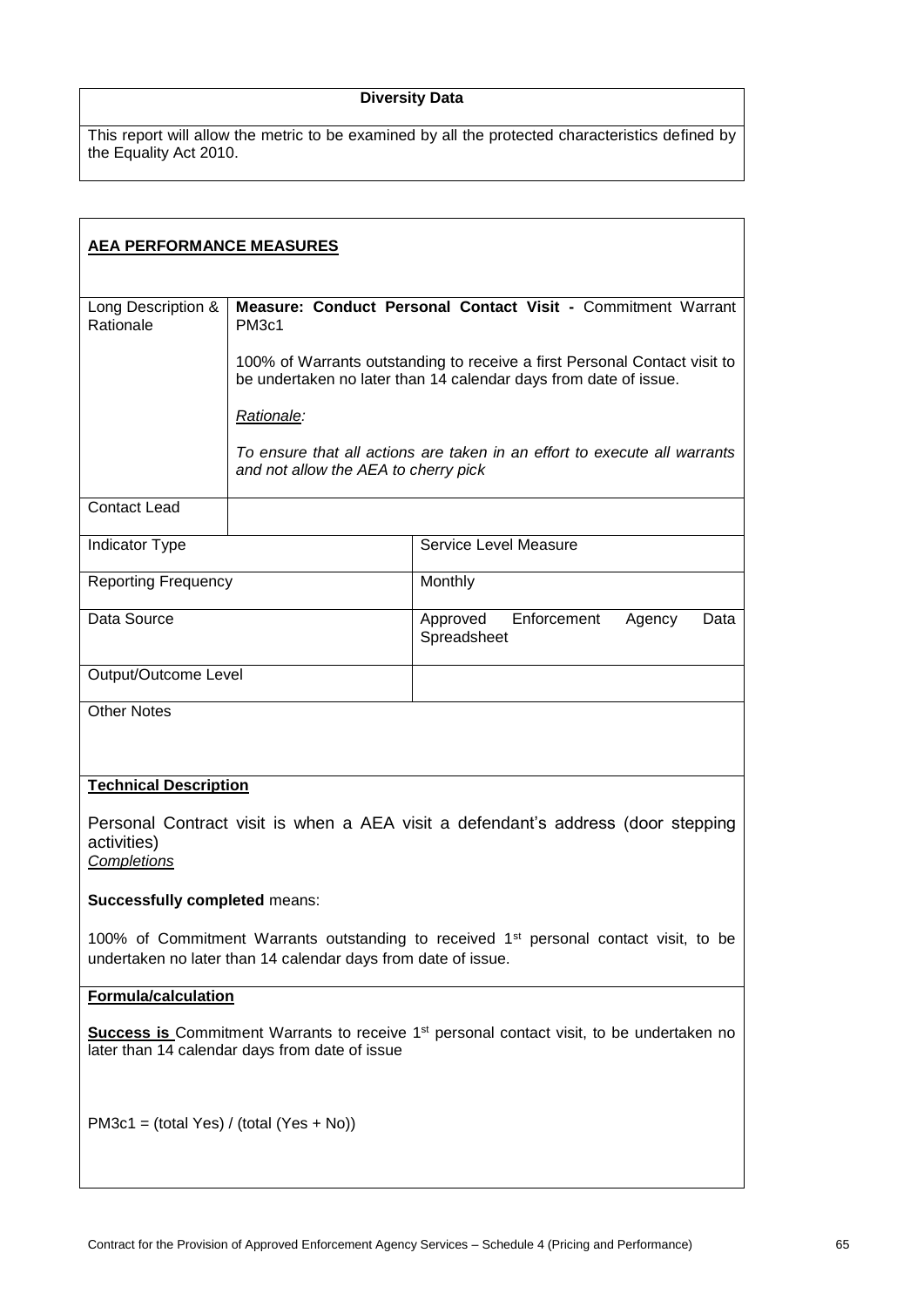Where:

Yes = date issued minus date of first visit less than or equal to 14 calendar days

No = date issued minus date of first visit greater than 14 calendar days

The number of Warrants that the % is calculated against will be adjusted if the Service Provider provides evidence that no contact details were provided for the Defendant.

## **Method of data extraction/processing**

Data to be extracted from the supplier system monthly and sent to the Authority on agreed spreadsheet.

The Authority will undertake a % of validation checks on the data supplied by the provider to ensure its accuracy.

#### **Other indicator notes**

## **Diversity Data**

| <u>AEA PERFORMANCE MEASURES</u> |                          |                                                                                                                                                                                                                                                                                                     |
|---------------------------------|--------------------------|-----------------------------------------------------------------------------------------------------------------------------------------------------------------------------------------------------------------------------------------------------------------------------------------------------|
| Long Description &<br>Rationale | PM3c2                    | Measure: Conduct Personal Contact Visit - Commitment Warrant                                                                                                                                                                                                                                        |
|                                 | days from date of issue. | Additional Contact Visits to be undertaken if the Warrant or Order has<br>not been progressed. 100% of Warrants outstanding up to 90 calendar                                                                                                                                                       |
|                                 | eliminated.<br>picking.  | The number of Warrants that the % is calculated against will be adjusted<br>if the Service Provider provides evidence that no contact details were<br>provided for the Defendant, or that all available addresses have been<br>Rationale: To ensure visits are undertaken and does not allow cherry |
| <b>Contact Lead</b>             |                          |                                                                                                                                                                                                                                                                                                     |
| <b>Indicator Type</b>           |                          | Service Level Measure                                                                                                                                                                                                                                                                               |
| <b>Reporting Frequency</b>      |                          | Monthly                                                                                                                                                                                                                                                                                             |
| Data Source                     |                          | Enforcement<br>Approved<br>Data<br>Agency<br>Spreadsheet                                                                                                                                                                                                                                            |
| Output/Outcome Level            |                          |                                                                                                                                                                                                                                                                                                     |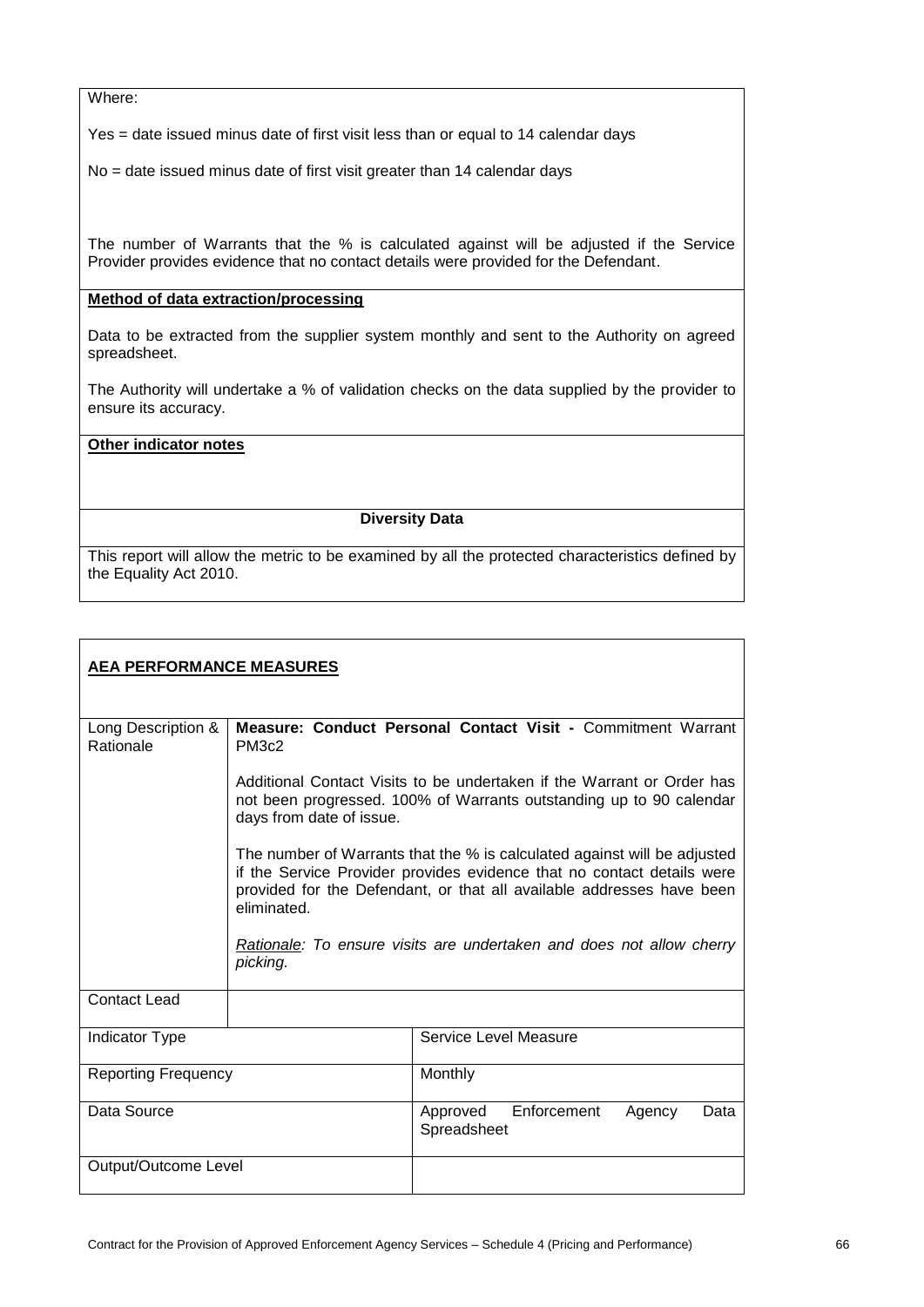## Other Notes

## **Technical Description**

Where contact made during the first visit this ensures the AEA carried out the minimum number of visits required within timescales prescribed**.**

*Completions*

**Successfully completed** means:

Warrants outstanding upto 90 calendar days from date of issue to receive additional contact visits if the warrant has not been progress.

## **Formula/calculation**

Additional visits undertaken, upto 3 if required within 90 calendar days of date of issue

PM3c2 = (total Yes) / (total (Yes + No))

Yes = successfully executed or  $3<sup>rd</sup>$  visit no later than 90 calendar days of the date of issue

No = equals not successfully executed and  $3<sup>rd</sup>$  visit not carried out within 90 calendar days of the date of issue minus warrants executed or subject to exemptions

## **Method of data extraction/processing**

Data to be extracted from the supplier system monthly and sent to the Authority on agreed spreadsheet.

The Authority will undertake a % of validation checks on the data supplied by the provider to ensure its accuracy.

## **Other indicator notes**

## **Diversity Data**

| <b>AEA PERFORMANCE MEASURES</b> |                                                                                                              |
|---------------------------------|--------------------------------------------------------------------------------------------------------------|
| Long Description &<br>Rationale | Measure: Conduct Personal Contact Visit - Committal to Custody<br>Overnight at Police Station Warrants PM4c1 |
|                                 | 100% of Warrants outstanding to receive a first Personal Contact visit to                                    |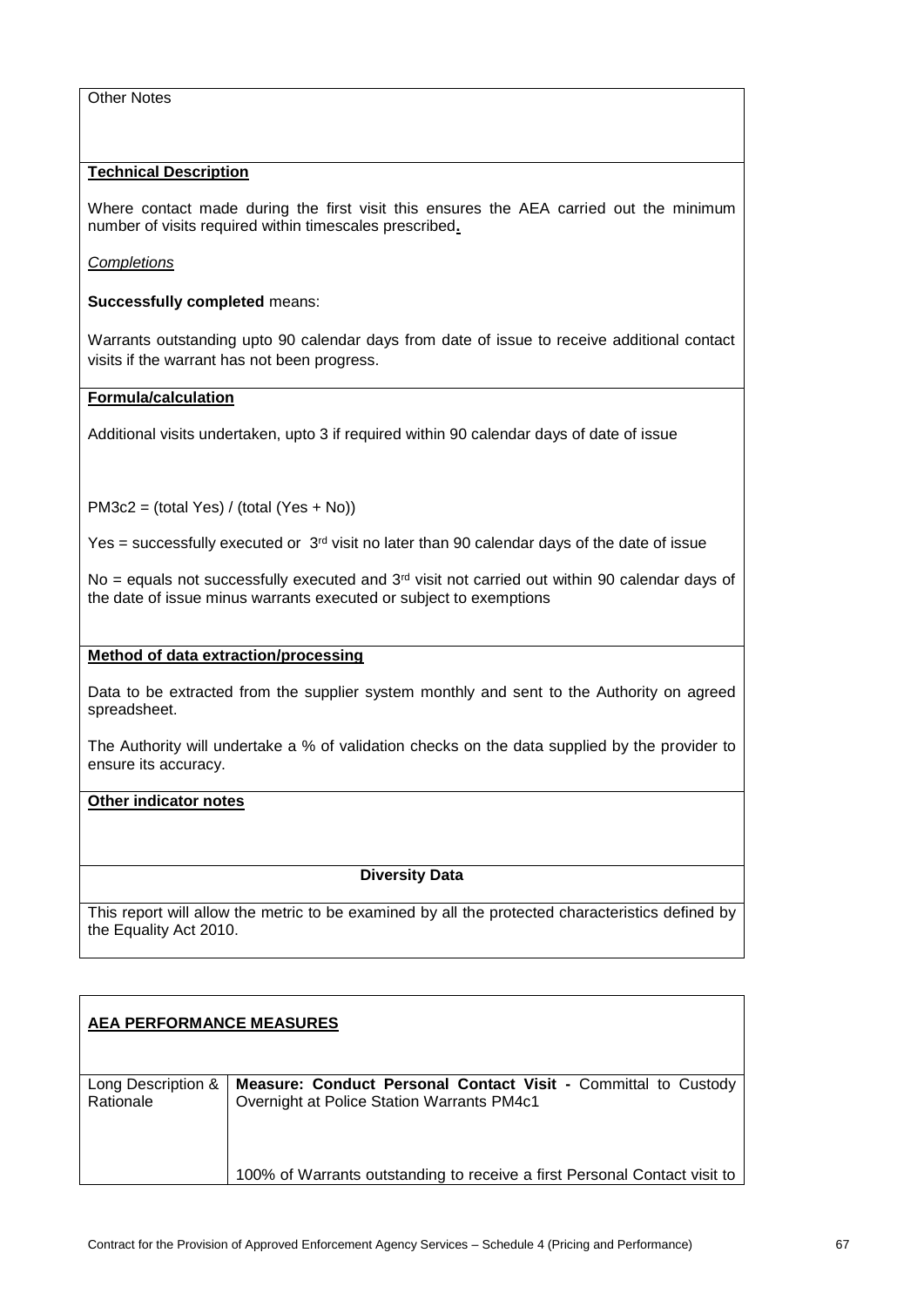|                                                                                                                                                      | be undertaken no later than 14 calendar days from date of issue.                                                   |                                                                                               |  |
|------------------------------------------------------------------------------------------------------------------------------------------------------|--------------------------------------------------------------------------------------------------------------------|-----------------------------------------------------------------------------------------------|--|
|                                                                                                                                                      | Rationale:                                                                                                         |                                                                                               |  |
|                                                                                                                                                      | To ensure that all actions are taken in an effort to execute all warrants<br>and not allow the AEA to cherry pick. |                                                                                               |  |
| <b>Contact Lead</b>                                                                                                                                  |                                                                                                                    |                                                                                               |  |
| Indicator Type                                                                                                                                       |                                                                                                                    | Service Level Measure                                                                         |  |
| <b>Reporting Frequency</b>                                                                                                                           |                                                                                                                    | Monthly                                                                                       |  |
| Data Source                                                                                                                                          |                                                                                                                    | Approved<br>Enforcement<br>Agency<br>Data<br>Spreadsheet                                      |  |
| Output/Outcome Level                                                                                                                                 |                                                                                                                    |                                                                                               |  |
| <b>Other Notes</b>                                                                                                                                   |                                                                                                                    |                                                                                               |  |
|                                                                                                                                                      |                                                                                                                    |                                                                                               |  |
| <b>Technical Description</b>                                                                                                                         |                                                                                                                    |                                                                                               |  |
|                                                                                                                                                      |                                                                                                                    | Personal Contract visit is when a AEA visit a defendant's address (door stepping activities). |  |
| <b>Completions</b>                                                                                                                                   |                                                                                                                    |                                                                                               |  |
| <b>Successfully completed means:</b>                                                                                                                 |                                                                                                                    |                                                                                               |  |
|                                                                                                                                                      |                                                                                                                    | 100% of outstanding Committal to Custody Overnight at Police Station Warrants                 |  |
| date of issue.                                                                                                                                       | to receive first personal contact visit, to be undertaken no later than 14 calendar days from                      |                                                                                               |  |
| <b>Formula/calculation</b>                                                                                                                           |                                                                                                                    |                                                                                               |  |
| $PM4c1 = (total Yes) / (total (Yes + No))$                                                                                                           |                                                                                                                    |                                                                                               |  |
| Where:                                                                                                                                               |                                                                                                                    |                                                                                               |  |
|                                                                                                                                                      | Yes = date issued minus date of first visit less than or equal to 14 calendar days                                 |                                                                                               |  |
| No = date issued minus date of first visit greater than 14 calendar days                                                                             |                                                                                                                    |                                                                                               |  |
| The number of Warrants that the % is calculated against will be adjusted if the Service<br>Provider provides evidence that they meet the exclusions. |                                                                                                                    |                                                                                               |  |
| Method of data extraction/processing                                                                                                                 |                                                                                                                    |                                                                                               |  |
| Data to be extracted from the supplier system monthly and sent to the Authority on agreed<br>spreadsheet.                                            |                                                                                                                    |                                                                                               |  |
| ensure its accuracy.                                                                                                                                 | The Authority will undertake a % of validation checks on the data supplied by the provider to                      |                                                                                               |  |
| Other indicator notes                                                                                                                                |                                                                                                                    |                                                                                               |  |
|                                                                                                                                                      |                                                                                                                    |                                                                                               |  |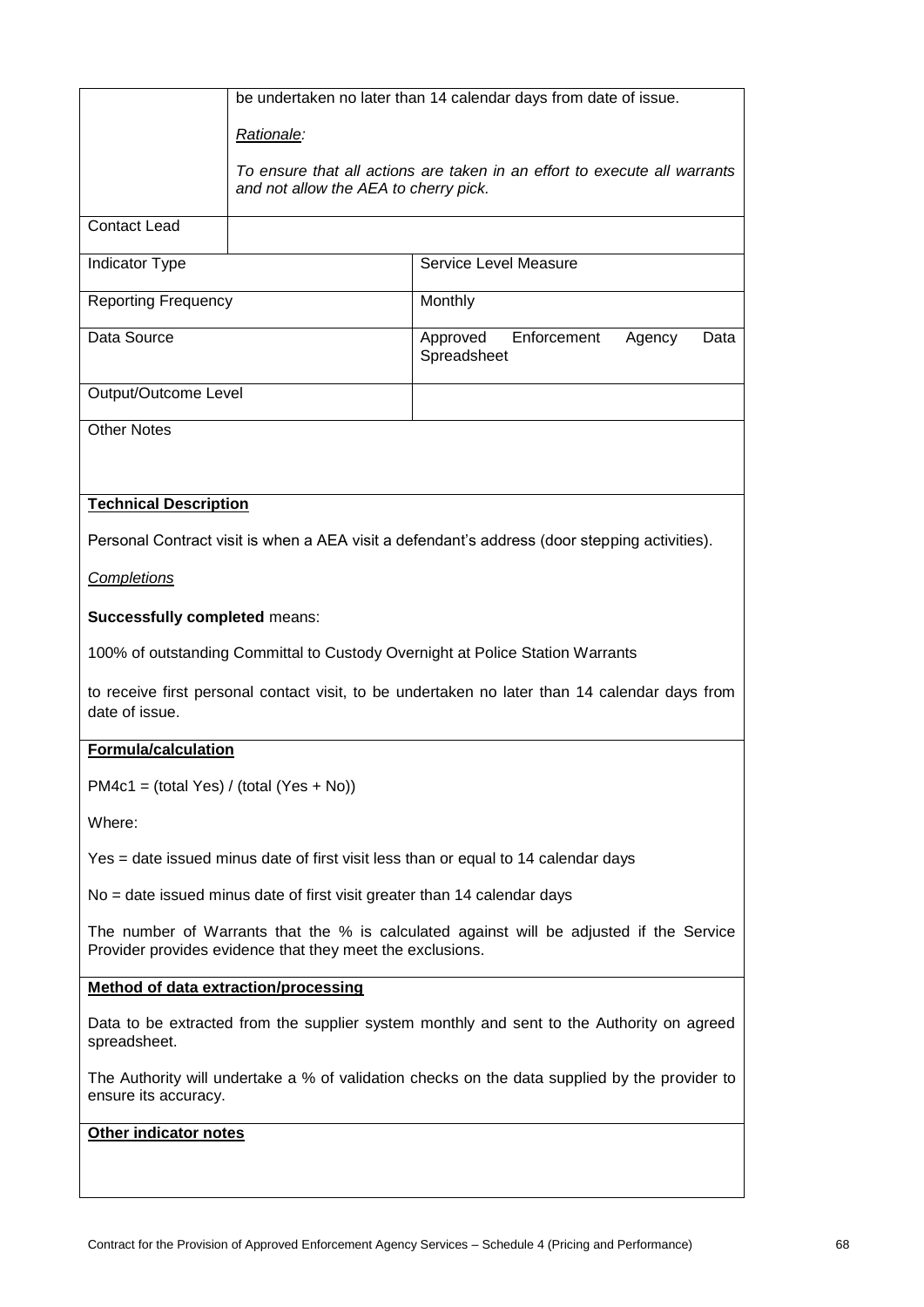# **Diversity Data**

| <b>AEA PERFORMANCE MEASURES</b>                                                                                                                                         |                                                                                                                                                                                                                                            |                                                          |  |
|-------------------------------------------------------------------------------------------------------------------------------------------------------------------------|--------------------------------------------------------------------------------------------------------------------------------------------------------------------------------------------------------------------------------------------|----------------------------------------------------------|--|
| Long Description &<br>Rationale                                                                                                                                         | Measure: Conduct Personal Contact Visit - Committal to Custody<br><b>Overnight at Police Station Warrants PM4c2</b>                                                                                                                        |                                                          |  |
|                                                                                                                                                                         | Additional Contact Visits to be undertaken if the Warrant or Order has<br>not been progressed.                                                                                                                                             |                                                          |  |
|                                                                                                                                                                         | 100% of Warrants outstanding up to 90 calendar days from date of issue                                                                                                                                                                     |                                                          |  |
|                                                                                                                                                                         | The number of Warrants that the % is calculated against will be adjusted<br>if the Service Provider provides evidence that no contact details were<br>provided for the Defendant, or that all available addresses have been<br>eliminated. |                                                          |  |
|                                                                                                                                                                         | Rationale: To ensure visits are undertaken and does not allow cherry<br>picking                                                                                                                                                            |                                                          |  |
| <b>Contact Lead</b>                                                                                                                                                     |                                                                                                                                                                                                                                            |                                                          |  |
| Indicator Type                                                                                                                                                          |                                                                                                                                                                                                                                            | Service Level Measure                                    |  |
| <b>Reporting Frequency</b>                                                                                                                                              |                                                                                                                                                                                                                                            | Monthly                                                  |  |
| Data Source                                                                                                                                                             |                                                                                                                                                                                                                                            | Enforcement<br>Approved<br>Agency<br>Data<br>Spreadsheet |  |
| Output/Outcome Level                                                                                                                                                    |                                                                                                                                                                                                                                            |                                                          |  |
| <b>Other Notes</b>                                                                                                                                                      |                                                                                                                                                                                                                                            |                                                          |  |
| <b>Technical Description</b>                                                                                                                                            |                                                                                                                                                                                                                                            |                                                          |  |
| Where contact made during the first visit this ensures the AEA carried out the minimum<br>number of visits required within timescales prescribed.                       |                                                                                                                                                                                                                                            |                                                          |  |
| Completions                                                                                                                                                             |                                                                                                                                                                                                                                            |                                                          |  |
| <b>Successfully completed means:</b>                                                                                                                                    |                                                                                                                                                                                                                                            |                                                          |  |
| Warrants outstanding up to 90 calendar days from date of issue to receive additional contact<br>visits if the warrant has not been executed or progressed               |                                                                                                                                                                                                                                            |                                                          |  |
| Success is an executed Committal to Custody Overnight at Police Station Warrants and<br>within 90 calendar days and to have received a minimum of 3 visits if required. |                                                                                                                                                                                                                                            |                                                          |  |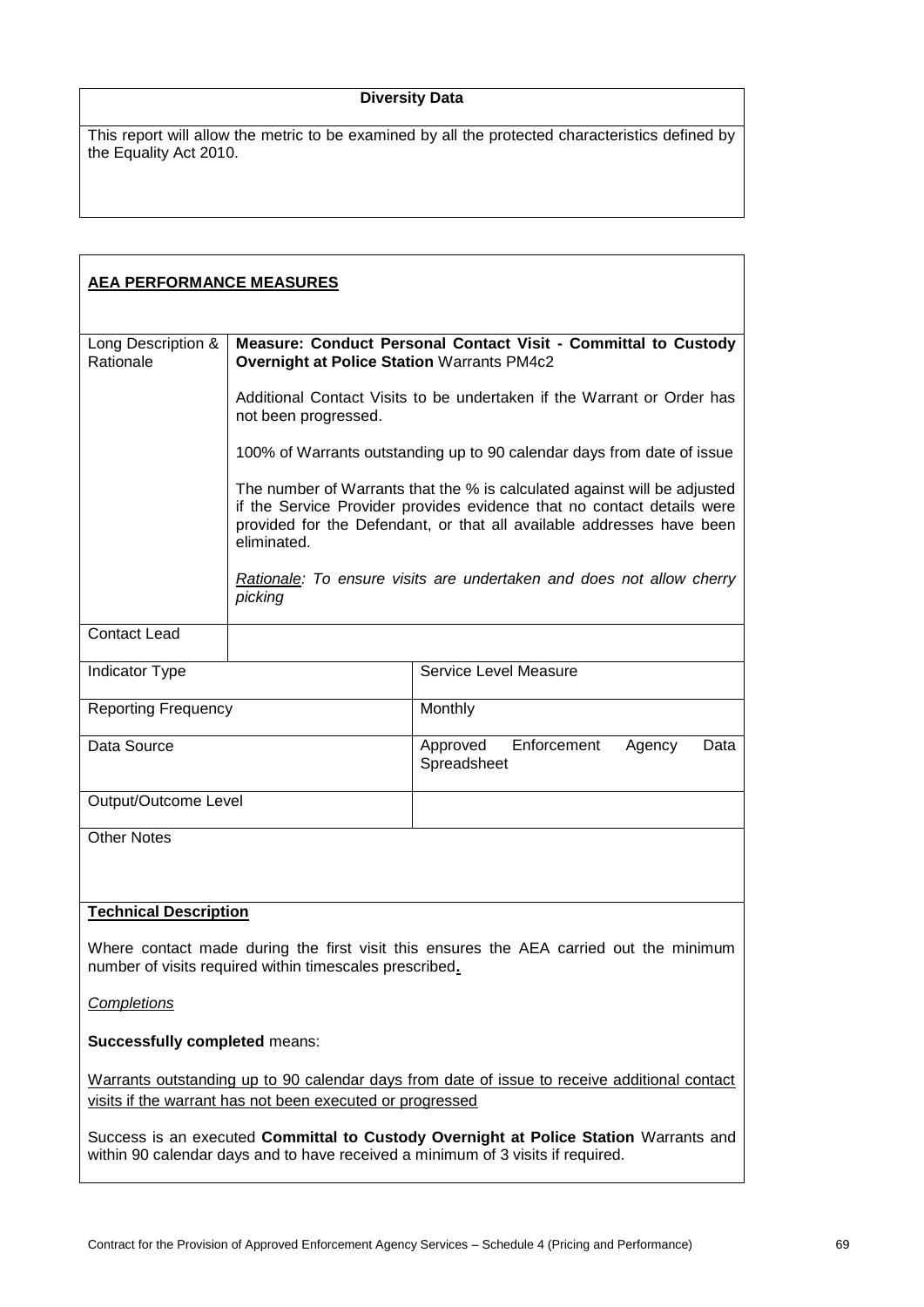Formula/calculation

PM4c2 equals (total Yes) / (total (Yes + No))

Yes = successfully executed or  $4$ <sup>st</sup> first  $3<sup>rd</sup>$  visit carried out no later than 90 calendar days of issue

No = equals not successfully executed and  $3<sup>rd</sup>$  visit not carried out after 90 calendar days of issue.

# **Method of data extraction/processing**

Data to be extracted from the supplier system monthly and sent to the Authority on agreed spreadsheet.

The Authority will undertake a % of validation checks on the data supplied by the provider to ensure its accuracy.

#### **Other indicator notes**

## **Diversity Data**

This report will allow the metric to be examined by all the protected characteristics defined by the Equality Act 2010.

# **Version Number:**

| <b>AEA PERFORMANCE MEASURES</b> |                                                                                                                                                                                                                                                                                                                                                                 |                                                          |  |  |  |  |
|---------------------------------|-----------------------------------------------------------------------------------------------------------------------------------------------------------------------------------------------------------------------------------------------------------------------------------------------------------------------------------------------------------------|----------------------------------------------------------|--|--|--|--|
| Long Description &<br>Rationale | <b>Measure: Conduct Personal Contact Visit - Financial Arrest Warrants</b><br>PM <sub>6c1</sub>                                                                                                                                                                                                                                                                 |                                                          |  |  |  |  |
|                                 | 100% of Warrants or Orders outstanding to receive a first Personal<br>Contact visit between 14 and no later than 30 calendar days from date<br>the Warrant or Order entered onto the Service Provider's IT System,.<br>Rationale: To ensure that all actions are taken in an effort to execute all<br>warrants and orders and not allow the AEA to cherry pick. |                                                          |  |  |  |  |
| Contact Lead                    |                                                                                                                                                                                                                                                                                                                                                                 |                                                          |  |  |  |  |
| <b>Indicator Type</b>           |                                                                                                                                                                                                                                                                                                                                                                 | Service Level Measure                                    |  |  |  |  |
| <b>Reporting Frequency</b>      |                                                                                                                                                                                                                                                                                                                                                                 | Monthly                                                  |  |  |  |  |
| Data Source                     |                                                                                                                                                                                                                                                                                                                                                                 | Enforcement<br>Approved<br>Data<br>Agency<br>Spreadsheet |  |  |  |  |
| Output/Outcome Level            |                                                                                                                                                                                                                                                                                                                                                                 |                                                          |  |  |  |  |
| <b>Other Notes</b>              |                                                                                                                                                                                                                                                                                                                                                                 |                                                          |  |  |  |  |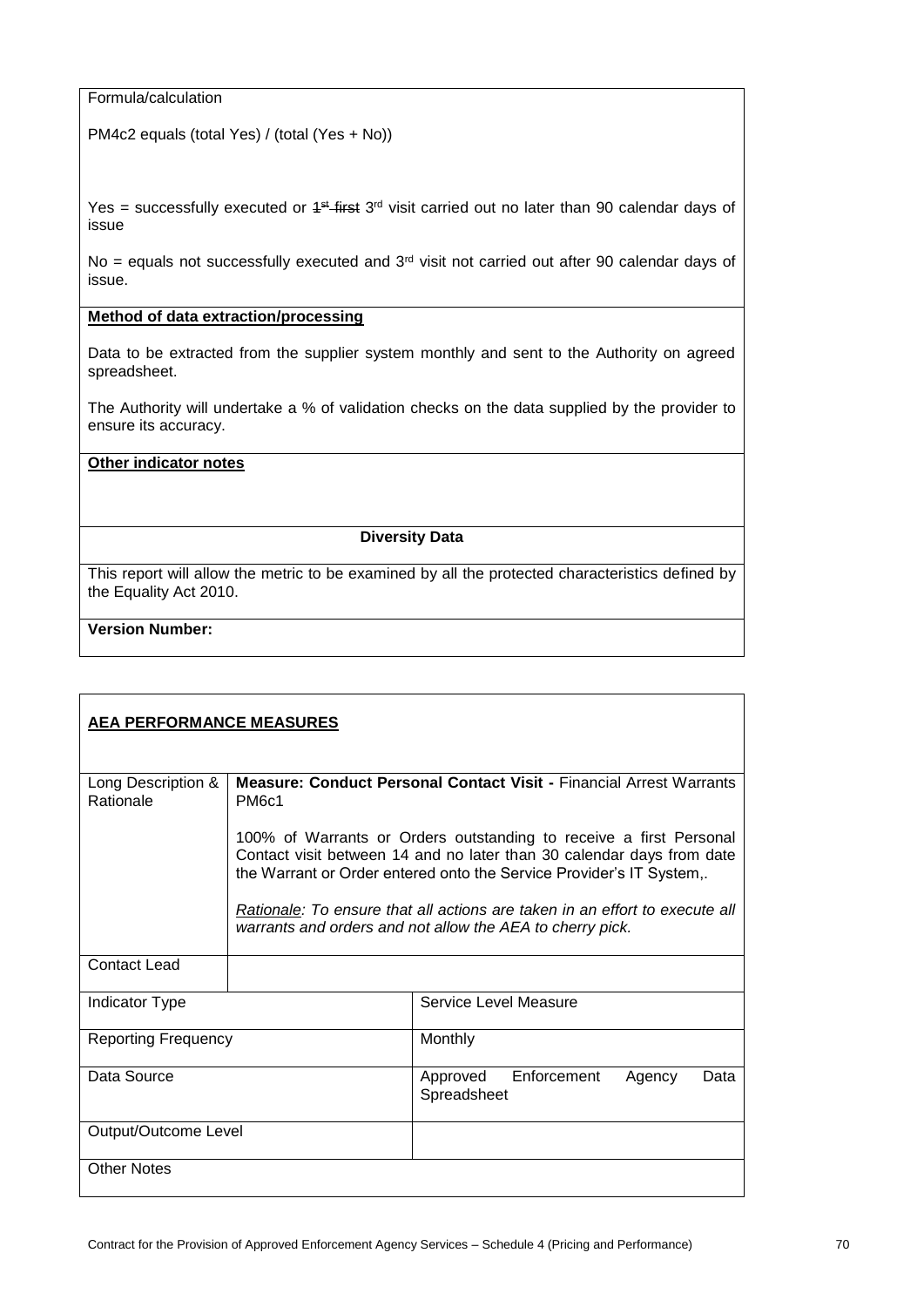#### **Technical Description**

If defendant fails to comply or respond to any letters messages received from the AEA the door stepping activities commence. This measure ensures that the AEA carries out visits on all warrants and orders

*Completions*

#### **Successfully Completed** means:

All Financial Arrest Warrants outstanding to receive a first Personal Contact visit between 14 and no later than 30 calendar days from date the Warrant or Order entered onto the Service Provider's IT system, as stated in the requirement.

#### **Formula/calculation**

Success is a Financial Arrest Warrants receive a first Personal Contact visit between 14 and no later than 30 calendar days from date the Warrant or Order entered onto the Service Provider's IT system, as stated in the requirement

PM6c1 = (total Yes) / (total (Yes + No))

Where:

Yes = date of first personal contact visit minus date entered onto IT System greater than 14 calendar days and less than or equal to 30 calendar days.

No = date of first personal contact visit minus date entered onto IT System than or equal to 14 calendar days or greater than 30 calendar days. minus exclusions

The number of Warrants that the % is calculated against will be adjusted if the Service Provider provides evidence that they meet the exclusions.

**Method of data extraction/processing**

Data to be extracted from the supplier system monthly and sent to the Authority on agreed spreadsheet.

The Authority will undertake a % of validation checks on the data supplied by the provider to ensure its accuracy.

# **Other indicator notes**

## **Diversity Data**

| <b>AEA PERFORMANCE MEASURES</b> |                                                                                                          |  |  |  |  |  |
|---------------------------------|----------------------------------------------------------------------------------------------------------|--|--|--|--|--|
| Rationale                       | Long Description &   Measure: Conduct Personal Contact Visit - Financial Arrest<br><b>Warrants PM6c2</b> |  |  |  |  |  |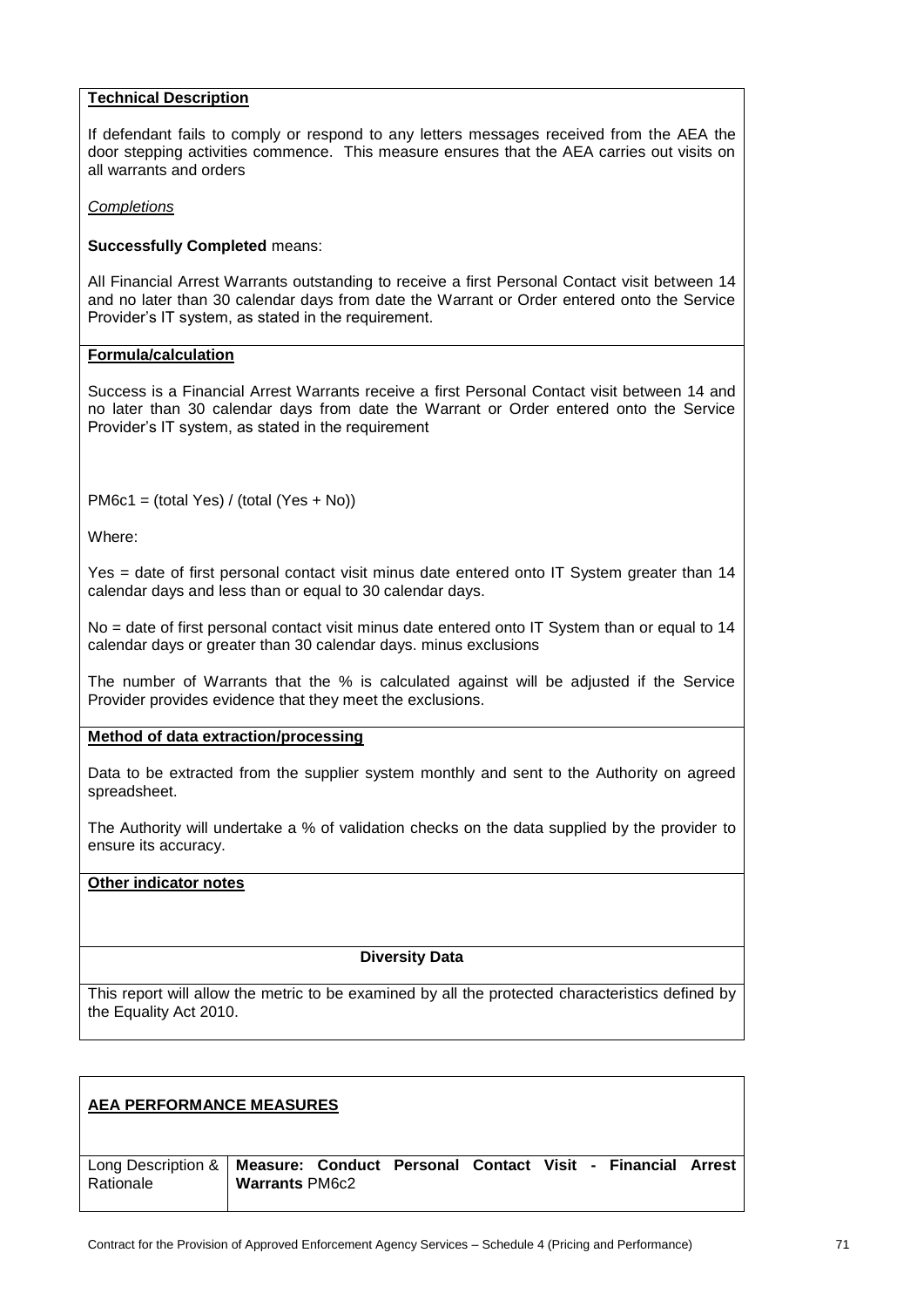|                                                                                                                                                   | Additional Contact Visits to be undertaken if the Warrant or Order has<br>not been progressed.                                                                                                                                             |                                                          |  |  |  |  |
|---------------------------------------------------------------------------------------------------------------------------------------------------|--------------------------------------------------------------------------------------------------------------------------------------------------------------------------------------------------------------------------------------------|----------------------------------------------------------|--|--|--|--|
|                                                                                                                                                   | 100% of Warrants outstanding up to 90 calendar days from date of<br>issue.                                                                                                                                                                 |                                                          |  |  |  |  |
|                                                                                                                                                   | The number of Warrants that the % is calculated against will be adjusted<br>if the Service Provider provides evidence that no contact details were<br>provided for the Defendant, or that all available addresses have been<br>eliminated. |                                                          |  |  |  |  |
|                                                                                                                                                   | Rationale: To ensure visits are undertaken and does not allow cherry<br>picking.                                                                                                                                                           |                                                          |  |  |  |  |
| <b>Contact Lead</b>                                                                                                                               |                                                                                                                                                                                                                                            |                                                          |  |  |  |  |
| Indicator Type                                                                                                                                    |                                                                                                                                                                                                                                            | Service Level Measure                                    |  |  |  |  |
| <b>Reporting Frequency</b>                                                                                                                        |                                                                                                                                                                                                                                            | Monthly                                                  |  |  |  |  |
| Data Source                                                                                                                                       |                                                                                                                                                                                                                                            | Enforcement<br>Approved<br>Agency<br>Data<br>Spreadsheet |  |  |  |  |
| Output/Outcome Level                                                                                                                              |                                                                                                                                                                                                                                            |                                                          |  |  |  |  |
| <b>Other Notes</b>                                                                                                                                |                                                                                                                                                                                                                                            |                                                          |  |  |  |  |
|                                                                                                                                                   |                                                                                                                                                                                                                                            |                                                          |  |  |  |  |
| <b>Technical Description</b>                                                                                                                      |                                                                                                                                                                                                                                            |                                                          |  |  |  |  |
| Where contact made during the first visit this ensures the AEA carried out the minimum<br>number of visits required within timescales prescribed. |                                                                                                                                                                                                                                            |                                                          |  |  |  |  |
| <b>Completions</b>                                                                                                                                |                                                                                                                                                                                                                                            |                                                          |  |  |  |  |
| <b>Successfully completed means:</b>                                                                                                              |                                                                                                                                                                                                                                            |                                                          |  |  |  |  |
| Warrants outstanding upto 90 calendar days from date of issue to receive additional contact<br>visits if the warrant has not been progress        |                                                                                                                                                                                                                                            |                                                          |  |  |  |  |
| <b>Formula/calculation</b>                                                                                                                        |                                                                                                                                                                                                                                            |                                                          |  |  |  |  |
| Success is an executed Financial Warrant of Arrest and within 90 calendar days and to have<br>received a minimum of 3 visits if required.         |                                                                                                                                                                                                                                            |                                                          |  |  |  |  |
| PM6c2 equals (total Yes) / (total (Yes + No))                                                                                                     |                                                                                                                                                                                                                                            |                                                          |  |  |  |  |
|                                                                                                                                                   |                                                                                                                                                                                                                                            |                                                          |  |  |  |  |
| Yes = successfully executed or $3rd$ visit carried out no later than 90 calendar days of issue                                                    |                                                                                                                                                                                                                                            |                                                          |  |  |  |  |
| No = equals not successfully executed and $3rd$ visit not carried out after 90 calendar days of<br>issue minus exclusions                         |                                                                                                                                                                                                                                            |                                                          |  |  |  |  |
|                                                                                                                                                   |                                                                                                                                                                                                                                            |                                                          |  |  |  |  |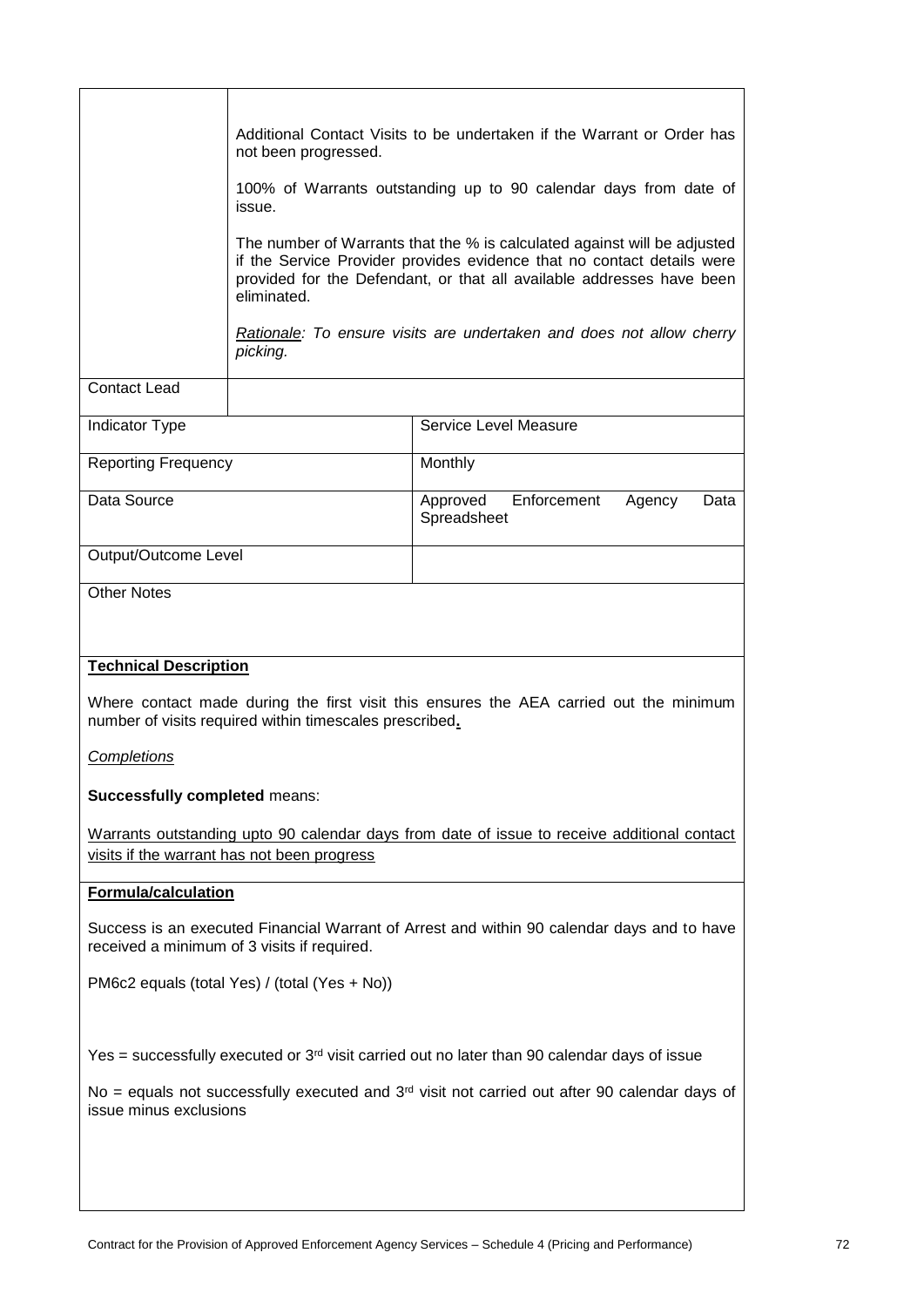# **Method of data extraction/processing**

Data to be extracted from the supplier system monthly and sent to the Authority on agreed spreadsheet.

The Authority will undertake a % of validation checks on the data supplied by the provider to ensure its accuracy.

## **Other indicator notes**

#### **Diversity Data**

This report will allow the metric to be examined by all the protected characteristics defined by the Equality Act 2010.

| <b>AEA PERFORMANCE MEASURES</b>                                                                                                                                                         |              |                                                                                                                                                  |
|-----------------------------------------------------------------------------------------------------------------------------------------------------------------------------------------|--------------|--------------------------------------------------------------------------------------------------------------------------------------------------|
|                                                                                                                                                                                         |              |                                                                                                                                                  |
| Long Description &<br>Rationale                                                                                                                                                         | <b>PM7c1</b> | Measure: Conduct Personal Contact Visit - Warrants of Control                                                                                    |
|                                                                                                                                                                                         |              |                                                                                                                                                  |
|                                                                                                                                                                                         |              |                                                                                                                                                  |
|                                                                                                                                                                                         |              |                                                                                                                                                  |
|                                                                                                                                                                                         |              | 100% of Warrants outstanding to receive a first Personal Contact visit<br>between 14 and no later than 30 calendar days from date the Warrant or |
|                                                                                                                                                                                         |              | Order entered onto the Service Provider's IT System.                                                                                             |
|                                                                                                                                                                                         |              |                                                                                                                                                  |
|                                                                                                                                                                                         |              | Rationale: To ensure that all actions are taken in an effort to execute all<br>warrants and orders and not allow the AEA to cherry pick.         |
|                                                                                                                                                                                         |              |                                                                                                                                                  |
| <b>Contact Lead</b>                                                                                                                                                                     |              |                                                                                                                                                  |
|                                                                                                                                                                                         |              |                                                                                                                                                  |
| Indicator Type                                                                                                                                                                          |              | Service Level Measure                                                                                                                            |
| <b>Reporting Frequency</b>                                                                                                                                                              |              | Monthly                                                                                                                                          |
|                                                                                                                                                                                         |              |                                                                                                                                                  |
| Data Source                                                                                                                                                                             |              | Enforcement<br>Approved<br>Agency<br>Data                                                                                                        |
|                                                                                                                                                                                         |              | Spreadsheet                                                                                                                                      |
| Output/Outcome Level                                                                                                                                                                    |              |                                                                                                                                                  |
|                                                                                                                                                                                         |              |                                                                                                                                                  |
| <b>Other Notes</b>                                                                                                                                                                      |              |                                                                                                                                                  |
|                                                                                                                                                                                         |              |                                                                                                                                                  |
|                                                                                                                                                                                         |              |                                                                                                                                                  |
| <b>Technical Description</b>                                                                                                                                                            |              |                                                                                                                                                  |
|                                                                                                                                                                                         |              |                                                                                                                                                  |
| If defendant fails to comply or respond to any letters messages received from the AEA the<br>door stepping activities commence. This measure ensures that the AEA carries out visits on |              |                                                                                                                                                  |
| all warrants and orders.                                                                                                                                                                |              |                                                                                                                                                  |
|                                                                                                                                                                                         |              |                                                                                                                                                  |
| <b>Completions</b>                                                                                                                                                                      |              |                                                                                                                                                  |
| <b>Positive Completion means:</b>                                                                                                                                                       |              |                                                                                                                                                  |

All Warrants of Control outstanding to receive a first Personal Contact visit between 14 and no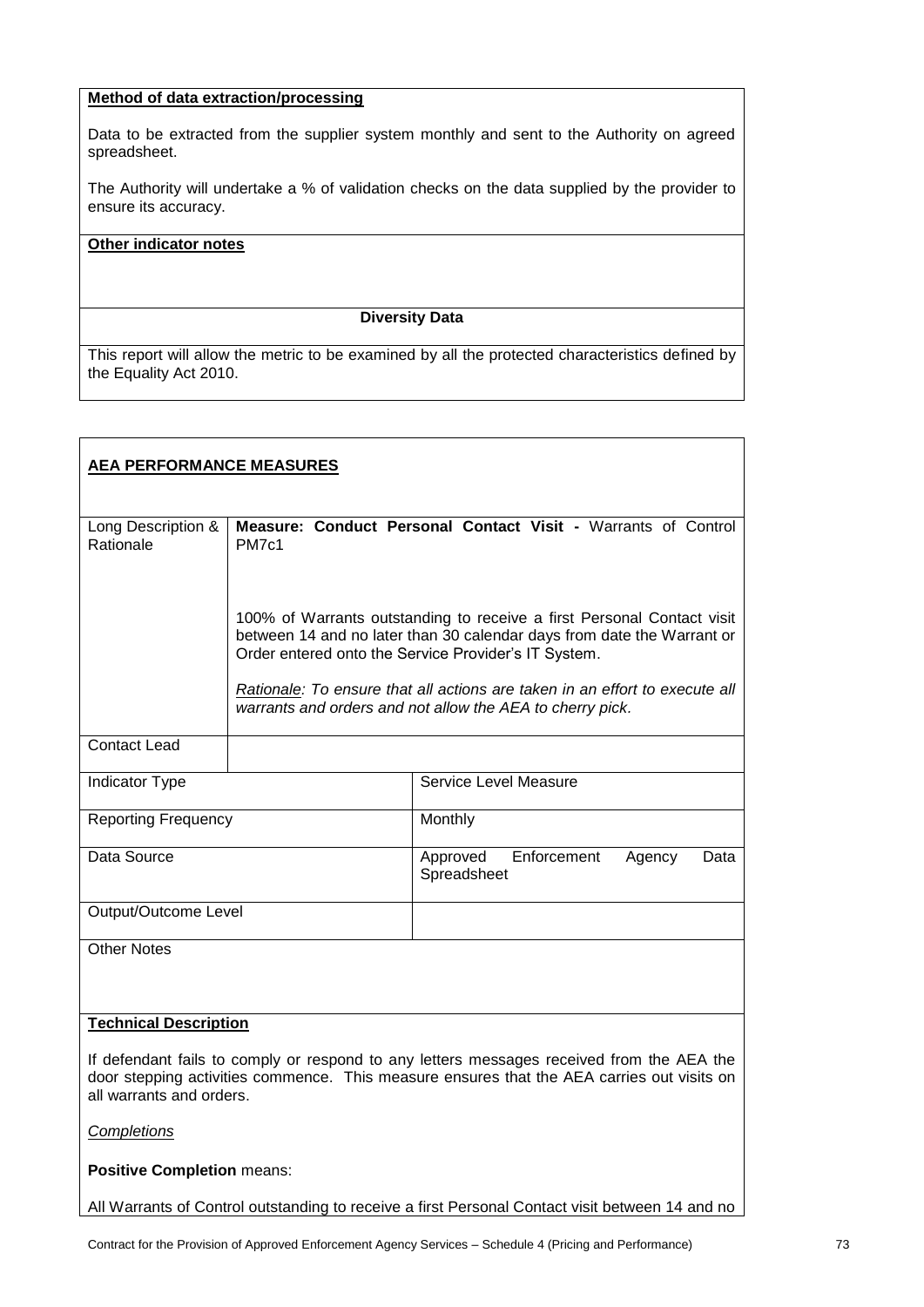later than 30 calendar days from.

## **Formula/calculation**

PM7c1 = (total Yes) / (total (Yes + No))

Where:

Yes = date of first personal contact visit minus date entered on to IT system is greater than 14 calendar days and less than or equal to 30 calendar days.

No = date of first personal contact visit minus date entered on to IT system is less than or equal to 14 calendar days or greater than 30 calendar days. minus exclusions

The number of Warrants that the % is calculated against will be adjusted if the Service Provider provides evidence that they meet the exclusions.

#### **Method of data extraction/processing**

Data to be extracted from the supplier system monthly and sent to the Authority on agreed spreadsheet.

The Authority will undertake a % of validation checks on the data supplied by the provider to ensure its accuracy.

#### **Other indicator notes**

#### **Diversity Data**

This report will allow the metric to be examined by all the protected characteristics defined by the Equality Act 2010.

# **AEA PERFORMANCE MEASURES**

| Long Description &<br>Rationale | Measure: Conduct Personal Contact Visit - Warrant of Control PM7c2                                                                                                                                                                         |
|---------------------------------|--------------------------------------------------------------------------------------------------------------------------------------------------------------------------------------------------------------------------------------------|
|                                 | Additional Contact Visits to be undertaken if the Warrant is not executed,<br>a payment plan agreed or progressed.                                                                                                                         |
|                                 | 100% of Warrants outstanding up to 180 calendar days from date of<br>issue.                                                                                                                                                                |
|                                 | The number of Warrants that the % is calculated against will be adjusted<br>if the Service Provider provides evidence that no contact details were<br>provided for the Defendant, or that all available addresses have been<br>eliminated. |
|                                 | Rationale: Additional visits are carried out if no contact on first visit not<br>allowing the AEA to cherry pick                                                                                                                           |
|                                 |                                                                                                                                                                                                                                            |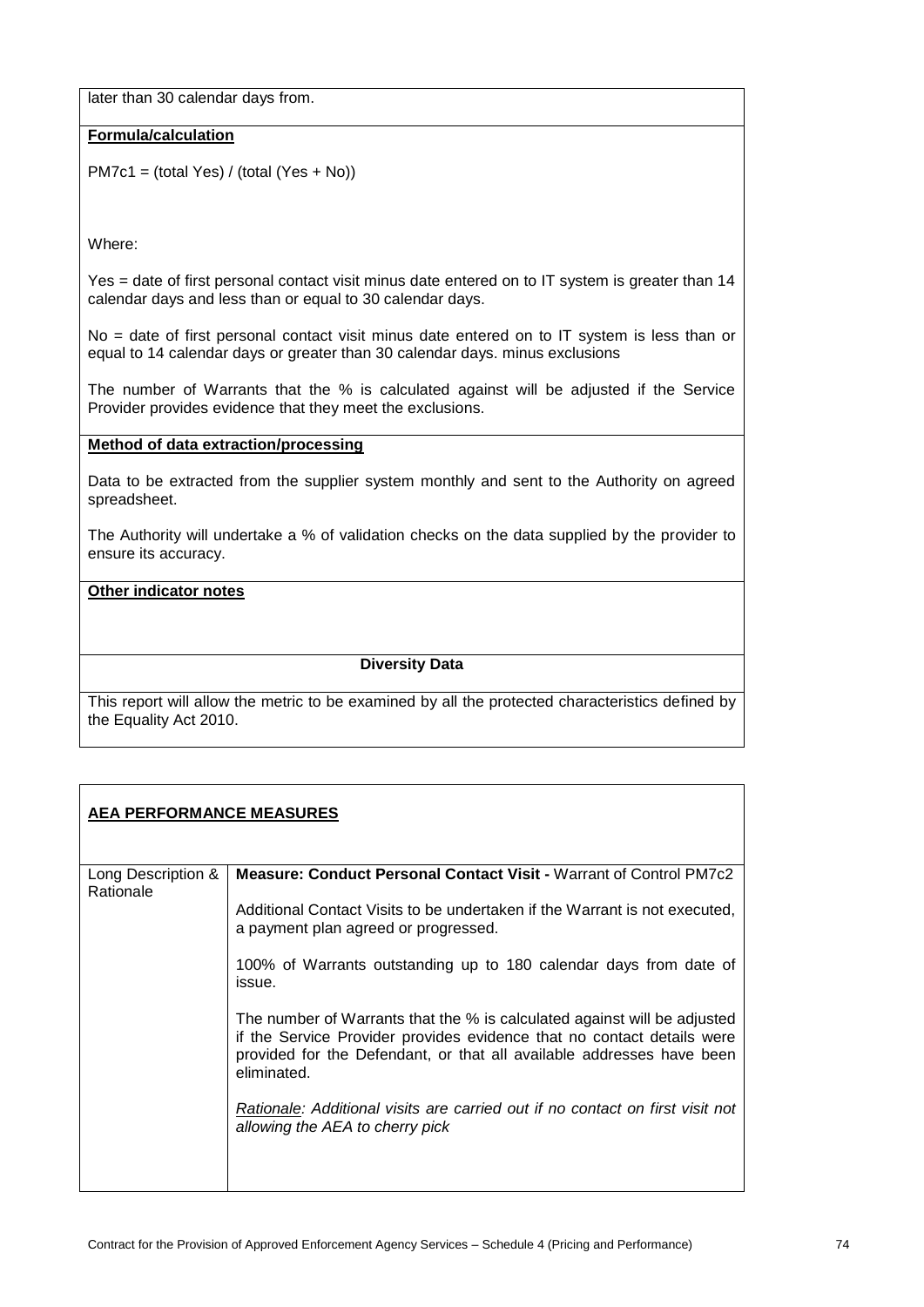| <b>Contact Lead</b>                                                                                                                          |                                                                                                                   |  |  |
|----------------------------------------------------------------------------------------------------------------------------------------------|-------------------------------------------------------------------------------------------------------------------|--|--|
|                                                                                                                                              |                                                                                                                   |  |  |
| Indicator Type                                                                                                                               | Service Level Measure                                                                                             |  |  |
| <b>Reporting Frequency</b>                                                                                                                   | Monthly                                                                                                           |  |  |
| Data Source                                                                                                                                  | Enforcement<br>Approved<br>Agency<br>Data<br>Spreadsheet                                                          |  |  |
| Output/Outcome Level                                                                                                                         |                                                                                                                   |  |  |
| <b>Other Notes</b>                                                                                                                           |                                                                                                                   |  |  |
| <b>Technical Description</b>                                                                                                                 |                                                                                                                   |  |  |
| Additional visits are carried out if no contact on first visit                                                                               |                                                                                                                   |  |  |
| <b>Completions</b>                                                                                                                           |                                                                                                                   |  |  |
| <b>Successfully completed means:</b>                                                                                                         |                                                                                                                   |  |  |
| a minimum of 3 visits if required                                                                                                            | Success is an executed Warrant of Control and within 180 calendar days and to have received                       |  |  |
| Warrants outstanding upto 180 calendar days from date of issue to receive additional contact<br>visits if the warrant has not been progress. |                                                                                                                   |  |  |
| <b>Formula/calculation</b>                                                                                                                   |                                                                                                                   |  |  |
| $PM7c2 = (total Yes) / (total (Yes + No))$                                                                                                   |                                                                                                                   |  |  |
| Where:                                                                                                                                       |                                                                                                                   |  |  |
| issue                                                                                                                                        | Yes = successfully executed or $4$ <sup>st</sup> first $3rd$ visit carried out no later than 180 calendar days of |  |  |
| No = equals not successfully executed and $3rd$ visit not carried out after 180 calendar days of<br>issue . minus exclusions.                |                                                                                                                   |  |  |
| <b>Method of data extraction/processing</b>                                                                                                  |                                                                                                                   |  |  |
| spreadsheet.                                                                                                                                 | Data to be extracted from the supplier system monthly and sent to the Authority on agreed                         |  |  |
| The Authority will undertake a % of validation checks on the data supplied by the provider to<br>ensure its accuracy.                        |                                                                                                                   |  |  |
| Other indicator notes                                                                                                                        |                                                                                                                   |  |  |
|                                                                                                                                              |                                                                                                                   |  |  |
| <b>Diversity Data</b>                                                                                                                        |                                                                                                                   |  |  |
| the Equality Act 2010.                                                                                                                       | This report will allow the metric to be examined by all the protected characteristics defined by                  |  |  |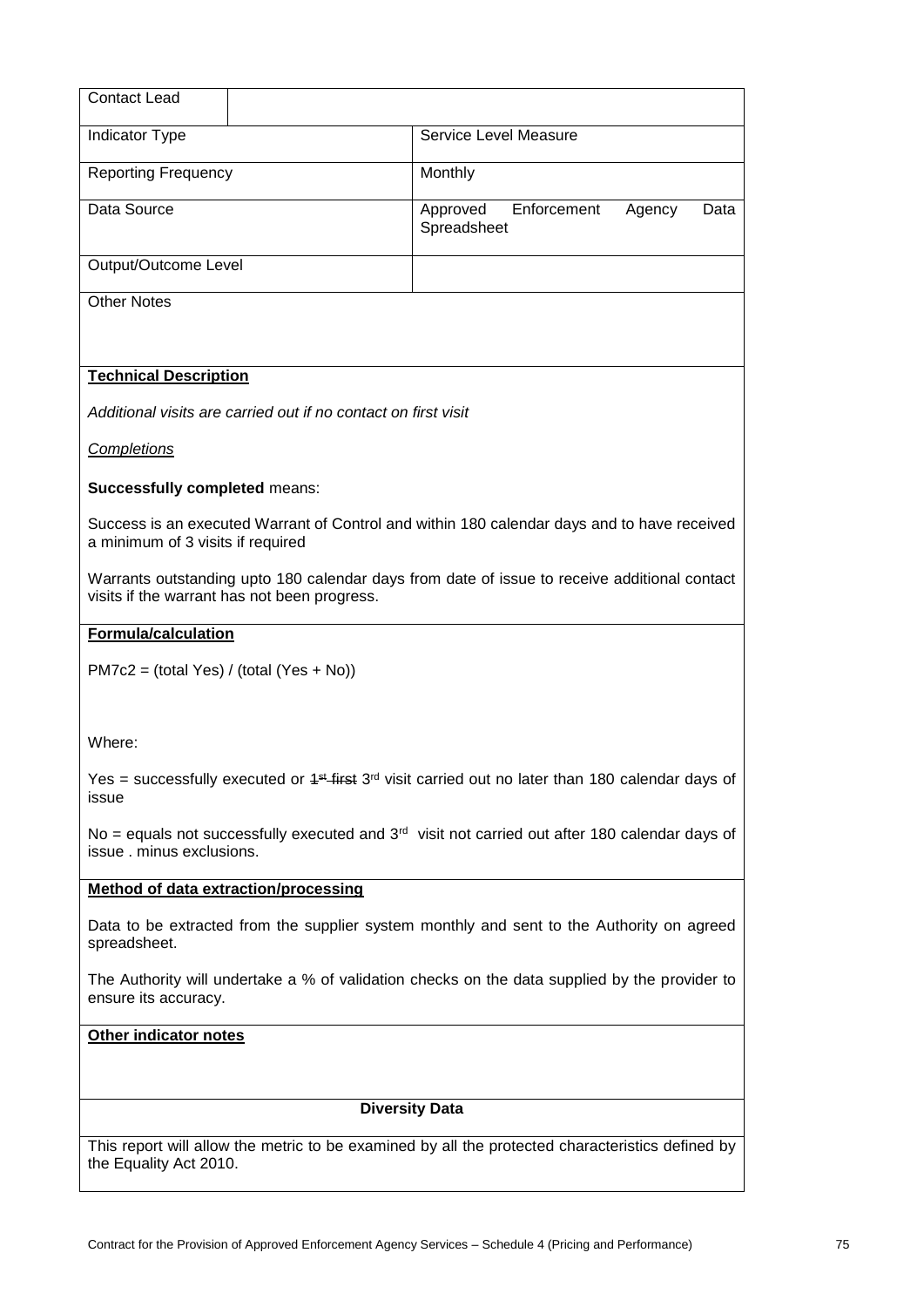| <b>AEA PERFORMANCE MEASURES</b>                                                                                                                                                                             |                                                                                                                                                                                                                                          |                                                                                                                                                                                                          |  |
|-------------------------------------------------------------------------------------------------------------------------------------------------------------------------------------------------------------|------------------------------------------------------------------------------------------------------------------------------------------------------------------------------------------------------------------------------------------|----------------------------------------------------------------------------------------------------------------------------------------------------------------------------------------------------------|--|
| Long Description &                                                                                                                                                                                          |                                                                                                                                                                                                                                          | Measure: Reviews of unexecuted Warrants - Breach Warrant PM1d1                                                                                                                                           |  |
| Rationale                                                                                                                                                                                                   | Any Unexecuted Warrants more than 90 calendar days after date of<br>issue, to be reviewed and new intelligence checks undertaken every 30<br>calendar days, and further contact visits made as appropriate. 100%<br>compliance required. |                                                                                                                                                                                                          |  |
|                                                                                                                                                                                                             | Rationale: Any unexecuted Warrants more than 90 calendar days after<br>date of issue, to be reviewed and new intelligence checks undertaken<br>every 30 calendar days, and further contact visits made as appropriate.                   |                                                                                                                                                                                                          |  |
|                                                                                                                                                                                                             | contact visits made as appropriate.                                                                                                                                                                                                      | Reviews of unexecuted Warrants - Any Unexecuted Warrants more<br>than 90 calendar days after date of issue, to be reviewed and new<br>intelligence checks undertaken every 30 calendar days, and further |  |
| <b>Contact Lead</b>                                                                                                                                                                                         |                                                                                                                                                                                                                                          |                                                                                                                                                                                                          |  |
| Indicator Type                                                                                                                                                                                              |                                                                                                                                                                                                                                          | Service Level Measure                                                                                                                                                                                    |  |
| <b>Reporting Frequency</b>                                                                                                                                                                                  |                                                                                                                                                                                                                                          | Monthly                                                                                                                                                                                                  |  |
| Data Source                                                                                                                                                                                                 |                                                                                                                                                                                                                                          | Enforcement<br>Approved<br>Agency<br>Data<br>Spreadsheet                                                                                                                                                 |  |
| Output/Outcome Level                                                                                                                                                                                        |                                                                                                                                                                                                                                          |                                                                                                                                                                                                          |  |
| <b>Other Notes</b>                                                                                                                                                                                          |                                                                                                                                                                                                                                          |                                                                                                                                                                                                          |  |
| <b>Technical Description</b>                                                                                                                                                                                |                                                                                                                                                                                                                                          |                                                                                                                                                                                                          |  |
| Any unexecuted Warrants more than 90 calendar days after date of issue, to be reviewed and<br>new intelligence checks undertaken every 30 calendar days, and further contact visits made<br>as appropriate. |                                                                                                                                                                                                                                          |                                                                                                                                                                                                          |  |
| Completions                                                                                                                                                                                                 |                                                                                                                                                                                                                                          |                                                                                                                                                                                                          |  |
| <b>Successful Completion</b> means: Any unexecuted Breach Warrants more than 90 calendar<br>days after date of issue, are reviewed and intelligence checks are carried out every 30<br>calendar days.       |                                                                                                                                                                                                                                          |                                                                                                                                                                                                          |  |
| Formula/calculation                                                                                                                                                                                         |                                                                                                                                                                                                                                          |                                                                                                                                                                                                          |  |
| $PM1d1 = (total Yes) / (total (Yes + No))$                                                                                                                                                                  |                                                                                                                                                                                                                                          |                                                                                                                                                                                                          |  |
| Where:                                                                                                                                                                                                      |                                                                                                                                                                                                                                          |                                                                                                                                                                                                          |  |
| Yes = warrant outstanding more than 90 calendar days from date of issue and report date less<br>than or equal to 30 calendar days since last review date.                                                   |                                                                                                                                                                                                                                          |                                                                                                                                                                                                          |  |
| No = warrant outstanding more than 90 calendar days from date of issue and report date<br>greater than 30 calendar days since last review date. minus exclusions.                                           |                                                                                                                                                                                                                                          |                                                                                                                                                                                                          |  |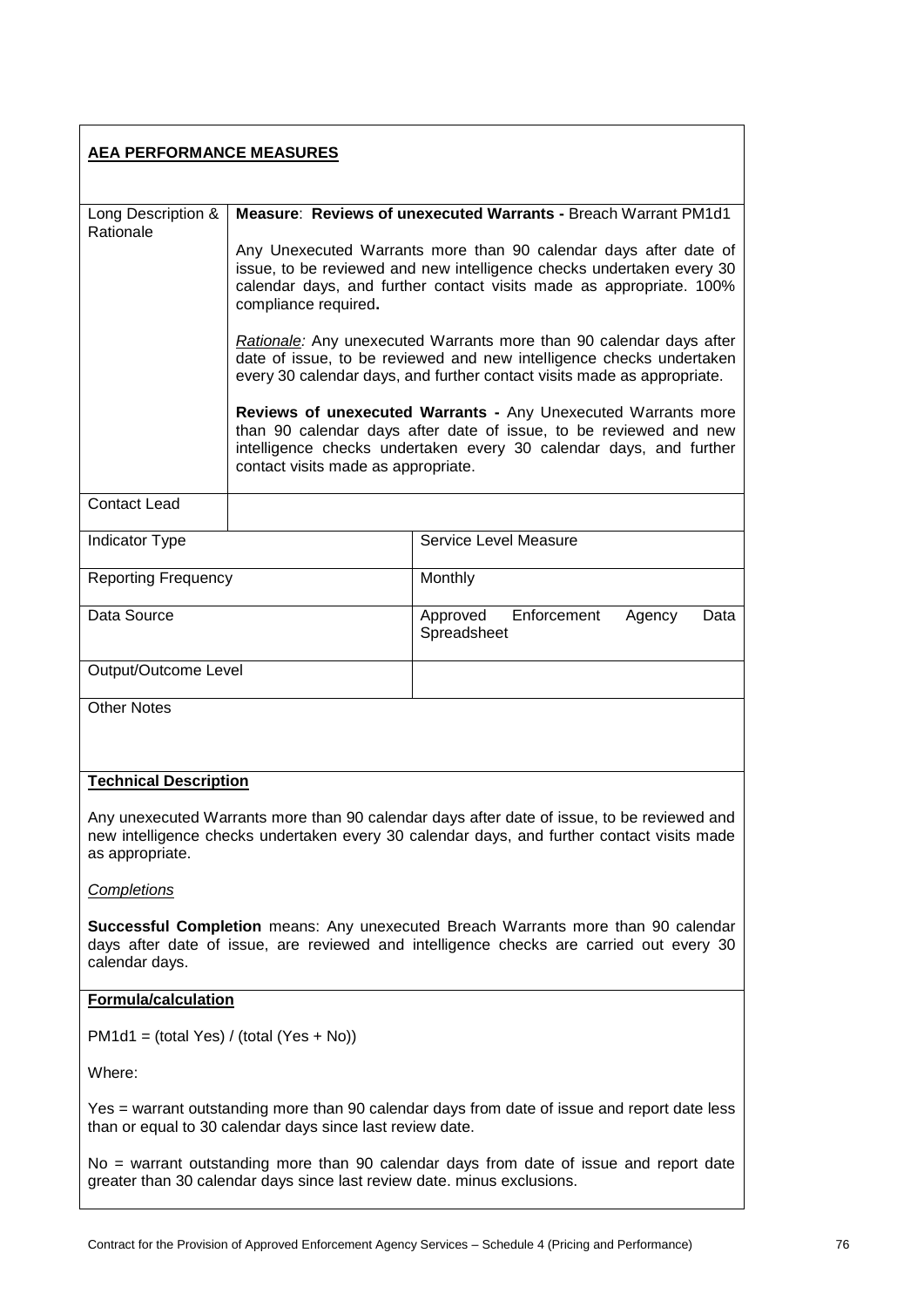# **Method of data extraction/processing**

Data to be extracted from the supplier system monthly and sent to the Authority on agreed spreadsheet.

The Authority will undertake a % of validation checks on the data supplied by the provider to ensure its accuracy.

## **Other indicator notes**

#### **Diversity Data**

| <b>AEA PERFORMANCE MEASURES</b> |                                                                                                                                                                                                                                      |                                                                                                                                                                                                          |  |
|---------------------------------|--------------------------------------------------------------------------------------------------------------------------------------------------------------------------------------------------------------------------------------|----------------------------------------------------------------------------------------------------------------------------------------------------------------------------------------------------------|--|
| Long Description &<br>Rationale | Measure: Reviews of unexecuted Warrants - Commitment Warrants<br><b>PM3d1</b>                                                                                                                                                        |                                                                                                                                                                                                          |  |
|                                 | Unexecuted Warrants more than 90 calendar days after date of issue, to<br>be reviewed and new intelligence checks undertaken every 30 calendar<br>days, and further contact visits made as appropriate. 100% compliance<br>required. |                                                                                                                                                                                                          |  |
|                                 | Rationale: Any unexecuted Warrants more than 90 calendar days after<br>date of issue, to be reviewed and new intelligence checks undertaken<br>every 30 calendar days, and further contact visits made as appropriate.               |                                                                                                                                                                                                          |  |
|                                 | contact visits made as appropriate.                                                                                                                                                                                                  | Reviews of unexecuted Warrants - Any Unexecuted Warrants more<br>than 90 calendar days after date of issue, to be reviewed and new<br>intelligence checks undertaken every 30 calendar days, and further |  |
| <b>Contact Lead</b>             |                                                                                                                                                                                                                                      |                                                                                                                                                                                                          |  |
| Indicator Type                  |                                                                                                                                                                                                                                      | Service Level Measure                                                                                                                                                                                    |  |
| <b>Reporting Frequency</b>      |                                                                                                                                                                                                                                      | Monthly                                                                                                                                                                                                  |  |
| Data Source                     |                                                                                                                                                                                                                                      | Enforcement<br>Approved<br>Agency<br>Data<br>Spreadsheet                                                                                                                                                 |  |
| Output/Outcome Level            |                                                                                                                                                                                                                                      |                                                                                                                                                                                                          |  |
| <b>Other Notes</b>              |                                                                                                                                                                                                                                      |                                                                                                                                                                                                          |  |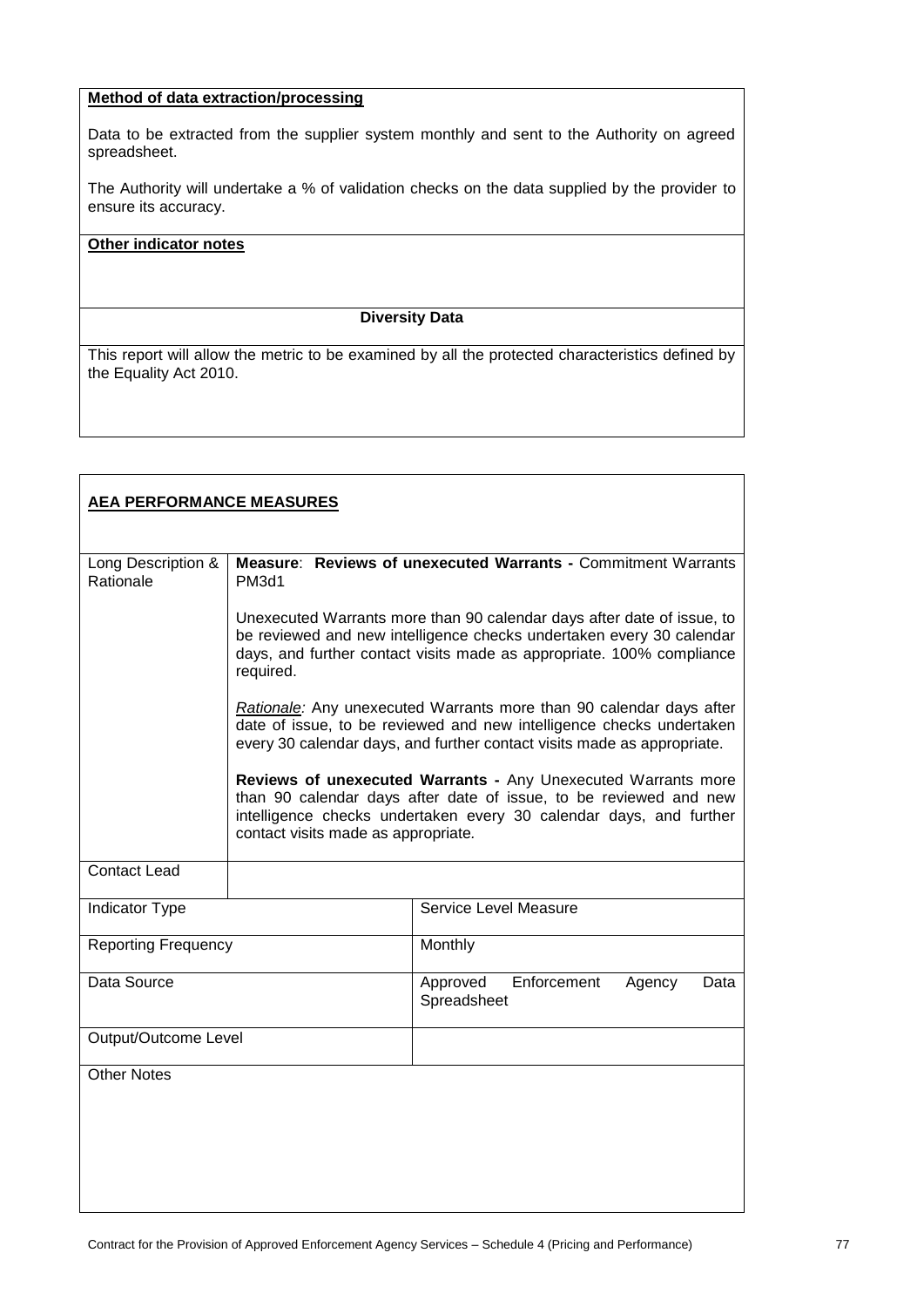#### **Technical Description**

Any unexecuted Warrants more than 90 calendar days after date of issue, to be reviewed and new intelligence checks undertaken every 30 calendar days, and further contact visits made as appropriate

#### *Completions*

**Successful Completion** means: Any unexecuted Commitment Warrants more than 90 calendar days after date of issue, are reviewed and intelligence checks are carried out every 30 calendar days.

#### **Formula/calculation**

PM3d1 = (total Yes) / (total (Yes + No))

Where:

Yes = warrant outstanding more than 90 calendar days from date of issue and report date less than or equal to 30 calendar days since last review date.

No = warrant outstanding more than 90 calendar days from date of issue and report date greater than 30 calendar days since last review date minus exclusions.

#### **Method of data extraction/processing**

Data to be extracted from the supplier system monthly and sent to the Authority on agreed spreadsheet.

The Authority will undertake a % of validation checks on the data supplied by the provider to ensure its accuracy.

#### **Other indicator notes**

## **Diversity Data**

| <b>AEA PERFORMANCE MEASURES</b> |                                                                                                                                                                                                                                      |  |
|---------------------------------|--------------------------------------------------------------------------------------------------------------------------------------------------------------------------------------------------------------------------------------|--|
| Long Description &              | Measure: Reviews of unexecuted Warrants – Committal to Custody                                                                                                                                                                       |  |
| Rationale                       | <b>Overnight in a Police Station PM4d1</b>                                                                                                                                                                                           |  |
|                                 | Unexecuted Warrants more than 90 calendar days after date of issue, to<br>be reviewed and new intelligence checks undertaken every 30 calendar<br>days, and further contact visits made as appropriate. 100% compliance<br>required. |  |
|                                 | <i>Rationale:</i> Any unexecuted Warrants more than 90 calendar days after<br>date of issue, to be reviewed and new intelligence checks undertaken<br>every 30 calendar days, and further contact visits made as appropriate.        |  |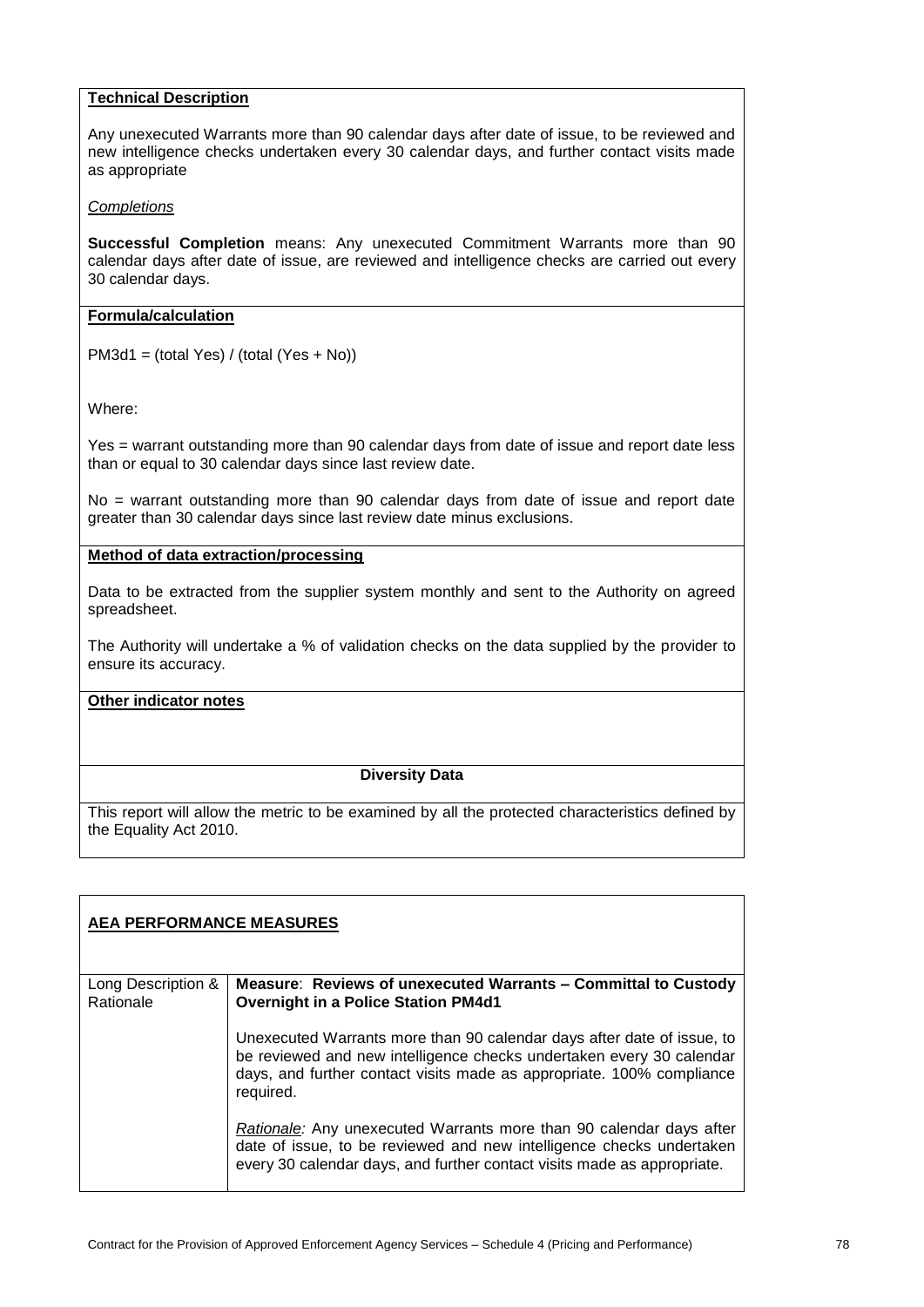|                                                                                                                                                                                                                                   | contact visits made as appropriate.                       | Reviews of unexecuted Warrants - Any Unexecuted Warrants more<br>than 90 calendar days after date of issue, to be reviewed and new<br>intelligence checks undertaken every 30 calendar days, and further |  |  |
|-----------------------------------------------------------------------------------------------------------------------------------------------------------------------------------------------------------------------------------|-----------------------------------------------------------|----------------------------------------------------------------------------------------------------------------------------------------------------------------------------------------------------------|--|--|
| <b>Contact Lead</b>                                                                                                                                                                                                               |                                                           |                                                                                                                                                                                                          |  |  |
| Indicator Type                                                                                                                                                                                                                    |                                                           | Service Level Measure                                                                                                                                                                                    |  |  |
| <b>Reporting Frequency</b>                                                                                                                                                                                                        |                                                           | Monthly                                                                                                                                                                                                  |  |  |
| Data Source                                                                                                                                                                                                                       |                                                           | Enforcement<br>Approved<br>Agency<br>Data<br>Spreadsheet                                                                                                                                                 |  |  |
| Output/Outcome Level                                                                                                                                                                                                              |                                                           |                                                                                                                                                                                                          |  |  |
| <b>Other Notes</b>                                                                                                                                                                                                                |                                                           |                                                                                                                                                                                                          |  |  |
| <b>Technical Description</b>                                                                                                                                                                                                      |                                                           |                                                                                                                                                                                                          |  |  |
| as appropriate.                                                                                                                                                                                                                   |                                                           | Any unexecuted Warrants more than 90 calendar days after date of issue, to be reviewed and<br>new intelligence checks undertaken every 30 calendar days, and further contact visits made                 |  |  |
| <b>Completions</b>                                                                                                                                                                                                                |                                                           |                                                                                                                                                                                                          |  |  |
| Successful Completion means: Any unexecuted Committal to Custody Overnight in a<br>Police Station more than 90 calendar days after date of issue, are reviewed and intelligence<br>checks are carried out every 30 calendar days. |                                                           |                                                                                                                                                                                                          |  |  |
| <b>Formula/calculation</b>                                                                                                                                                                                                        |                                                           |                                                                                                                                                                                                          |  |  |
| $PM3d1 = (total Yes) / (total (Yes + No))$                                                                                                                                                                                        |                                                           |                                                                                                                                                                                                          |  |  |
| Where:                                                                                                                                                                                                                            |                                                           |                                                                                                                                                                                                          |  |  |
|                                                                                                                                                                                                                                   | than or equal to 30 calendar days since last review date. | Yes = warrant outstanding more than 90 calendar days from date of issue and report date less                                                                                                             |  |  |
| No = warrant outstanding more than 90 calendar days from date of issue and report date<br>greater than 30 calendar days since last review date minus exclusions                                                                   |                                                           |                                                                                                                                                                                                          |  |  |
| <b>Method of data extraction/processing</b>                                                                                                                                                                                       |                                                           |                                                                                                                                                                                                          |  |  |
| Data to be extracted from the supplier system monthly and sent to the Authority on agreed<br>spreadsheet.                                                                                                                         |                                                           |                                                                                                                                                                                                          |  |  |
| The Authority will undertake a % of validation checks on the data supplied by the provider to<br>ensure its accuracy.                                                                                                             |                                                           |                                                                                                                                                                                                          |  |  |
| Other indicator notes                                                                                                                                                                                                             |                                                           |                                                                                                                                                                                                          |  |  |
|                                                                                                                                                                                                                                   |                                                           |                                                                                                                                                                                                          |  |  |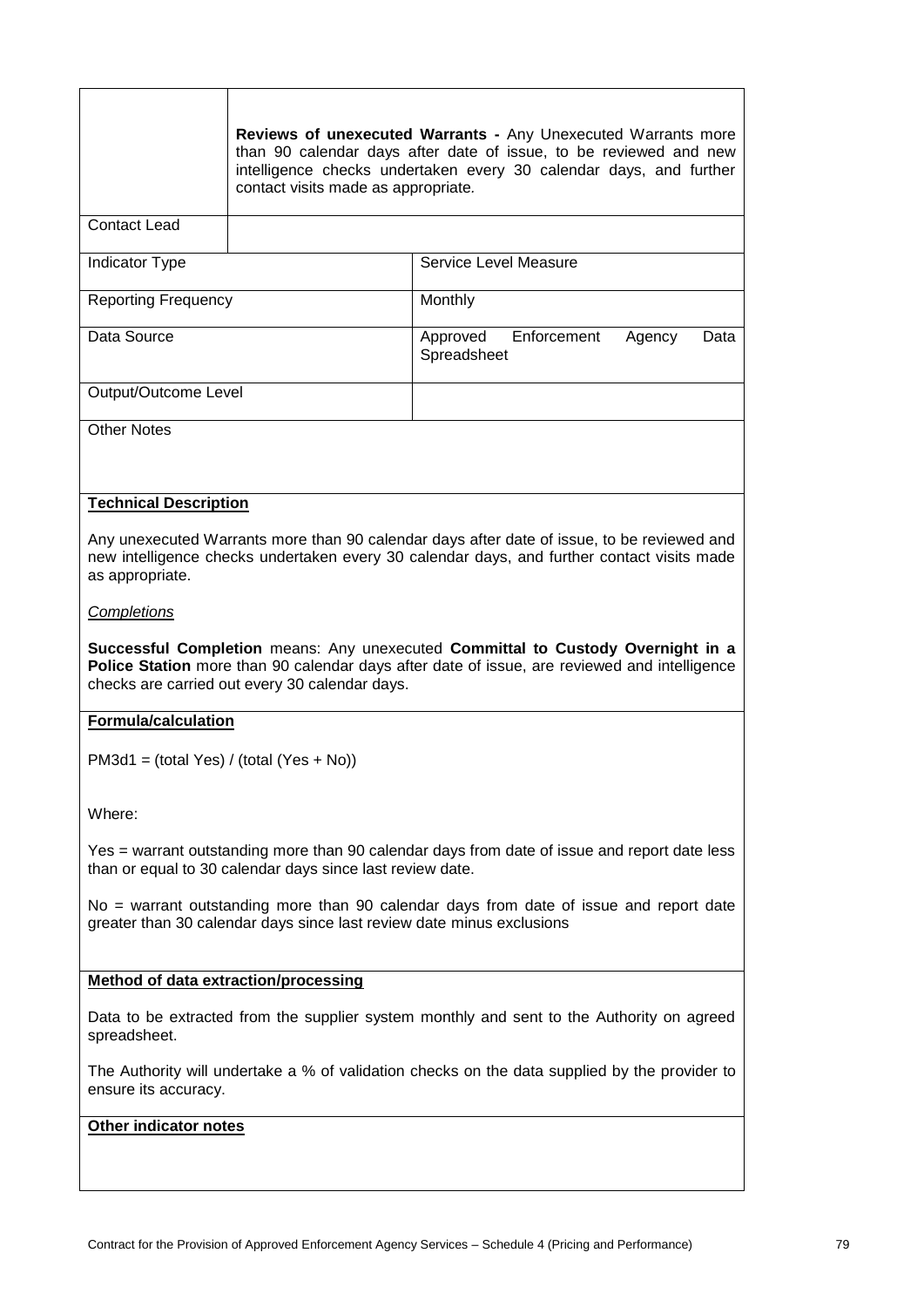# **Diversity Data**

| <b>AEA PERFORMANCE MEASURES</b>                                                                                                                                                                             |                                   |                                                                                                                                                                                                                        |
|-------------------------------------------------------------------------------------------------------------------------------------------------------------------------------------------------------------|-----------------------------------|------------------------------------------------------------------------------------------------------------------------------------------------------------------------------------------------------------------------|
|                                                                                                                                                                                                             |                                   |                                                                                                                                                                                                                        |
| Long Description &<br>Rationale                                                                                                                                                                             | Measure:<br><b>Warrants PM6d1</b> | Reviews of unexecuted Warrants - Financial Arrest                                                                                                                                                                      |
|                                                                                                                                                                                                             | compliance required.              | Any Unexecuted Warrants more than 90 calendar days after date of<br>issue, to be reviewed and new intelligence checks undertaken every 30<br>calendar days, and further contact visits made as appropriate. 100%       |
|                                                                                                                                                                                                             |                                   | Rationale: Any unexecuted Warrants more than 90 calendar days after<br>date of issue, to be reviewed and new intelligence checks undertaken<br>every 30 calendar days, and further contact visits made as appropriate. |
| <b>Contact Lead</b>                                                                                                                                                                                         |                                   |                                                                                                                                                                                                                        |
| Indicator Type                                                                                                                                                                                              |                                   | Service Level Measure                                                                                                                                                                                                  |
| <b>Reporting Frequency</b>                                                                                                                                                                                  |                                   | Monthly                                                                                                                                                                                                                |
| Data Source                                                                                                                                                                                                 |                                   | Approved<br>Enforcement<br>Agency<br>Data<br>Spreadsheet                                                                                                                                                               |
| Output/Outcome Level                                                                                                                                                                                        |                                   |                                                                                                                                                                                                                        |
| <b>Other Notes</b>                                                                                                                                                                                          |                                   |                                                                                                                                                                                                                        |
| <b>Technical Description</b>                                                                                                                                                                                |                                   |                                                                                                                                                                                                                        |
| Any unexecuted Warrants more than 90 calendar days after date of issue, to be reviewed and<br>new intelligence checks undertaken every 30 calendar days, and further contact visits made<br>as appropriate. |                                   |                                                                                                                                                                                                                        |
| <b>Completions</b>                                                                                                                                                                                          |                                   |                                                                                                                                                                                                                        |
| Successful Completion means - Any unexecuted Financial Arrest Warrants more than 90<br>calendar days after date of issue, are reviewed and intelligence checks are carried out every<br>30 calendar days.   |                                   |                                                                                                                                                                                                                        |
| <b>Formula/calculation</b>                                                                                                                                                                                  |                                   |                                                                                                                                                                                                                        |
| PM6d1 = (total Yes) / (total (Yes + No))                                                                                                                                                                    |                                   |                                                                                                                                                                                                                        |
| Where:                                                                                                                                                                                                      |                                   |                                                                                                                                                                                                                        |
| Yes = warrant outstanding more than 90 calendar days from date of issue and report date less<br>than or equal to 30 calendar days since last review date.                                                   |                                   |                                                                                                                                                                                                                        |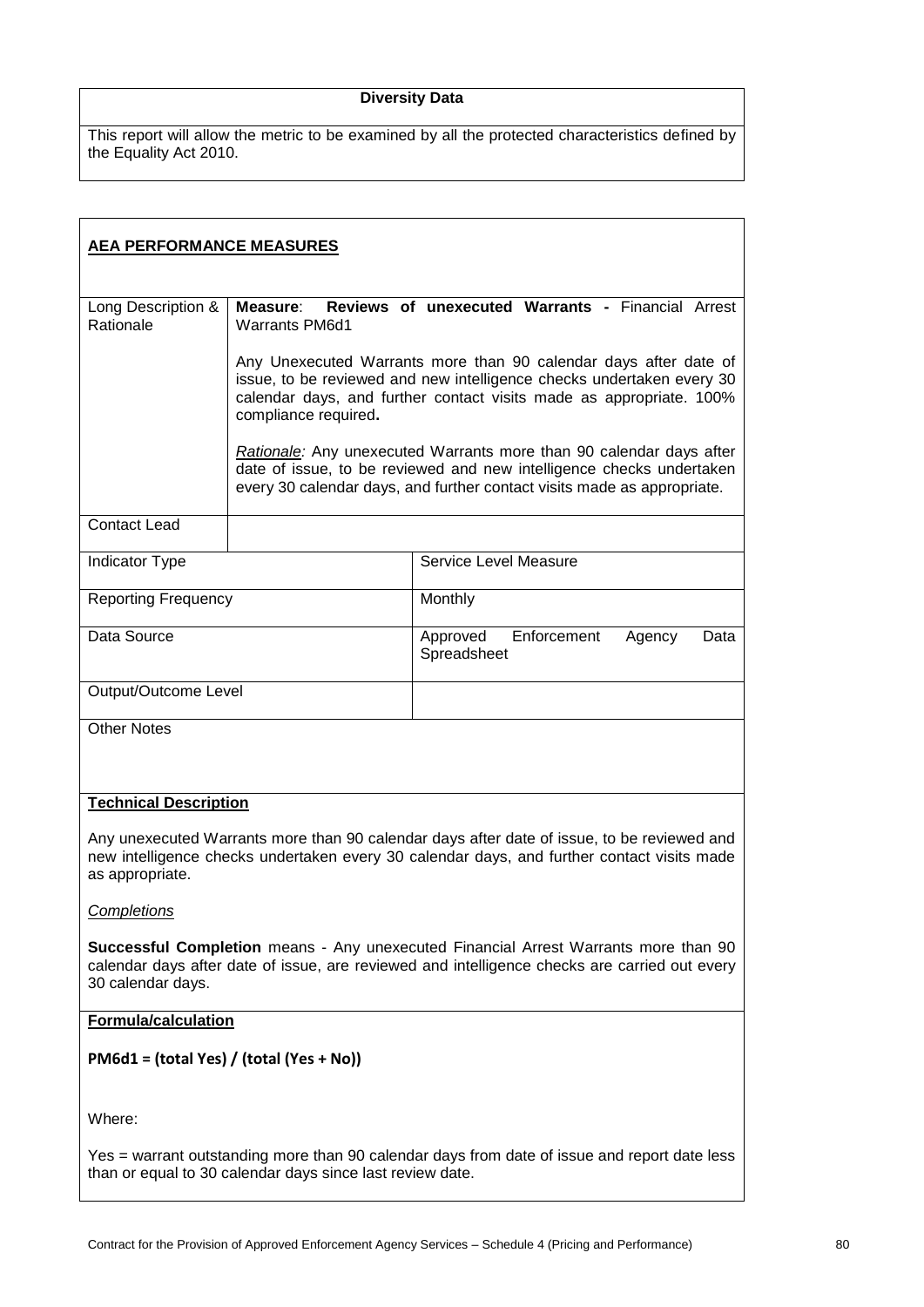No = warrant outstanding more than 90 calendar days from date of issue and report date greater than 30 calendar days since last review date. minus exclusions

#### **Method of data extraction/processing**

Data to be extracted from the supplier system monthly and sent to the Authority on agreed spreadsheet.

The Authority will undertake a % of validation checks on the data supplied by the provider to ensure its accuracy.

# **Other indicator notes**

#### **Diversity Data**

| <b>AEA PERFORMANCE MEASURES</b> |                                                                                                                                                                                                                                                                                                                                                                                                                                                                                                                                                              |                       |
|---------------------------------|--------------------------------------------------------------------------------------------------------------------------------------------------------------------------------------------------------------------------------------------------------------------------------------------------------------------------------------------------------------------------------------------------------------------------------------------------------------------------------------------------------------------------------------------------------------|-----------------------|
| Long Description &<br>Rationale | Measure: Warrant or Order Progression - Clamping Order PM2e1<br>75% of Clamping Orders executed of progressed within 90 calendar<br>days from date of issue<br>Rationale:<br>Warrant or Order Progression: All Warrants and Orders to be<br>progressed as follows:<br>All Warrants or Order to be:<br>Executed - paid in full<br>Application to Withdrawn by the Court<br>New information provided to the Authority to enable the account<br>to be progressed, this will include new addresses; or<br>confirmation that the Defendant is unable to be traced |                       |
|                                 | Progression of Warrants and Orders is linked to the retention period for<br>each Warrant or Order outlined in Annex 6 of the Specification<br>Schedule.                                                                                                                                                                                                                                                                                                                                                                                                      |                       |
| <b>Contact Lead</b>             |                                                                                                                                                                                                                                                                                                                                                                                                                                                                                                                                                              |                       |
| <b>Indicator Type</b>           |                                                                                                                                                                                                                                                                                                                                                                                                                                                                                                                                                              | Service Level Measure |
| <b>Reporting Frequency</b>      |                                                                                                                                                                                                                                                                                                                                                                                                                                                                                                                                                              | Monthly               |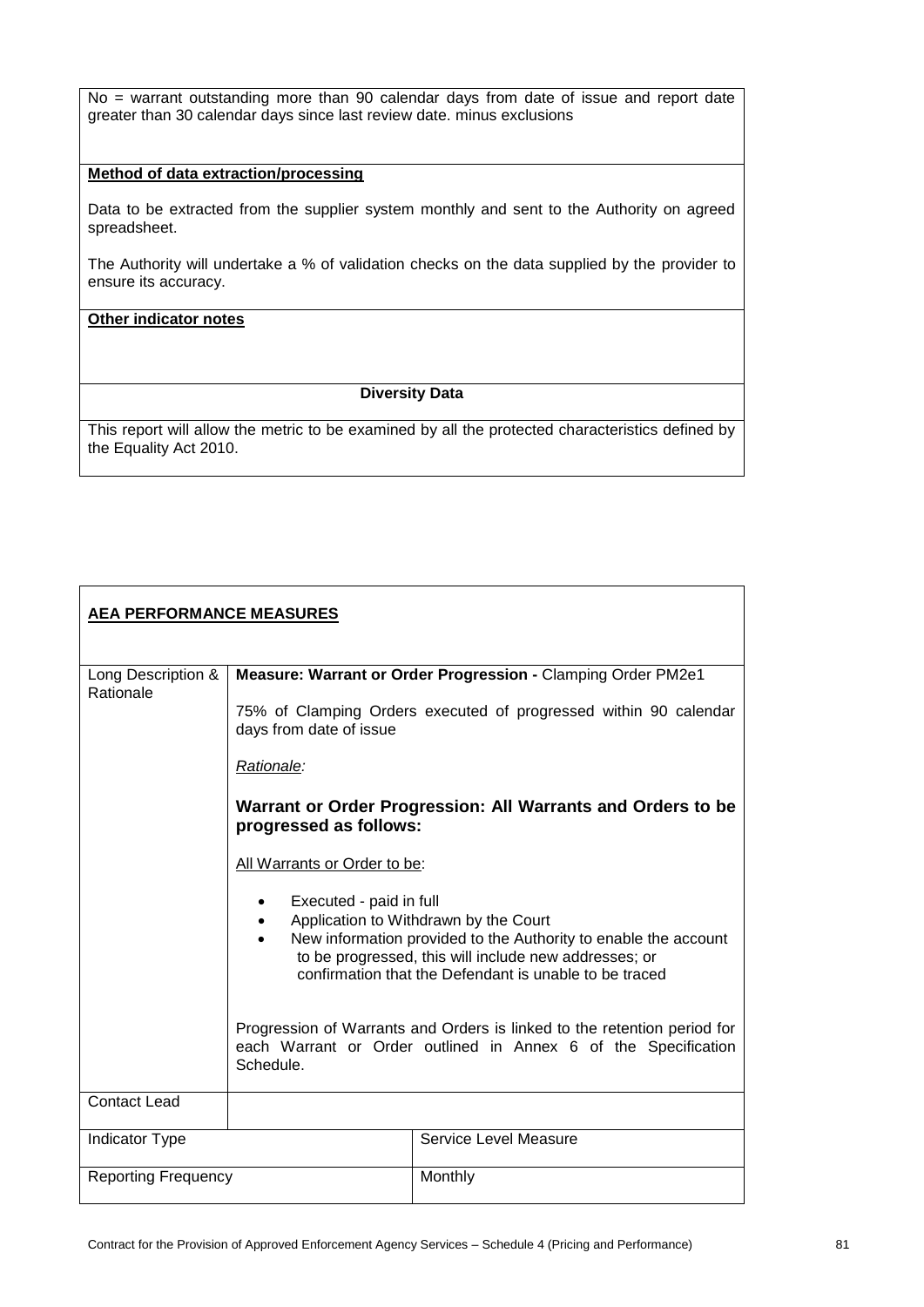| Data Source                                                                                                                |                                                                                                                                         | Approved              | Enforcement | Agency | Data |
|----------------------------------------------------------------------------------------------------------------------------|-----------------------------------------------------------------------------------------------------------------------------------------|-----------------------|-------------|--------|------|
|                                                                                                                            |                                                                                                                                         | Spreadsheet           |             |        |      |
| Output/Outcome Level                                                                                                       |                                                                                                                                         |                       |             |        |      |
|                                                                                                                            |                                                                                                                                         |                       |             |        |      |
| <b>Other Notes</b>                                                                                                         |                                                                                                                                         |                       |             |        |      |
|                                                                                                                            |                                                                                                                                         |                       |             |        |      |
| <b>Technical Description</b>                                                                                               |                                                                                                                                         |                       |             |        |      |
|                                                                                                                            |                                                                                                                                         |                       |             |        |      |
| Completions                                                                                                                |                                                                                                                                         |                       |             |        |      |
| <b>Positive Completion means:</b>                                                                                          |                                                                                                                                         |                       |             |        |      |
|                                                                                                                            | Clamping order successfully executed or progressed within 90 calendar days of date of issue                                             |                       |             |        |      |
| Formula/calculation                                                                                                        |                                                                                                                                         |                       |             |        |      |
|                                                                                                                            | PM 2e1 = $(total Yes) / (total (Yes + No))$ where                                                                                       |                       |             |        |      |
|                                                                                                                            |                                                                                                                                         |                       |             |        |      |
|                                                                                                                            |                                                                                                                                         |                       |             |        |      |
|                                                                                                                            | Yes = successfully execute or progressed within 90 calendar days                                                                        |                       |             |        |      |
|                                                                                                                            | No = not successfully execute of progressed within 90 calendar days minus exclusions.                                                   |                       |             |        |      |
|                                                                                                                            |                                                                                                                                         |                       |             |        |      |
|                                                                                                                            |                                                                                                                                         |                       |             |        |      |
|                                                                                                                            |                                                                                                                                         |                       |             |        |      |
| Method of data extraction/processing                                                                                       |                                                                                                                                         |                       |             |        |      |
| spreadsheet.                                                                                                               | Data to be extracted from the supplier system monthly and sent to the Authority on agreed                                               |                       |             |        |      |
|                                                                                                                            | The Authority will undertake a % of validation checks on the data supplied by the provider to                                           |                       |             |        |      |
| ensure its accuracy.                                                                                                       |                                                                                                                                         |                       |             |        |      |
| Other indicator notes                                                                                                      |                                                                                                                                         |                       |             |        |      |
|                                                                                                                            |                                                                                                                                         |                       |             |        |      |
|                                                                                                                            |                                                                                                                                         |                       |             |        |      |
|                                                                                                                            |                                                                                                                                         | <b>Diversity Data</b> |             |        |      |
|                                                                                                                            |                                                                                                                                         |                       |             |        |      |
| This report will allow the metric to be examined by all the protected characteristics defined by<br>the Equality Act 2010. |                                                                                                                                         |                       |             |        |      |
|                                                                                                                            |                                                                                                                                         |                       |             |        |      |
|                                                                                                                            |                                                                                                                                         |                       |             |        |      |
| <b>AEA PERFORMANCE MEASURES</b>                                                                                            |                                                                                                                                         |                       |             |        |      |
|                                                                                                                            |                                                                                                                                         |                       |             |        |      |
|                                                                                                                            |                                                                                                                                         |                       |             |        |      |
| Long Description &<br>Rationale                                                                                            | Measure: Warrant or Order Progression - Committal to Custody<br>overnight at Police Station PM4e1                                       |                       |             |        |      |
|                                                                                                                            | 98% of Committal to Custody Overnight in a Police Station Warrants<br>executed or progressed within 90 calendar days from date of issue |                       |             |        |      |
|                                                                                                                            |                                                                                                                                         |                       |             |        |      |
|                                                                                                                            |                                                                                                                                         |                       |             |        |      |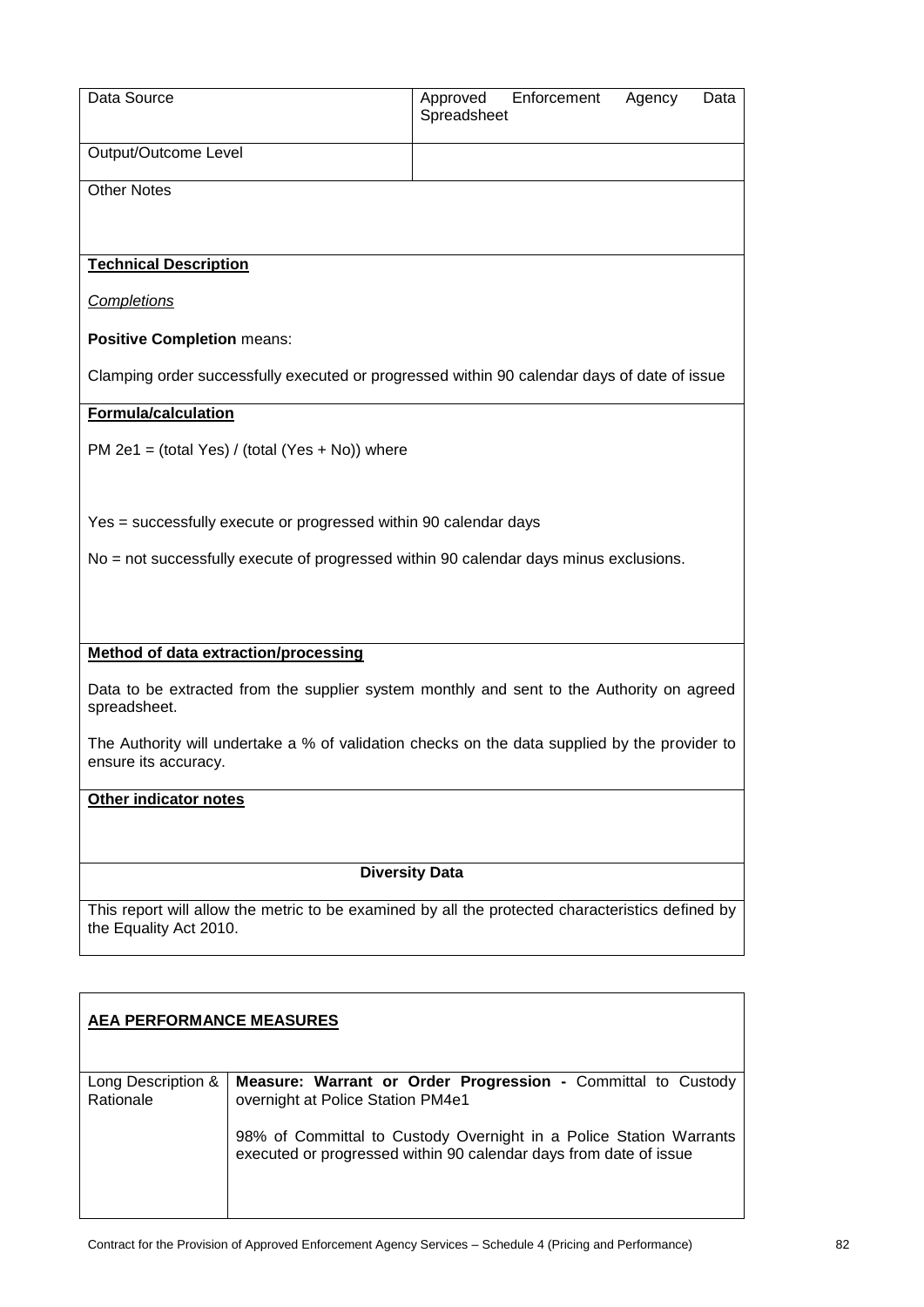|                                                                                                                                             | Rationale:                                                                                                                                                                                                                                                                                 |                                                                                                                                            |  |
|---------------------------------------------------------------------------------------------------------------------------------------------|--------------------------------------------------------------------------------------------------------------------------------------------------------------------------------------------------------------------------------------------------------------------------------------------|--------------------------------------------------------------------------------------------------------------------------------------------|--|
|                                                                                                                                             |                                                                                                                                                                                                                                                                                            | Warrant or Order Progression: All Warrants and Orders to be                                                                                |  |
|                                                                                                                                             | progressed as follows:                                                                                                                                                                                                                                                                     |                                                                                                                                            |  |
|                                                                                                                                             | All Warrants or Order) to be:                                                                                                                                                                                                                                                              |                                                                                                                                            |  |
|                                                                                                                                             | All Warrants or Order to be:                                                                                                                                                                                                                                                               |                                                                                                                                            |  |
|                                                                                                                                             | Executed - arrested<br>paid in full<br>$\bullet$<br>Withdrawn by the Court<br>$\bullet$<br>New information provided to the Authority to enable the account<br>$\bullet$<br>to be progressed, this will include new addresses; or confirmation<br>that the Defendant is unable to be traced |                                                                                                                                            |  |
|                                                                                                                                             | Schedule.                                                                                                                                                                                                                                                                                  | Progression of Warrants and Orders is linked to the retention period for<br>each Warrant or Order outlined in Annex 6 of the Specification |  |
| <b>Contact Lead</b>                                                                                                                         |                                                                                                                                                                                                                                                                                            |                                                                                                                                            |  |
| Indicator Type                                                                                                                              |                                                                                                                                                                                                                                                                                            | Service Level Measure                                                                                                                      |  |
| <b>Reporting Frequency</b>                                                                                                                  |                                                                                                                                                                                                                                                                                            | Monthly                                                                                                                                    |  |
| Data Source                                                                                                                                 |                                                                                                                                                                                                                                                                                            | Approved<br>Enforcement<br>Agency<br>Data<br>Spreadsheet                                                                                   |  |
| Output/Outcome Level                                                                                                                        |                                                                                                                                                                                                                                                                                            |                                                                                                                                            |  |
| <b>Other Notes</b>                                                                                                                          |                                                                                                                                                                                                                                                                                            |                                                                                                                                            |  |
| <b>Technical Description</b>                                                                                                                |                                                                                                                                                                                                                                                                                            |                                                                                                                                            |  |
| <b>Completions</b>                                                                                                                          |                                                                                                                                                                                                                                                                                            |                                                                                                                                            |  |
| <b>Successfully completed means:</b>                                                                                                        |                                                                                                                                                                                                                                                                                            |                                                                                                                                            |  |
|                                                                                                                                             | Committal to Custody overnight at Police Station                                                                                                                                                                                                                                           |                                                                                                                                            |  |
| successfully executed or progressed within 90 calendar days                                                                                 |                                                                                                                                                                                                                                                                                            |                                                                                                                                            |  |
| <b>Formula/calculation</b>                                                                                                                  |                                                                                                                                                                                                                                                                                            |                                                                                                                                            |  |
| N/A<br>Success is number of successfully executed Committal to Custody overnight at Police Station<br>or progressed within 90 calendar days |                                                                                                                                                                                                                                                                                            |                                                                                                                                            |  |
| $MP4e1 = Total Yes)/(total (Yes+No))$                                                                                                       |                                                                                                                                                                                                                                                                                            |                                                                                                                                            |  |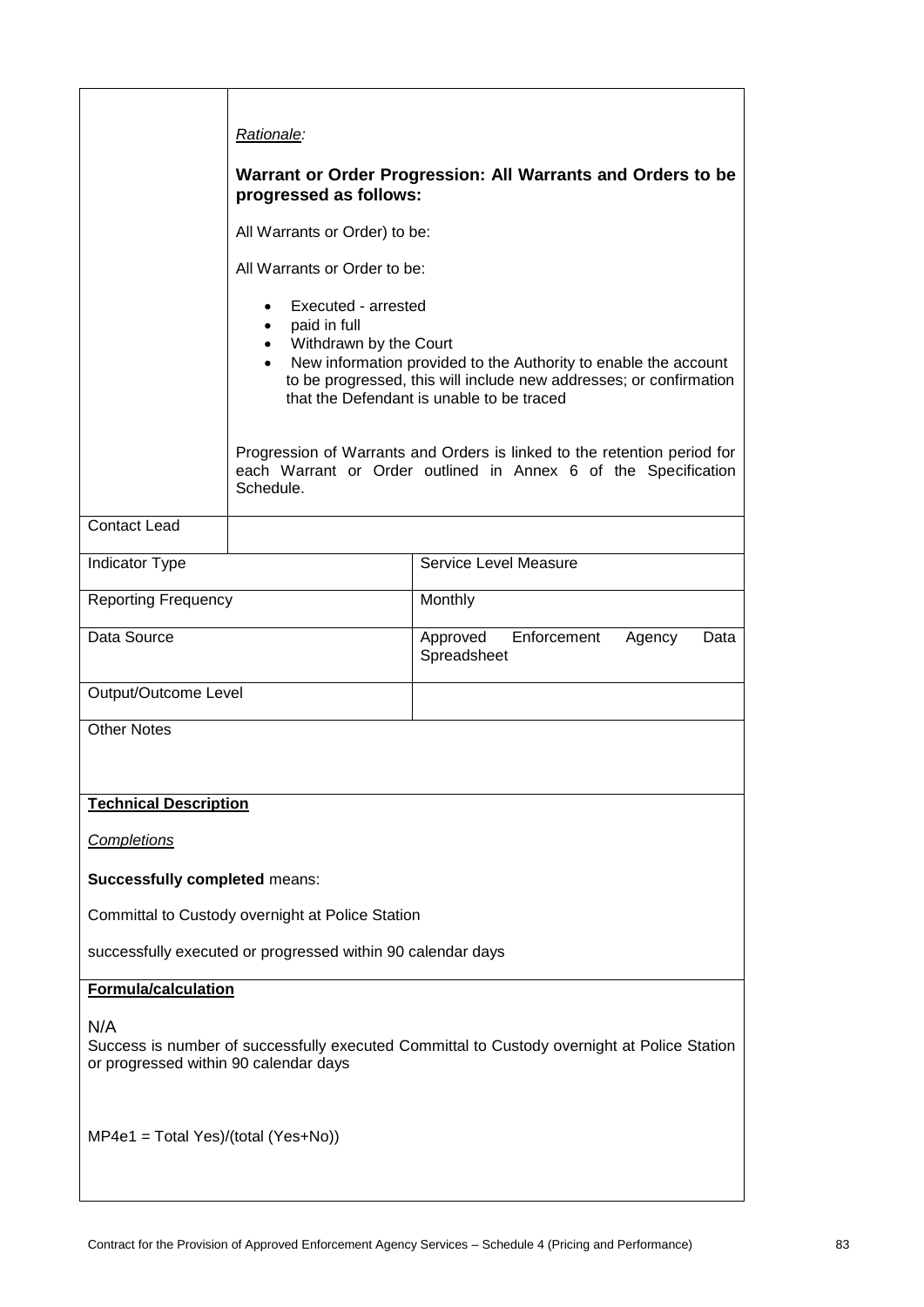Yes = successfully execute or progressed within 90 calendar days

No = not successfully execute or progressed within 90 calendar days minus exclusions

#### **Method of data extraction/processing**

Data to be extracted from the supplier system monthly and sent to the Authority on agreed spreadsheet.

The Authority will undertake a % of validation checks on the data supplied by the provider to ensure its accuracy.

# **Other indicator notes**

## **Diversity Data**

| <b>AEA PERFORMANCE MEASURES</b> |                                                                                       |                                                                                                                                            |  |
|---------------------------------|---------------------------------------------------------------------------------------|--------------------------------------------------------------------------------------------------------------------------------------------|--|
| Long Description &<br>Rationale | PM <sub>5e1</sub>                                                                     | Measure: Warrant or Order Progression - Confiscation Orders                                                                                |  |
|                                 |                                                                                       | 98% of Specific Assets with Consent to be successfully satisfied or<br>progressed within 35 calendar days from date of issue               |  |
|                                 | Rationale:                                                                            |                                                                                                                                            |  |
|                                 | Warrant or Order Progression: All Warrants and Orders to be<br>progressed as follows: |                                                                                                                                            |  |
|                                 |                                                                                       | Confiscation Orders for Realisation of Specific Asset with Consent to be:                                                                  |  |
|                                 | Satisfied by sale of asset                                                            | Arrangements in place for the sale of the asset -                                                                                          |  |
|                                 | Schedule.                                                                             | Progression of Warrants and Orders is linked to the retention period for<br>each Warrant or Order outlined in Annex 6 of the Specification |  |
| <b>Contact Lead</b>             |                                                                                       |                                                                                                                                            |  |
| <b>Indicator Type</b>           |                                                                                       | Service Level Measure                                                                                                                      |  |
| <b>Reporting Frequency</b>      |                                                                                       | Monthly                                                                                                                                    |  |
| Data Source                     |                                                                                       | Enforcement<br>Approved<br>Agency<br>Data<br>Spreadsheet                                                                                   |  |
| Output/Outcome Level            |                                                                                       |                                                                                                                                            |  |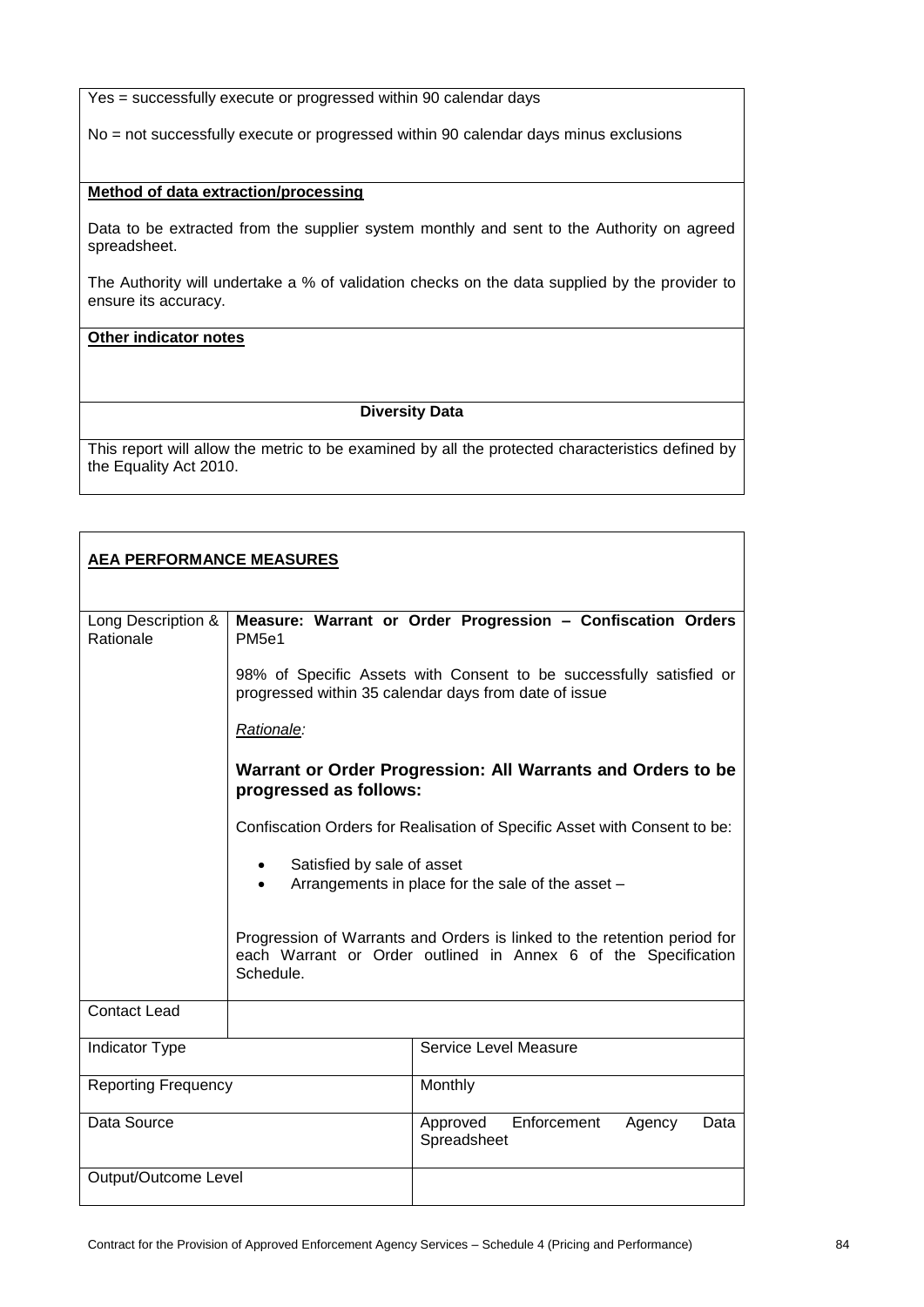## **Technical Description**

*Completions*

#### **Positive Completion** means:

Specific Asset to satisfied by sale or progressed.

## **Formula/calculation**

Success is number of successfully satisfying sale of the assets or progressed within 35 calendar days

PM5e1 = (total Yes)/ (total (Yes+No))

Yes = successfully execute or progressed within 35 calendar days

No = not successfully execute of progressed within 35 calendar days

#### **Method of data extraction/processing**

Data to be extracted from the supplier system monthly and sent to the Authority on agreed spreadsheet.

The Authority will undertake a % of validation checks on the data supplied by the provider to ensure its accuracy.

# **Other indicator notes**

## **Diversity Data**

| <b>AEA PERFORMANCE MEASURES</b> |                                                                                                                    |  |
|---------------------------------|--------------------------------------------------------------------------------------------------------------------|--|
|                                 |                                                                                                                    |  |
| Long Description &<br>Rationale | Measure: Warrant or Order Progression - Financial Arrest Warrants<br>PM <sub>6e1</sub>                             |  |
|                                 | 98% of Financial Arrest Warrants successfully executed or progressed<br>within 90 calendar days from date of issue |  |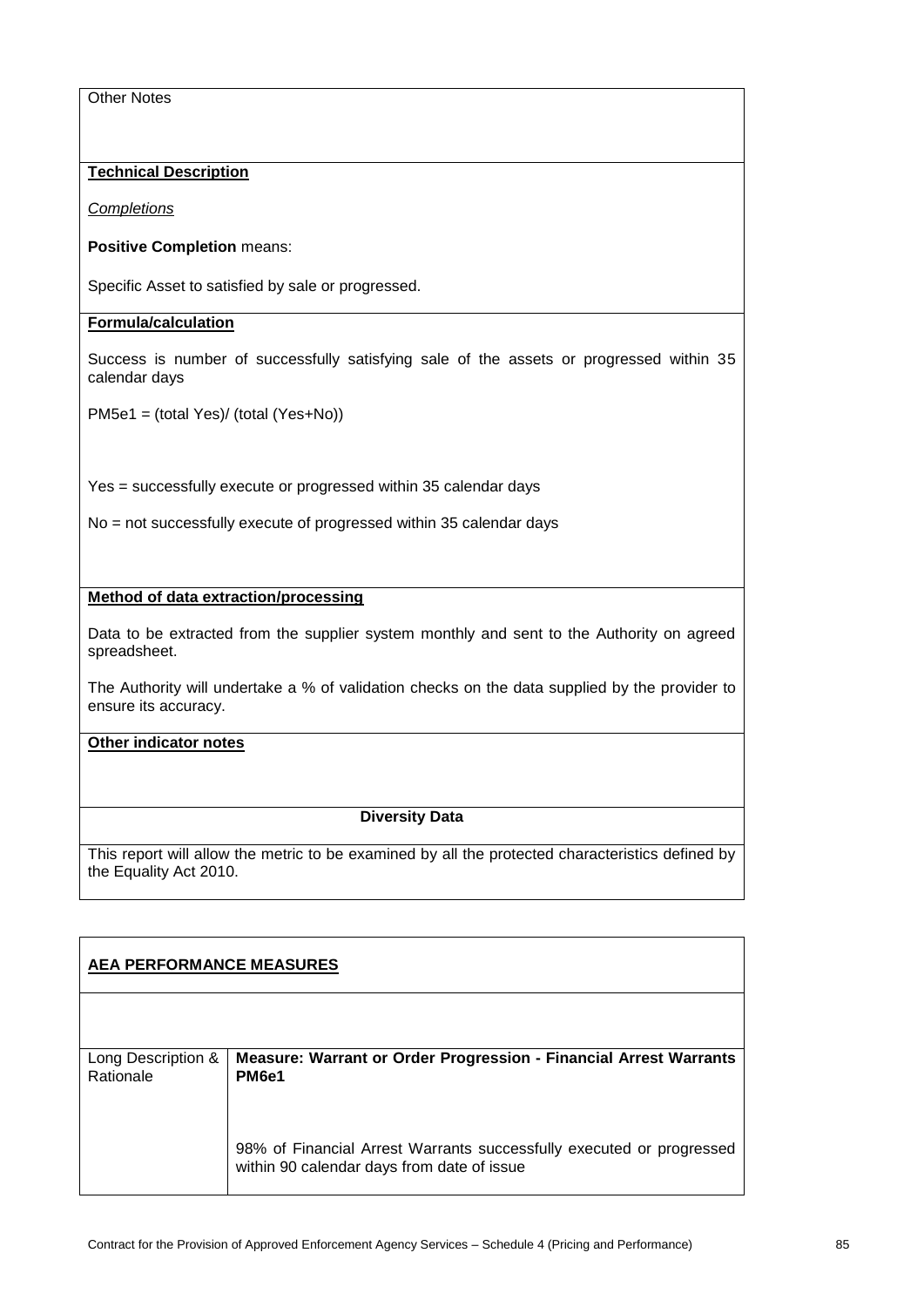|                                                                                                                                                           | Rationale:                                                                                                                                                                                                                                                                                |                                                          |  |
|-----------------------------------------------------------------------------------------------------------------------------------------------------------|-------------------------------------------------------------------------------------------------------------------------------------------------------------------------------------------------------------------------------------------------------------------------------------------|----------------------------------------------------------|--|
|                                                                                                                                                           | Warrant or Order Progression: All Warrants and Orders to be<br>progressed as follows:                                                                                                                                                                                                     |                                                          |  |
|                                                                                                                                                           | All Warrants or Order to be:                                                                                                                                                                                                                                                              |                                                          |  |
|                                                                                                                                                           | • Executed - arrested (Bail or No Bail) or paid in full<br>• Application to Withdraw by the Court<br>• New information provided to the Authority to enable the account<br>to be progressed, this will include new addresses; or<br>confirmation that the Defendant is unable to be traced |                                                          |  |
|                                                                                                                                                           | Progression of Warrants and Orders is linked to the retention period for<br>each Warrant or Order outlined in Annex 6 of the Specification<br>Schedule.                                                                                                                                   |                                                          |  |
| <b>Contact Lead</b>                                                                                                                                       |                                                                                                                                                                                                                                                                                           |                                                          |  |
| Indicator Type                                                                                                                                            |                                                                                                                                                                                                                                                                                           | Service Level Measure                                    |  |
| <b>Reporting Frequency</b>                                                                                                                                |                                                                                                                                                                                                                                                                                           | Monthly                                                  |  |
| Data Source                                                                                                                                               |                                                                                                                                                                                                                                                                                           | Enforcement<br>Approved<br>Agency<br>Data<br>Spreadsheet |  |
| Output/Outcome Level                                                                                                                                      |                                                                                                                                                                                                                                                                                           |                                                          |  |
| <b>Other Notes</b>                                                                                                                                        |                                                                                                                                                                                                                                                                                           |                                                          |  |
|                                                                                                                                                           |                                                                                                                                                                                                                                                                                           |                                                          |  |
| <b>Technical Description</b>                                                                                                                              |                                                                                                                                                                                                                                                                                           |                                                          |  |
| Completions                                                                                                                                               |                                                                                                                                                                                                                                                                                           |                                                          |  |
|                                                                                                                                                           | <b>Successful Completion means:</b>                                                                                                                                                                                                                                                       |                                                          |  |
|                                                                                                                                                           | Financial arrest warrant executed or progressed within 90 calendar days                                                                                                                                                                                                                   |                                                          |  |
| <b>Formula/calculation</b>                                                                                                                                |                                                                                                                                                                                                                                                                                           |                                                          |  |
| Success is number of successfully executed Financial Arrest Warrant or progressed within 90<br>calendar days                                              |                                                                                                                                                                                                                                                                                           |                                                          |  |
| $PM6e1 = (total Yes) / (total (Yes + No))$                                                                                                                |                                                                                                                                                                                                                                                                                           |                                                          |  |
| Yes = successfully execute or progressed within 90 calendar days<br>No = not successfully execute of progressed within 90 calendar days minus exclusions. |                                                                                                                                                                                                                                                                                           |                                                          |  |
|                                                                                                                                                           |                                                                                                                                                                                                                                                                                           |                                                          |  |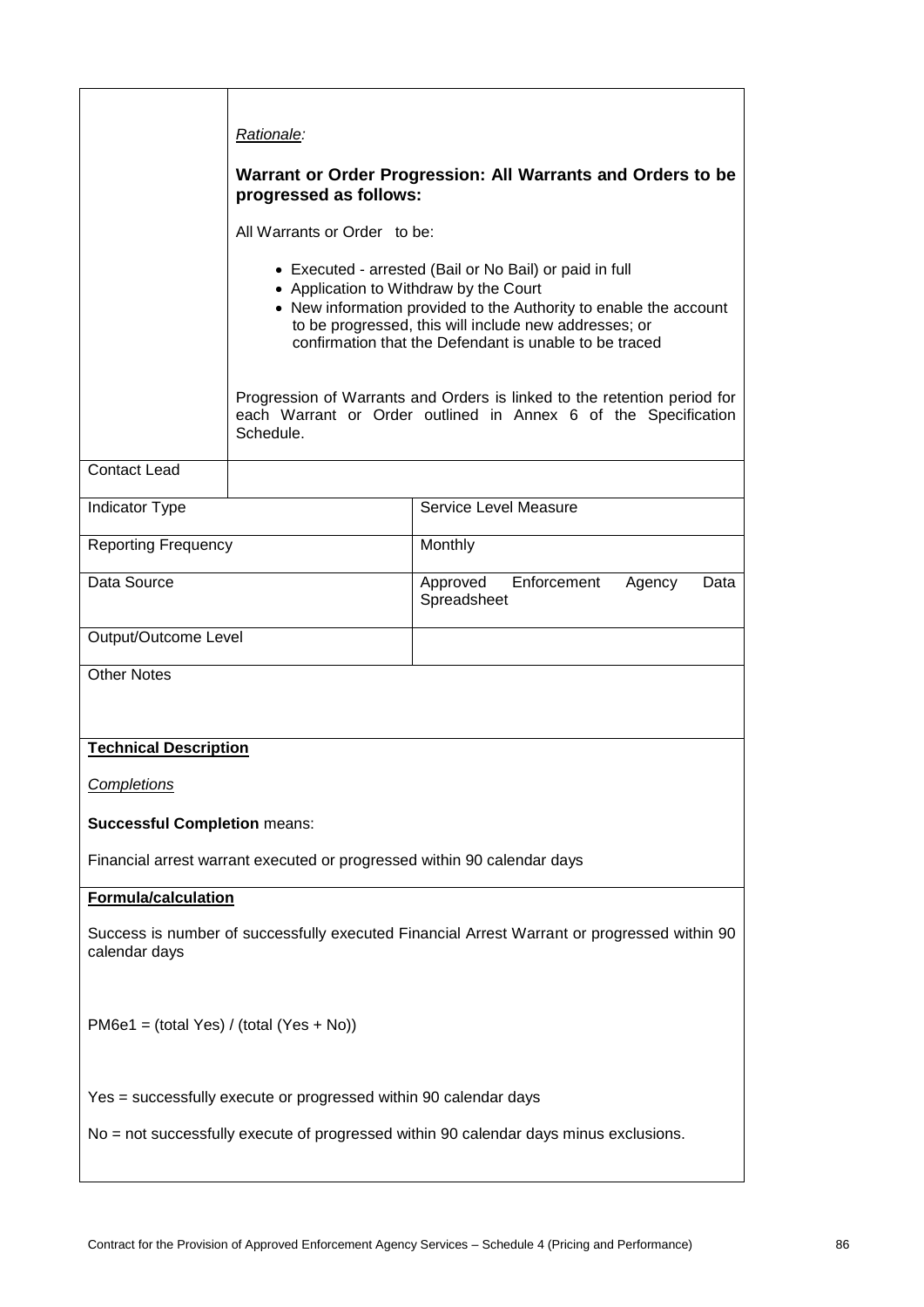# **Method of data extraction/processing**

Data to be extracted from the supplier system monthly and sent to the Authority on agreed spreadsheet.

The Authority will undertake a % of validation checks on the data supplied by the provider to ensure its accuracy.

#### **Other indicator notes**

#### **Diversity Data**

| <b>AEA PERFORMANCE MEASURES</b>                                                                     |                                                                                       |                                                                                                                                                                                    |  |
|-----------------------------------------------------------------------------------------------------|---------------------------------------------------------------------------------------|------------------------------------------------------------------------------------------------------------------------------------------------------------------------------------|--|
| Long Description &                                                                                  |                                                                                       | Measure: Warrant or Order Progression - Warrants of Control PM7e1                                                                                                                  |  |
| Rationale                                                                                           |                                                                                       |                                                                                                                                                                                    |  |
|                                                                                                     | 180 calendar days from date of issue                                                  | 98% of Warrants of Control successfully executed or progressed within                                                                                                              |  |
|                                                                                                     | Warrant or Order Progression: All Warrants and Orders to be<br>progressed as follows: |                                                                                                                                                                                    |  |
|                                                                                                     | Executed - paid in full<br>$\bullet$<br>Applied to be withdrawn by the court          | New information provided to the Authority to enable the account<br>to be progressed, this will include new addresses; or confirmation<br>that the Defendant is unable to be traced |  |
| <b>Contact Lead</b>                                                                                 |                                                                                       |                                                                                                                                                                                    |  |
| <b>Indicator Type</b>                                                                               |                                                                                       | Service Level Measure                                                                                                                                                              |  |
| <b>Reporting Frequency</b>                                                                          |                                                                                       | Monthly                                                                                                                                                                            |  |
| Data Source                                                                                         |                                                                                       | Enforcement<br>Approved<br>Agency<br>Data<br>Spreadsheet                                                                                                                           |  |
| Output/Outcome Level                                                                                |                                                                                       |                                                                                                                                                                                    |  |
| <b>Other Notes</b>                                                                                  |                                                                                       |                                                                                                                                                                                    |  |
| <b>Technical Description</b>                                                                        |                                                                                       |                                                                                                                                                                                    |  |
| Completions                                                                                         |                                                                                       |                                                                                                                                                                                    |  |
| Successfully completed means Warrant of control executed or progressed within 180 calendar<br>days. |                                                                                       |                                                                                                                                                                                    |  |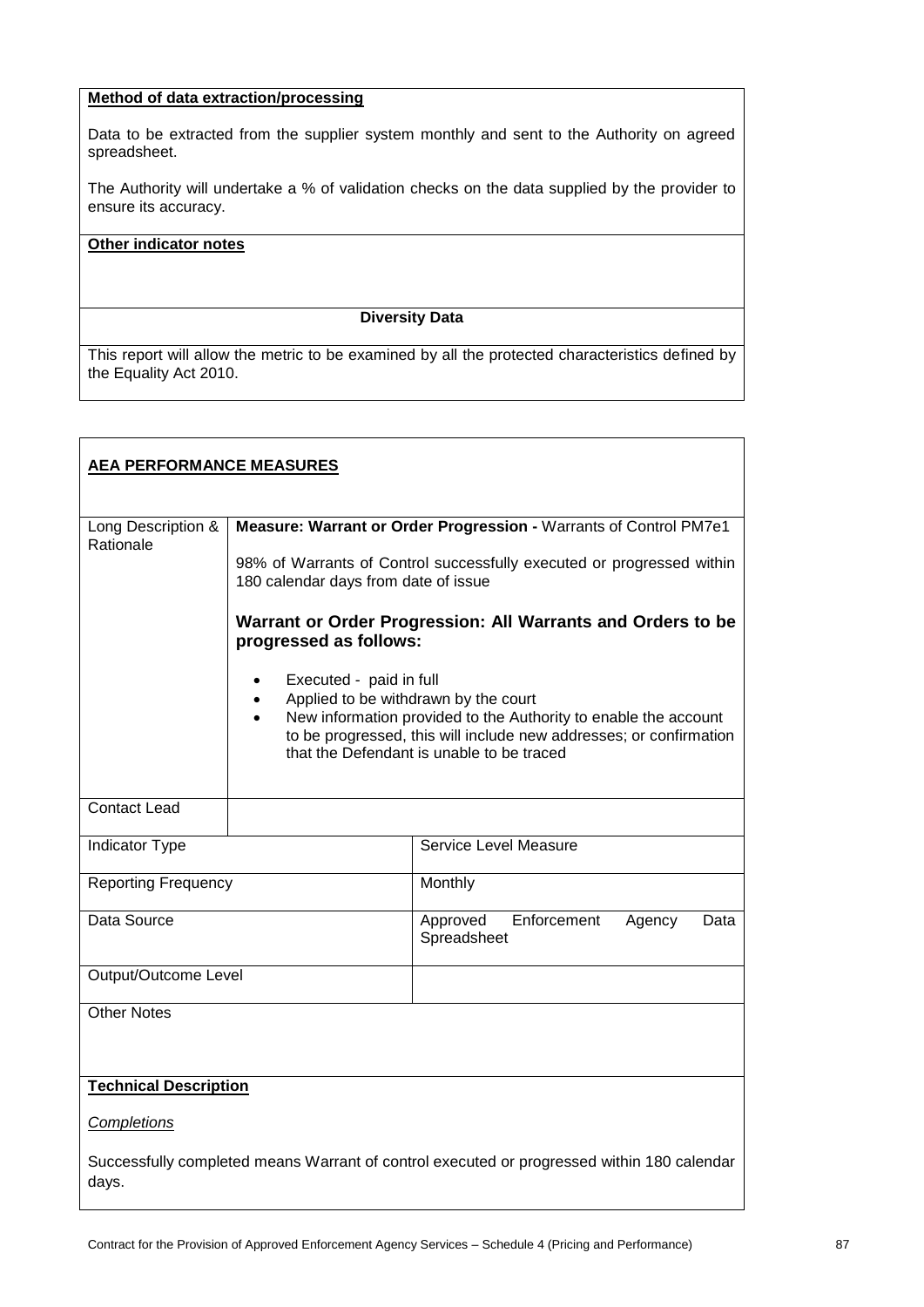## **Formula/calculation**

Success is number of successfully executed Warrants of Control or progressed within 180 calendar days

PM7e1 = (total Yes) / (total (Yes + No))

Yes = successfully execute or progressed within 180 calendar days

No = not successfully execute of progressed within 180 calendar days minus exclusions.

#### **Method of data extraction/processing**

Data to be extracted from the supplier system monthly and sent to the Authority on agreed spreadsheet.

The Authority will undertake a % of validation checks on the data supplied by the provider to ensure its accuracy.

## **Other indicator notes**

#### **Diversity Data**

| <b>AEA PERFORMANCE MEASURES</b> |                                                                                                                                                                                                                                                                                                                                                                                                                                                    |                       |  |
|---------------------------------|----------------------------------------------------------------------------------------------------------------------------------------------------------------------------------------------------------------------------------------------------------------------------------------------------------------------------------------------------------------------------------------------------------------------------------------------------|-----------------------|--|
| Long Description &<br>Rationale | <b>Measure: Movement on Warrant or Order - Breach Warrants PM1f1</b><br>100% of all Breach Warrants to have movement (activity) every 30<br>calendar days.                                                                                                                                                                                                                                                                                         |                       |  |
|                                 | Rationale: Ensuring activity is undertaken on all warrants and orders.<br><b>Movement on Warrant or Order – All Warrants or Orders to have</b><br>received enforcement activity as appropriate, which may include contact<br>with Defendant; personal contact visit; intelligence tracing.<br>Progression of Warrants and Orders is linked to the retention period for<br>each Warrant or Order outlined in Annex 6 of Schedule 1 (Specification). |                       |  |
| <b>Contact Lead</b>             |                                                                                                                                                                                                                                                                                                                                                                                                                                                    |                       |  |
| Indicator Type                  |                                                                                                                                                                                                                                                                                                                                                                                                                                                    | Service Level Measure |  |
| Reporting Frequency             |                                                                                                                                                                                                                                                                                                                                                                                                                                                    | Monthly               |  |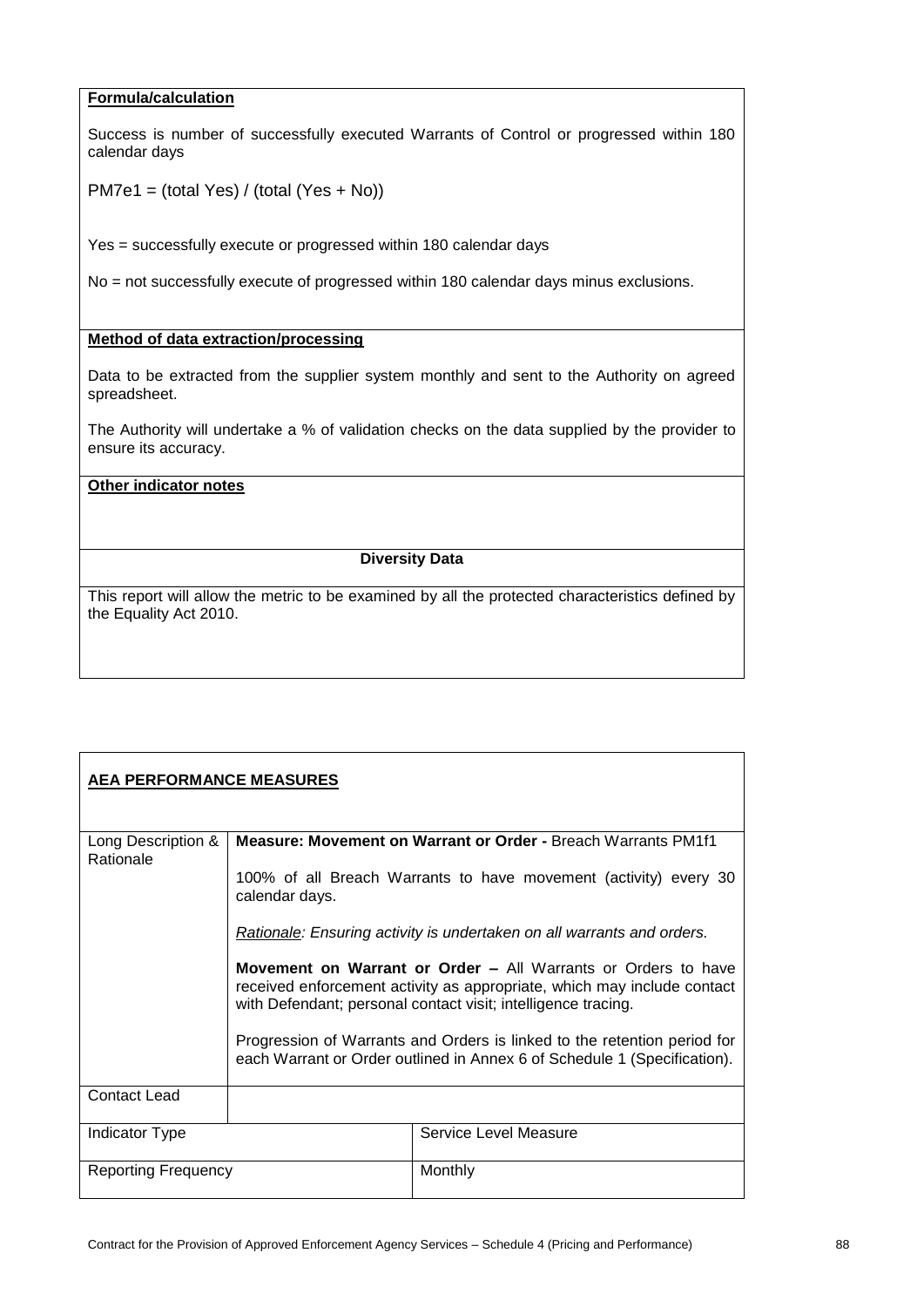| Data Source                                                                                                                                                                           | Approved<br>Spreadsheet | Enforcement | Agency | Data |
|---------------------------------------------------------------------------------------------------------------------------------------------------------------------------------------|-------------------------|-------------|--------|------|
| Output/Outcome Level                                                                                                                                                                  |                         |             |        |      |
| <b>Other Notes</b>                                                                                                                                                                    |                         |             |        |      |
| <b>Technical Description</b>                                                                                                                                                          |                         |             |        |      |
| <b>Completions</b>                                                                                                                                                                    |                         |             |        |      |
| <b>Positive Completion means:</b>                                                                                                                                                     |                         |             |        |      |
| Activity undertaken on each account. Any cases where no activity has been taken within the<br>last 30 calendar days will require exception reporting                                  |                         |             |        |      |
| <b>Formula/calculation</b>                                                                                                                                                            |                         |             |        |      |
| Success means all Warrants or Orders to have received enforcement activity as appropriate,<br>which may include contact with Defendant; personal contact visit; intelligence tracing. |                         |             |        |      |
| $PM1f1 = (total Yes) / (total (Yes + No))$                                                                                                                                            |                         |             |        |      |
| Where:                                                                                                                                                                                |                         |             |        |      |
| Yes - date of last action within 30 calendar days or less of the report date                                                                                                          |                         |             |        |      |
| No - date of last action greater than 30 calendar days                                                                                                                                |                         |             |        |      |
| <b>Method of data extraction/processing</b>                                                                                                                                           |                         |             |        |      |
| Data to be extracted from the supplier system monthly and sent to the Authority on agreed<br>spreadsheet.                                                                             |                         |             |        |      |
| The Authority will undertake a % of validation checks on the data supplied by the provider to<br>ensure its accuracy.                                                                 |                         |             |        |      |
| <b>Other indicator notes</b>                                                                                                                                                          |                         |             |        |      |
|                                                                                                                                                                                       |                         |             |        |      |
| <b>Diversity Data</b>                                                                                                                                                                 |                         |             |        |      |
| This report will allow the metric to be examined by all the protected characteristics defined by<br>the Equality Act 2010.                                                            |                         |             |        |      |
|                                                                                                                                                                                       |                         |             |        |      |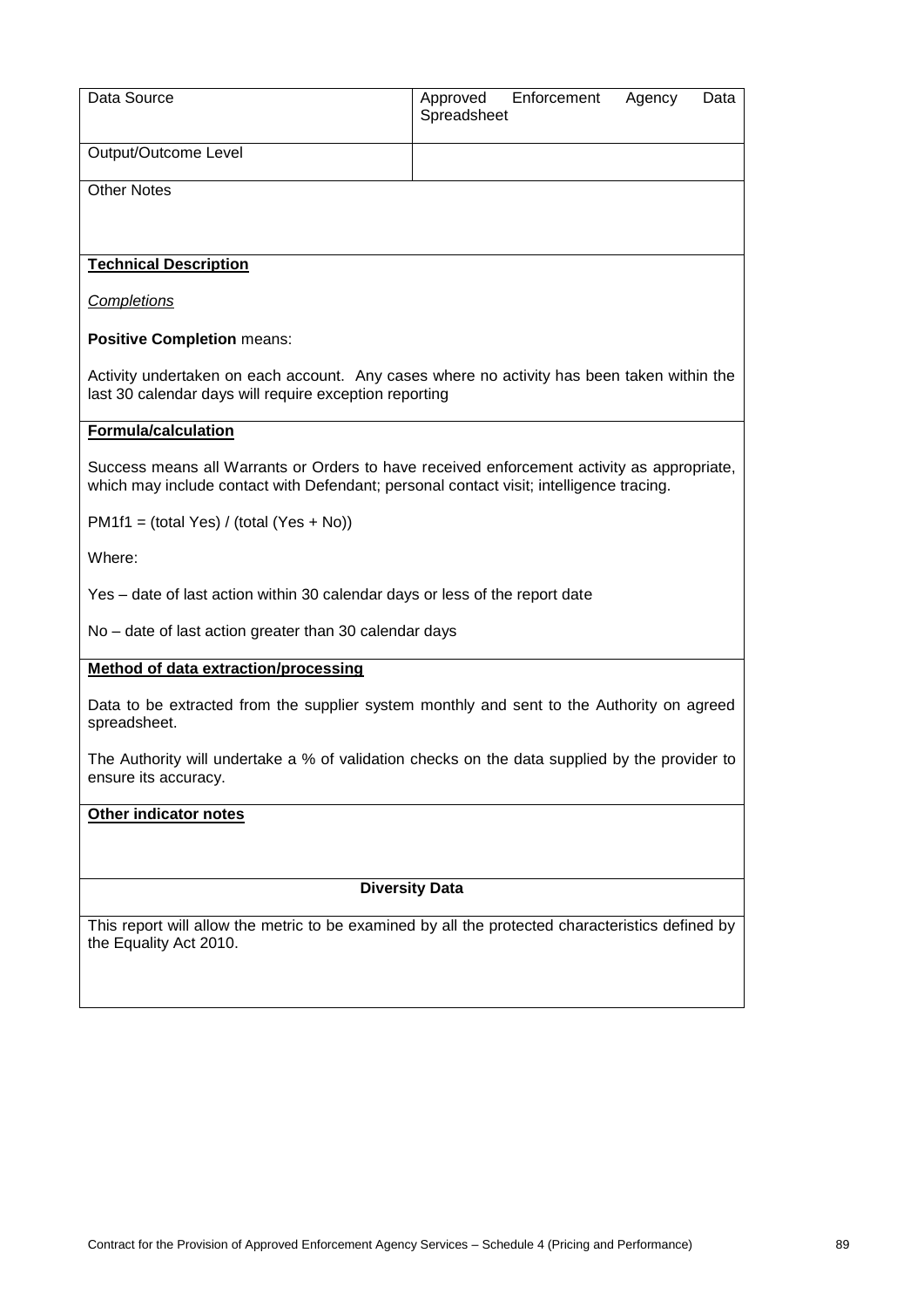# **AEA PERFORMANCE MEASURES**

| Long Description &<br>Rationale                                                                                                                                                       | Measure Movement on Warrant or Order - Clamping Order PM2f1                                                                                                                |                                                                                                                                                      |  |
|---------------------------------------------------------------------------------------------------------------------------------------------------------------------------------------|----------------------------------------------------------------------------------------------------------------------------------------------------------------------------|------------------------------------------------------------------------------------------------------------------------------------------------------|--|
|                                                                                                                                                                                       | 100% of all Clamping Orders to have movement (activity) every 30<br>calendar days.                                                                                         |                                                                                                                                                      |  |
|                                                                                                                                                                                       |                                                                                                                                                                            | Rationale: Ensuring activity is undertaken on all warrants and orders.                                                                               |  |
|                                                                                                                                                                                       | All Warrants or Orders to have received enforcement activity as<br>appropriate, which may include contact with Defendant; personal contact<br>visit; intelligence tracing. |                                                                                                                                                      |  |
|                                                                                                                                                                                       |                                                                                                                                                                            | Progression of Warrants and Orders is linked to the retention period for<br>each Warrant or Order outlined in Annex 6 of Schedule 1 (Specification). |  |
| <b>Contact Lead</b>                                                                                                                                                                   |                                                                                                                                                                            |                                                                                                                                                      |  |
| Indicator Type                                                                                                                                                                        |                                                                                                                                                                            | Service Level Measure                                                                                                                                |  |
| <b>Reporting Frequency</b>                                                                                                                                                            |                                                                                                                                                                            | Monthly                                                                                                                                              |  |
| Data Source                                                                                                                                                                           |                                                                                                                                                                            | Enforcement<br>Approved<br>Agency<br>Data<br>Spreadsheet                                                                                             |  |
| Output/Outcome Level                                                                                                                                                                  |                                                                                                                                                                            |                                                                                                                                                      |  |
| <b>Other Notes</b>                                                                                                                                                                    |                                                                                                                                                                            |                                                                                                                                                      |  |
|                                                                                                                                                                                       |                                                                                                                                                                            |                                                                                                                                                      |  |
| <b>Technical Description</b>                                                                                                                                                          |                                                                                                                                                                            |                                                                                                                                                      |  |
| <b>Positive Completion means:</b>                                                                                                                                                     |                                                                                                                                                                            |                                                                                                                                                      |  |
| Activity undertaken on each account. Any cases where no activity has been taken within the<br>last 30 calendar days will require exception reporting.                                 |                                                                                                                                                                            |                                                                                                                                                      |  |
| <b>Formula/calculation</b>                                                                                                                                                            |                                                                                                                                                                            |                                                                                                                                                      |  |
| Success means all Warrants or Orders to have received enforcement activity as appropriate,<br>which may include contact with Defendant; personal contact visit; intelligence tracing. |                                                                                                                                                                            |                                                                                                                                                      |  |
| $PM2f1 = (total Yes) / (total (Yes + No))$                                                                                                                                            |                                                                                                                                                                            |                                                                                                                                                      |  |
| Where:                                                                                                                                                                                |                                                                                                                                                                            |                                                                                                                                                      |  |
| Yes - date of last action within 30 calendar days or less of the report date                                                                                                          |                                                                                                                                                                            |                                                                                                                                                      |  |
| No – date of last action greater than 30 calendar days                                                                                                                                |                                                                                                                                                                            |                                                                                                                                                      |  |

# **Method of data extraction/processing**

Data to be extracted from the supplier system monthly and sent to the Authority on agreed spreadsheet.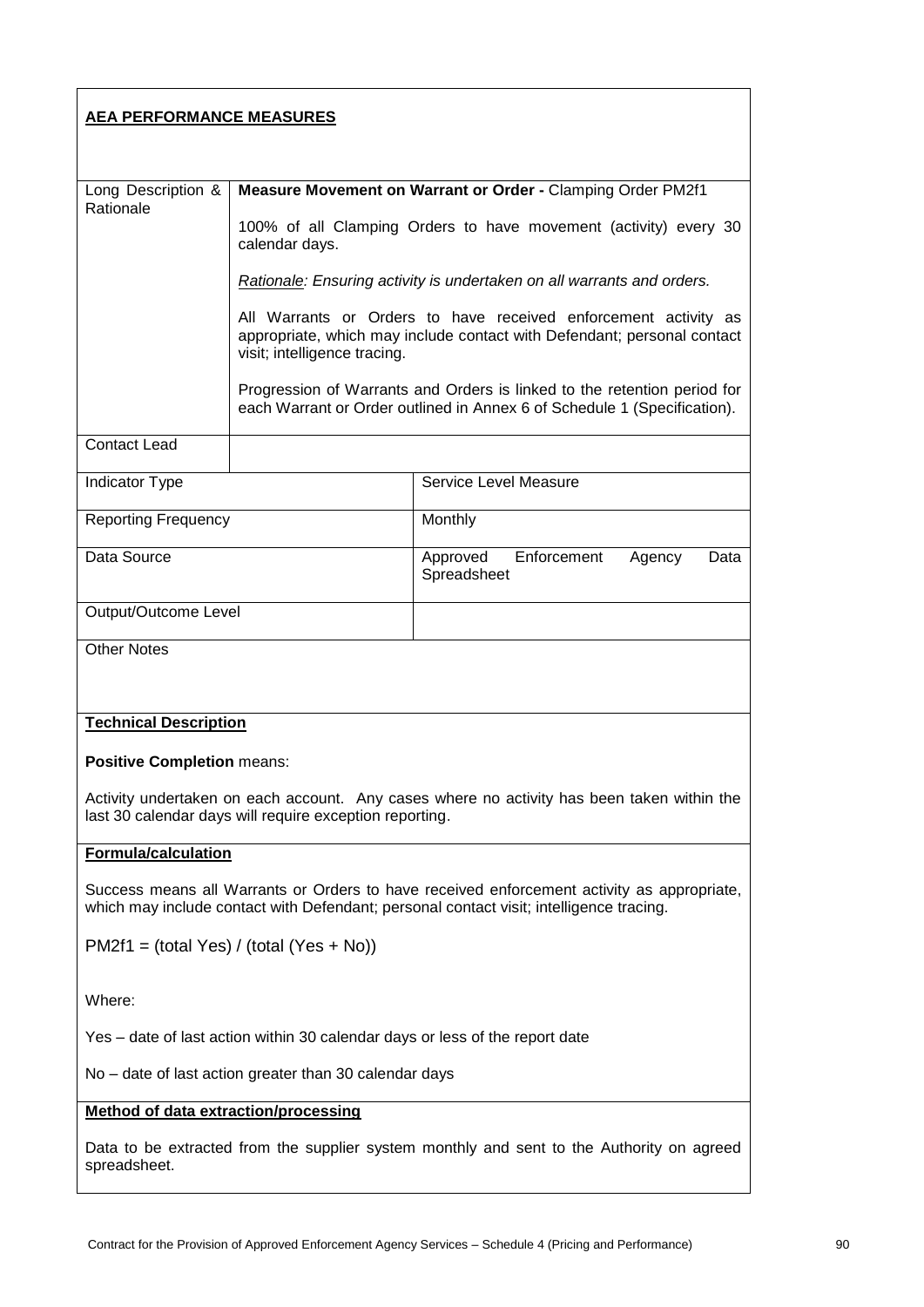The Authority will undertake a % of validation checks on the data supplied by the provider to ensure its accuracy.

## **Other indicator notes**

## **Diversity Data**

| <b>AEA PERFORMANCE MEASURES</b>                                                                                                                      |                                                                                                                                                                                                           |                                                                                                                                                      |
|------------------------------------------------------------------------------------------------------------------------------------------------------|-----------------------------------------------------------------------------------------------------------------------------------------------------------------------------------------------------------|------------------------------------------------------------------------------------------------------------------------------------------------------|
|                                                                                                                                                      |                                                                                                                                                                                                           |                                                                                                                                                      |
|                                                                                                                                                      |                                                                                                                                                                                                           |                                                                                                                                                      |
| Long Description &<br>Rationale                                                                                                                      | PM3f1                                                                                                                                                                                                     | Measure Movement on Warrant or Order - Commitment Warrant                                                                                            |
|                                                                                                                                                      | calendar days.                                                                                                                                                                                            | 100% of all Commitment Warrants to have movement (activity) every 30                                                                                 |
|                                                                                                                                                      |                                                                                                                                                                                                           | Rationale: Ensuring activity is undertaken on all warrants and orders.                                                                               |
|                                                                                                                                                      | Movement on Warrant or Order - All Warrants or Orders to have<br>received enforcement activity as appropriate, which may include contact<br>with Defendant; personal contact visit; intelligence tracing. |                                                                                                                                                      |
|                                                                                                                                                      |                                                                                                                                                                                                           | Progression of Warrants and Orders is linked to the retention period for<br>each Warrant or Order outlined in Annex 6 of Schedule 1 (Specification). |
| <b>Contact Lead</b>                                                                                                                                  |                                                                                                                                                                                                           |                                                                                                                                                      |
| Indicator Type                                                                                                                                       |                                                                                                                                                                                                           | <b>Service Level Measure</b>                                                                                                                         |
| <b>Reporting Frequency</b>                                                                                                                           |                                                                                                                                                                                                           | Monthly                                                                                                                                              |
| Data Source                                                                                                                                          |                                                                                                                                                                                                           | Enforcement<br>Approved<br>Agency<br>Data<br>Spreadsheet                                                                                             |
| Output/Outcome Level                                                                                                                                 |                                                                                                                                                                                                           |                                                                                                                                                      |
| <b>Other Notes</b>                                                                                                                                   |                                                                                                                                                                                                           |                                                                                                                                                      |
|                                                                                                                                                      |                                                                                                                                                                                                           |                                                                                                                                                      |
| <b>Technical Description</b>                                                                                                                         |                                                                                                                                                                                                           |                                                                                                                                                      |
| <b>Completions</b>                                                                                                                                   |                                                                                                                                                                                                           |                                                                                                                                                      |
| <b>Positive Completion means:</b>                                                                                                                    |                                                                                                                                                                                                           |                                                                                                                                                      |
| Activity undertaken on each account. Any cases where no activity has been taken within the<br>last 30 calendar days will require exception reporting |                                                                                                                                                                                                           |                                                                                                                                                      |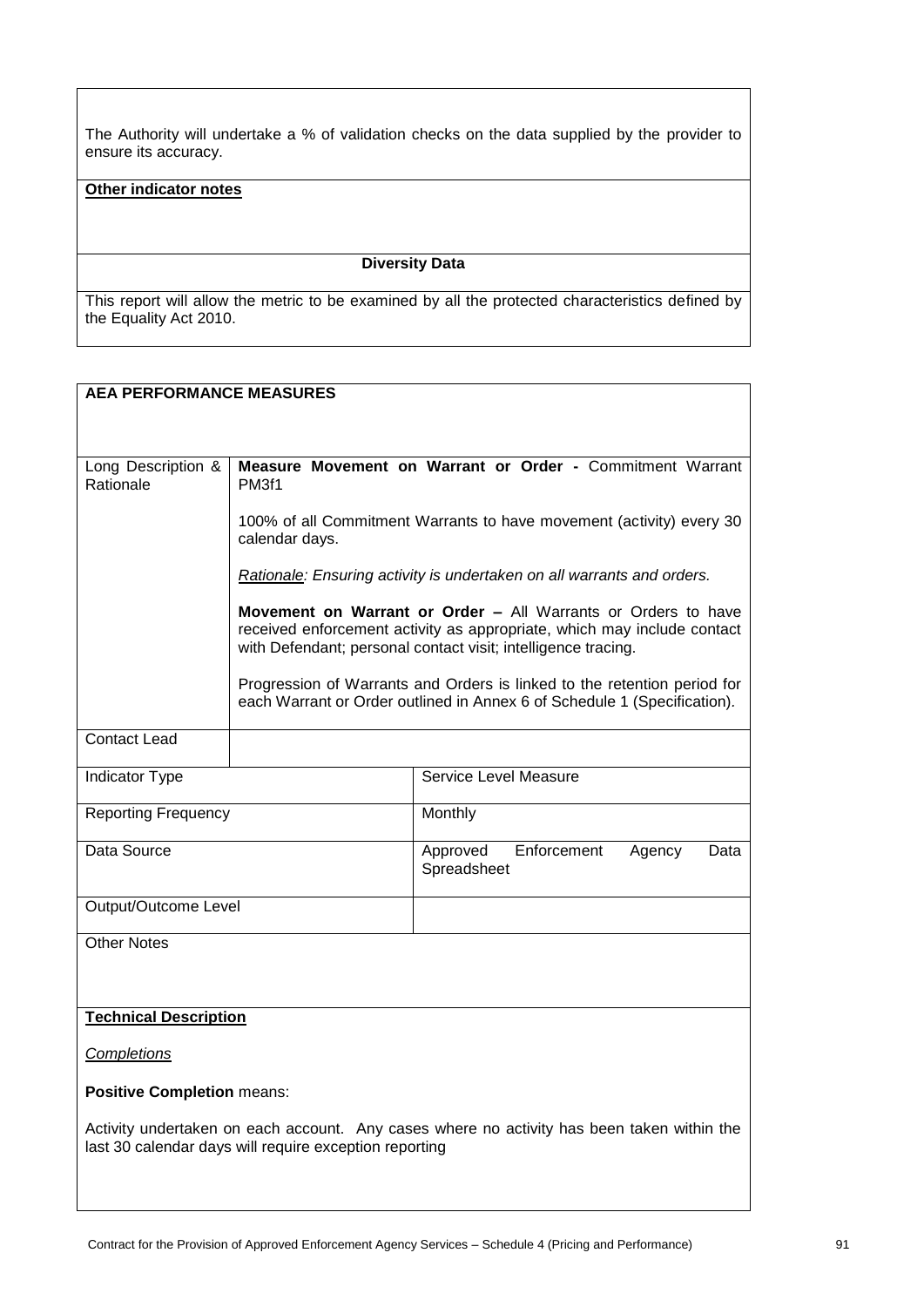# **Formula/calculation**

Success means all Warrants or Orders to have received enforcement activity as appropriate, which may include contact with Defendant; personal contact visit; intelligence tracing.

PM3f1 = (total Yes) / (total (Yes + No))

Where:

Yes – date of last action within 30 calendar days or less of the report date

No – date of last action greater than 30 calendar days

#### **Method of data extraction/processing**

Data to be extracted from the supplier system monthly and sent to the Authority on agreed spreadsheet.

The Authority will undertake a % of validation checks on the data supplied by the provider to ensure its accuracy.

# **Other indicator notes**

#### **Diversity Data**

| <b>AEA PERFORMANCE MEASURES</b> |                                                                                                                                                                                                                  |                                                                                                                                                      |
|---------------------------------|------------------------------------------------------------------------------------------------------------------------------------------------------------------------------------------------------------------|------------------------------------------------------------------------------------------------------------------------------------------------------|
| Long Description &<br>Rationale | <b>Overnight at Police Station Warrants PM4f1</b>                                                                                                                                                                | Measure Movement on Warrant or Order - Committal to Custody                                                                                          |
|                                 |                                                                                                                                                                                                                  | 100% of all Committal to Custody Overnight at Police Station<br>Warrants to have movement (activity) every 30 calendar days.                         |
|                                 |                                                                                                                                                                                                                  | Rationale: Ensuring activity is undertaken on all warrants and orders.                                                                               |
|                                 | <b>Movement on Warrant or Order – All Warrants or Orders to have</b><br>received enforcement activity as appropriate, which may include contact<br>with Defendant; personal contact visit; intelligence tracing. |                                                                                                                                                      |
|                                 |                                                                                                                                                                                                                  | Progression of Warrants and Orders is linked to the retention period for<br>each Warrant or Order outlined in Annex 6 of Schedule 1 (Specification). |
| <b>Contact Lead</b>             |                                                                                                                                                                                                                  |                                                                                                                                                      |
| Indicator Type                  |                                                                                                                                                                                                                  | Service Level Measure                                                                                                                                |
| <b>Reporting Frequency</b>      |                                                                                                                                                                                                                  | Monthly                                                                                                                                              |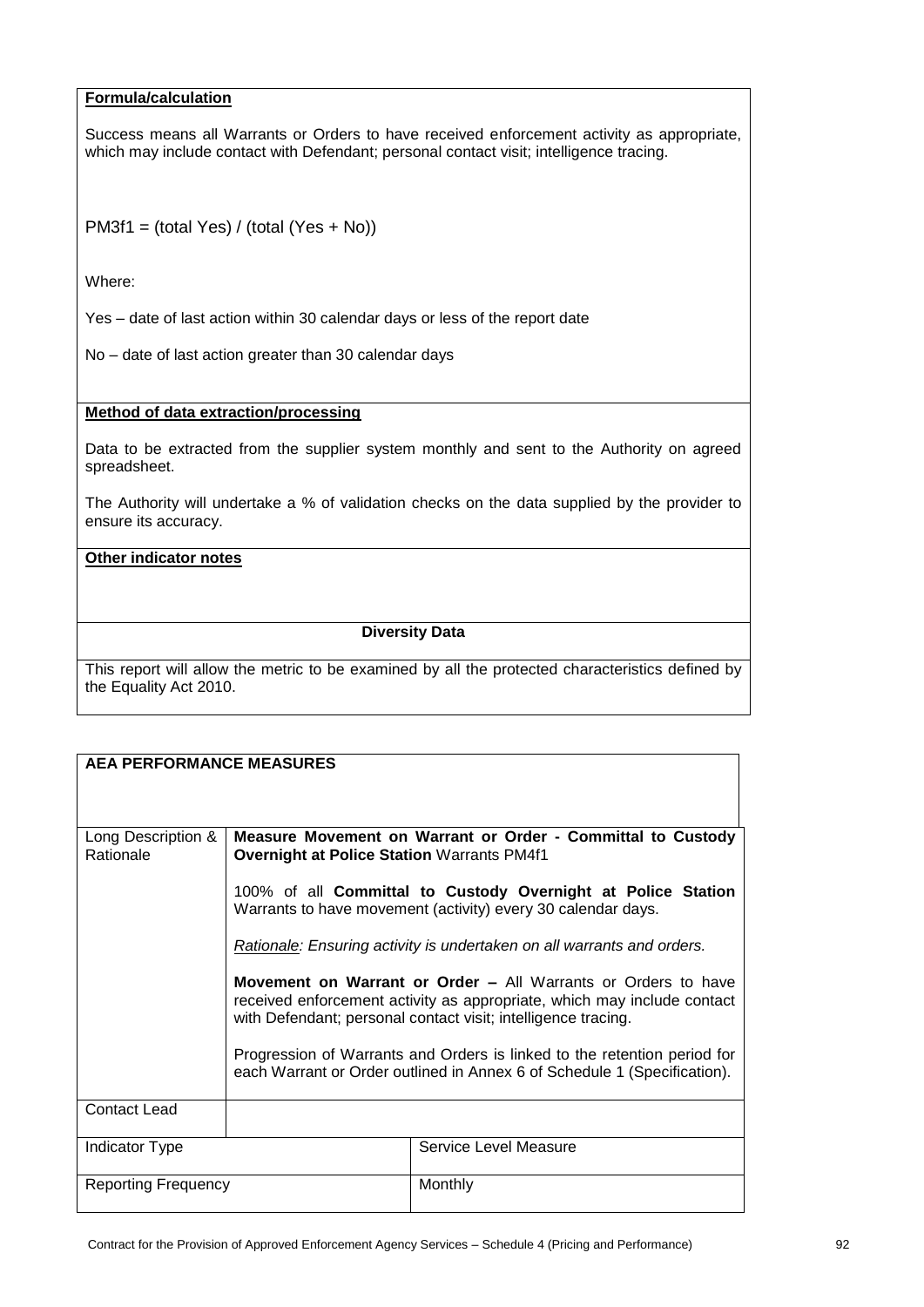| Data Source                                                                                                                                                             | Enforcement<br>Approved<br>Agency<br>Data<br>Spreadsheet |  |  |
|-------------------------------------------------------------------------------------------------------------------------------------------------------------------------|----------------------------------------------------------|--|--|
| Output/Outcome Level                                                                                                                                                    |                                                          |  |  |
| <b>Other Notes</b>                                                                                                                                                      |                                                          |  |  |
| <b>Technical Description</b>                                                                                                                                            |                                                          |  |  |
| <b>Completions</b>                                                                                                                                                      |                                                          |  |  |
| <b>Positive Completion means:</b>                                                                                                                                       |                                                          |  |  |
| Activity undertaken on each account. Any cases where no activity has been taken within the<br>last 30 calendar days will require exception reporting.                   |                                                          |  |  |
| <b>Formula/calculation</b>                                                                                                                                              |                                                          |  |  |
| All Warrants or Orders to have received enforcement activity as appropriate, which may<br>include contact with Defendant; personal contact visit; intelligence tracing. |                                                          |  |  |
| $PM4f1 = (total Yes) / (total (Yes + No))$                                                                                                                              |                                                          |  |  |
| Where:                                                                                                                                                                  |                                                          |  |  |
| Yes - date of last action within 30 calendar days or less of the report date                                                                                            |                                                          |  |  |
| No - date of last action greater than 30 calendar days                                                                                                                  |                                                          |  |  |
| <b>Method of data extraction/processing</b>                                                                                                                             |                                                          |  |  |
| Data to be extracted from the supplier system monthly and sent to the Authority on agreed<br>spreadsheet.                                                               |                                                          |  |  |
| The Authority will undertake a % of validation checks on the data supplied by the provider to<br>ensure its accuracy.                                                   |                                                          |  |  |
| Other indicator notes                                                                                                                                                   |                                                          |  |  |
|                                                                                                                                                                         |                                                          |  |  |
|                                                                                                                                                                         | <b>Diversity Data</b>                                    |  |  |
| This report will allow the metric to be examined by all the protected characteristics defined by<br>the Equality Act 2010.                                              |                                                          |  |  |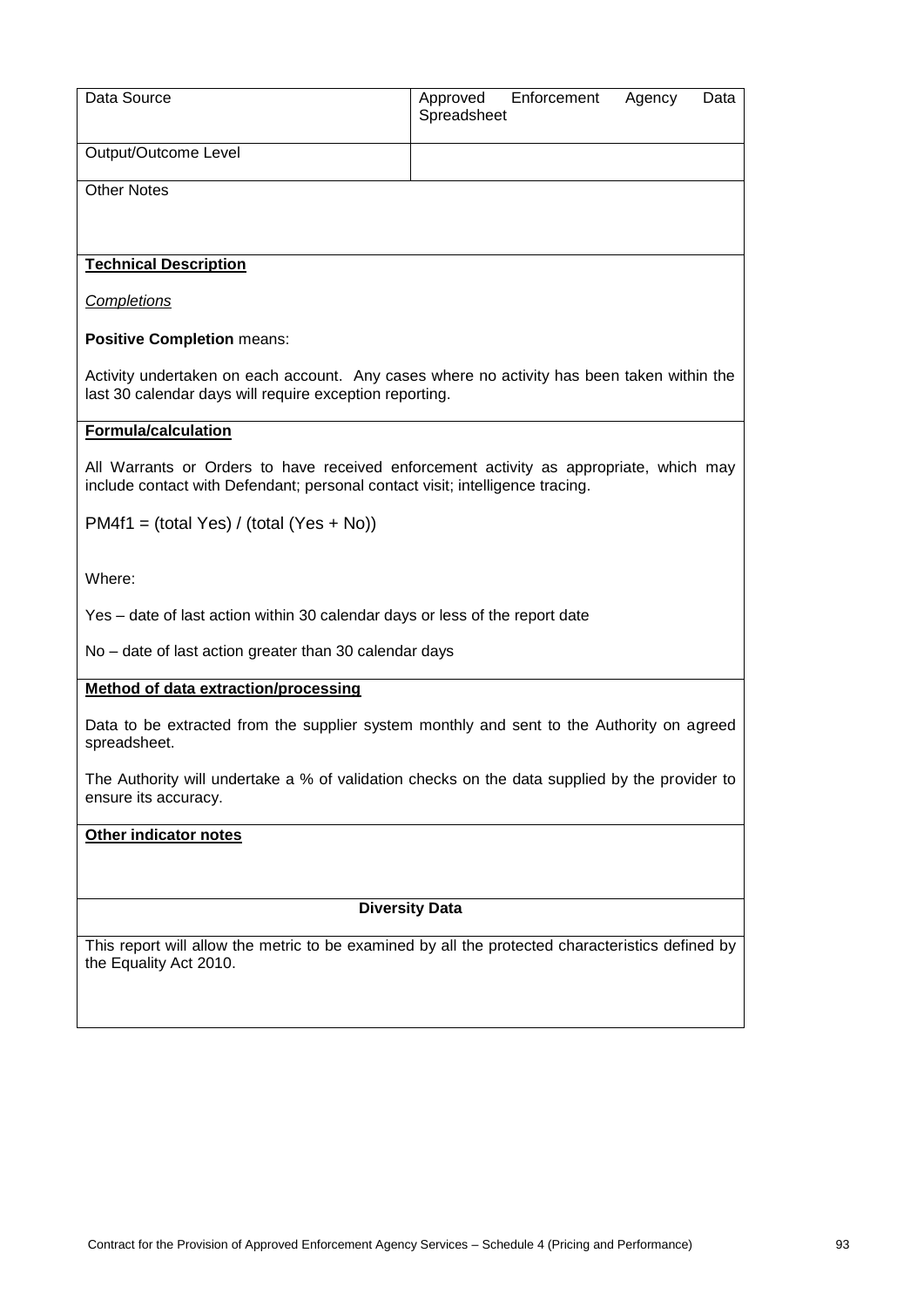| <b>AEA PERFORMANCE MEASURES</b>                                                                                                                                                       |                                                                                                                                                                                                           |                                                                                                                                                      |  |
|---------------------------------------------------------------------------------------------------------------------------------------------------------------------------------------|-----------------------------------------------------------------------------------------------------------------------------------------------------------------------------------------------------------|------------------------------------------------------------------------------------------------------------------------------------------------------|--|
| Long Description &<br>Rationale                                                                                                                                                       | Measure Movement on Warrant or Order - Confiscation Orders for<br>Realisation of Specific Assets with Consent PM5f1                                                                                       |                                                                                                                                                      |  |
|                                                                                                                                                                                       |                                                                                                                                                                                                           | 100% of Confiscation Orders for Realisation of Specific Assets with<br>Consent cases to have movement (activity) every 30 calendar days.             |  |
|                                                                                                                                                                                       |                                                                                                                                                                                                           | Rationale: Ensuring activity is undertaken on all warrants and orders.                                                                               |  |
|                                                                                                                                                                                       | Movement on Warrant or Order - All Warrants or Orders to have<br>received enforcement activity as appropriate, which may include contact<br>with Defendant; personal contact visit; intelligence tracing. |                                                                                                                                                      |  |
|                                                                                                                                                                                       |                                                                                                                                                                                                           | Progression of Warrants and Orders is linked to the retention period for<br>each Warrant or Order outlined in Annex 6 of Schedule 1 (Specification). |  |
| <b>Contact Lead</b>                                                                                                                                                                   |                                                                                                                                                                                                           |                                                                                                                                                      |  |
| Indicator Type                                                                                                                                                                        |                                                                                                                                                                                                           | Service Level Measure                                                                                                                                |  |
| <b>Reporting Frequency</b>                                                                                                                                                            |                                                                                                                                                                                                           | Monthly                                                                                                                                              |  |
| Data Source                                                                                                                                                                           |                                                                                                                                                                                                           | Enforcement<br>Approved<br>Data<br>Agency<br>Spreadsheet                                                                                             |  |
| Output/Outcome Level                                                                                                                                                                  |                                                                                                                                                                                                           |                                                                                                                                                      |  |
| <b>Other Notes</b>                                                                                                                                                                    |                                                                                                                                                                                                           |                                                                                                                                                      |  |
| <b>Technical Description</b>                                                                                                                                                          |                                                                                                                                                                                                           |                                                                                                                                                      |  |
| <b>Completions</b>                                                                                                                                                                    |                                                                                                                                                                                                           |                                                                                                                                                      |  |
| <b>Positive Completion means:</b>                                                                                                                                                     |                                                                                                                                                                                                           |                                                                                                                                                      |  |
| Activity undertaken on each account. Any cases where no activity has been taken within the<br>last 30 calendar days will require exception reporting.                                 |                                                                                                                                                                                                           |                                                                                                                                                      |  |
| <b>Formula/calculation</b>                                                                                                                                                            |                                                                                                                                                                                                           |                                                                                                                                                      |  |
| Success means all Warrants or Orders to have received enforcement activity as appropriate,<br>which may include contact with Defendant; personal contact visit; intelligence tracing. |                                                                                                                                                                                                           |                                                                                                                                                      |  |
| $PM5f1 = (total Yes) / (total (Yes + No))$                                                                                                                                            |                                                                                                                                                                                                           |                                                                                                                                                      |  |
| Where:                                                                                                                                                                                |                                                                                                                                                                                                           |                                                                                                                                                      |  |
| Yes - date of last action within 30 calendar days or less of the report date                                                                                                          |                                                                                                                                                                                                           |                                                                                                                                                      |  |
| No - date of last action greater than 30 calendar days                                                                                                                                |                                                                                                                                                                                                           |                                                                                                                                                      |  |
|                                                                                                                                                                                       |                                                                                                                                                                                                           |                                                                                                                                                      |  |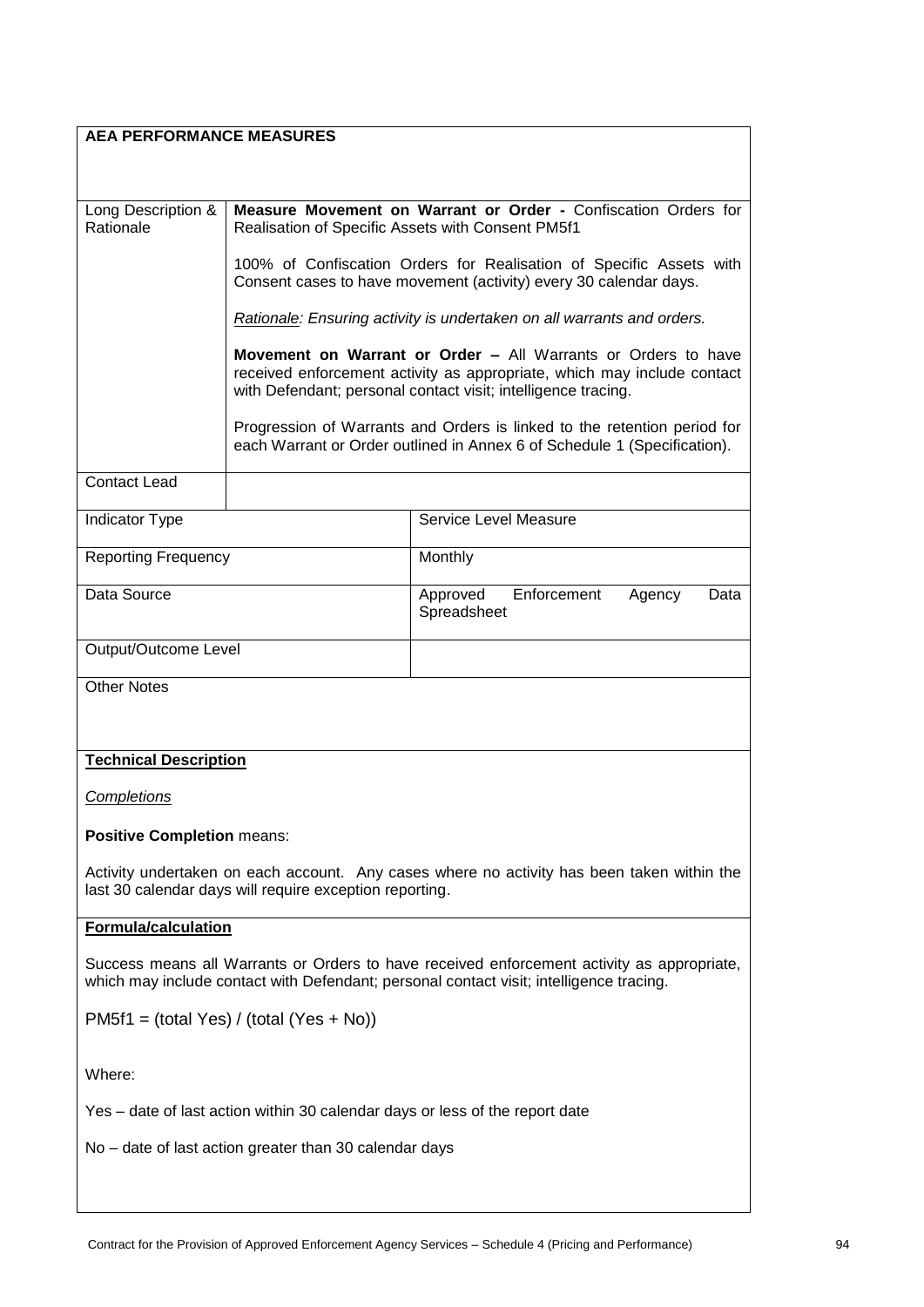# **Method of data extraction/processing**

Data to be extracted from the supplier system monthly and sent to the Authority on agreed spreadsheet.

The Authority will undertake a % of validation checks on the data supplied by the provider to ensure its accuracy.

#### **Other indicator notes**

#### **Diversity Data**

| <b>AEA PERFORMANCE MEASURES</b> |                                                                                                                                                                                                           |                                                                                                                                                      |  |
|---------------------------------|-----------------------------------------------------------------------------------------------------------------------------------------------------------------------------------------------------------|------------------------------------------------------------------------------------------------------------------------------------------------------|--|
|                                 |                                                                                                                                                                                                           |                                                                                                                                                      |  |
| Long Description &<br>Rationale | Measure Movement on Warrant or Order - Financial Arrest Warrants<br>PM6f1                                                                                                                                 |                                                                                                                                                      |  |
|                                 | calendar days.                                                                                                                                                                                            | 100% of Financial Arrest Warrants to have movement (activity) every 30                                                                               |  |
|                                 | Rationale: Ensuring activity is undertaken on all warrants and orders.                                                                                                                                    |                                                                                                                                                      |  |
|                                 | Movement on Warrant or Order - All Warrants or Orders to have<br>received enforcement activity as appropriate, which may include contact<br>with Defendant; personal contact visit; intelligence tracing. |                                                                                                                                                      |  |
|                                 |                                                                                                                                                                                                           | Progression of Warrants and Orders is linked to the retention period for<br>each Warrant or Order outlined in Annex 6 of Schedule 1 (Specification). |  |
| <b>Contact Lead</b>             |                                                                                                                                                                                                           |                                                                                                                                                      |  |
| <b>Indicator Type</b>           |                                                                                                                                                                                                           | Service Level Measure                                                                                                                                |  |
| <b>Reporting Frequency</b>      |                                                                                                                                                                                                           | Monthly                                                                                                                                              |  |
| Data Source                     |                                                                                                                                                                                                           | Approved<br>Enforcement<br>Agency<br>Data<br>Spreadsheet                                                                                             |  |
| Output/Outcome Level            |                                                                                                                                                                                                           |                                                                                                                                                      |  |
| <b>Other Notes</b>              |                                                                                                                                                                                                           |                                                                                                                                                      |  |
| <b>Technical Description</b>    |                                                                                                                                                                                                           |                                                                                                                                                      |  |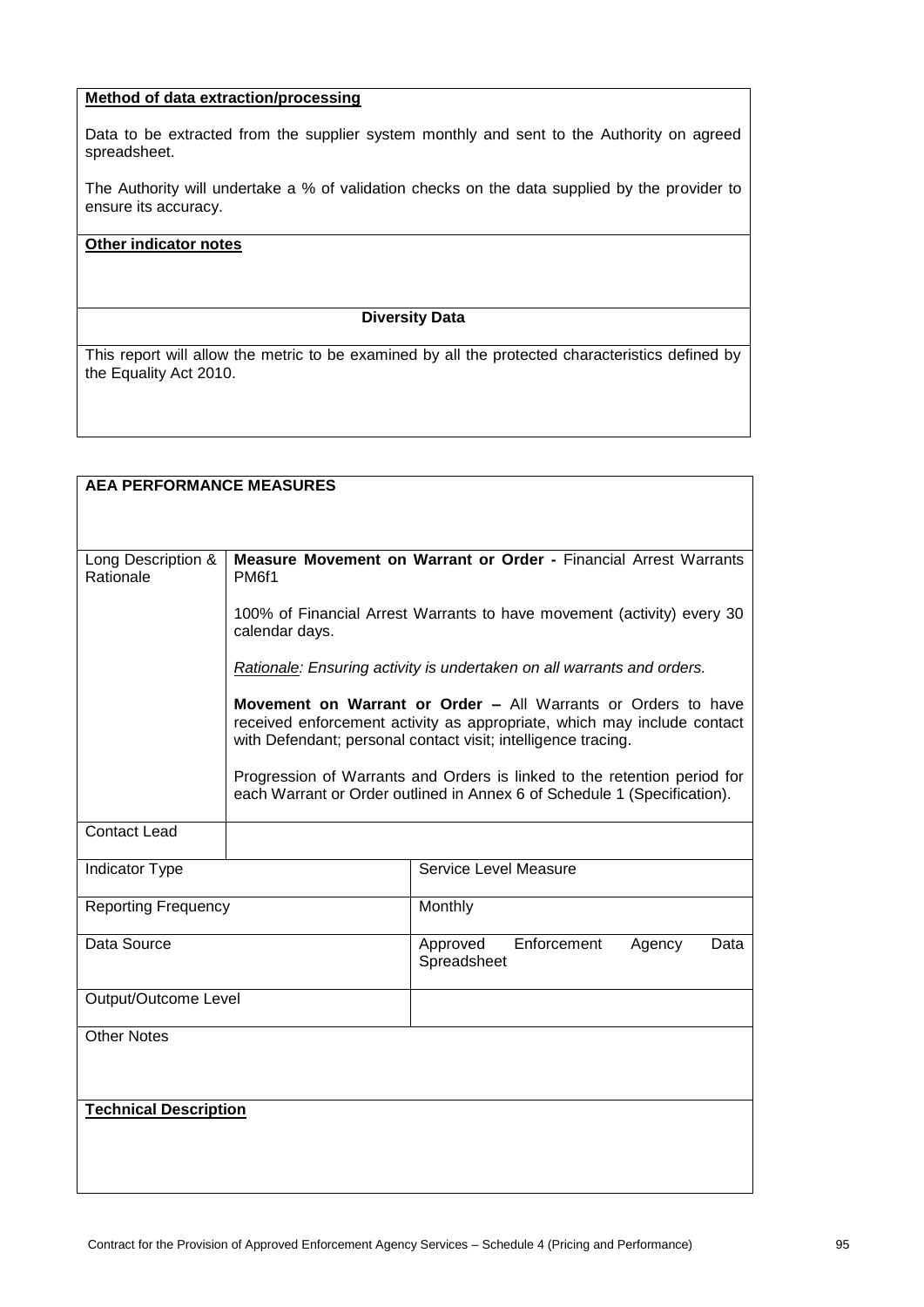## *Completions*

## **Positive Completion** means:

Activity undertaken on each account. Any cases where no activity has been taken within the last 30 calendar days will require exception reporting.

# **Formula/calculation**

Success is all Warrants or Orders to have received enforcement activity as appropriate, which may include contact with Defendant; personal contact visit; intelligence tracing.

PM6f1 = (total Yes) / (total (Yes + No))

Where:

Yes – date of last action within 30 calendar days or less of the report date

No – date of last action greater than 30 calendar days

# **Method of data extraction/processing**

Data to be extracted from the supplier system monthly and sent to the Authority on agreed spreadsheet.

The Authority will undertake a % of validation checks on the data supplied by the provider to ensure its accuracy.

## **Other indicator notes**

# **Diversity Data**

| <b>AEA PERFORMANCE MEASURES</b> |                                                                                                                                                                                                                                                                                                                                                                                                                                             |
|---------------------------------|---------------------------------------------------------------------------------------------------------------------------------------------------------------------------------------------------------------------------------------------------------------------------------------------------------------------------------------------------------------------------------------------------------------------------------------------|
| Long Description &<br>Rationale | <b>Measure: Movement on Warrant or Order - Warrant of Control PM7f1</b><br>100% of Warrants of Control to have movement (activity) every 30<br>calendar days.                                                                                                                                                                                                                                                                               |
|                                 | Rationale: Ensuring activity is undertaken on all warrants and orders.<br>Movement on Warrant or Order - All Warrants or Orders to have<br>received enforcement activity as appropriate, which may include contact<br>with Defendant; personal contact visit; intelligence tracing.<br>Progression of Warrants and Orders is linked to the retention period for<br>each Warrant or Order outlined in Annex 6 of Schedule 1 (Specification). |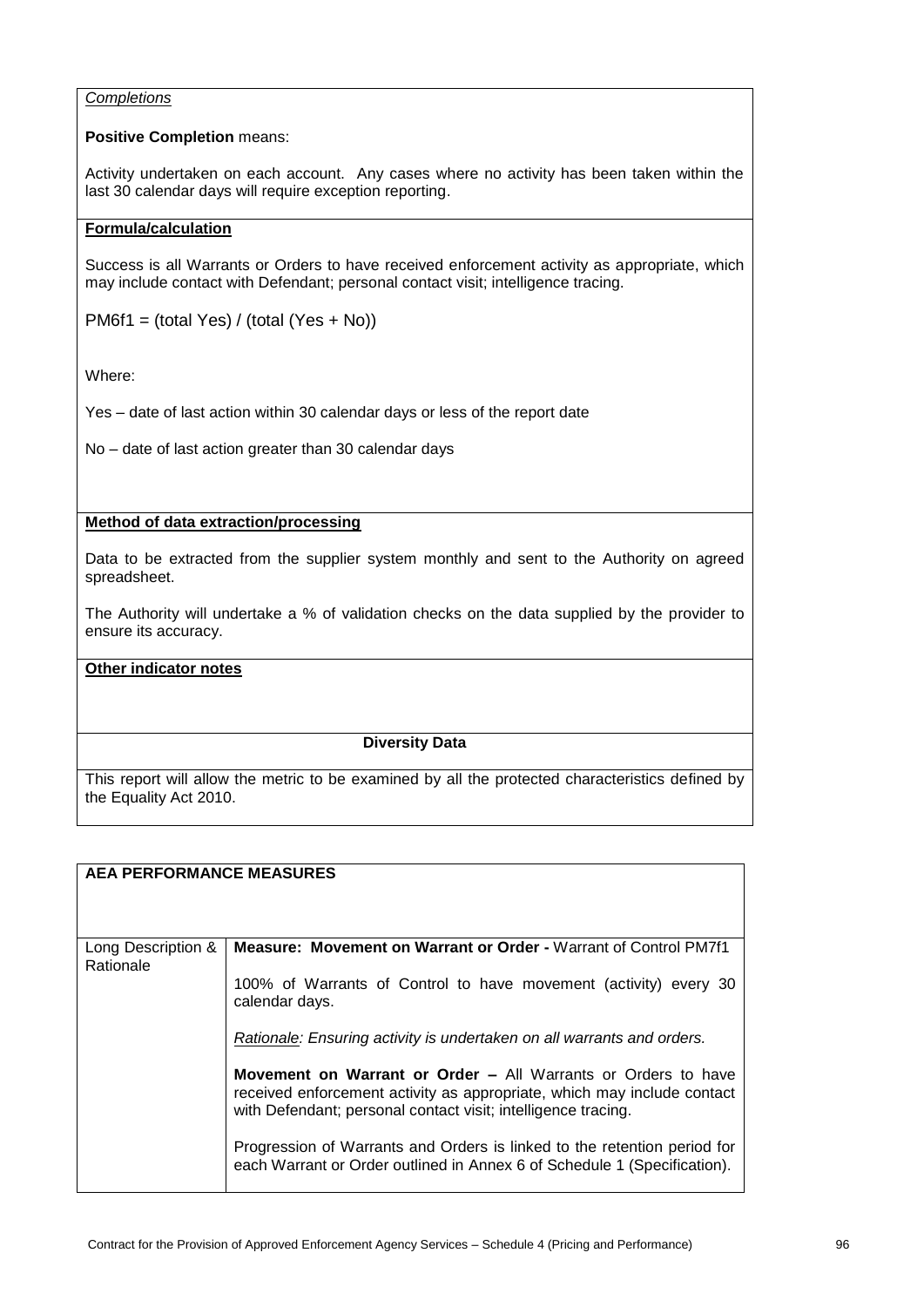| <b>Contact Lead</b>                                                                                                                                                                |                                                                                                                                                       |                         |             |        |      |
|------------------------------------------------------------------------------------------------------------------------------------------------------------------------------------|-------------------------------------------------------------------------------------------------------------------------------------------------------|-------------------------|-------------|--------|------|
| <b>Indicator Type</b>                                                                                                                                                              |                                                                                                                                                       | Service Level Measure   |             |        |      |
| <b>Reporting Frequency</b>                                                                                                                                                         |                                                                                                                                                       | Monthly                 |             |        |      |
| Data Source                                                                                                                                                                        |                                                                                                                                                       | Approved<br>Spreadsheet | Enforcement | Agency | Data |
| Output/Outcome Level                                                                                                                                                               |                                                                                                                                                       |                         |             |        |      |
| <b>Other Notes</b>                                                                                                                                                                 |                                                                                                                                                       |                         |             |        |      |
| <b>Technical Description</b>                                                                                                                                                       |                                                                                                                                                       |                         |             |        |      |
| Completions                                                                                                                                                                        |                                                                                                                                                       |                         |             |        |      |
| <b>Positive Completion means:</b>                                                                                                                                                  |                                                                                                                                                       |                         |             |        |      |
|                                                                                                                                                                                    | Activity undertaken on each account. Any cases where no activity has been taken within the<br>last 30 calendar days will require exception reporting. |                         |             |        |      |
| <b>Formula/calculation</b>                                                                                                                                                         |                                                                                                                                                       |                         |             |        |      |
| Success is all Warrants or Orders to have received enforcement activity as appropriate, which<br>may include contact with Defendant; personal contact visit; intelligence tracing. |                                                                                                                                                       |                         |             |        |      |
|                                                                                                                                                                                    | $PM7f1 = (total Yes) / (total (Yes + No))$                                                                                                            |                         |             |        |      |
| Where:                                                                                                                                                                             |                                                                                                                                                       |                         |             |        |      |
| Yes - date of last action within 30 calendar days or less of the report date                                                                                                       |                                                                                                                                                       |                         |             |        |      |
| No – date of last action greater than 30 calendar days                                                                                                                             |                                                                                                                                                       |                         |             |        |      |
|                                                                                                                                                                                    |                                                                                                                                                       |                         |             |        |      |
| Method of data extraction/processing                                                                                                                                               |                                                                                                                                                       |                         |             |        |      |
| spreadsheet.                                                                                                                                                                       | Data to be extracted from the supplier system monthly and sent to the Authority on agreed                                                             |                         |             |        |      |
| ensure its accuracy.                                                                                                                                                               | The Authority will undertake a % of validation checks on the data supplied by the provider to                                                         |                         |             |        |      |
| Other indicator notes                                                                                                                                                              |                                                                                                                                                       |                         |             |        |      |
|                                                                                                                                                                                    |                                                                                                                                                       |                         |             |        |      |
|                                                                                                                                                                                    |                                                                                                                                                       | <b>Diversity Data</b>   |             |        |      |
| the Equality Act 2010.                                                                                                                                                             | This report will allow the metric to be examined by all the protected characteristics defined by                                                      |                         |             |        |      |
|                                                                                                                                                                                    |                                                                                                                                                       |                         |             |        |      |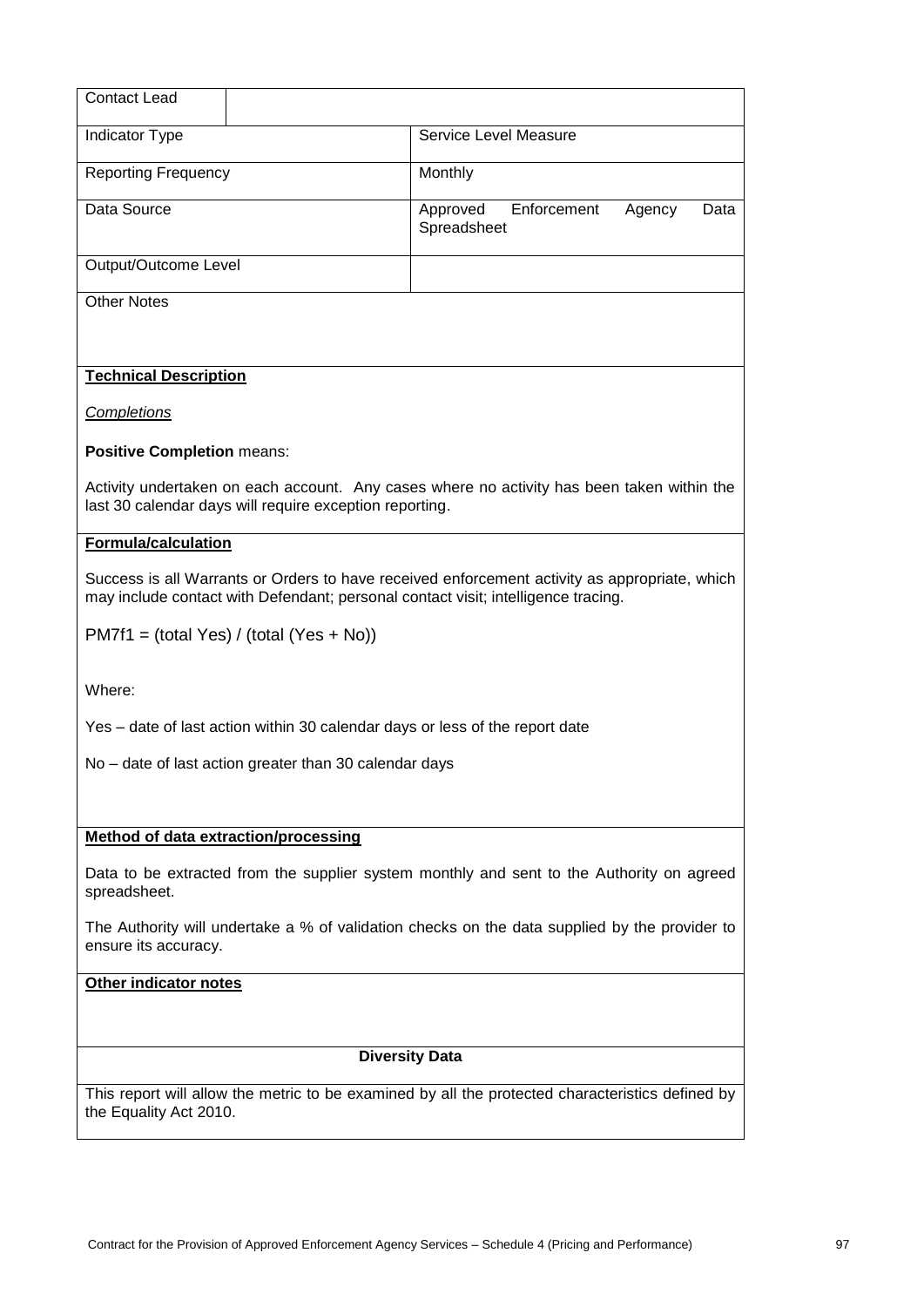| <b>AEA PERFORMANCE MEASURES</b>                                                                                                                          |              |                                                                                                                                                          |  |
|----------------------------------------------------------------------------------------------------------------------------------------------------------|--------------|----------------------------------------------------------------------------------------------------------------------------------------------------------|--|
|                                                                                                                                                          |              |                                                                                                                                                          |  |
| Long Description &                                                                                                                                       |              | Measure: Realisation of Specific Assets with Consent -Confiscation                                                                                       |  |
| Rationale                                                                                                                                                | Orders PM5g1 |                                                                                                                                                          |  |
|                                                                                                                                                          |              | 100% within 3 Working Days (End of third full working day) of<br>being entered onto the Service Provider's IT system                                     |  |
|                                                                                                                                                          | case basis/  | The Service Provider will contact the relevant Authority confiscation team<br>to discuss the specific details and requirements of the order on a case by |  |
|                                                                                                                                                          | assets.      | Rationale: Ensuring activity is undertaken on all requests to realise                                                                                    |  |
| <b>Contact Lead</b>                                                                                                                                      |              |                                                                                                                                                          |  |
| <b>Indicator Type</b>                                                                                                                                    |              | Service Level Measure                                                                                                                                    |  |
| <b>Reporting Frequency</b>                                                                                                                               |              | Monthly                                                                                                                                                  |  |
| Data Source                                                                                                                                              |              | Enforcement<br>Approved<br>Agency<br>Data<br>Spreadsheet                                                                                                 |  |
| Output/Outcome Level                                                                                                                                     |              |                                                                                                                                                          |  |
| <b>Other Notes</b>                                                                                                                                       |              |                                                                                                                                                          |  |
|                                                                                                                                                          |              |                                                                                                                                                          |  |
| <b>Technical Description</b>                                                                                                                             |              |                                                                                                                                                          |  |
| <b>Completions</b>                                                                                                                                       |              |                                                                                                                                                          |  |
| <b>Successful Completion means:</b>                                                                                                                      |              |                                                                                                                                                          |  |
| The Service Provider has contacted the Confiscation Teams within 3 working days of entering<br>the request on the Service Providers IT System            |              |                                                                                                                                                          |  |
| <b>Formula/calculation</b>                                                                                                                               |              |                                                                                                                                                          |  |
| Success is The Service Provider has contacted the Confiscation Teams within 3 working days<br>of entering the request on the Service Providers IT System |              |                                                                                                                                                          |  |
| $PM5g1 = (total Yes) / (total (Yes + No))$                                                                                                               |              |                                                                                                                                                          |  |
| Yes = Date entered onto the Service Provider IT System - date service provider contacts the<br>authority less than and equal to 3 working days           |              |                                                                                                                                                          |  |
| No = equals Date entered onto the Service Provider IT System - date service provider contacts<br>the authority less than and greater than 3 working days |              |                                                                                                                                                          |  |
| Method of data extraction/processing                                                                                                                     |              |                                                                                                                                                          |  |
| Data to be extracted from the supplier system monthly and sent to the Authority on agreed<br>spreadsheet.                                                |              |                                                                                                                                                          |  |
|                                                                                                                                                          |              |                                                                                                                                                          |  |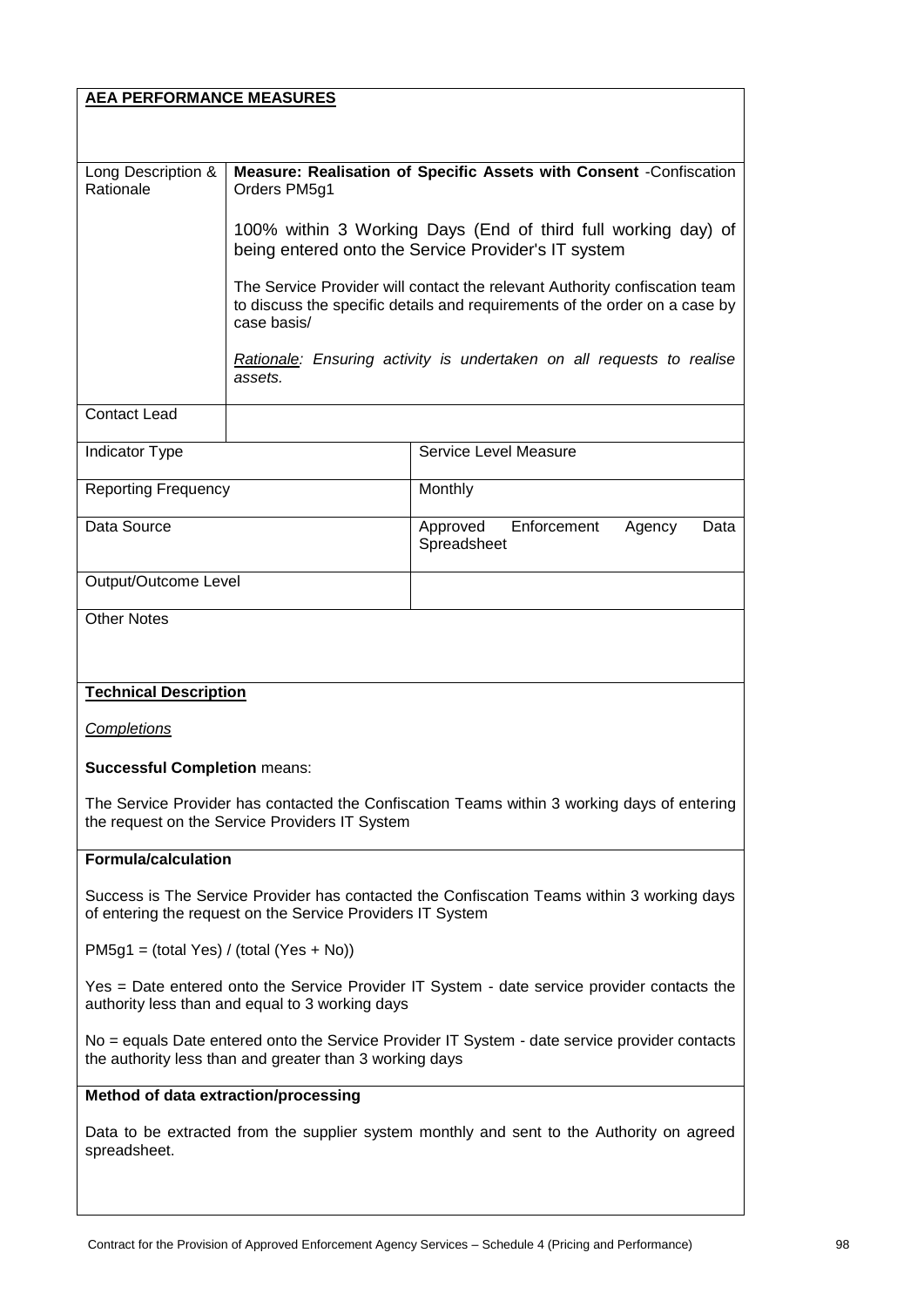The Authority will undertake a % of validation checks on the data supplied by the provider to ensure its accuracy.

## **Other indicator notes**

#### **Diversity Data**

This report will allow the metric to be examined by all the protected characteristics defined by the Equality Act 2010.

# **AEA PERFORMANCE MEASURES**

| Long Description &<br>Rationale                                                                                                        | Measure: Realisation of Specific Assets with Consent -Confiscation<br>Orders PM5g2 PM5g3 |                                                                         |
|----------------------------------------------------------------------------------------------------------------------------------------|------------------------------------------------------------------------------------------|-------------------------------------------------------------------------|
|                                                                                                                                        |                                                                                          |                                                                         |
|                                                                                                                                        | of the Order                                                                             | 95% within 7 Working Days and 100% within 10 Working Days of receipt    |
|                                                                                                                                        | asset                                                                                    | The Service Provider will make arrangements to secure collection of the |
|                                                                                                                                        | assets.                                                                                  | Rationale: Ensuring activity is undertaken on all requests to realise   |
| <b>Contact Lead</b>                                                                                                                    |                                                                                          |                                                                         |
| Indicator Type                                                                                                                         |                                                                                          | Service Level Measure                                                   |
| <b>Reporting Frequency</b>                                                                                                             |                                                                                          | Monthly                                                                 |
| Data Source                                                                                                                            |                                                                                          | Approved<br>Enforcement<br>Agency<br>Data<br>Spreadsheet                |
| Output/Outcome Level                                                                                                                   |                                                                                          |                                                                         |
| <b>Other Notes</b>                                                                                                                     |                                                                                          |                                                                         |
|                                                                                                                                        |                                                                                          |                                                                         |
| <b>Technical Description</b>                                                                                                           |                                                                                          |                                                                         |
| Completions                                                                                                                            |                                                                                          |                                                                         |
| <b>Successful Completion means:</b>                                                                                                    |                                                                                          |                                                                         |
| The Service Provider will make arrangements to secure collection of the asset within 10<br>working days of receiving the Order         |                                                                                          |                                                                         |
| Formula/calculation                                                                                                                    |                                                                                          |                                                                         |
| Success is the Service Provider making arrangements to secure collection of the asset within<br>10 working days of receiving the Order |                                                                                          |                                                                         |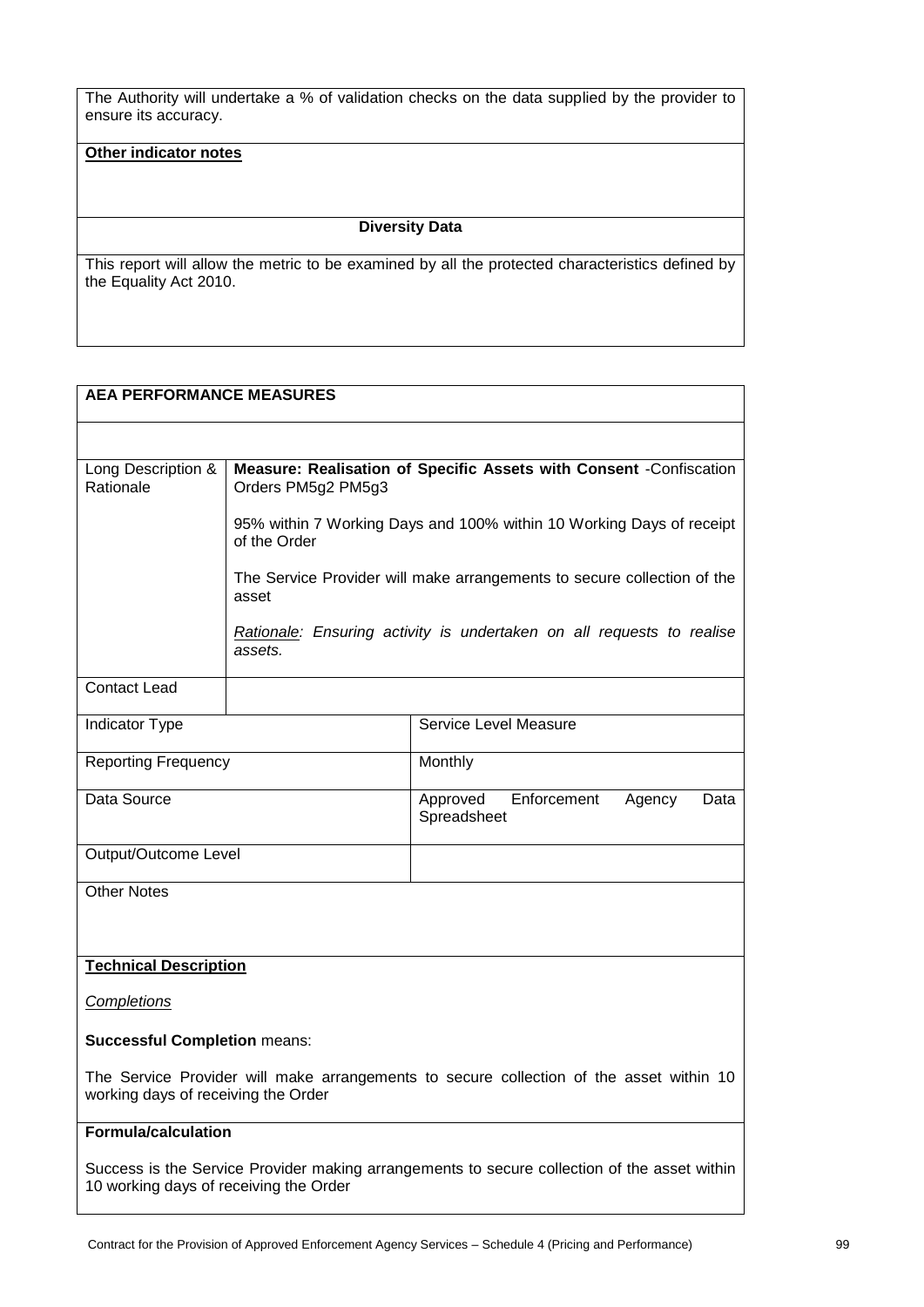PM5g2 = (total Yes) / (total (Yes + No))

Yes = Date receipt - date service provider secures collection of the asset less than and equal to 7 working days.

No = Date receipt - date service provider secures collection of the asset greater than 7 working days**.**

PM5g3 = (total Yes) / (total (Yes + No))

Yes = Date receipt - date service provider secures collection of the asset less than and equal to 10 working days.

No = Date receipt - date service provider secures collection of the asset greater than 10 working days.

#### **Method of data extraction/processing**

Data to be extracted from the supplier system monthly and sent to the Authority on agreed spreadsheet.

The Authority will undertake a % of validation checks on the data supplied by the provider to ensure its accuracy.

# **Other indicator notes**

#### **Diversity Data**

This report will allow the metric to be examined by all the protected characteristics defined by the Equality Act 2010.

## **AEA PERFORMANCE MEASURES**

| Long Description &<br>Rationale | Orders PM5g4                                                                                                                                                          | Measure: Realisation of Specific Assets with Consent -Confiscation    |  |
|---------------------------------|-----------------------------------------------------------------------------------------------------------------------------------------------------------------------|-----------------------------------------------------------------------|--|
|                                 | asset being collected by the Service Provider                                                                                                                         | 100% - Order satisfied by sale of asset within 20 Working Days of the |  |
|                                 | This target can be extended by agreement with the Authority for specific<br>assets which require specialist valuations and or sales.<br>Payment made to the Authority |                                                                       |  |
|                                 |                                                                                                                                                                       |                                                                       |  |
|                                 | assets.                                                                                                                                                               | Rationale: Ensuring activity is undertaken on all requests to realise |  |
| Contact Lead                    |                                                                                                                                                                       |                                                                       |  |
| Indicator Type                  |                                                                                                                                                                       | Service Level Measure                                                 |  |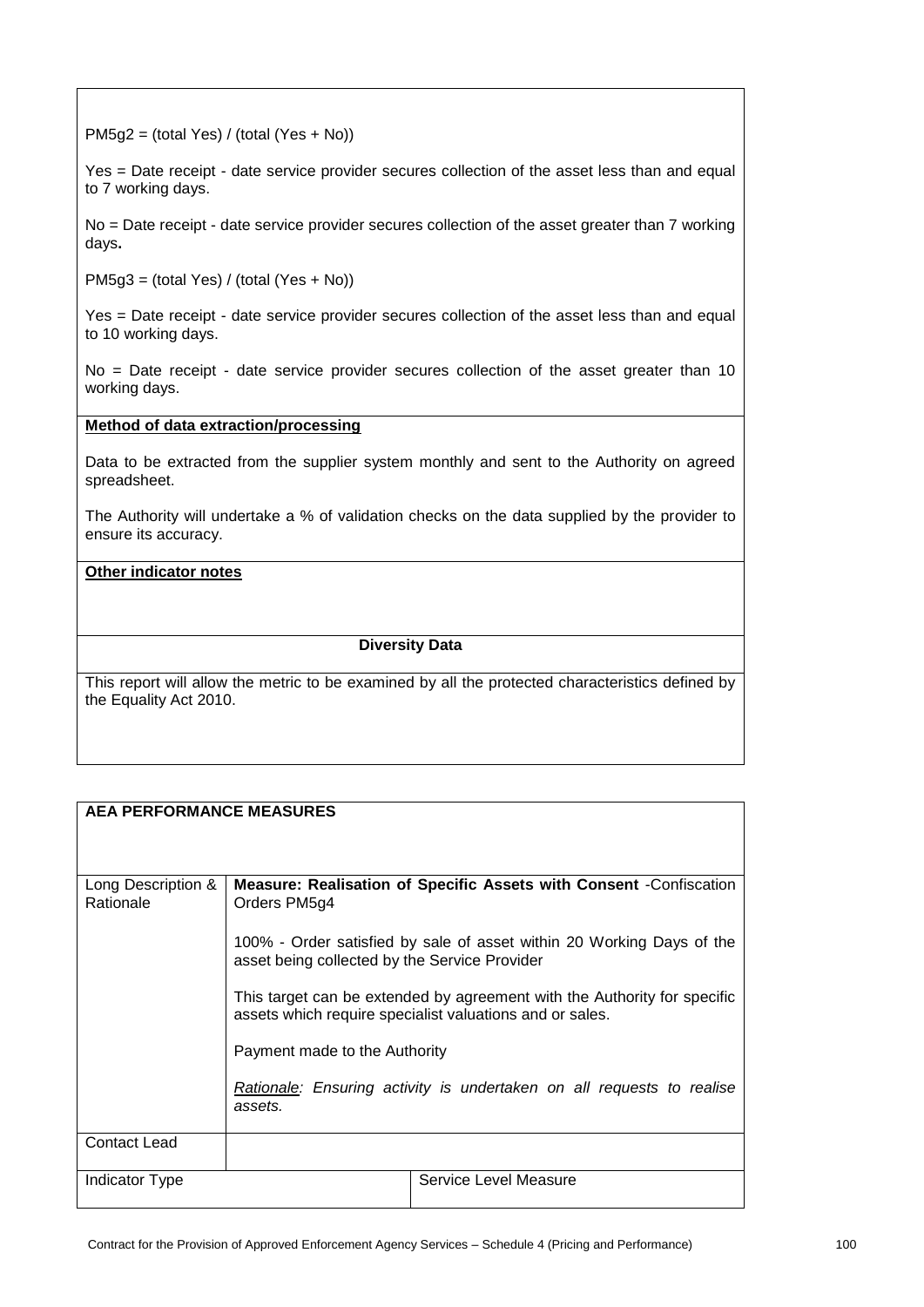| <b>Reporting Frequency</b>                  |                                           | Monthly                                                                                          |                |
|---------------------------------------------|-------------------------------------------|--------------------------------------------------------------------------------------------------|----------------|
| Data Source                                 |                                           | Enforcement<br>Approved<br>Spreadsheet                                                           | Agency<br>Data |
| Output/Outcome Level                        |                                           |                                                                                                  |                |
| <b>Other Notes</b>                          |                                           |                                                                                                  |                |
|                                             |                                           |                                                                                                  |                |
| <b>Technical Description</b>                |                                           |                                                                                                  |                |
| <b>Completions</b>                          |                                           |                                                                                                  |                |
| <b>Successful Completion means:</b>         |                                           |                                                                                                  |                |
| Authority.                                  |                                           | The Service Provider has sold the assets within 20 working days and made payment to the          |                |
| <b>Formula/calculation</b>                  |                                           |                                                                                                  |                |
| to the Authority.                           |                                           | Success is he Service Provider has sold the assets within 20 working days and made payment       |                |
| $PM5g3 = (total Yes) / (total (Yes + No))$  |                                           |                                                                                                  |                |
| <b>Method of data extraction/processing</b> |                                           |                                                                                                  |                |
| spreadsheet.                                |                                           | Data to be extracted from the supplier system monthly and sent to the Authority on agreed        |                |
| ensure its accuracy.                        |                                           | The Authority will undertake a % of validation checks on the data supplied by the provider to    |                |
| Other indicator notes                       |                                           |                                                                                                  |                |
|                                             |                                           |                                                                                                  |                |
|                                             | <b>Diversity Data</b>                     |                                                                                                  |                |
| the Equality Act 2010.                      |                                           | This report will allow the metric to be examined by all the protected characteristics defined by |                |
|                                             |                                           |                                                                                                  |                |
|                                             |                                           |                                                                                                  |                |
|                                             | AEA PERFORMANCE MEASURES PRIMARY PROVIDER |                                                                                                  |                |
|                                             |                                           |                                                                                                  |                |
| Long Description &<br>Rationale             |                                           | Measure: Dealing with Customer Queries and Complaints PM0h1                                      |                |
|                                             |                                           | Responses to be sent within 5 working days of receipt                                            |                |
|                                             |                                           | Rationale: All written queries to be responded to within 5 working days                          |                |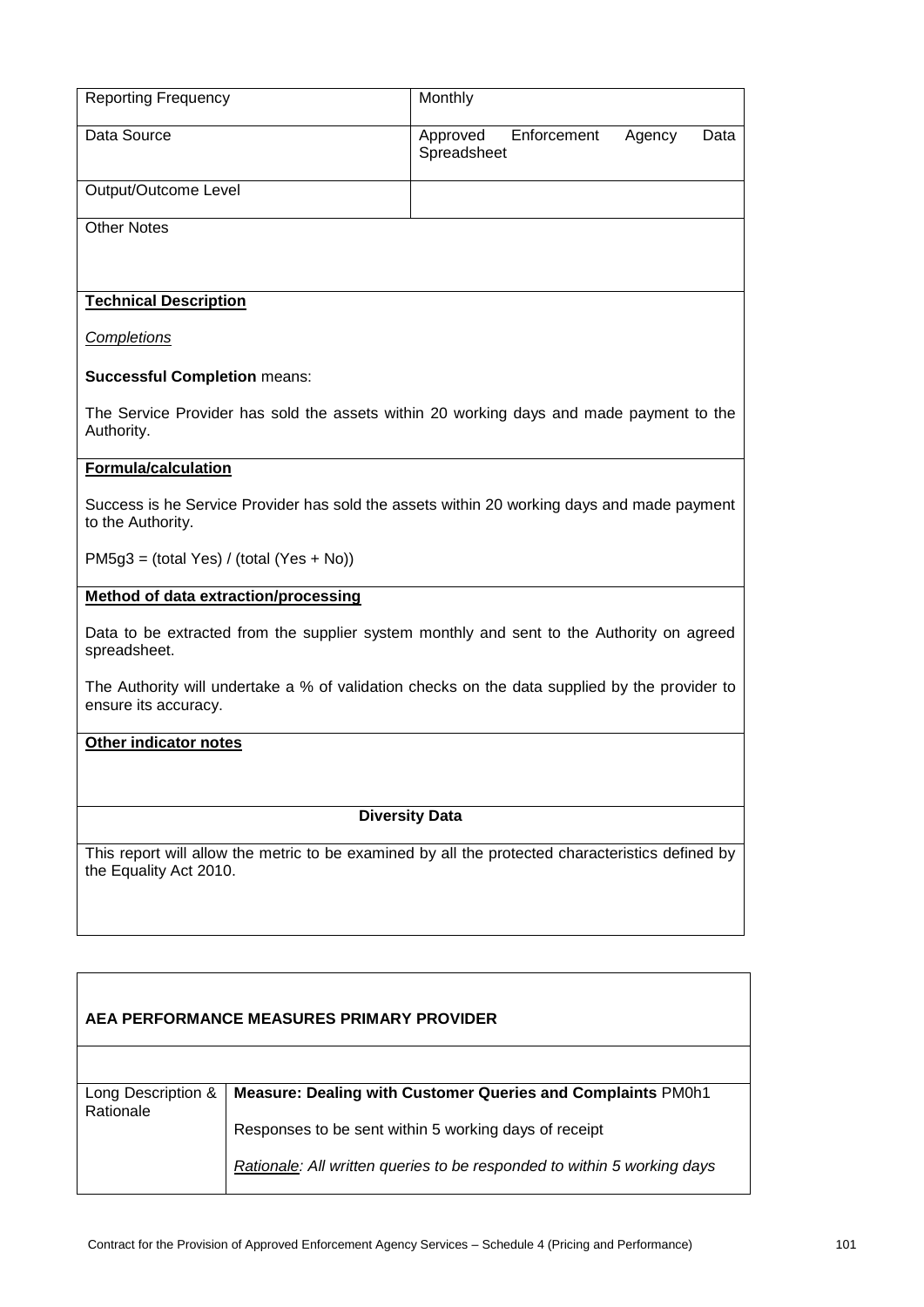| <b>Contact Lead</b>                                                                                                   |                                                                                                  |  |
|-----------------------------------------------------------------------------------------------------------------------|--------------------------------------------------------------------------------------------------|--|
| <b>Indicator Type</b>                                                                                                 | Service Level Measure                                                                            |  |
| <b>Reporting Frequency</b>                                                                                            | Monthly                                                                                          |  |
| Data Source                                                                                                           | Enforcement<br>Approved<br>Agency<br>Data<br>Spreadsheet                                         |  |
| Output/Outcome Level                                                                                                  |                                                                                                  |  |
| <b>Other Notes</b>                                                                                                    |                                                                                                  |  |
|                                                                                                                       |                                                                                                  |  |
| <b>Technical Description</b>                                                                                          |                                                                                                  |  |
| <b>Completions</b>                                                                                                    |                                                                                                  |  |
| <b>Successful Completion means:</b>                                                                                   |                                                                                                  |  |
| All written queries to be responded to within 5 working days of receipt                                               |                                                                                                  |  |
| <b>Formula/calculation</b>                                                                                            |                                                                                                  |  |
|                                                                                                                       | Success is where all written queries are responded to within 5 working days of receipt           |  |
| $PMOh1 = (total Yes) / (total (Yes + No))$                                                                            |                                                                                                  |  |
| Where                                                                                                                 |                                                                                                  |  |
| $A = Yes$                                                                                                             |                                                                                                  |  |
| B = Total (Yes+No)number received                                                                                     |                                                                                                  |  |
| <b>Method of data extraction/processing</b>                                                                           |                                                                                                  |  |
| spreadsheet.                                                                                                          | Data to be extracted from the supplier system monthly and sent to the Authority on agreed        |  |
| The Authority will undertake a % of validation checks on the data supplied by the provider to<br>ensure its accuracy. |                                                                                                  |  |
| Other indicator notes                                                                                                 |                                                                                                  |  |
|                                                                                                                       |                                                                                                  |  |
|                                                                                                                       | <b>Diversity Data</b>                                                                            |  |
|                                                                                                                       | This report will allow the metric to be examined by all the protected characteristics defined by |  |
| the Equality Act 2010.                                                                                                |                                                                                                  |  |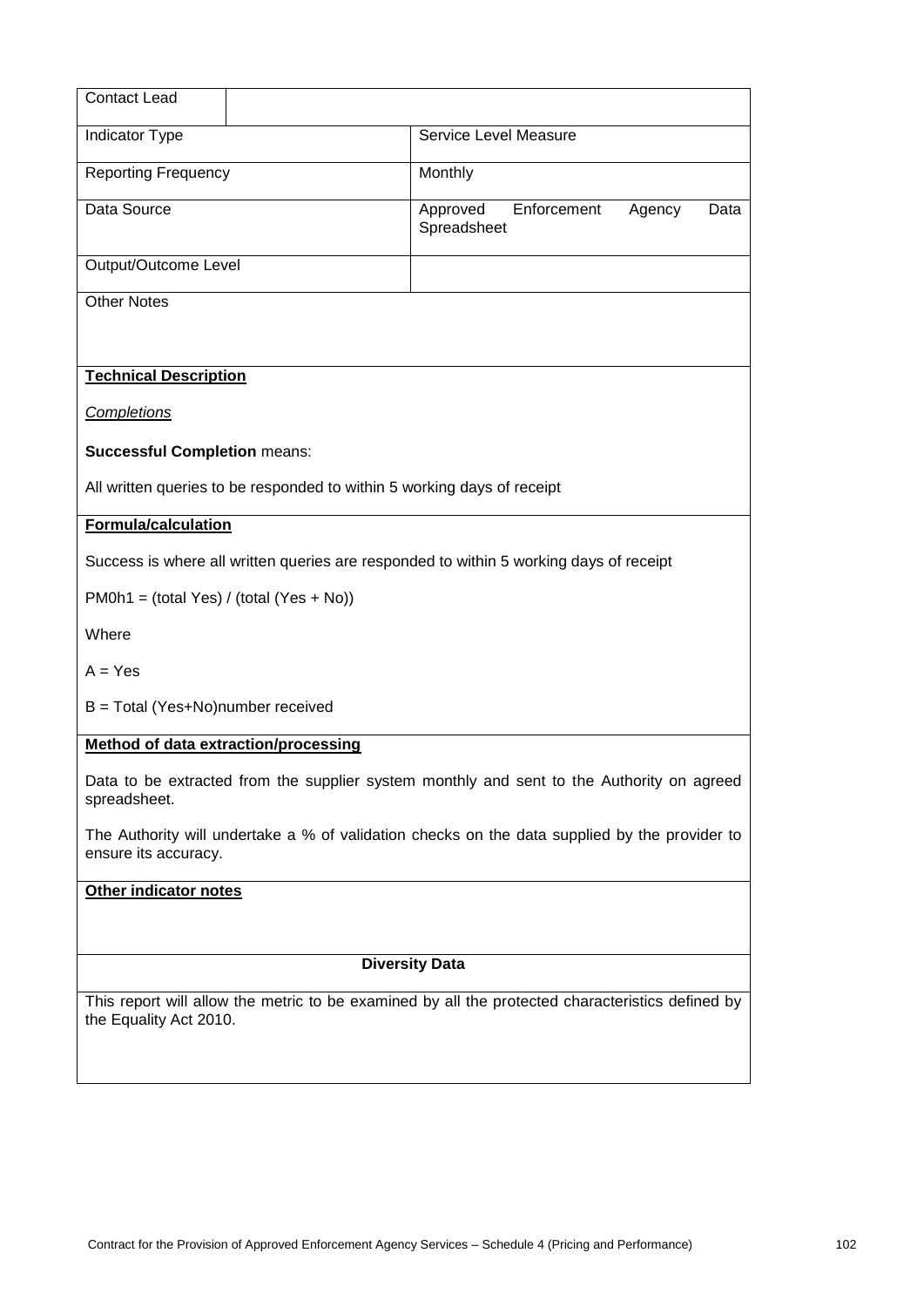| AEA PERFORMANCE MEASURES PRIMARY PROVIDER                                                                                                                      |                                                             |                                                                    |
|----------------------------------------------------------------------------------------------------------------------------------------------------------------|-------------------------------------------------------------|--------------------------------------------------------------------|
|                                                                                                                                                                |                                                             |                                                                    |
| Long Description &<br>Rationale                                                                                                                                | Measure: Dealing with Customer Queries and Complaints PM0h2 |                                                                    |
|                                                                                                                                                                | selected                                                    | 80% of calls answered in 20 seconds once the IVR choices have been |
|                                                                                                                                                                | <b>Rationale:</b> Monitoring call waiting times             |                                                                    |
| <b>Contact Lead</b>                                                                                                                                            |                                                             |                                                                    |
| Indicator Type                                                                                                                                                 |                                                             | Service Level Measure                                              |
| <b>Reporting Frequency</b>                                                                                                                                     |                                                             | Monthly                                                            |
| Data Source                                                                                                                                                    |                                                             | Approved<br>Enforcement<br>Agency<br>Data<br>Spreadsheet           |
| Output/Outcome Level                                                                                                                                           |                                                             |                                                                    |
| <b>Other Notes</b>                                                                                                                                             |                                                             |                                                                    |
|                                                                                                                                                                |                                                             |                                                                    |
| <b>Technical Description</b>                                                                                                                                   |                                                             |                                                                    |
| <b>Completions</b>                                                                                                                                             |                                                             |                                                                    |
| <b>Successful Completion means:</b>                                                                                                                            |                                                             |                                                                    |
| 80% of calls answered in 20 seconds once the IVR choices have been selected                                                                                    |                                                             |                                                                    |
| Formula/calculation                                                                                                                                            |                                                             |                                                                    |
| N/A As this is a system generate, cannot calculate from the spreadsheet                                                                                        |                                                             |                                                                    |
| Method of data extraction/processing                                                                                                                           |                                                             |                                                                    |
| Data to be extracted from the supplier system monthly and sent to the Authority                                                                                |                                                             |                                                                    |
| The Authority will undertake a % of checks on the data supplied by the provider to ensure calls<br>are being answered in 20 seconds once IVR choices are made. |                                                             |                                                                    |
| Other indicator notes                                                                                                                                          |                                                             |                                                                    |
|                                                                                                                                                                |                                                             |                                                                    |
|                                                                                                                                                                |                                                             | <b>Diversity Data</b>                                              |
| This report will allow the metric to be examined by all the protected characteristics defined by<br>the Equality Act 2010.                                     |                                                             |                                                                    |

 $\mathsf{r}$ 

ī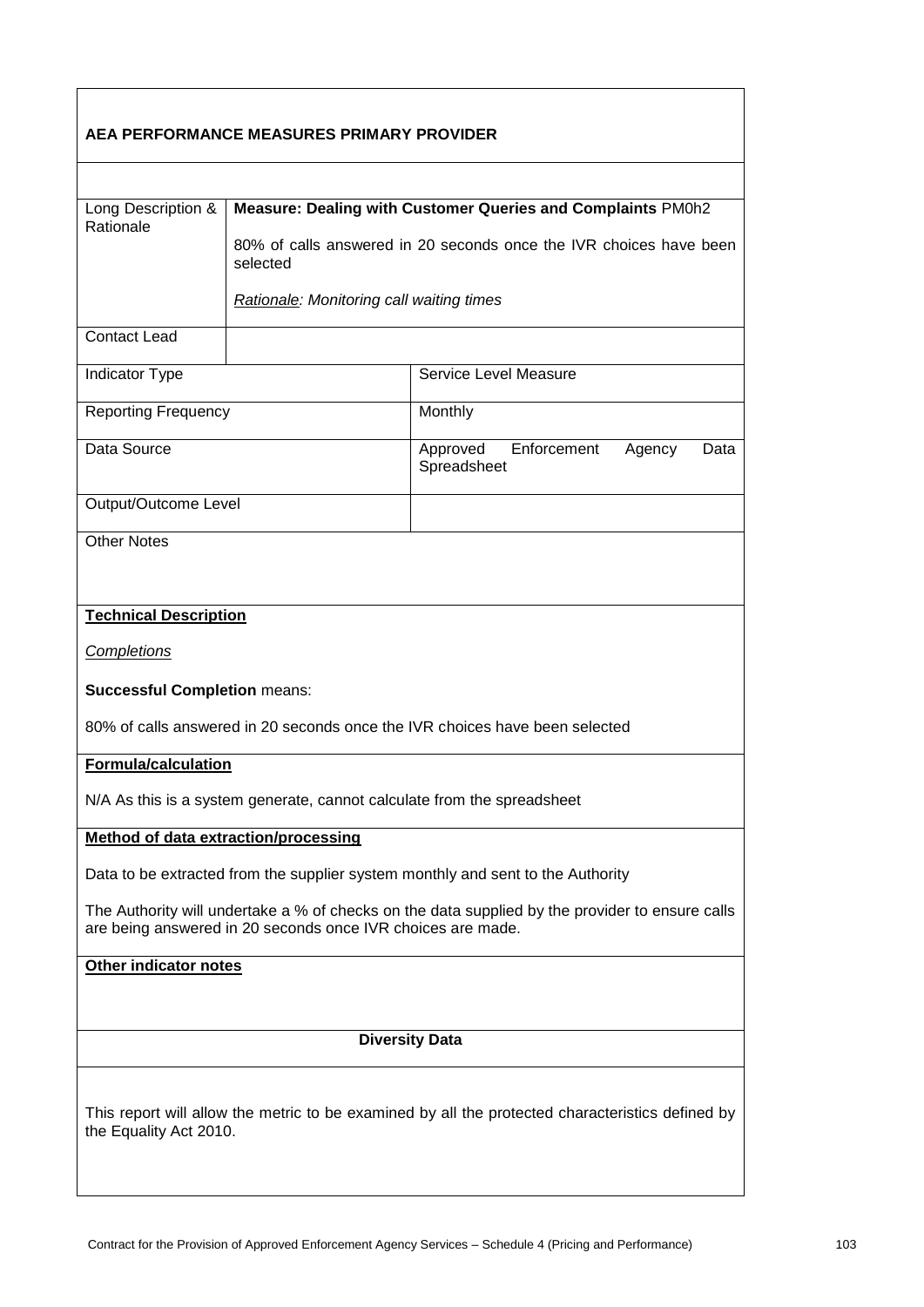| AEA PERFORMANCE MEASURES PRIMARY PROVIDER                                                                                            |                                                                         |                                                                  |  |
|--------------------------------------------------------------------------------------------------------------------------------------|-------------------------------------------------------------------------|------------------------------------------------------------------|--|
|                                                                                                                                      |                                                                         |                                                                  |  |
| Long Description &<br>Rationale                                                                                                      |                                                                         | Measure: Dealing with Customer Queries and Complaints PM0h3      |  |
|                                                                                                                                      | received                                                                | No more than 5% of abandoned calls against total volume of calls |  |
|                                                                                                                                      | Rationale: Monitoring abandoned calls                                   |                                                                  |  |
| <b>Contact Lead</b>                                                                                                                  |                                                                         |                                                                  |  |
| <b>Indicator Type</b>                                                                                                                |                                                                         | Service Level Measure                                            |  |
| <b>Reporting Frequency</b>                                                                                                           |                                                                         | Monthly                                                          |  |
| Data Source                                                                                                                          |                                                                         | Enforcement<br>Approved<br>Agency<br>Data<br>Spreadsheet         |  |
| Output/Outcome Level                                                                                                                 |                                                                         |                                                                  |  |
| <b>Other Notes</b>                                                                                                                   |                                                                         |                                                                  |  |
| <b>Technical Description</b>                                                                                                         |                                                                         |                                                                  |  |
| <b>Completions</b>                                                                                                                   |                                                                         |                                                                  |  |
| <b>Successful Completion means:</b>                                                                                                  |                                                                         |                                                                  |  |
| No more than 5% of abandoned calls against total volume of calls received                                                            |                                                                         |                                                                  |  |
| <b>Formula/calculation</b>                                                                                                           |                                                                         |                                                                  |  |
|                                                                                                                                      | N/A As this is a system generate, cannot calculate from the spreadsheet |                                                                  |  |
| <b>Method of data extraction/processing</b>                                                                                          |                                                                         |                                                                  |  |
| Data to be extracted from the supplier system monthly and sent to the Authority                                                      |                                                                         |                                                                  |  |
| The Authority will undertake a % of checks on the data supplied by the provider to ensure no<br>more than 5% of callas are abandoned |                                                                         |                                                                  |  |
| Other indicator notes                                                                                                                |                                                                         |                                                                  |  |
|                                                                                                                                      |                                                                         |                                                                  |  |
|                                                                                                                                      |                                                                         | <b>Diversity Data</b>                                            |  |
| This report will allow the metric to be examined by all the protected characteristics defined by<br>the Equality Act 2010.           |                                                                         |                                                                  |  |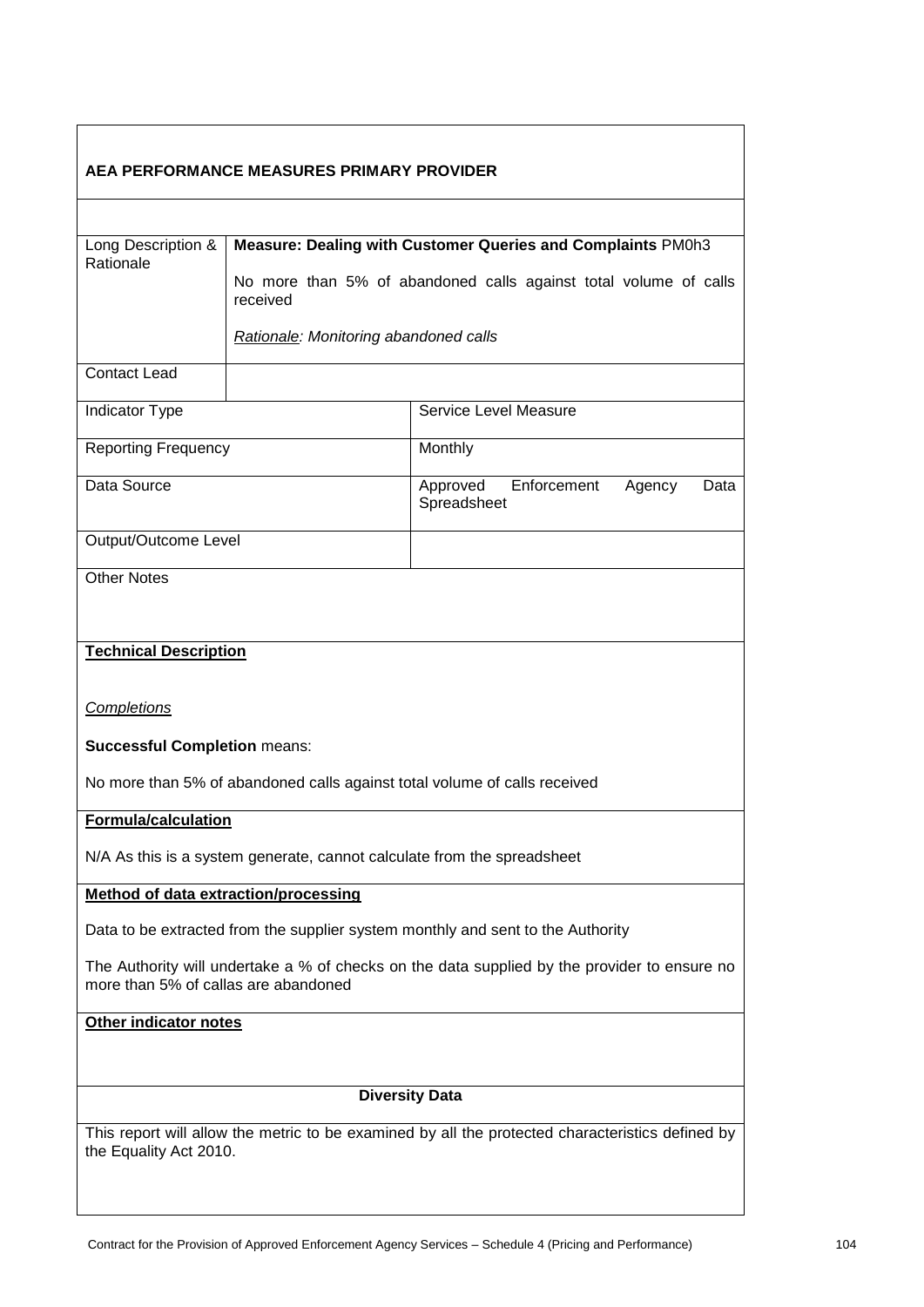| AEA PERFORMANCE MEASURES PRIMARY PROVIDER                                                                 |                                             |                                                                            |  |
|-----------------------------------------------------------------------------------------------------------|---------------------------------------------|----------------------------------------------------------------------------|--|
|                                                                                                           |                                             |                                                                            |  |
| Long Description &<br>Rationale                                                                           |                                             | Measure: Dealing with Customer Queries and Complaints PM0h4                |  |
|                                                                                                           | complaint within 10 working days of receipt | 100% responded to, with findings and outcomes of investigations into the   |  |
|                                                                                                           | working days                                | Rationale: Ensuring that all complaints received are resolved within 10    |  |
| <b>Contact Lead</b>                                                                                       |                                             |                                                                            |  |
| Indicator Type                                                                                            |                                             | Service Level Measure                                                      |  |
| <b>Reporting Frequency</b>                                                                                |                                             | Monthly                                                                    |  |
| Data Source                                                                                               |                                             | Enforcement<br>Approved<br>Agency<br>Data<br>Spreadsheet                   |  |
| Output/Outcome Level                                                                                      |                                             |                                                                            |  |
| <b>Other Notes</b>                                                                                        |                                             |                                                                            |  |
| <b>Technical Description</b>                                                                              |                                             |                                                                            |  |
| <b>Completions</b>                                                                                        |                                             |                                                                            |  |
| <b>Successful Completion means:</b>                                                                       |                                             |                                                                            |  |
|                                                                                                           |                                             | All complaints received are responded to within 10 working days of receipt |  |
| <b>Formula/calculation</b>                                                                                |                                             |                                                                            |  |
|                                                                                                           |                                             |                                                                            |  |
| $PM0h4 = A/B x100$ where                                                                                  |                                             |                                                                            |  |
| A equals number responded to written queries within 10 working days of receipt                            |                                             |                                                                            |  |
| B equals number received                                                                                  |                                             |                                                                            |  |
|                                                                                                           |                                             |                                                                            |  |
|                                                                                                           |                                             |                                                                            |  |
| <b>Method of data extraction/processing</b>                                                               |                                             |                                                                            |  |
|                                                                                                           |                                             |                                                                            |  |
| Data to be extracted from the supplier system monthly and sent to the Authority on agreed<br>spreadsheet. |                                             |                                                                            |  |

 $\mathbf{r}$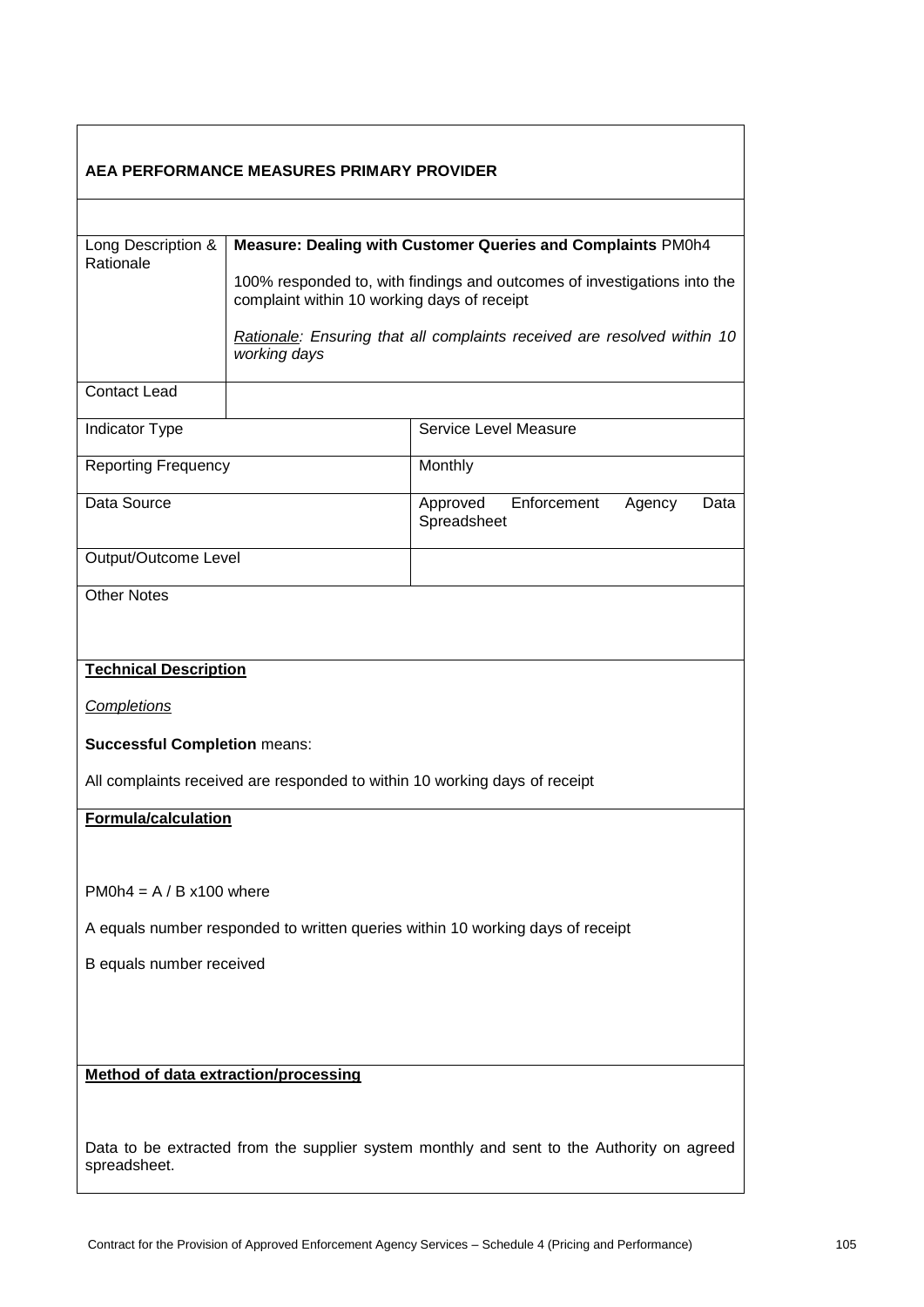The Authority will undertake a % of validation checks on the data supplied by the provider to ensure its accuracy.

#### **Other indicator notes**

## **Diversity Data**

| AEA PERFORMANCE MEASURES PRIMARY PROVIDER |                                        |                                                                                                                                                  |  |
|-------------------------------------------|----------------------------------------|--------------------------------------------------------------------------------------------------------------------------------------------------|--|
|                                           |                                        |                                                                                                                                                  |  |
| Long Description &<br>Rationale           | <b>Escalated for review PM0h5</b>      | Measure: Dealing with Customer Queries and Complaints -                                                                                          |  |
|                                           | the request to escalate the complaint. | 100% responded to with outcome of the review of the initial response to<br>the complaint. To be responded to within 10 working days of receiving |  |
|                                           | complaint.                             | Rationale: Ensuring that all complaints are reviewed and responded to<br>within 10 working days of receipt of the request to escalate the        |  |
| <b>Contact Lead</b>                       |                                        |                                                                                                                                                  |  |
| <b>Indicator Type</b>                     |                                        | Service Level Measure                                                                                                                            |  |
| <b>Reporting Frequency</b>                |                                        | Monthly                                                                                                                                          |  |
| Data Source                               |                                        | Enforcement<br>Approved<br>Data<br>Agency<br>Spreadsheet                                                                                         |  |
| Output/Outcome Level                      |                                        |                                                                                                                                                  |  |
| <b>Other Notes</b>                        |                                        |                                                                                                                                                  |  |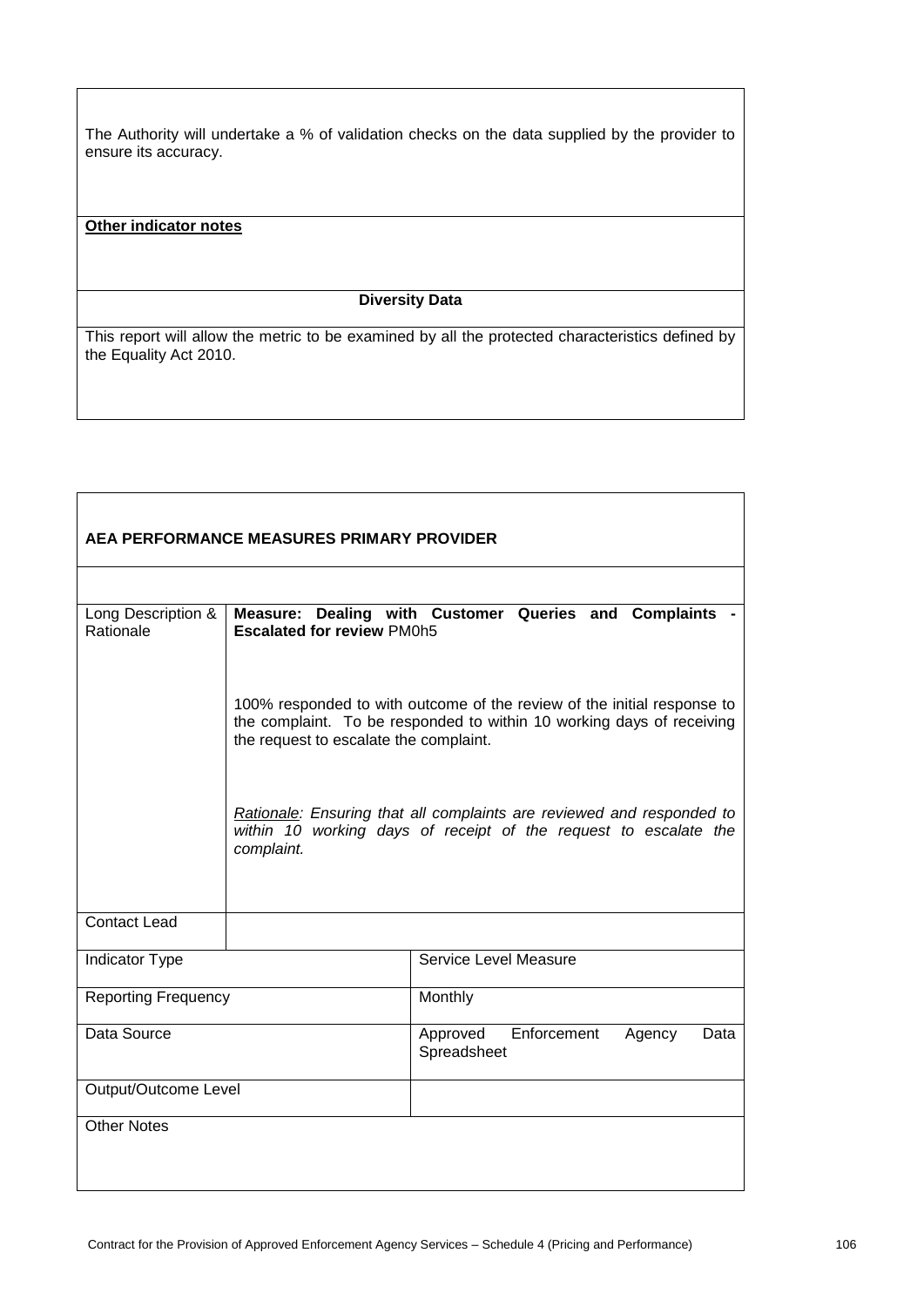# **Technical Description**

*Completions*

## **Successful Completion** means:

All complaints escalated to be reviewed and responded to within 10 working days of receiving the request to escalate the complaint.

**Formula/calculation**

 $PM0h5 = A/Bx100$  where

A equals number responded to written queries within 10 working days

B equals number received

# **Method of data extraction/processing**

Data to be extracted from the supplier system monthly and sent to the Authority on agreed spreadsheet.

The Authority will undertake a % of validation checks on the data supplied by the provider to ensure its accuracy.

**Other indicator notes**

## **Diversity Data**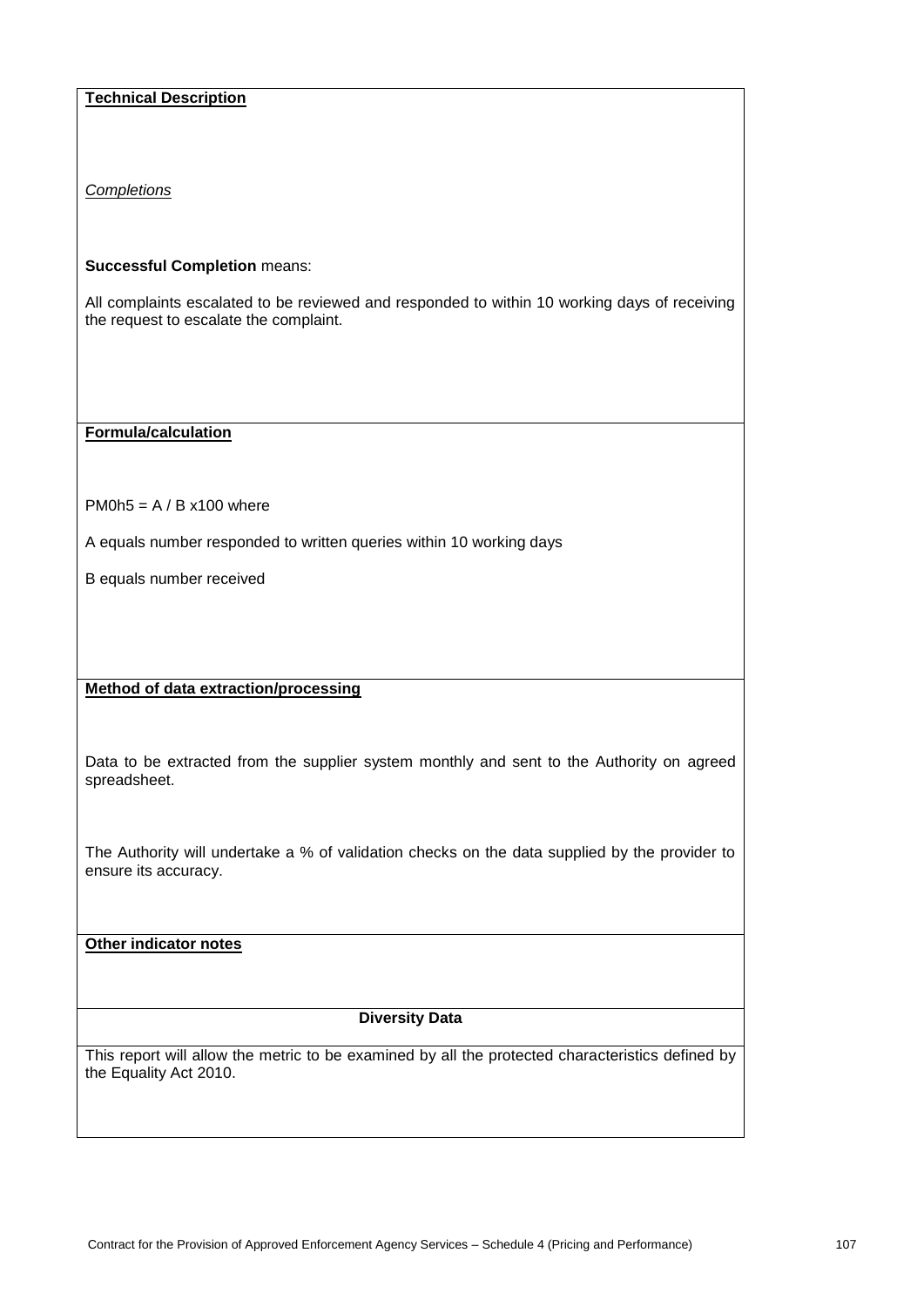| AEA PERFORMANCE MEASURES PRIMARY PROVIDER                                                          |                                                                                   |                                                                       |  |  |
|----------------------------------------------------------------------------------------------------|-----------------------------------------------------------------------------------|-----------------------------------------------------------------------|--|--|
|                                                                                                    |                                                                                   |                                                                       |  |  |
| Long Description &<br>Rationale                                                                    | Measure: Finance and Accounting - Cash deposits to be securely<br>deposited PM0i1 |                                                                       |  |  |
|                                                                                                    | payment                                                                           | 100% within 1 working day (end of same working day) of receipt of     |  |  |
|                                                                                                    | manner                                                                            | Rationale: Ensuring all payments are deposited in a timely and secure |  |  |
| <b>Contact Lead</b>                                                                                |                                                                                   |                                                                       |  |  |
| Indicator Type                                                                                     |                                                                                   | Service Level Measure                                                 |  |  |
| <b>Reporting Frequency</b>                                                                         |                                                                                   | Monthly                                                               |  |  |
| Data Source                                                                                        |                                                                                   | Approved<br>Enforcement<br>Agency<br>Data<br>Spreadsheet              |  |  |
| Output/Outcome Level                                                                               |                                                                                   |                                                                       |  |  |
| <b>Other Notes</b>                                                                                 |                                                                                   |                                                                       |  |  |
| <b>Technical Description</b>                                                                       |                                                                                   |                                                                       |  |  |
| Completions                                                                                        |                                                                                   |                                                                       |  |  |
| <b>Successful Completion means:</b>                                                                |                                                                                   |                                                                       |  |  |
| 100% of payments deposited within 1 working day (end of same working day) of receipt of<br>payment |                                                                                   |                                                                       |  |  |
|                                                                                                    |                                                                                   |                                                                       |  |  |
| <b>Formula/calculation</b>                                                                         |                                                                                   |                                                                       |  |  |
| $PM0i1 = A/B \times 100\%$                                                                         |                                                                                   |                                                                       |  |  |
| Where                                                                                              |                                                                                   |                                                                       |  |  |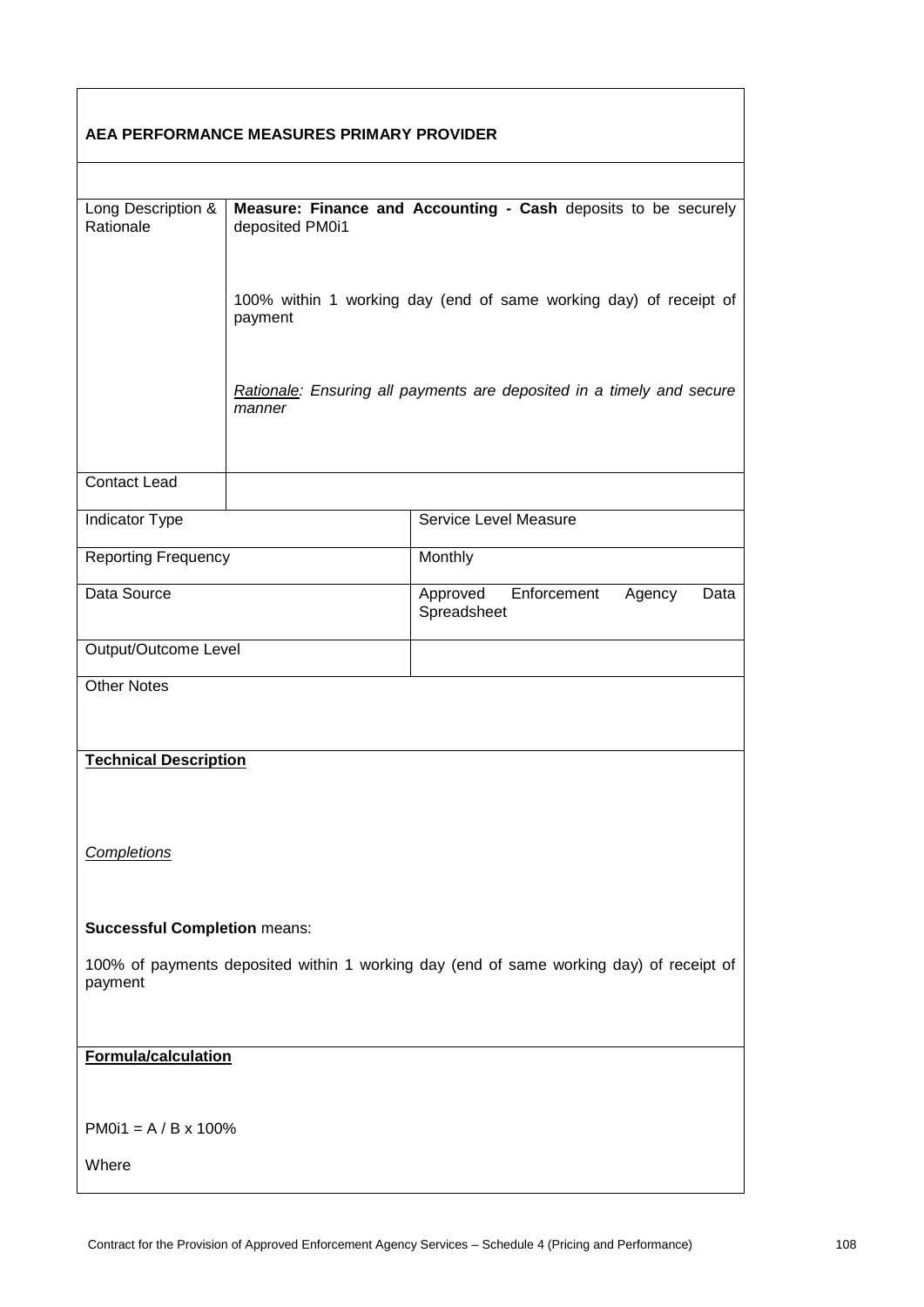$A =$  number payments deposited within 1 working (end of same working day) day

B = number of payments received

#### **Method of data extraction/processing**

Data to be extracted from the supplier system monthly and sent to the Authority on agreed spreadsheet.

The Authority will undertake a % of validation checks on the data supplied by the provider to ensure its accuracy.

**Other indicator notes**

**Diversity Data**

| AEA PERFORMANCE MEASURES PRIMARY PROVIDER |                                                                                                                                                         |  |
|-------------------------------------------|---------------------------------------------------------------------------------------------------------------------------------------------------------|--|
|                                           |                                                                                                                                                         |  |
| Long Description &<br>Rationale           | Measure: Finance and Accounting - Cash Payments brought to<br>account (entered onto the defendants account on the Service Providers<br>IT system) PM0i2 |  |
|                                           | 100% within 1 working day (end of same day) of receipt of payment                                                                                       |  |
|                                           | Rationale: Ensuring all payments are brought to account promptly and<br>entered onto the correct account                                                |  |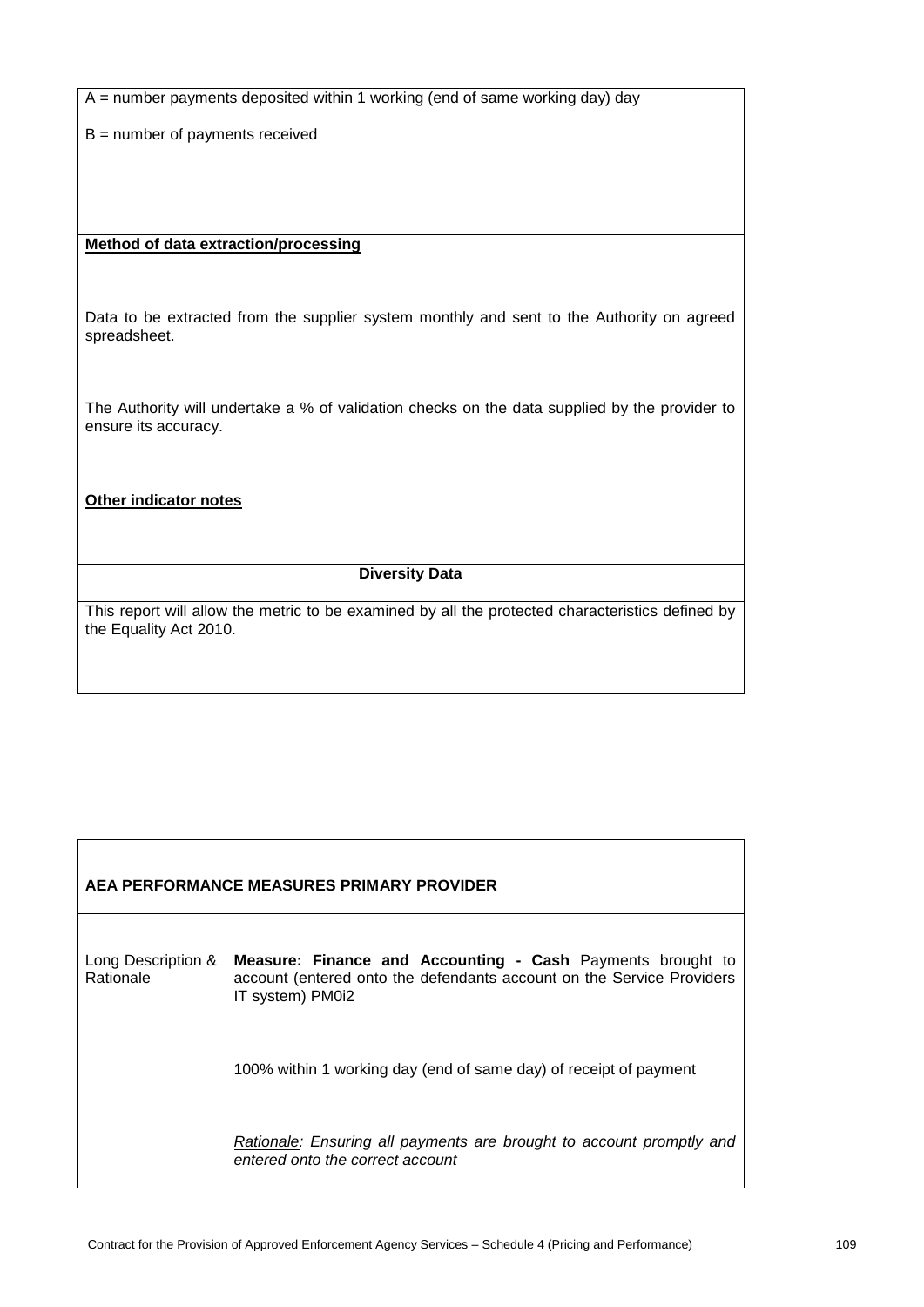| <b>Contact Lead</b>                                                            |                                                                                           |  |
|--------------------------------------------------------------------------------|-------------------------------------------------------------------------------------------|--|
| Indicator Type                                                                 | Service Level Measure                                                                     |  |
| <b>Reporting Frequency</b>                                                     | Monthly                                                                                   |  |
| Data Source                                                                    | Approved<br>Enforcement<br>Agency<br>Data<br>Spreadsheet                                  |  |
| Output/Outcome Level                                                           |                                                                                           |  |
| <b>Other Notes</b>                                                             |                                                                                           |  |
|                                                                                |                                                                                           |  |
| <b>Technical Description</b>                                                   |                                                                                           |  |
|                                                                                |                                                                                           |  |
| <b>Completions</b>                                                             |                                                                                           |  |
|                                                                                |                                                                                           |  |
| <b>Successful Completion means:</b>                                            |                                                                                           |  |
|                                                                                | 100% of payments brought to account within 1 working day (same working day) of receipt of |  |
| payment                                                                        |                                                                                           |  |
|                                                                                |                                                                                           |  |
|                                                                                |                                                                                           |  |
|                                                                                |                                                                                           |  |
| Formula/calculation                                                            |                                                                                           |  |
|                                                                                |                                                                                           |  |
| $PM0i2 = A / B \times 100\%$                                                   |                                                                                           |  |
| Where                                                                          |                                                                                           |  |
| A = number payments brought to account within 1 working day (same working day) |                                                                                           |  |
| $B =$ number received                                                          |                                                                                           |  |
|                                                                                |                                                                                           |  |
|                                                                                |                                                                                           |  |
| <b>Method of data extraction/processing</b>                                    |                                                                                           |  |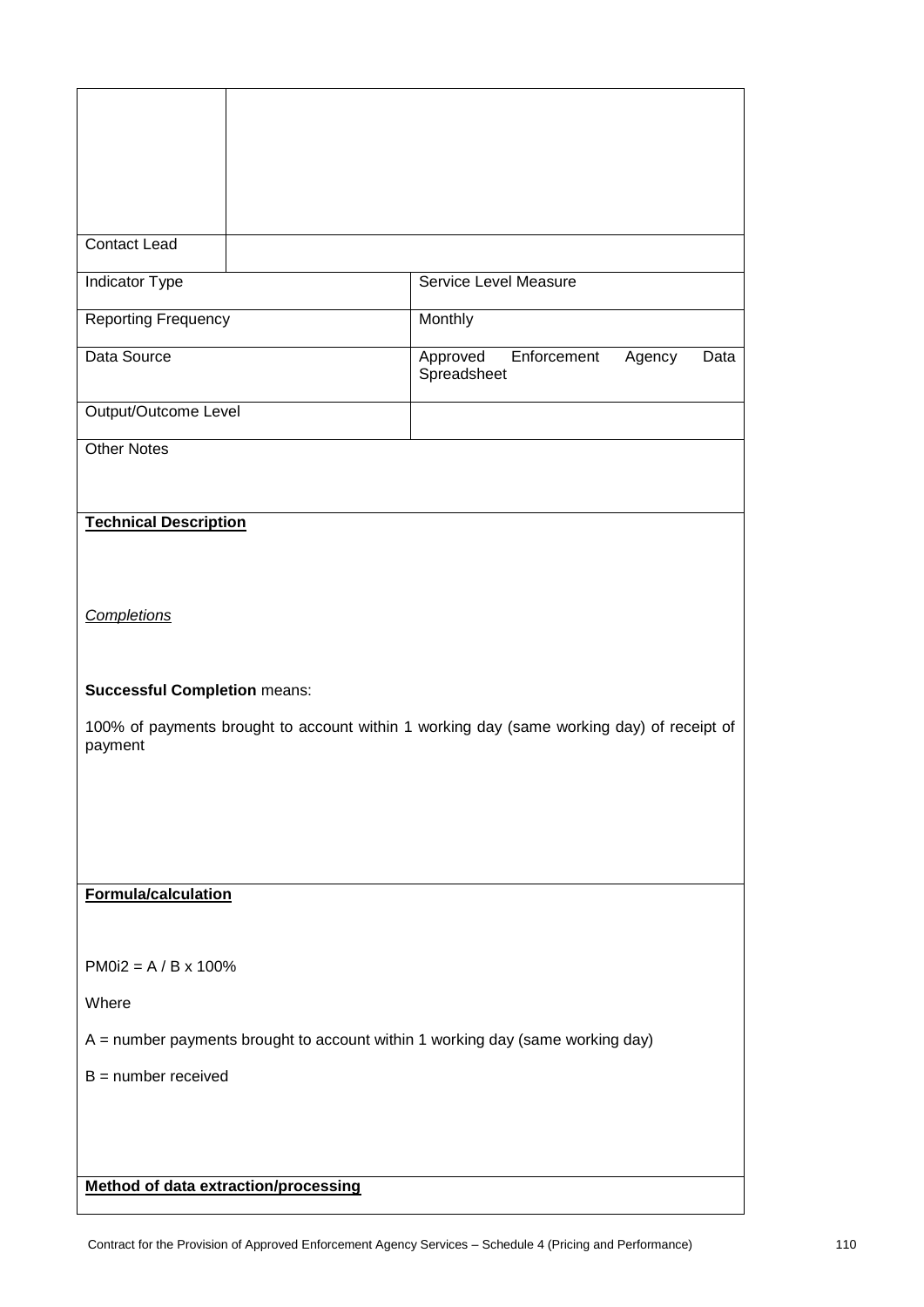Data to be extracted from the supplier system monthly and sent to the Authority on agreed spreadsheet.

The Authority will undertake a % of validation checks on the data supplied by the provider to ensure its accuracy.

# **Other indicator notes**

 $\mathsf{r}$ 

#### **Diversity Data**

| AEA PERFORMANCE MEASURES PRIMARY PROVIDER |                                                                                                                                                                               |                                                                          |  |
|-------------------------------------------|-------------------------------------------------------------------------------------------------------------------------------------------------------------------------------|--------------------------------------------------------------------------|--|
|                                           |                                                                                                                                                                               |                                                                          |  |
| Long Description &<br>Rationale           | Measure: Finance and Accounting Invoices to the Authority to be sent<br>electronically by the end of 10 <sup>th</sup> working day of the following month<br>PM <sub>0i4</sub> |                                                                          |  |
|                                           | 100% to be sent within the timeframe                                                                                                                                          |                                                                          |  |
|                                           | arrest warrants are sent promptly to the Authority                                                                                                                            | Rationale: Ensuring all invoices to be issued for the costs of executing |  |
| <b>Contact Lead</b>                       |                                                                                                                                                                               |                                                                          |  |
| <b>Indicator Type</b>                     |                                                                                                                                                                               | Service Level Measure                                                    |  |
| <b>Reporting Frequency</b>                |                                                                                                                                                                               | Monthly                                                                  |  |
| Data Source                               |                                                                                                                                                                               | Enforcement<br>Approved<br>Agency<br>Data<br>Spreadsheet                 |  |
| Output/Outcome Level                      |                                                                                                                                                                               |                                                                          |  |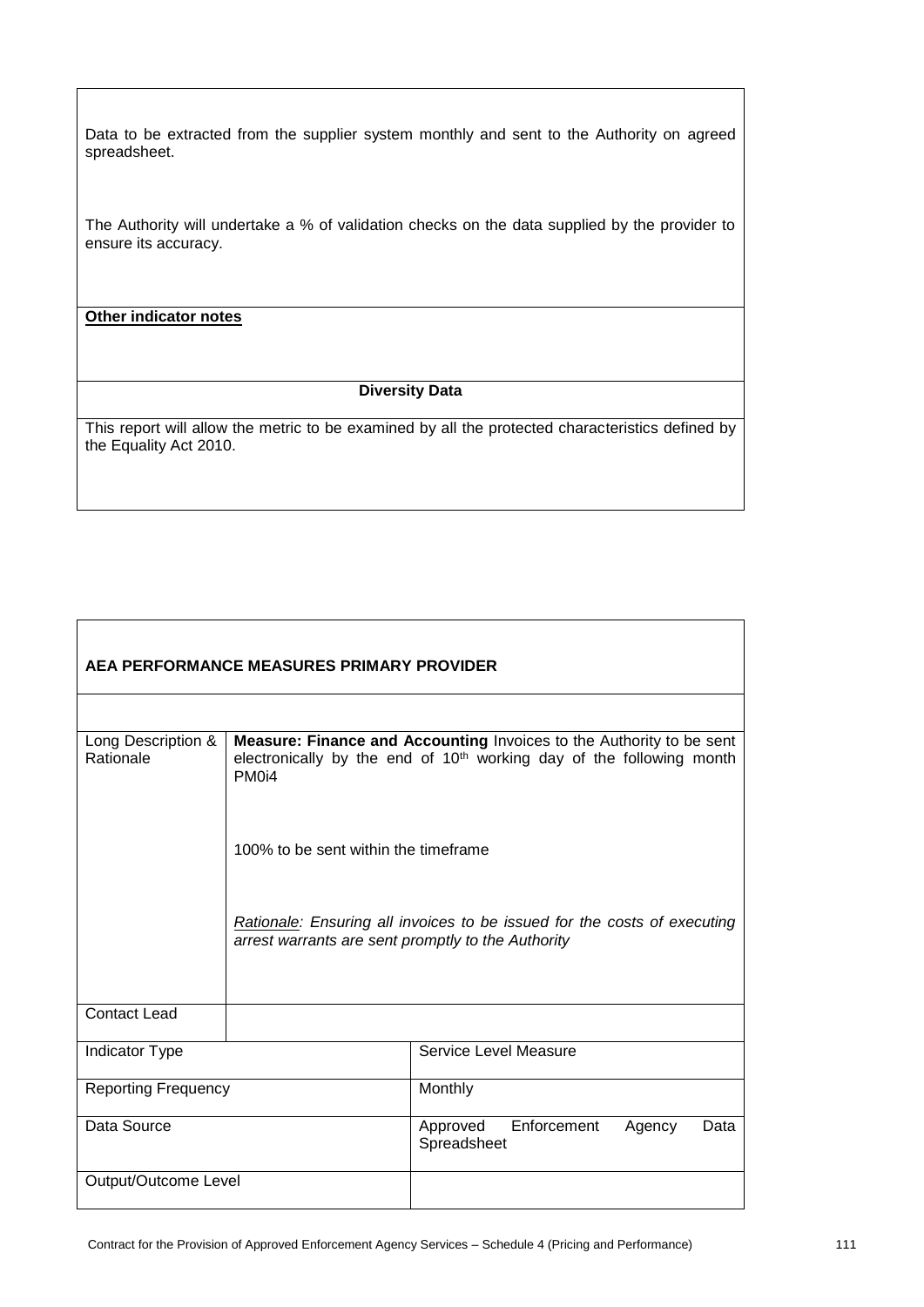| <b>Other Notes</b>                                                                                           |
|--------------------------------------------------------------------------------------------------------------|
|                                                                                                              |
| <b>Technical Description</b>                                                                                 |
|                                                                                                              |
|                                                                                                              |
| Completions                                                                                                  |
|                                                                                                              |
| <b>Successful Completion means:</b>                                                                          |
| 100% of invoices to be sent to the Authority on a monthly basis                                              |
|                                                                                                              |
|                                                                                                              |
|                                                                                                              |
| Formula/calculation                                                                                          |
|                                                                                                              |
| $PM0i4 = (total Yes) / (total (Yes + No))$                                                                   |
| Where                                                                                                        |
| Yes = number of invoices received by end of $10th$ working day                                               |
| No = number of invoices no received after end of 10 <sup>th</sup> working day.                               |
|                                                                                                              |
|                                                                                                              |
|                                                                                                              |
|                                                                                                              |
| <b>Method of data extraction/processing</b>                                                                  |
|                                                                                                              |
|                                                                                                              |
|                                                                                                              |
| The Authority will undertake a % of validation checks to ensure invoices are submitted on a<br>monthly basis |
|                                                                                                              |
|                                                                                                              |
| Other indicator notes                                                                                        |
|                                                                                                              |
| <b>Diversity Data</b>                                                                                        |
| This report will allow the metric to be examined by all the protected characteristics defined by             |

the Equality Act 2010.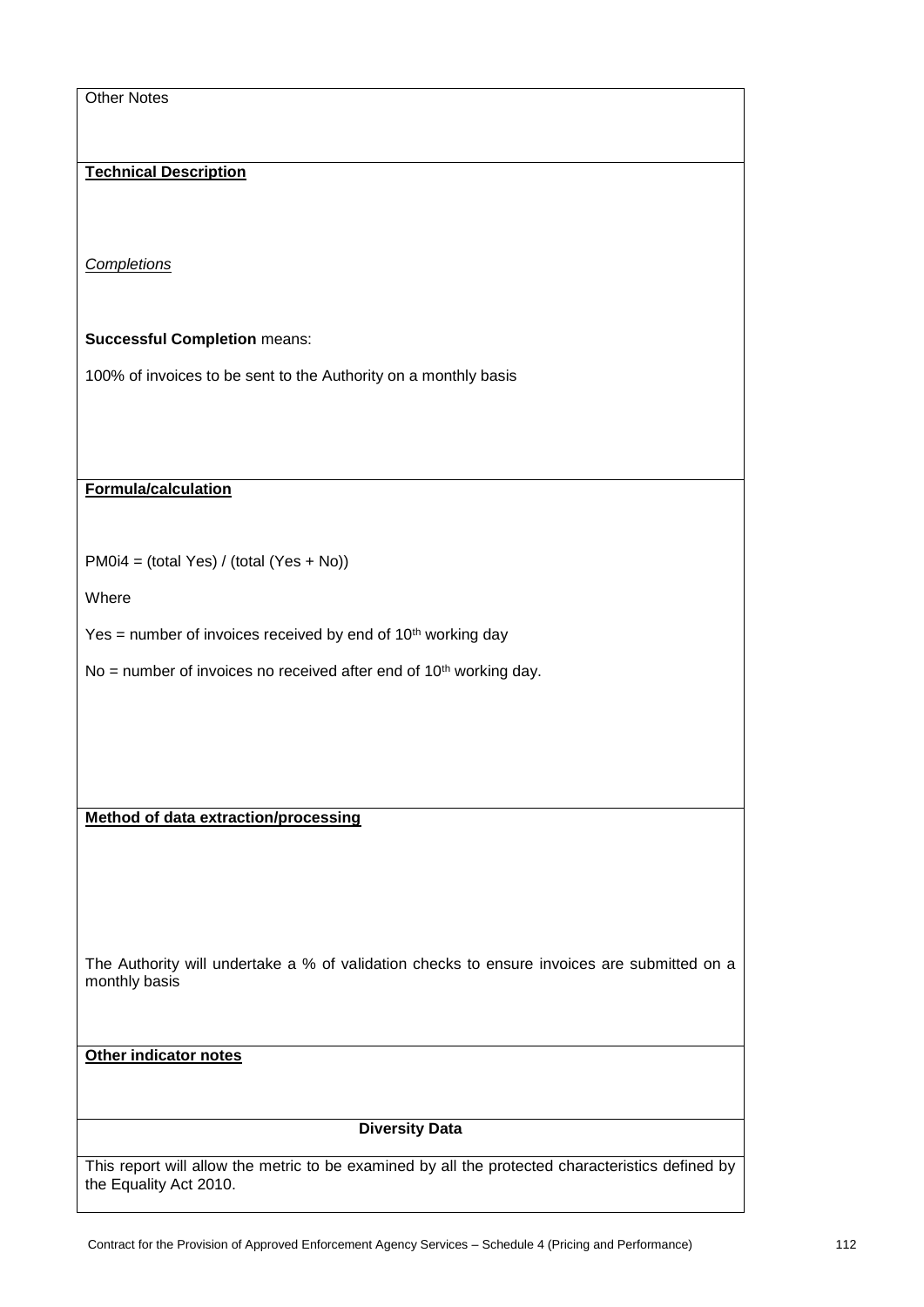#### **SECONDARY PROVIDER**

| <b>AEA PERFORMANCE MEASURES</b>                                                                                                                                                                                                                                                                                                                                                                                                                                                                                                 |                                                                                                                                                                                 |                                                                                                                                                                                                                               |  |
|---------------------------------------------------------------------------------------------------------------------------------------------------------------------------------------------------------------------------------------------------------------------------------------------------------------------------------------------------------------------------------------------------------------------------------------------------------------------------------------------------------------------------------|---------------------------------------------------------------------------------------------------------------------------------------------------------------------------------|-------------------------------------------------------------------------------------------------------------------------------------------------------------------------------------------------------------------------------|--|
| Long Description &<br>Rationale                                                                                                                                                                                                                                                                                                                                                                                                                                                                                                 | <b>Measure: Warrants of Control KPI7s</b>                                                                                                                                       |                                                                                                                                                                                                                               |  |
|                                                                                                                                                                                                                                                                                                                                                                                                                                                                                                                                 | 98% of Warrants of Control to be successfully executed or progressed in<br>line with all Performance Measures listed in Annex 3 within 180 calendar<br>days from date of issue. |                                                                                                                                                                                                                               |  |
|                                                                                                                                                                                                                                                                                                                                                                                                                                                                                                                                 |                                                                                                                                                                                 | Rationale: This measure is to ensure that all warrants issued to the AEA<br>are worked to either collect payment in full or take control of goods to<br>sell at auction to cover the amount of the outstanding fine and fees. |  |
| <b>Contact Lead</b>                                                                                                                                                                                                                                                                                                                                                                                                                                                                                                             |                                                                                                                                                                                 |                                                                                                                                                                                                                               |  |
| Indicator Type                                                                                                                                                                                                                                                                                                                                                                                                                                                                                                                  |                                                                                                                                                                                 | Service Level Measure                                                                                                                                                                                                         |  |
| <b>Reporting Frequency</b>                                                                                                                                                                                                                                                                                                                                                                                                                                                                                                      |                                                                                                                                                                                 | Monthly                                                                                                                                                                                                                       |  |
| Data Source                                                                                                                                                                                                                                                                                                                                                                                                                                                                                                                     |                                                                                                                                                                                 | Approved<br>Enforcement<br>Data<br>Agency<br>Spreadsheet                                                                                                                                                                      |  |
| Output/Outcome Level                                                                                                                                                                                                                                                                                                                                                                                                                                                                                                            |                                                                                                                                                                                 | % of Warrants of<br>Control<br>98<br>to<br>be<br>successfully executed or progressed                                                                                                                                          |  |
| <b>Other Notes</b>                                                                                                                                                                                                                                                                                                                                                                                                                                                                                                              |                                                                                                                                                                                 |                                                                                                                                                                                                                               |  |
| <b>Technical Description</b>                                                                                                                                                                                                                                                                                                                                                                                                                                                                                                    |                                                                                                                                                                                 |                                                                                                                                                                                                                               |  |
| This warrant is generally the first warrant tried in the enforcement process. It directs the AEA<br>to collect payment in full or take control of goods. Statutory fees apply for the Warrant of<br>Control. The AEA adds to the balance owed the court £75 compliance fee then an additional<br>£235 if the defendant fails to comply at the compliance stage and the AEA must commence<br>door stepping activities to secure payment. Generally, payment in full is obtained very rarely<br>to the AEA take control of goods. |                                                                                                                                                                                 |                                                                                                                                                                                                                               |  |
| <b>Completions</b>                                                                                                                                                                                                                                                                                                                                                                                                                                                                                                              |                                                                                                                                                                                 |                                                                                                                                                                                                                               |  |
| <b>Successfully Executed means:</b>                                                                                                                                                                                                                                                                                                                                                                                                                                                                                             |                                                                                                                                                                                 |                                                                                                                                                                                                                               |  |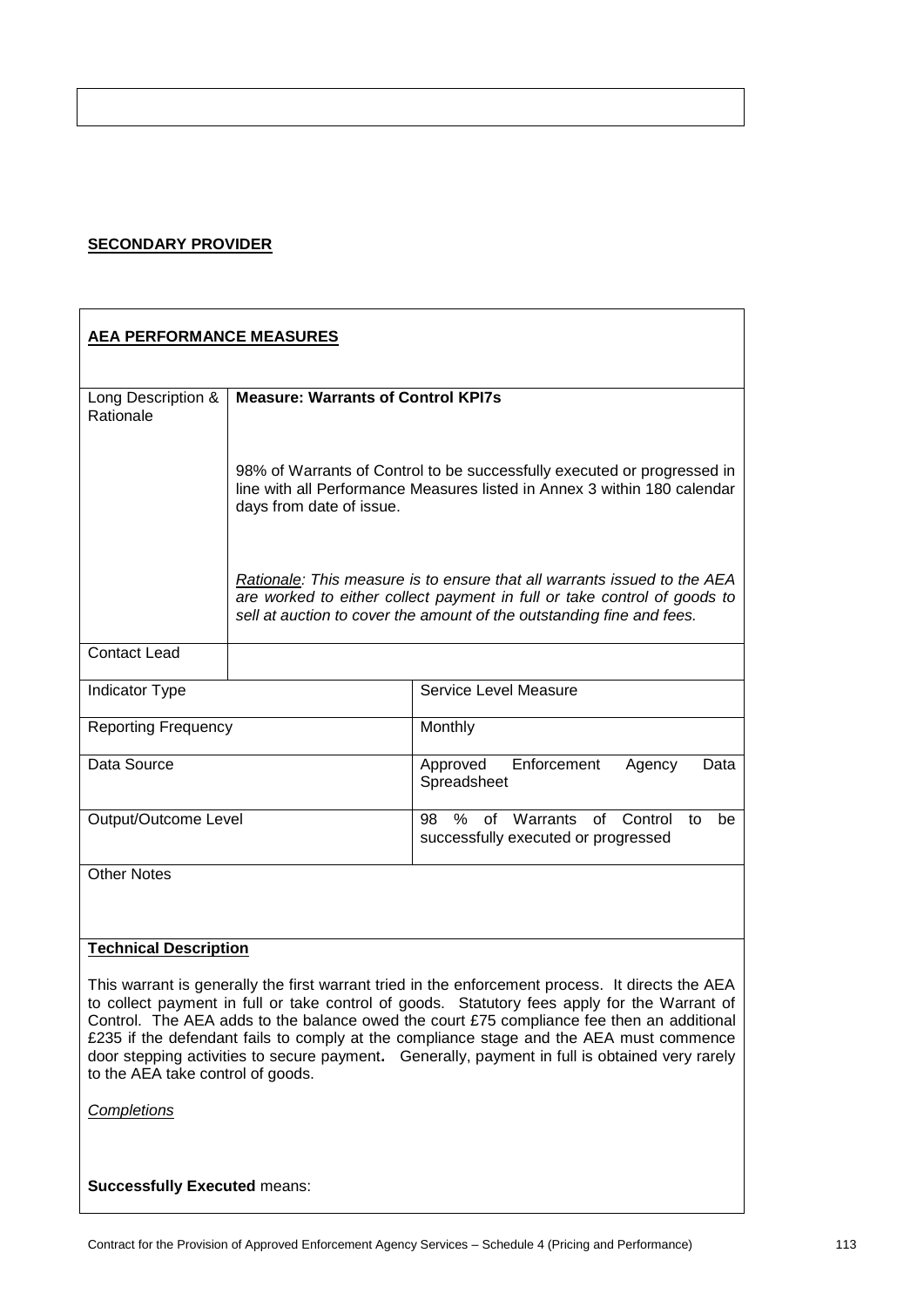Payment of the court fine is collected in full and paid over to the court. Fees are applied to the amount due to the AEA.

• Payment in full of the outstanding balance of the Court Imposition

#### **Progressed** means

If not executed within the 180 calendar days, the case must be progressed, this meaning the AEA must provide information that informs the courts next steps. For example, they have confirmed they cannot execute the warrant as the defendant is in prison.

ere any Warrant or Order has not been successfully executed or satisfied within the Retention Period, and the Service Provider has undertaken all mandatory steps stated in the relevant requirement to execute or satisfy the Warrant or Order, at the end of the relevant Retention Period all outstanding Warrants or Orders shall be returned to the Authority using the agreed Return Codes. This is to provide the Authority with details of the outcome of the execution activities and where applicable the most up to date information regarding the Defendant's whereabouts. Supporting evidence will be provided as required.

amples could include:

- visit(s) which establishes the Defendant has moved away and relevant enquires and tracing have not been able to identify a new address or the Defendants whereabouts
- the Defendant is deceased
- the Defendant is in prison
- all visits and remote contact has been undertaken but no contact has been made with the Defendant and relevant enquires and tracing has been unable to confirm the Defendant's residency at the address or their whereabouts

#### **Formula/calculation**

 $KP$ <sup>17</sup>s = A / B x 100%

Where:

A = number successfully executed or progressed within 180 calendar days from the date of issue

 $B =$  number issued minus exclusions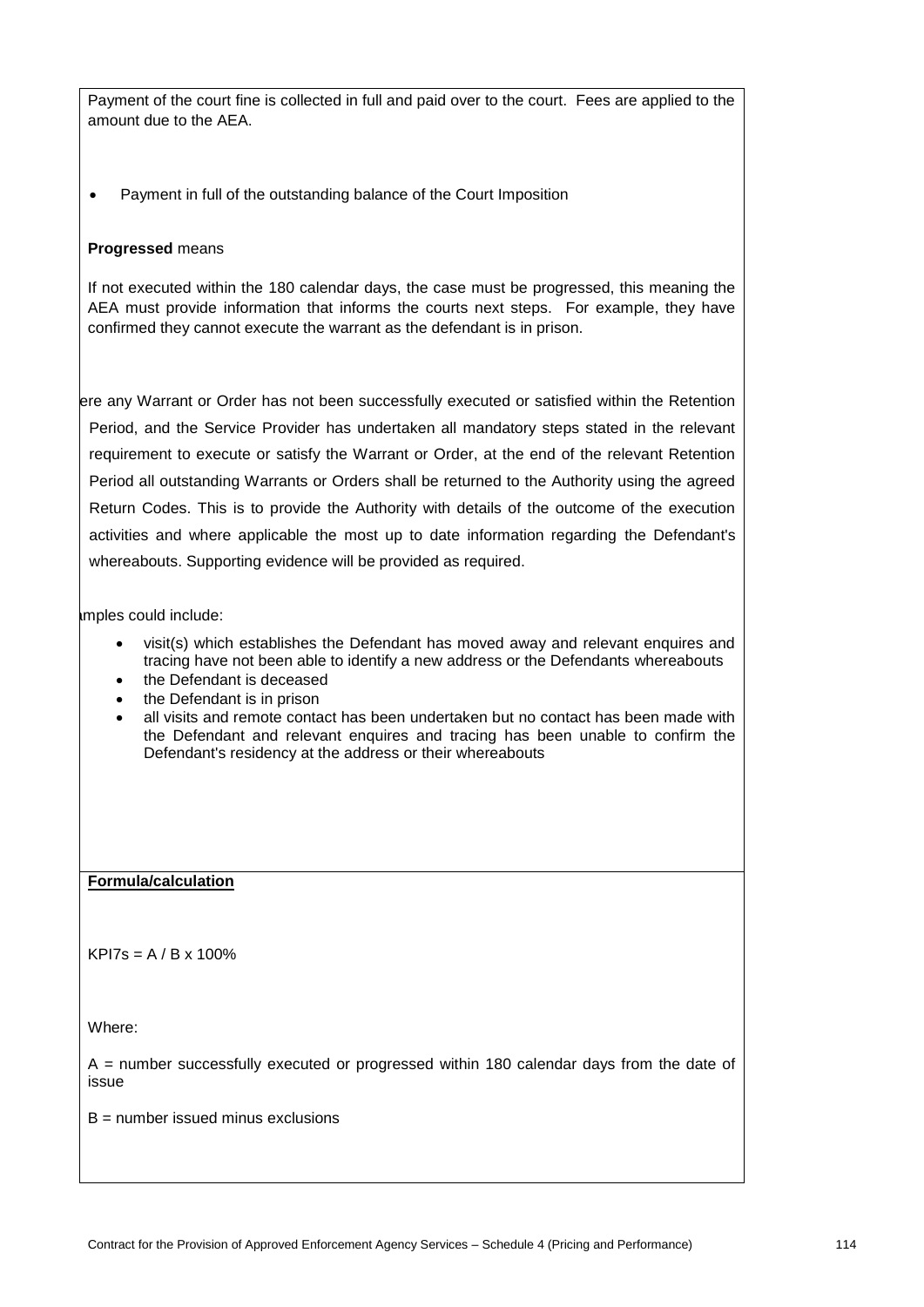### **Method of data extraction/processing**

Data to be extracted from the supplier system monthly and sent to the Authority on agreed spreadsheet.

The Authority will undertake a % of validation checks on the data supplied by the provider to ensure its accuracy.

## **Other indicator notes**

The number of Warrants that the % is calculated against will be adjusted if the Service Provider provides evidence to the Authority's reasonable satisfaction that they meet the exclusions

### **Diversity Data**

| AEA PERFORMANCE MEASURES SECONDARY PROVIDER |                                                                                                                    |                                    |  |
|---------------------------------------------|--------------------------------------------------------------------------------------------------------------------|------------------------------------|--|
|                                             |                                                                                                                    |                                    |  |
| Long Description &<br>Rationale             | Measure: To have received all reports required in line with Schedule 19<br>(Management Information). KPI8s         |                                    |  |
|                                             | <b>Rationale:</b> Ensuring all data spreadsheets and reports are submitted to<br>the Authority each calendar month |                                    |  |
| <b>Contact Lead</b>                         |                                                                                                                    |                                    |  |
| <b>Indicator Type</b>                       |                                                                                                                    | Service Level Measure              |  |
| <b>Reporting Frequency</b>                  |                                                                                                                    | Monthly                            |  |
| Data Source                                 |                                                                                                                    | <b>Approved Enforcement Agency</b> |  |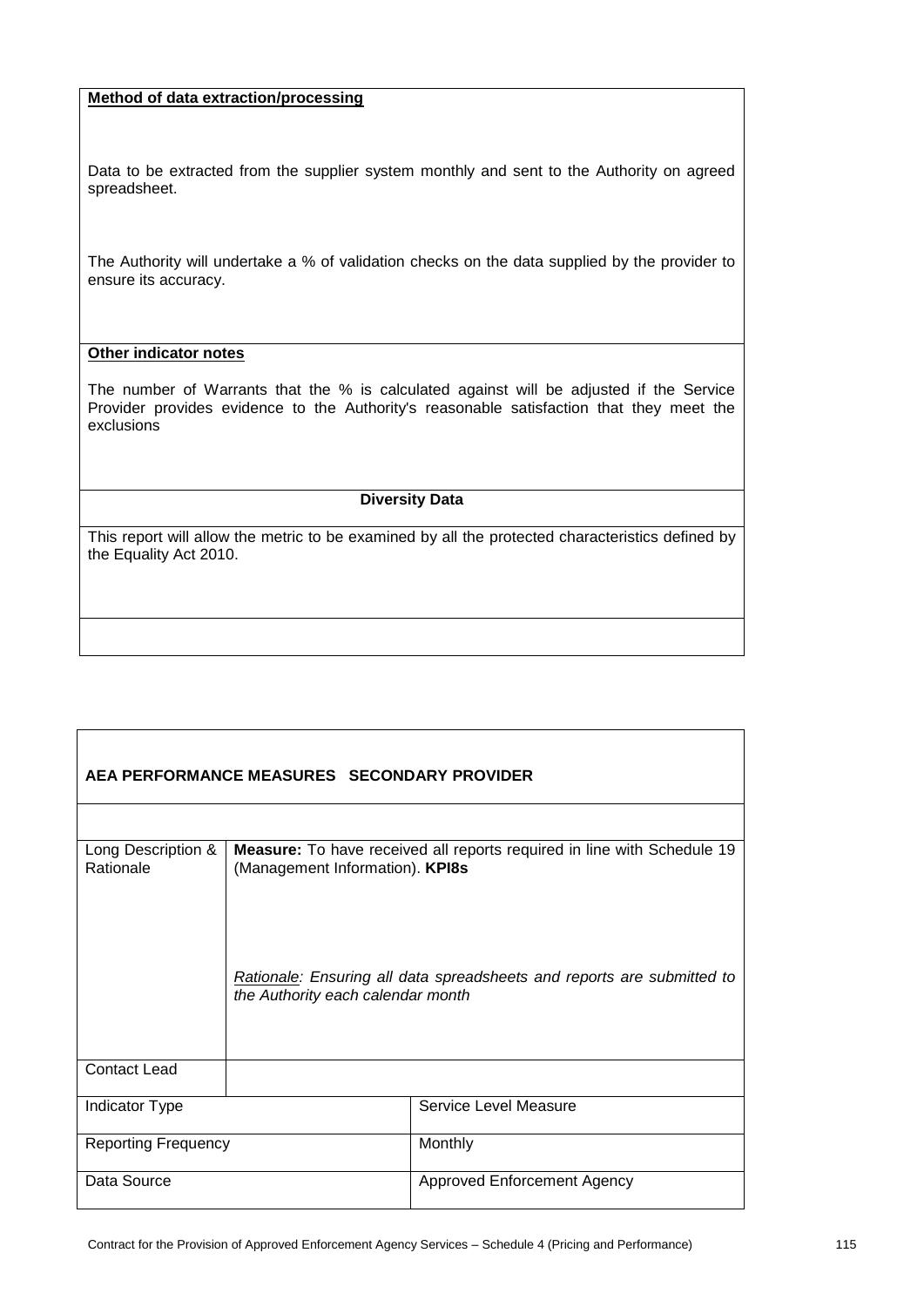| Output/Outcome Level                                                        |                                                                                                  |
|-----------------------------------------------------------------------------|--------------------------------------------------------------------------------------------------|
| <b>Other Notes</b>                                                          |                                                                                                  |
|                                                                             |                                                                                                  |
| <b>Technical Description</b>                                                |                                                                                                  |
|                                                                             |                                                                                                  |
|                                                                             |                                                                                                  |
| <b>Completions</b>                                                          |                                                                                                  |
|                                                                             |                                                                                                  |
| <b>Successful Completion means:</b>                                         |                                                                                                  |
| All reports received within timeframe outlined in the Schedule 19           |                                                                                                  |
|                                                                             |                                                                                                  |
|                                                                             |                                                                                                  |
| Formula/calculation                                                         |                                                                                                  |
| $KP18 = (total Yes) / (total (Yes + No))$                                   |                                                                                                  |
|                                                                             |                                                                                                  |
| Yes = Compliance" and "No = Failure"                                        |                                                                                                  |
| Compliance = Yes                                                            |                                                                                                  |
| Failure = No                                                                |                                                                                                  |
| Method of data extraction/processing                                        |                                                                                                  |
|                                                                             |                                                                                                  |
|                                                                             |                                                                                                  |
| The Authority will monitor the receipt of reports from the Service Provider |                                                                                                  |
|                                                                             |                                                                                                  |
| Other indicator notes                                                       |                                                                                                  |
|                                                                             |                                                                                                  |
| <b>Diversity Data</b>                                                       |                                                                                                  |
| the Equality Act 2010.                                                      | This report will allow the metric to be examined by all the protected characteristics defined by |
|                                                                             |                                                                                                  |
|                                                                             |                                                                                                  |
|                                                                             |                                                                                                  |

# **AEA PERFORMANCE MEASURES**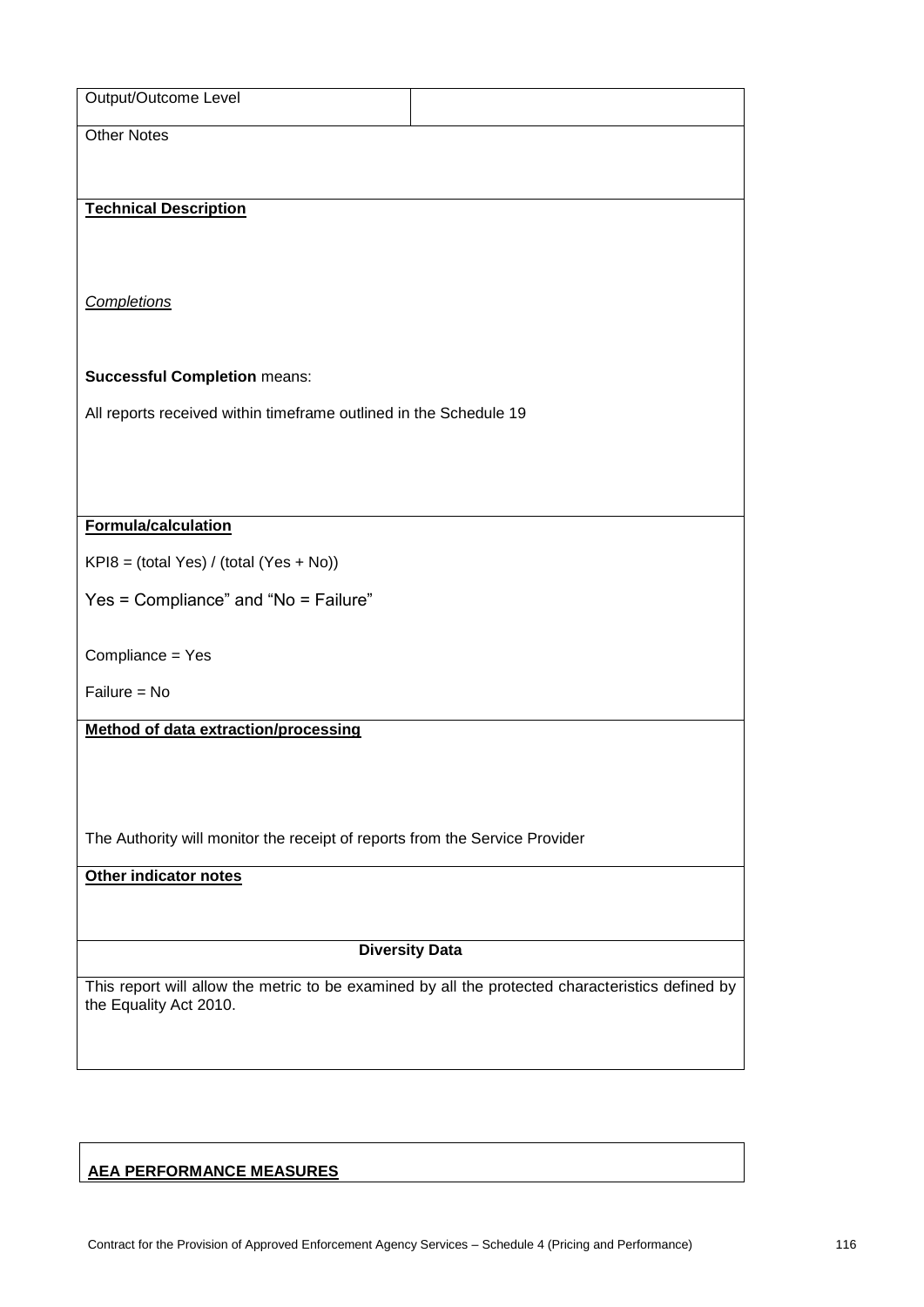| Long Description &<br>Rationale |                                                                                                                                                                                                                                                                                                                                                                                                                                                                                                                                                                                                             | Measure: PM7a1s and PM7a2s Warrant of Control                                                                                                                                                                                                                                                       |
|---------------------------------|-------------------------------------------------------------------------------------------------------------------------------------------------------------------------------------------------------------------------------------------------------------------------------------------------------------------------------------------------------------------------------------------------------------------------------------------------------------------------------------------------------------------------------------------------------------------------------------------------------------|-----------------------------------------------------------------------------------------------------------------------------------------------------------------------------------------------------------------------------------------------------------------------------------------------------|
|                                 | Warrant or Orders received shall be entered onto Service Provider's IT<br>system and acknowledgement provided to the Authority to confirm<br>numbers received<br>95% of all warrants and orders issued to be entered onto the<br>Service Provider IT System within 1 working day (end of the next<br>full working day) and 100% within 3 working days (end of the 3rd<br>working day) from date of receipt.<br>Rationale: This measure is to ensure that there is an audit trail ensuring<br>the Service Provider receives and acknowledges receipt of all warrants<br>and orders within agreed timescales. |                                                                                                                                                                                                                                                                                                     |
|                                 |                                                                                                                                                                                                                                                                                                                                                                                                                                                                                                                                                                                                             |                                                                                                                                                                                                                                                                                                     |
|                                 |                                                                                                                                                                                                                                                                                                                                                                                                                                                                                                                                                                                                             |                                                                                                                                                                                                                                                                                                     |
| <b>Contact Lead</b>             |                                                                                                                                                                                                                                                                                                                                                                                                                                                                                                                                                                                                             |                                                                                                                                                                                                                                                                                                     |
| Indicator Type                  |                                                                                                                                                                                                                                                                                                                                                                                                                                                                                                                                                                                                             | Service Level Measure                                                                                                                                                                                                                                                                               |
| <b>Reporting Frequency</b>      |                                                                                                                                                                                                                                                                                                                                                                                                                                                                                                                                                                                                             | Monthly                                                                                                                                                                                                                                                                                             |
| Data Source                     |                                                                                                                                                                                                                                                                                                                                                                                                                                                                                                                                                                                                             | Enforcement<br>Approved<br>Agency<br>Data<br>Spreadsheet                                                                                                                                                                                                                                            |
| Output/Outcome Level            |                                                                                                                                                                                                                                                                                                                                                                                                                                                                                                                                                                                                             | 95% of all warrants and orders issued to<br>be entered onto the Service Provider IT<br>System within 1 working day (end of the<br>next full working day) and 100% within 3<br>working days (end of the 3rd working day)<br>from date of receipt                                                     |
| <b>Other Notes</b>              |                                                                                                                                                                                                                                                                                                                                                                                                                                                                                                                                                                                                             |                                                                                                                                                                                                                                                                                                     |
| <b>Technical Description</b>    |                                                                                                                                                                                                                                                                                                                                                                                                                                                                                                                                                                                                             |                                                                                                                                                                                                                                                                                                     |
|                                 |                                                                                                                                                                                                                                                                                                                                                                                                                                                                                                                                                                                                             |                                                                                                                                                                                                                                                                                                     |
|                                 |                                                                                                                                                                                                                                                                                                                                                                                                                                                                                                                                                                                                             | This measure is to ensure that there is an audit trail ensuring the Service Provider receives all<br>warrants included in the spreadsheet and that all warrants are entered onto their IT System.<br>The Supplier then acknowledged receipt of the file received and confirms that all warrants and |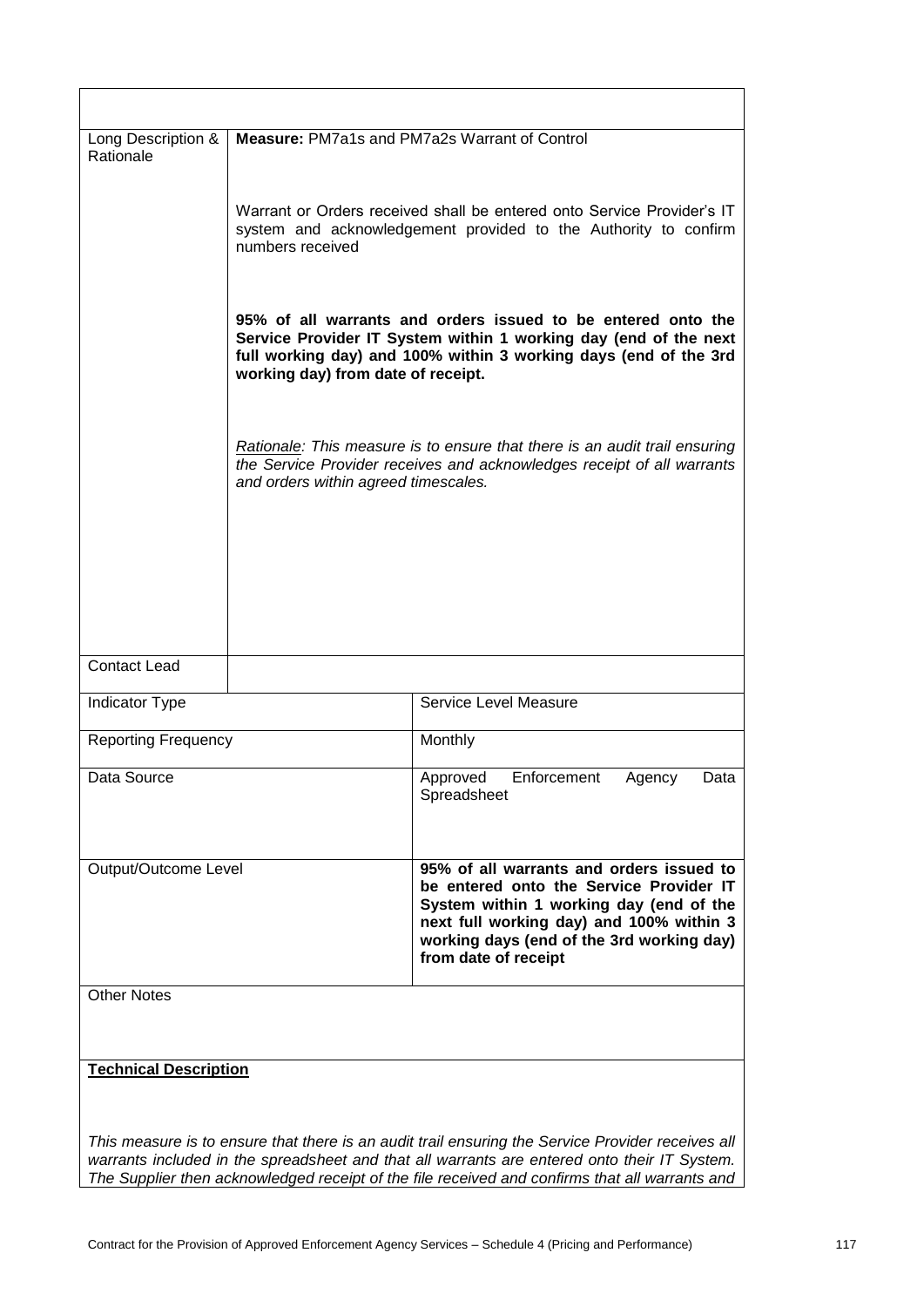*orders have been entered onto their system within the agreed timescales.*

*Completions*

**Positive Completion** means:

All warrants and orders are entered onto the supplier system within the timescales suggested and an acknowledgement is sent to confirm the correct number of warrants in the batch have been received/entered.

**Formula/calculation**

All Warrants and Orders successfully entered onto the Service Providers IT system

PM7a1s = A / B x 100%

Where:

 $A =$  number of Warrants of Control entered by the of end of the next full working day from receipt

B = number of Warrants of Control issued minus exclusions.

PM7a2s = C / B x 100%

Where:

 $C =$  number of Warrants of Control entered by the of end of the third full working day from receipt

B = number of Warrants of Control issued minus exclusions.

The number of Warrants that the % is calculated against will be adjusted if the Service Provider provides evidence that they meet the exclusions.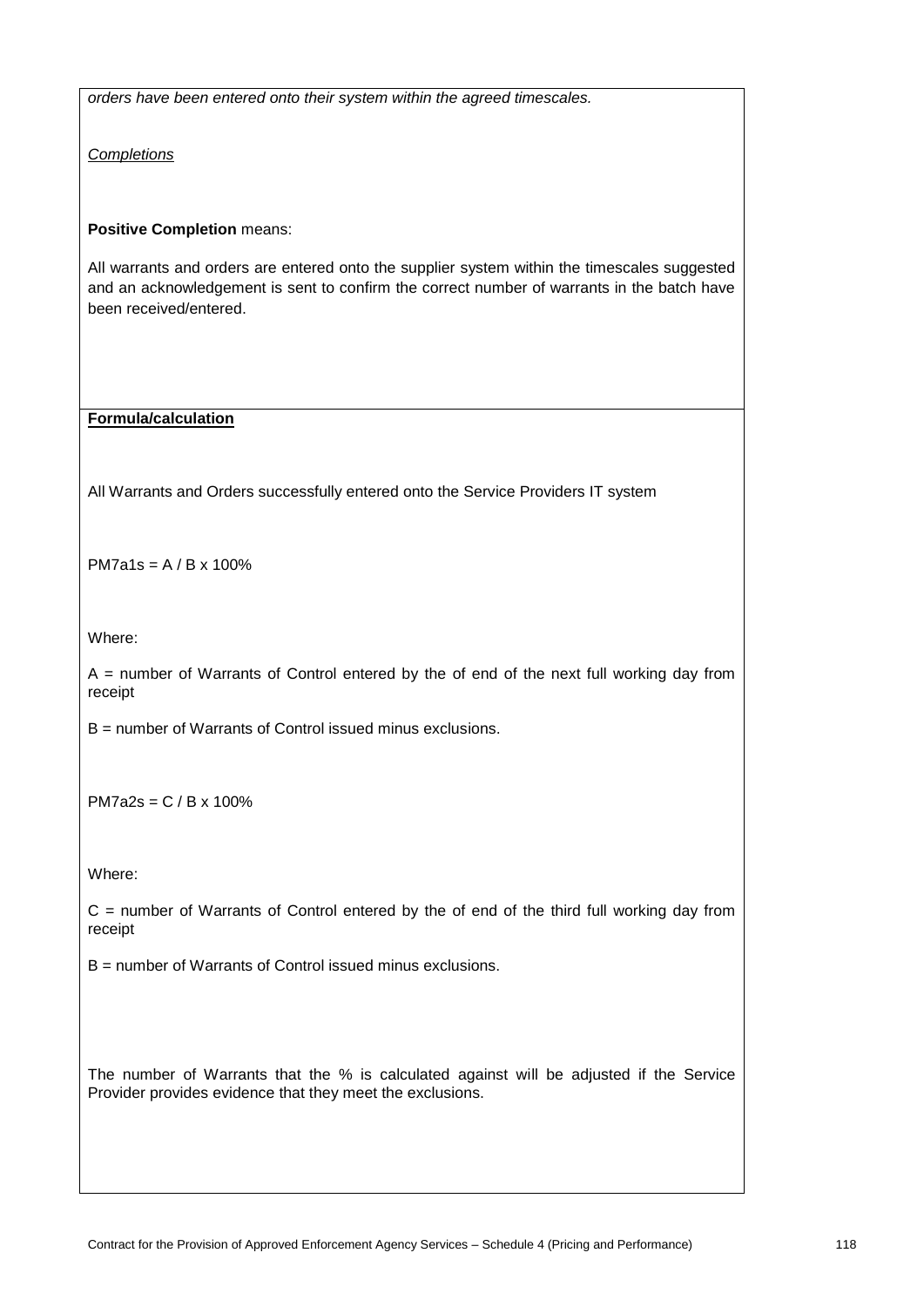| The number of Warrants that the % is calculated against will be adjusted if the Service<br>Provider provides evidence that they meet the exclusions. |  |  |
|------------------------------------------------------------------------------------------------------------------------------------------------------|--|--|
| Applicable to:                                                                                                                                       |  |  |
| Warrant of Control PM7a1s and PM7a2s                                                                                                                 |  |  |
| Method of data extraction/processing                                                                                                                 |  |  |
| Data to be extracted from the supplier system monthly and sent to the Authority on agreed<br>spreadsheet.                                            |  |  |
| The Authority will undertake a % of validation checks on the data supplied by the provider to<br>ensure its accuracy.                                |  |  |
| The Authority will extract data from the spreadsheet and transfer into dashboard to produce<br>the performance against the KPIs                      |  |  |
| A Positive Completion is one where all warrants are entered onto their system and<br>acknowledged within the prescribed timescales.                  |  |  |
| Other indicator notes                                                                                                                                |  |  |
|                                                                                                                                                      |  |  |
| <b>Diversity Data</b>                                                                                                                                |  |  |
| Reporting on any vulnerable defendants is a requirement.                                                                                             |  |  |
|                                                                                                                                                      |  |  |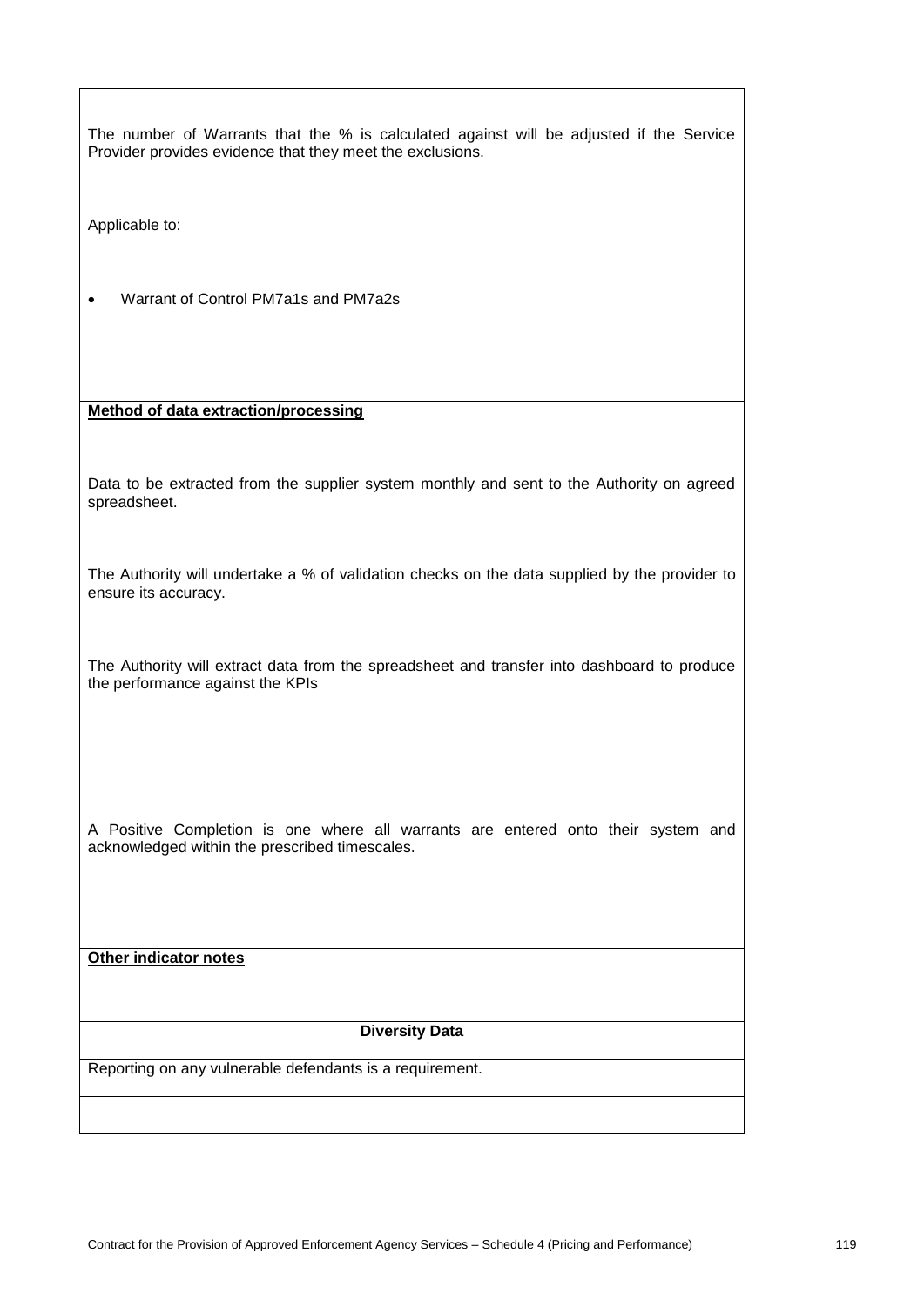| <b>AEA PERFORMANCE MEASURES</b>                                                                                                                                                                                                                                                                               |                                                                                                       |                                                                                          |  |
|---------------------------------------------------------------------------------------------------------------------------------------------------------------------------------------------------------------------------------------------------------------------------------------------------------------|-------------------------------------------------------------------------------------------------------|------------------------------------------------------------------------------------------|--|
|                                                                                                                                                                                                                                                                                                               |                                                                                                       |                                                                                          |  |
| Long Description &<br>Rationale                                                                                                                                                                                                                                                                               | <b>Measure: Warrant of Control PM7b1s</b>                                                             |                                                                                          |  |
|                                                                                                                                                                                                                                                                                                               | The Service Provider will issue an initial contact notice* in relation to all<br>Warrants and Orders. |                                                                                          |  |
|                                                                                                                                                                                                                                                                                                               | Provider's IT system                                                                                  | 100% within 10 working days of being entered onto the Service                            |  |
|                                                                                                                                                                                                                                                                                                               |                                                                                                       |                                                                                          |  |
| <b>Contact Lead</b>                                                                                                                                                                                                                                                                                           |                                                                                                       |                                                                                          |  |
| Indicator Type                                                                                                                                                                                                                                                                                                |                                                                                                       | Service Level Measure                                                                    |  |
| <b>Reporting Frequency</b>                                                                                                                                                                                                                                                                                    |                                                                                                       | Monthly                                                                                  |  |
| Data Source                                                                                                                                                                                                                                                                                                   |                                                                                                       | Enforcement<br>Approved<br>Agency<br>Data<br>Spreadsheet                                 |  |
| Output/Outcome Level                                                                                                                                                                                                                                                                                          |                                                                                                       | 100% within 10 working days of being<br>entered onto the Service Provider's IT<br>system |  |
| <b>Other Notes</b>                                                                                                                                                                                                                                                                                            |                                                                                                       |                                                                                          |  |
|                                                                                                                                                                                                                                                                                                               |                                                                                                       |                                                                                          |  |
| <b>Technical Description</b>                                                                                                                                                                                                                                                                                  |                                                                                                       |                                                                                          |  |
| Once the ordered has been accepted on the Service Providers IT System, the Service<br>Provider must issue a notice to the defendant to confirm they are now responsible for<br>executing the warrant type issued against them. The notice will include instructions to pay,<br>warrant type and case details. |                                                                                                       |                                                                                          |  |
| <b>Completions</b>                                                                                                                                                                                                                                                                                            |                                                                                                       |                                                                                          |  |
| <b>Successfully Completed means:</b>                                                                                                                                                                                                                                                                          |                                                                                                       |                                                                                          |  |
| The Service Provider issuing Initial Contact Notice in respect of Warrants and Orders within 10<br>working days of receipt.                                                                                                                                                                                   |                                                                                                       |                                                                                          |  |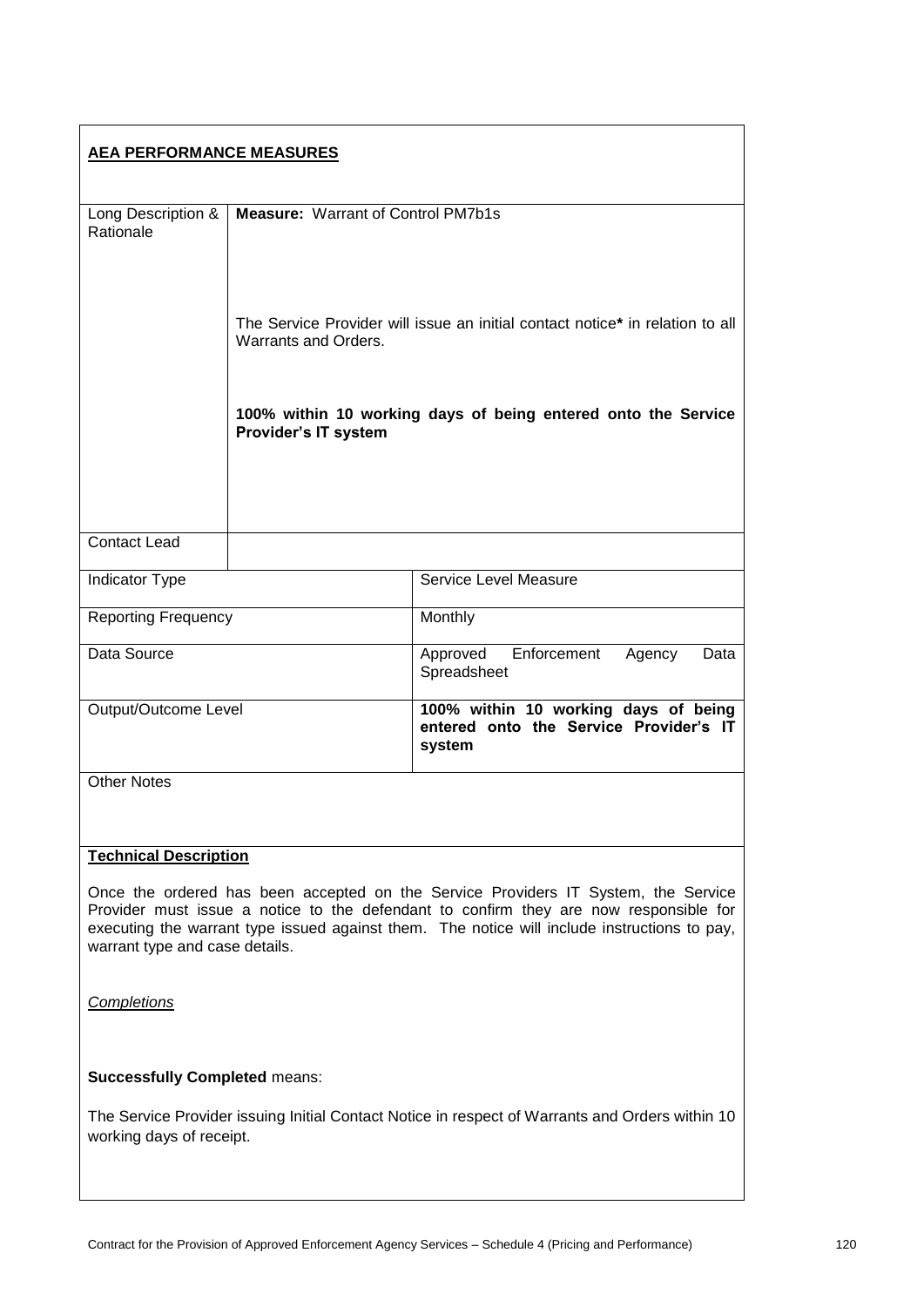**Formula/calculation**

Successfully issue an initial contract notice for Warrants of Control to the defendant within 10 working days of receipt of the warrant

PM7b1s = (total Yes) / (total (Yes + No))

Yes = Date issued - date entered onto the system less than and equal to 10 working days

No = equals date issued date entered onto the system greater than 10 working days

**Method of data extraction/processing**

Data to be extracted from the supplier system monthly and sent to the Authority on agreed spreadsheet.

The Authority will undertake a % of validation checks on the data supplied by the provider to ensure its accuracy.

**Other indicator notes**

.

#### **Diversity Data**

| <b>AEA PERFORMANCE MEASURES</b> |                                                                                                                                                                                                            |  |
|---------------------------------|------------------------------------------------------------------------------------------------------------------------------------------------------------------------------------------------------------|--|
| Long Description &<br>Rationale | <b>Measure: PM7c1s Warrants of Control</b>                                                                                                                                                                 |  |
|                                 |                                                                                                                                                                                                            |  |
|                                 | 100% of Warrants or Orders outstanding to receive a first Personal<br>Contact visit between 14 and no later than 60 calendar days from<br>date the Warrant or Order entered onto the Service Provider's IT |  |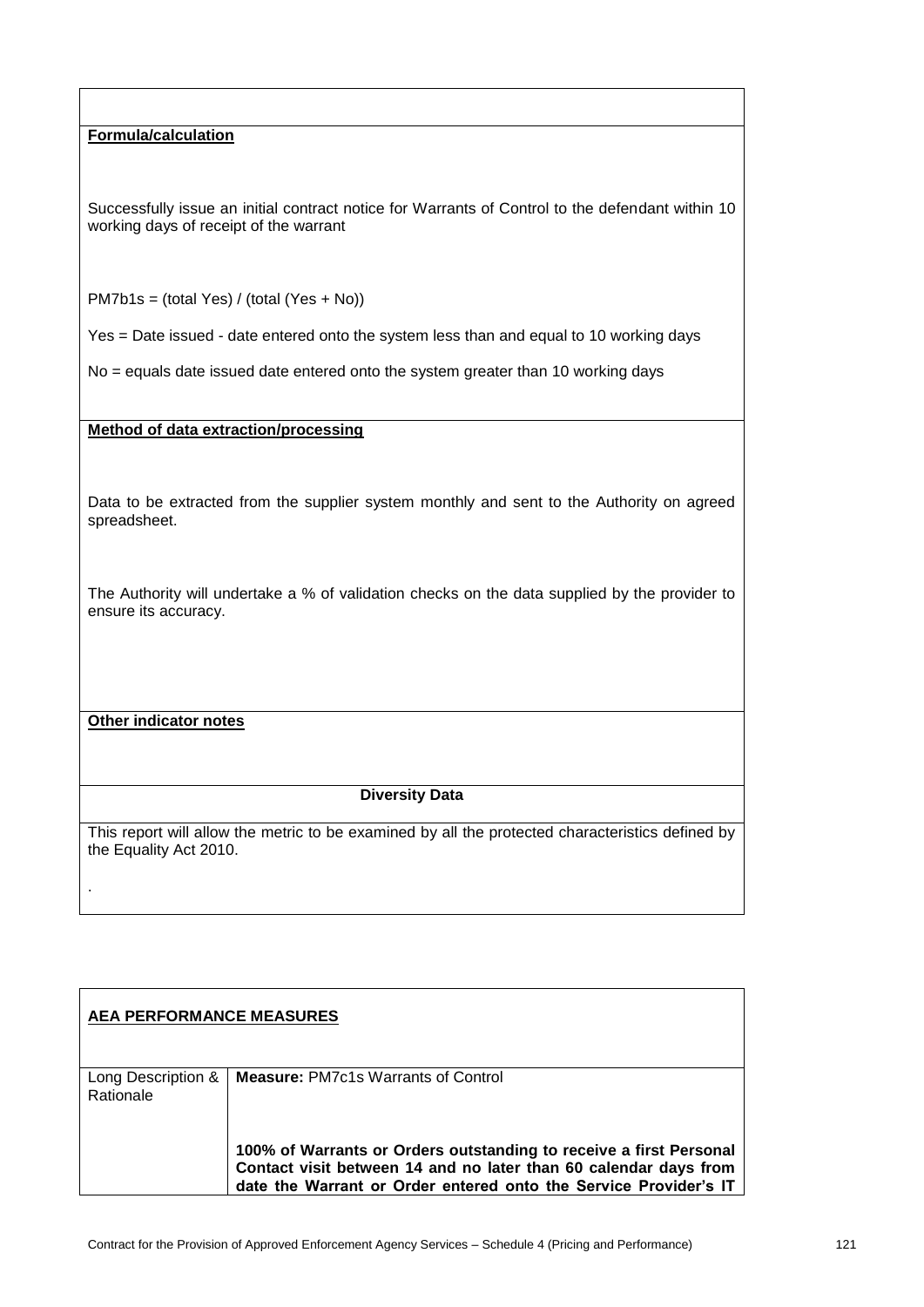| system, as stated in the requirement.                                                                                                                                                                                                         |                                                                                                                                         |                                                          |  |
|-----------------------------------------------------------------------------------------------------------------------------------------------------------------------------------------------------------------------------------------------|-----------------------------------------------------------------------------------------------------------------------------------------|----------------------------------------------------------|--|
|                                                                                                                                                                                                                                               | Rationale: To ensure that all actions are taken in an effort to execute all<br>warrants and orders and not allow the AEA to cherry pick |                                                          |  |
| <b>Contact Lead</b>                                                                                                                                                                                                                           |                                                                                                                                         |                                                          |  |
|                                                                                                                                                                                                                                               |                                                                                                                                         |                                                          |  |
| Indicator Type                                                                                                                                                                                                                                |                                                                                                                                         | Service Level Measure                                    |  |
| <b>Reporting Frequency</b>                                                                                                                                                                                                                    |                                                                                                                                         | Monthly                                                  |  |
| Data Source                                                                                                                                                                                                                                   |                                                                                                                                         | Enforcement<br>Approved<br>Agency<br>Data<br>Spreadsheet |  |
| Output/Outcome Level                                                                                                                                                                                                                          |                                                                                                                                         |                                                          |  |
| <b>Other Notes</b>                                                                                                                                                                                                                            |                                                                                                                                         |                                                          |  |
|                                                                                                                                                                                                                                               |                                                                                                                                         |                                                          |  |
| <b>Technical Description</b>                                                                                                                                                                                                                  |                                                                                                                                         |                                                          |  |
| If defendant fails to comply or respond to any letters messages received from the AEA the<br>door stepping activities commence. This measure ensures that the AEA carries out visits on<br>all warrants and orders                            |                                                                                                                                         |                                                          |  |
| Completions                                                                                                                                                                                                                                   |                                                                                                                                         |                                                          |  |
| <b>Positive Completion means:</b>                                                                                                                                                                                                             |                                                                                                                                         |                                                          |  |
| All Warrants of Control outstanding to receive a first Personal Contact visit between 14 and no<br>later than 60 calendar days from date the Warrant or Order entered onto the Service<br>Provider's IT system, as stated in the requirement. |                                                                                                                                         |                                                          |  |
| Formula/calculation                                                                                                                                                                                                                           |                                                                                                                                         |                                                          |  |
| Success is a Financial Arrest Warrants receive a first Personal Contact visit between 14 and<br>no later than 60 calendar days from date the Warrant or Order entered onto the Service<br>Provider's IT system, as stated in the requirement  |                                                                                                                                         |                                                          |  |
| $PM7c1s = (total Yes) / (total (Yes + No))$                                                                                                                                                                                                   |                                                                                                                                         |                                                          |  |
| Yes = successfully executed 1 <sup>st</sup> first visit after 14 calendar days and no later than 60 calendar                                                                                                                                  |                                                                                                                                         |                                                          |  |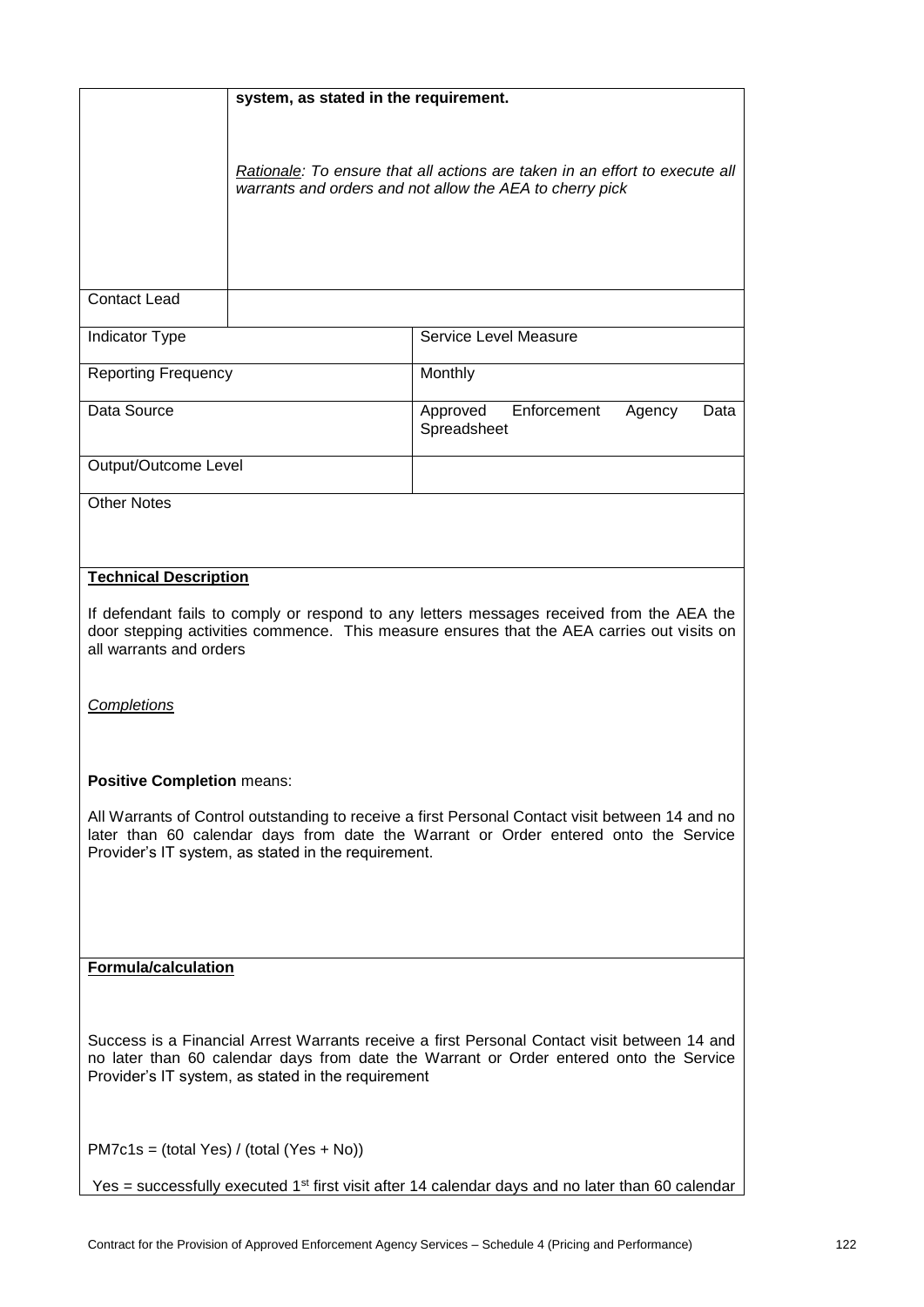No = equals not successfully executed and  $1<sup>st</sup>$  first visit not carried out after 14 calendar days and no later than 60 calendar days of the date of issue

The number of Warrants that the % is calculated against will be adjusted if the Service Provider provides evidence to show the meet the exclusions.

Applicable to following Warrants or Orders:

• Warrant of Control

**Method of data extraction/processing**

Data to be extracted from the supplier system monthly and sent to the Authority on agreed spreadsheet.

The Authority will undertake a % of validation checks on the data supplied by the provider to ensure its accuracy.

**Other indicator notes**

#### **Diversity Data**

This report will allow the metric to be examined by all the protected characteristics defined by the Equality Act 2010.

#### **Version Number:**

.

| <b>AEA PERFORMANCE MEASURES</b> |                                                                                                  |
|---------------------------------|--------------------------------------------------------------------------------------------------|
| Long Description &<br>Rationale | <b>Measure: PM7e1s Warrants of Control</b>                                                       |
|                                 | 98% successfully executed or progressed within 180 calendar days<br>with use of exceptions codes |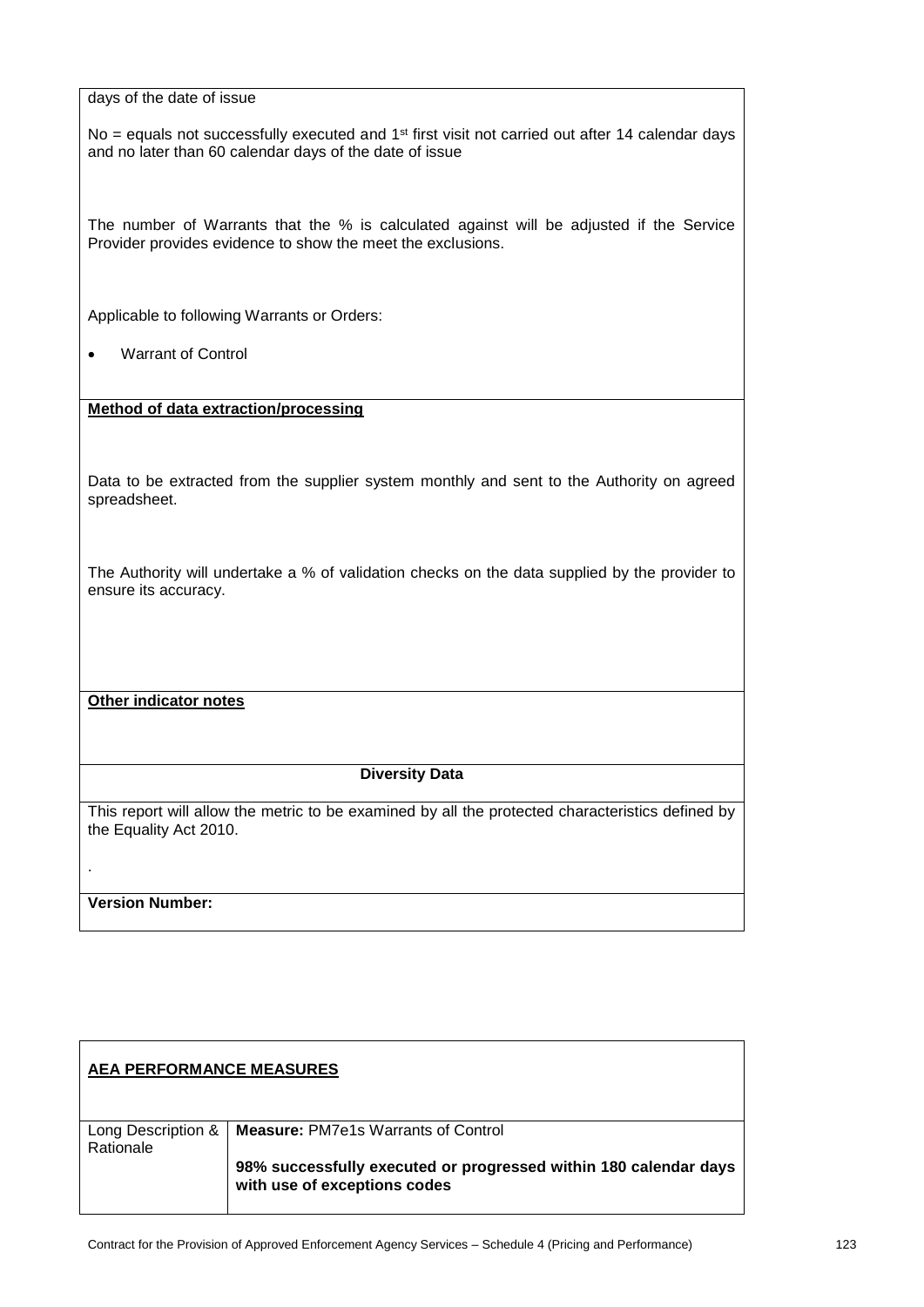|                                                                                                                                | Applicable to following Warrants:<br><b>Warrant of Control</b><br>٠<br>progressed as follows:<br>Executed - paid in full<br>$\bullet$<br>$\bullet$<br>$\bullet$<br>Defendant is unable to be traced | Warrant or Order Progression: All Warrants and Orders to be<br>Applied to be withdrawn by the court<br>New information provided to the Authority to enable the account<br>to be progressed, this will include new addresses; or<br>confirmation that the |
|--------------------------------------------------------------------------------------------------------------------------------|-----------------------------------------------------------------------------------------------------------------------------------------------------------------------------------------------------|----------------------------------------------------------------------------------------------------------------------------------------------------------------------------------------------------------------------------------------------------------|
| Indicator Type                                                                                                                 |                                                                                                                                                                                                     | Service Level Measure                                                                                                                                                                                                                                    |
| <b>Reporting Frequency</b>                                                                                                     |                                                                                                                                                                                                     | Monthly                                                                                                                                                                                                                                                  |
| Data Source                                                                                                                    |                                                                                                                                                                                                     | Enforcement<br>Approved<br>Agency<br>Data<br>Spreadsheet                                                                                                                                                                                                 |
| Output/Outcome Level                                                                                                           |                                                                                                                                                                                                     |                                                                                                                                                                                                                                                          |
| <b>Other Notes</b>                                                                                                             |                                                                                                                                                                                                     |                                                                                                                                                                                                                                                          |
| <b>Technical Description</b><br><b>Completions</b>                                                                             |                                                                                                                                                                                                     |                                                                                                                                                                                                                                                          |
| Successfully completed means Warrant of control executed or progressed within 180<br>calendar days with use of exception codes |                                                                                                                                                                                                     |                                                                                                                                                                                                                                                          |
| <b>Formula/calculation</b>                                                                                                     |                                                                                                                                                                                                     |                                                                                                                                                                                                                                                          |
| Success is number of successfully executed Warrants of Control or progressed within 180<br>calendar days                       |                                                                                                                                                                                                     |                                                                                                                                                                                                                                                          |
| PM7e1s = $A / B x 100$ where                                                                                                   |                                                                                                                                                                                                     |                                                                                                                                                                                                                                                          |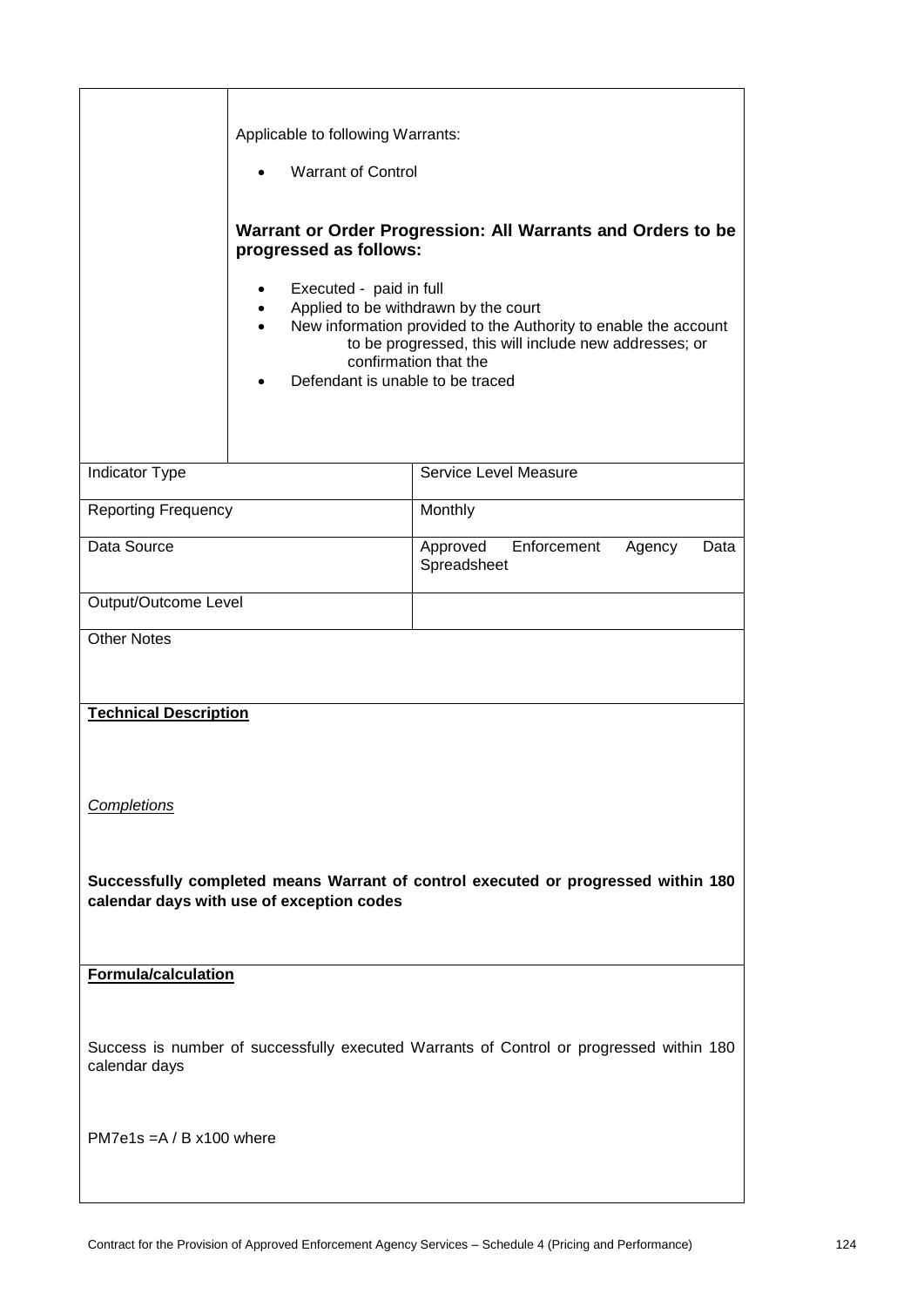| Yes = successfully execute or progress within 180 calendar days                                                       |
|-----------------------------------------------------------------------------------------------------------------------|
| No = not successfully execute of progress within 180 calendar days                                                    |
|                                                                                                                       |
|                                                                                                                       |
| <b>Method of data extraction/processing</b>                                                                           |
|                                                                                                                       |
|                                                                                                                       |
| Data to be extracted from the supplier system monthly and sent to the Authority on agreed<br>spreadsheet.             |
|                                                                                                                       |
|                                                                                                                       |
| The Authority will undertake a % of validation checks on the data supplied by the provider to<br>ensure its accuracy. |
|                                                                                                                       |
|                                                                                                                       |
|                                                                                                                       |
|                                                                                                                       |
| <b>Other indicator notes</b>                                                                                          |
|                                                                                                                       |
|                                                                                                                       |
| <b>Diversity Data</b>                                                                                                 |
| This report will allow the metric to be examined by all the protected characteristics defined by                      |
| the Equality Act 2010.                                                                                                |
|                                                                                                                       |
|                                                                                                                       |
|                                                                                                                       |
|                                                                                                                       |

| <b>Measure: PM7f1s Warrant of Control</b>   |
|---------------------------------------------|
|                                             |
| 100% every 60 calendar days.                |
| Applicable to following Warrants or Orders: |
|                                             |
|                                             |
|                                             |
|                                             |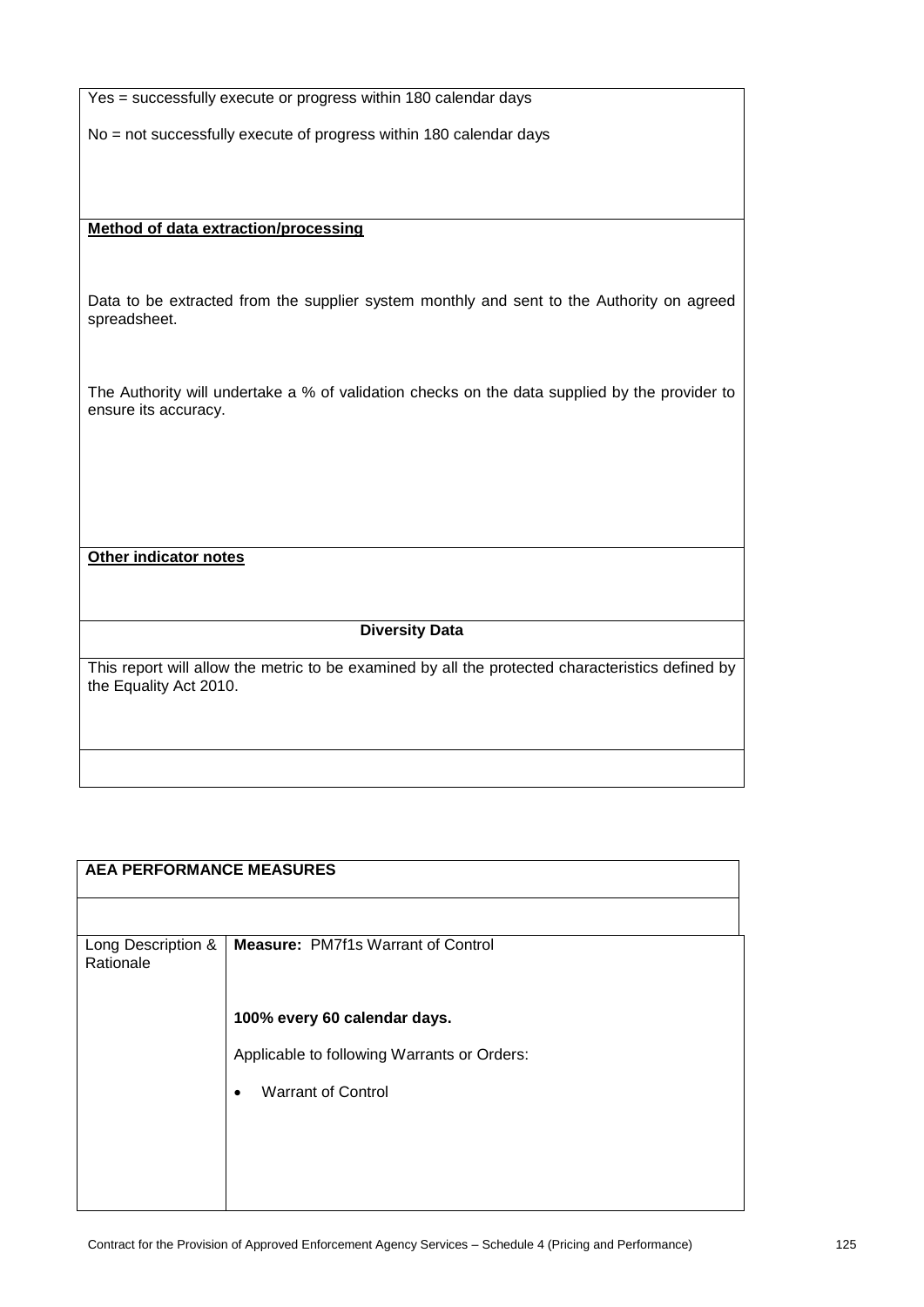|                                                                                                                                                                                    | Rationale: Ensuring activity is undertaken on all warrants and orders.                                                                                                                                                                                                                                                                                                   |                                                          |  |
|------------------------------------------------------------------------------------------------------------------------------------------------------------------------------------|--------------------------------------------------------------------------------------------------------------------------------------------------------------------------------------------------------------------------------------------------------------------------------------------------------------------------------------------------------------------------|----------------------------------------------------------|--|
|                                                                                                                                                                                    | <b>Movement on Warrant or Order – All Warrants or Orders to have</b><br>received enforcement activity as appropriate, which may include contact<br>with Defendant; personal contact visit; intelligence tracing.<br>Progression of Warrants and Orders is linked to the retention period for<br>each Warrant or Order outlined in Annex 6 of Schedule 1 (Specification.) |                                                          |  |
| <b>Contact Lead</b>                                                                                                                                                                |                                                                                                                                                                                                                                                                                                                                                                          |                                                          |  |
| <b>Indicator Type</b>                                                                                                                                                              |                                                                                                                                                                                                                                                                                                                                                                          | Service Level Measure                                    |  |
| <b>Reporting Frequency</b>                                                                                                                                                         |                                                                                                                                                                                                                                                                                                                                                                          | Monthly                                                  |  |
| Data Source                                                                                                                                                                        |                                                                                                                                                                                                                                                                                                                                                                          | Approved<br>Enforcement<br>Agency<br>Data<br>Spreadsheet |  |
| Output/Outcome Level                                                                                                                                                               |                                                                                                                                                                                                                                                                                                                                                                          |                                                          |  |
| <b>Other Notes</b>                                                                                                                                                                 |                                                                                                                                                                                                                                                                                                                                                                          |                                                          |  |
| <b>Technical Description</b>                                                                                                                                                       |                                                                                                                                                                                                                                                                                                                                                                          |                                                          |  |
| <b>Completions</b>                                                                                                                                                                 |                                                                                                                                                                                                                                                                                                                                                                          |                                                          |  |
| <b>Positive Completion means:</b>                                                                                                                                                  |                                                                                                                                                                                                                                                                                                                                                                          |                                                          |  |
| Activity undertaken on each account. Any cases where no activity has been taken within the<br>last 60 calendar days will require exception reporting                               |                                                                                                                                                                                                                                                                                                                                                                          |                                                          |  |
| <b>Formula/calculation</b>                                                                                                                                                         |                                                                                                                                                                                                                                                                                                                                                                          |                                                          |  |
| Success is all Warrants or Orders to have received enforcement activity as appropriate, which<br>may include contact with Defendant; personal contact visit; intelligence tracing. |                                                                                                                                                                                                                                                                                                                                                                          |                                                          |  |
|                                                                                                                                                                                    | PM7f1s = (total Yes)/(total (Yes+No)) where                                                                                                                                                                                                                                                                                                                              |                                                          |  |
| Yes - date of last action within 60 calendar days or less of the report date                                                                                                       |                                                                                                                                                                                                                                                                                                                                                                          |                                                          |  |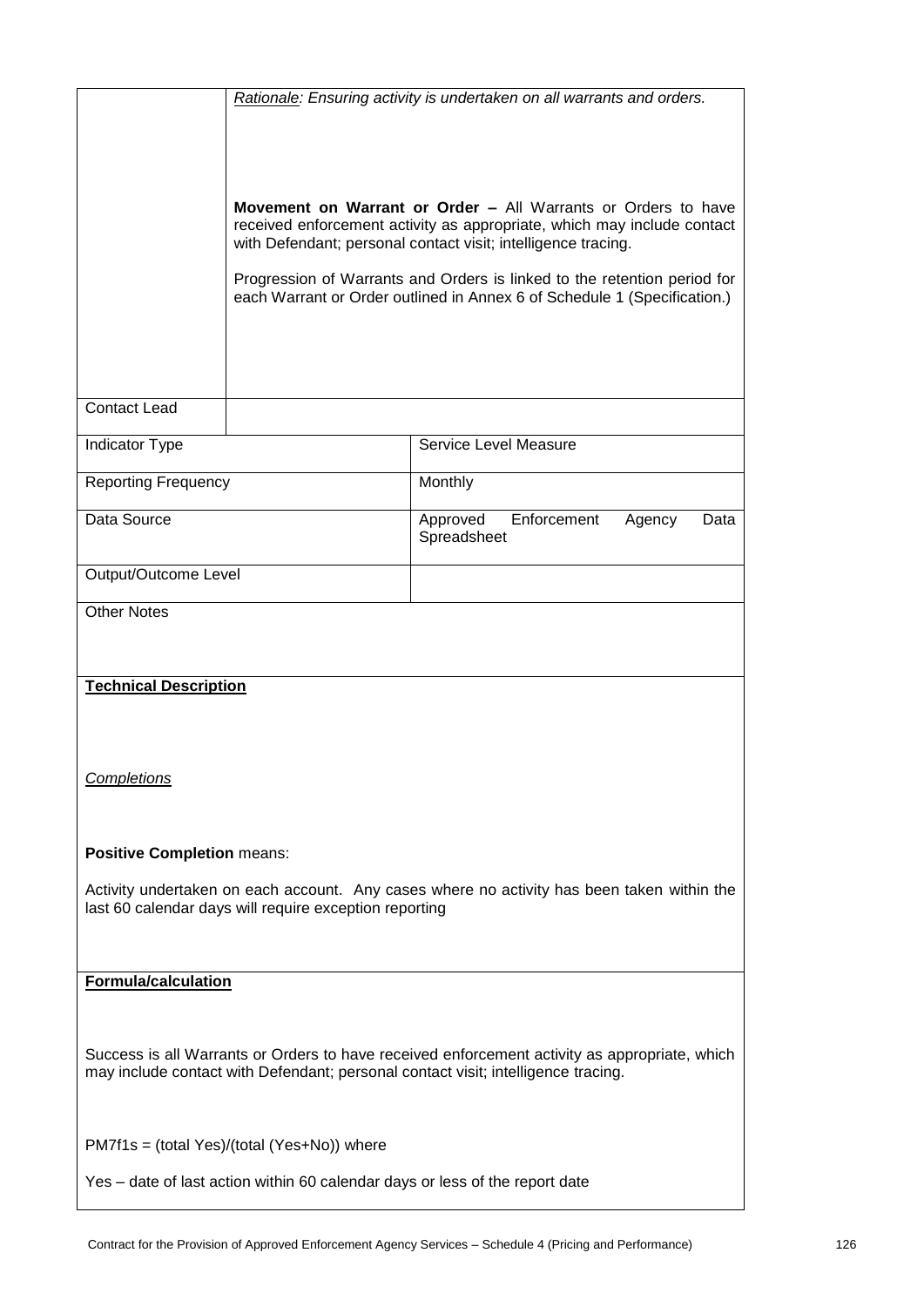| No - greater than 60 calendar days |  |  |  |
|------------------------------------|--|--|--|
|------------------------------------|--|--|--|

#### **Method of data extraction/processing**

Data to be extracted from the supplier system monthly and sent to the Authority on agreed spreadsheet.

The Authority will undertake a % of validation checks on the data supplied by the provider to ensure its accuracy.

**Other indicator notes**

 $\mathsf{r}$ 

#### **Diversity Data**

This report will allow the metric to be examined by all the protected characteristics defined by the Equality Act 2010.

| AEA PERFORMANCE MEASURES SECONDARY PROVIDER |                                                              |                                                                         |  |
|---------------------------------------------|--------------------------------------------------------------|-------------------------------------------------------------------------|--|
|                                             |                                                              |                                                                         |  |
| Long Description &<br>Rationale             | Measure: Dealing with Customer Queries and Complaints PM0h1s |                                                                         |  |
|                                             |                                                              | Responses to be sent within 5 working days of receipt                   |  |
|                                             |                                                              | Rationale: All written queries to be responded to within 5 working days |  |
| <b>Contact Lead</b>                         |                                                              |                                                                         |  |
| <b>Indicator Type</b>                       |                                                              | Service Level Measure                                                   |  |
| <b>Reporting Frequency</b>                  |                                                              | Monthly                                                                 |  |

٦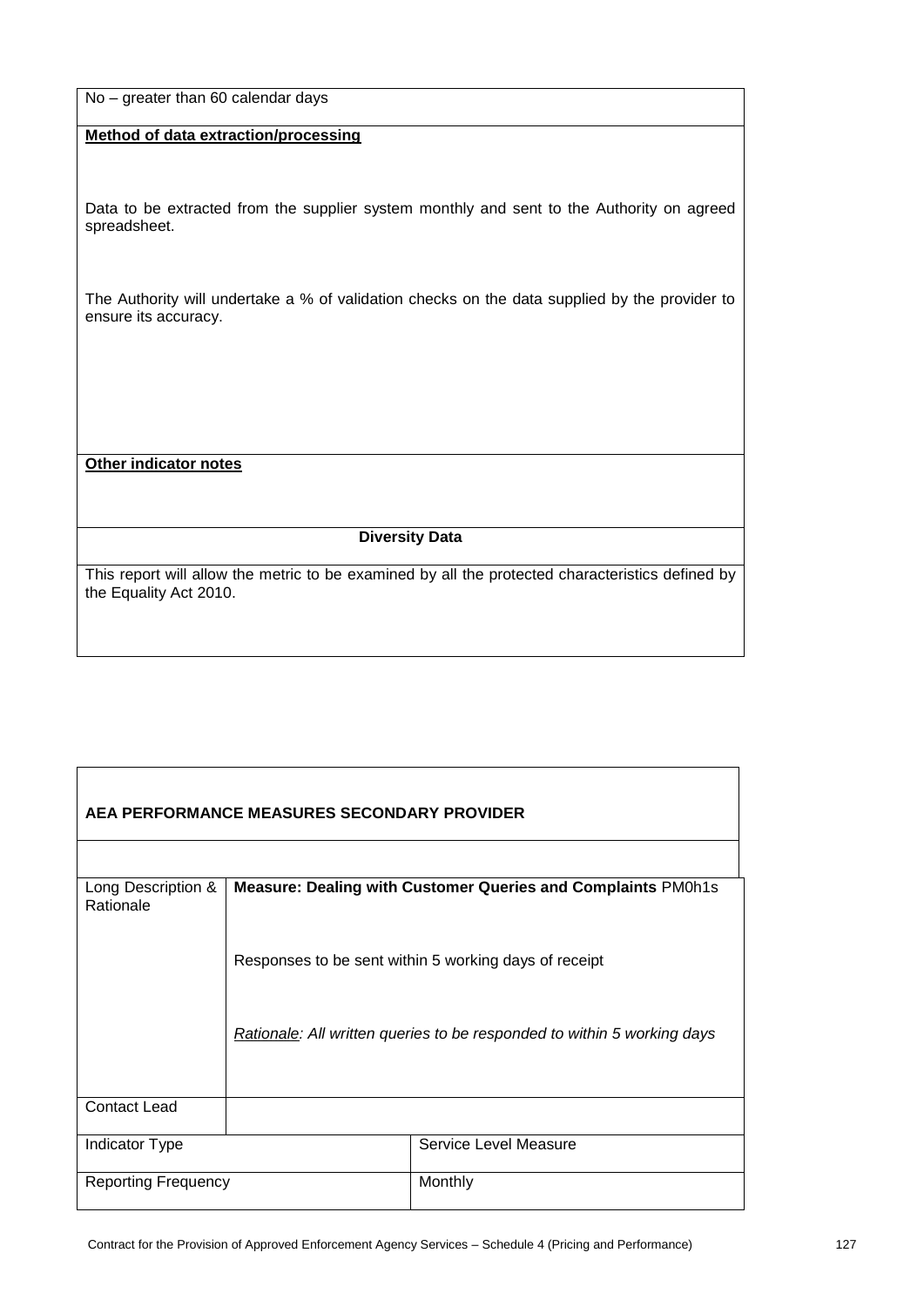| Data Source                                                                                               | Approved<br>Spreadsheet | Enforcement | Agency | Data |
|-----------------------------------------------------------------------------------------------------------|-------------------------|-------------|--------|------|
| Output/Outcome Level                                                                                      |                         |             |        |      |
| <b>Other Notes</b>                                                                                        |                         |             |        |      |
|                                                                                                           |                         |             |        |      |
| <b>Technical Description</b>                                                                              |                         |             |        |      |
|                                                                                                           |                         |             |        |      |
|                                                                                                           |                         |             |        |      |
| <b>Completions</b>                                                                                        |                         |             |        |      |
|                                                                                                           |                         |             |        |      |
| <b>Successful Completion means:</b>                                                                       |                         |             |        |      |
| All written queries to be responded to within 5 working days of receipt                                   |                         |             |        |      |
| Formula/calculation                                                                                       |                         |             |        |      |
|                                                                                                           |                         |             |        |      |
| Success is where all written queries are responded to within 5 working days of receipt                    |                         |             |        |      |
|                                                                                                           |                         |             |        |      |
| PM0h1s = $A / B x 100%$                                                                                   |                         |             |        |      |
| Where                                                                                                     |                         |             |        |      |
| $A =$ number responded to written queries within 5 calendar days                                          |                         |             |        |      |
| $B =$ number received                                                                                     |                         |             |        |      |
|                                                                                                           |                         |             |        |      |
|                                                                                                           |                         |             |        |      |
| <b>Method of data extraction/processing</b>                                                               |                         |             |        |      |
|                                                                                                           |                         |             |        |      |
| Data to be extracted from the supplier system monthly and sent to the Authority on agreed<br>spreadsheet. |                         |             |        |      |
|                                                                                                           |                         |             |        |      |
| The Authority will undertake a % of validation checks on the data supplied by the provider to             |                         |             |        |      |
| ensure its accuracy.                                                                                      |                         |             |        |      |
|                                                                                                           |                         |             |        |      |
|                                                                                                           |                         |             |        |      |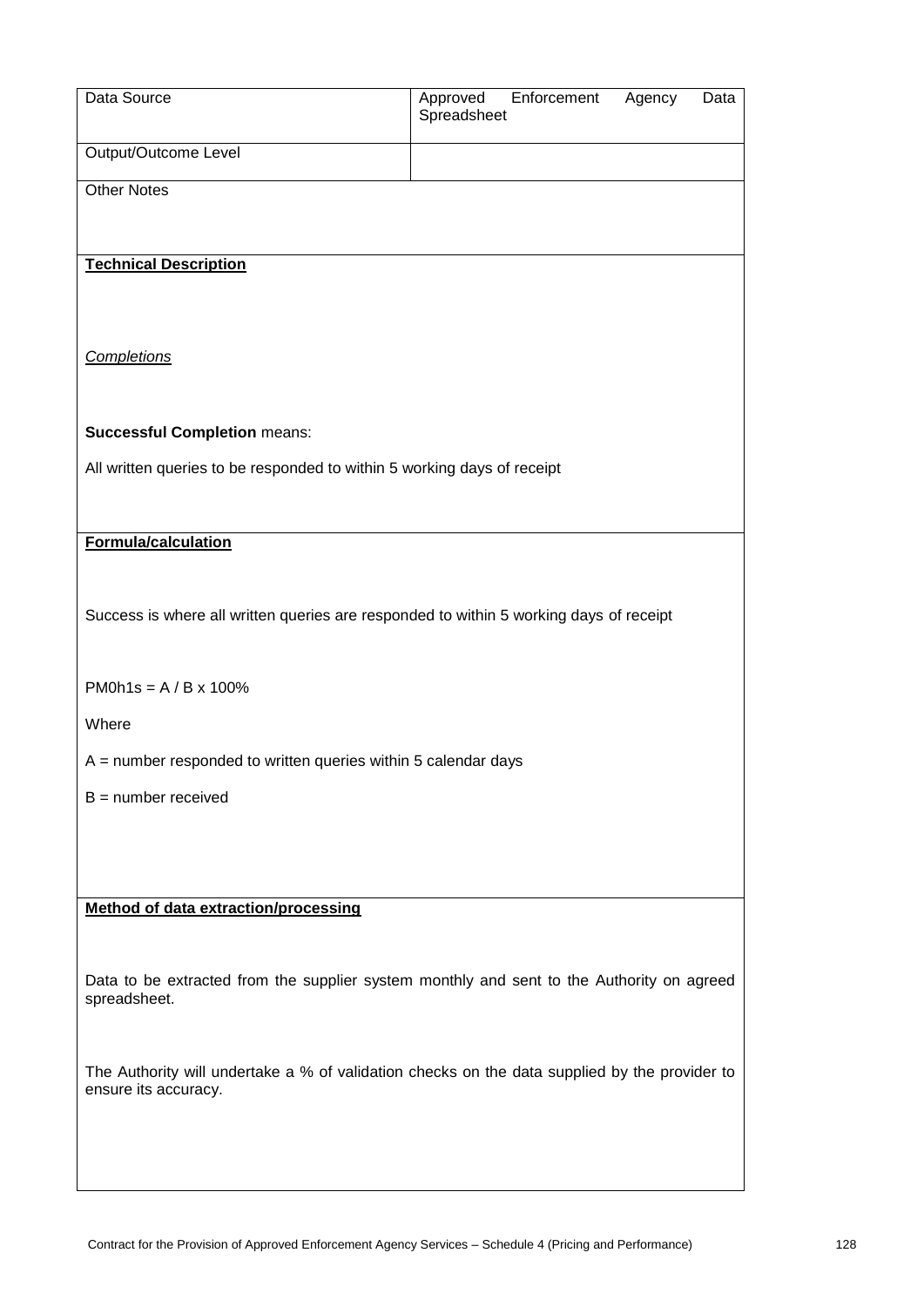# **Other indicator notes**

 $\overline{\Gamma}$ 

### **Diversity Data**

This report will allow the metric to be examined by all the protected characteristics defined by the Equality Act 2010.

| AEA PERFORMANCE MEASURES SECONDARY PROVIDER |                                                                                |                                                          |  |
|---------------------------------------------|--------------------------------------------------------------------------------|----------------------------------------------------------|--|
|                                             |                                                                                |                                                          |  |
| Long Description &<br>Rationale             | Measure: Dealing with Customer Queries and Complaints PM0h2s                   |                                                          |  |
|                                             | 80% of calls answered in 20 seconds once the IVR choices have been<br>selected |                                                          |  |
|                                             | Rationale: Monitoring call waiting times                                       |                                                          |  |
| <b>Contact Lead</b>                         |                                                                                |                                                          |  |
| Indicator Type                              |                                                                                | Service Level Measure                                    |  |
| <b>Reporting Frequency</b>                  |                                                                                | Monthly                                                  |  |
| Data Source                                 |                                                                                | Enforcement<br>Approved<br>Agency<br>Data<br>Spreadsheet |  |
| Output/Outcome Level                        |                                                                                |                                                          |  |
| <b>Other Notes</b>                          |                                                                                |                                                          |  |
| <b>Technical Description</b>                |                                                                                |                                                          |  |
| <b>Completions</b>                          |                                                                                |                                                          |  |

┑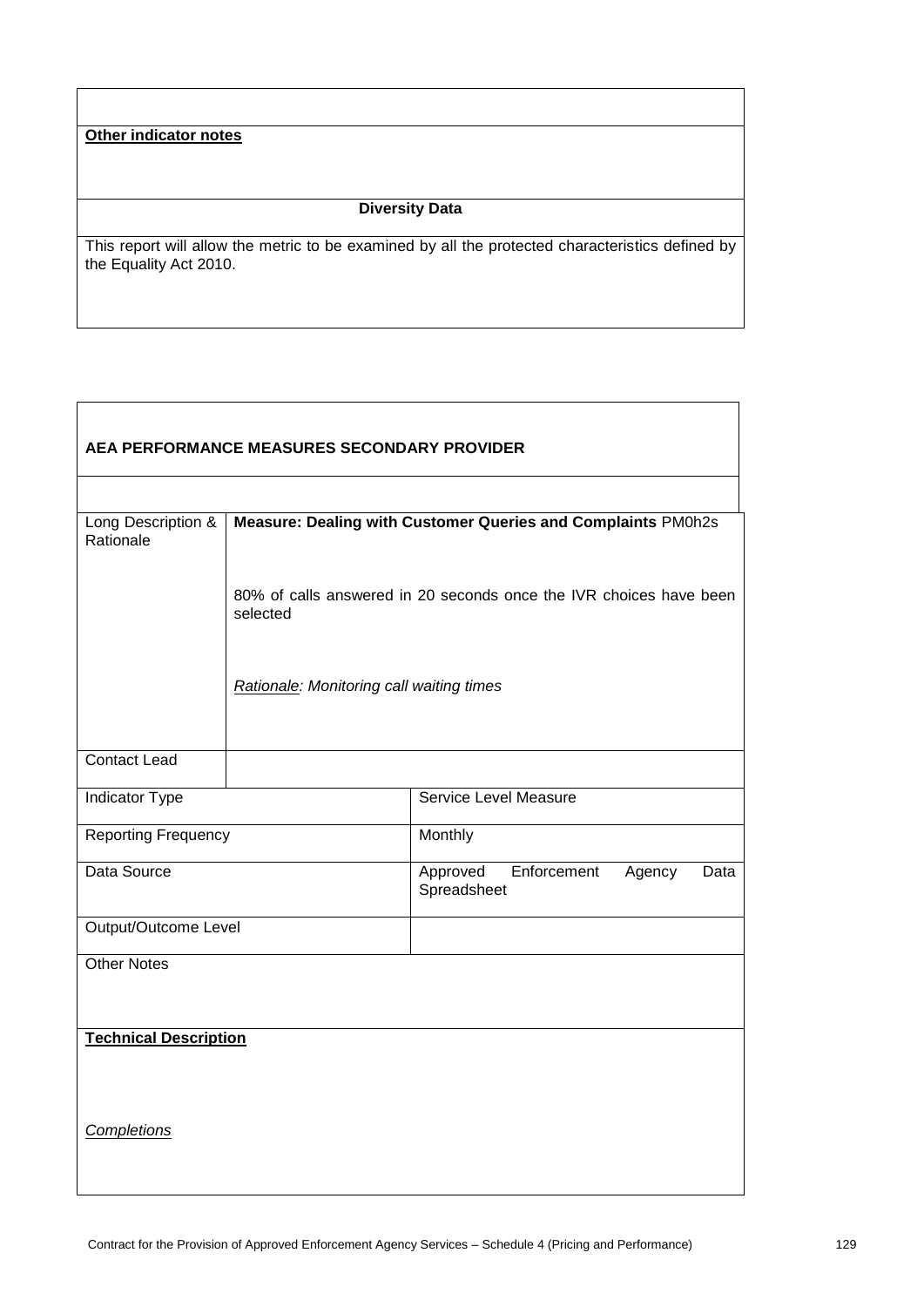| <b>Successful Completion means:</b>                                                                                                                            |
|----------------------------------------------------------------------------------------------------------------------------------------------------------------|
| 80% of calls answered in 20 seconds once the IVR choices have been selected                                                                                    |
|                                                                                                                                                                |
|                                                                                                                                                                |
|                                                                                                                                                                |
| <b>Formula/calculation</b>                                                                                                                                     |
|                                                                                                                                                                |
| N/A As this is a system generate, cannot calculate from the spreadsheet                                                                                        |
|                                                                                                                                                                |
|                                                                                                                                                                |
|                                                                                                                                                                |
| <b>Method of data extraction/processing</b>                                                                                                                    |
|                                                                                                                                                                |
| Data to be extracted from the supplier system monthly and sent to the Authority                                                                                |
|                                                                                                                                                                |
|                                                                                                                                                                |
| The Authority will undertake a % of checks on the data supplied by the provider to ensure calls<br>are being answered in 20 seconds once IVR choices are made. |
|                                                                                                                                                                |
|                                                                                                                                                                |
|                                                                                                                                                                |
| Other indicator notes                                                                                                                                          |
|                                                                                                                                                                |
|                                                                                                                                                                |
| <b>Diversity Data</b>                                                                                                                                          |
| This report will allow the metric to be examined by all the protected characteristics defined by                                                               |
| the Equality Act 2010.                                                                                                                                         |
|                                                                                                                                                                |
|                                                                                                                                                                |

| AEA PERFORMANCE MEASURES SECONDARY PROVIDER |                                                                              |  |
|---------------------------------------------|------------------------------------------------------------------------------|--|
|                                             |                                                                              |  |
| Long Description &<br>Rationale             | <b>Measure: Dealing with Customer Queries and Complaints PM0h3s</b>          |  |
|                                             | No more than 5% of abandoned calls against total volume of calls<br>received |  |

 $\sqrt{ }$ 

٦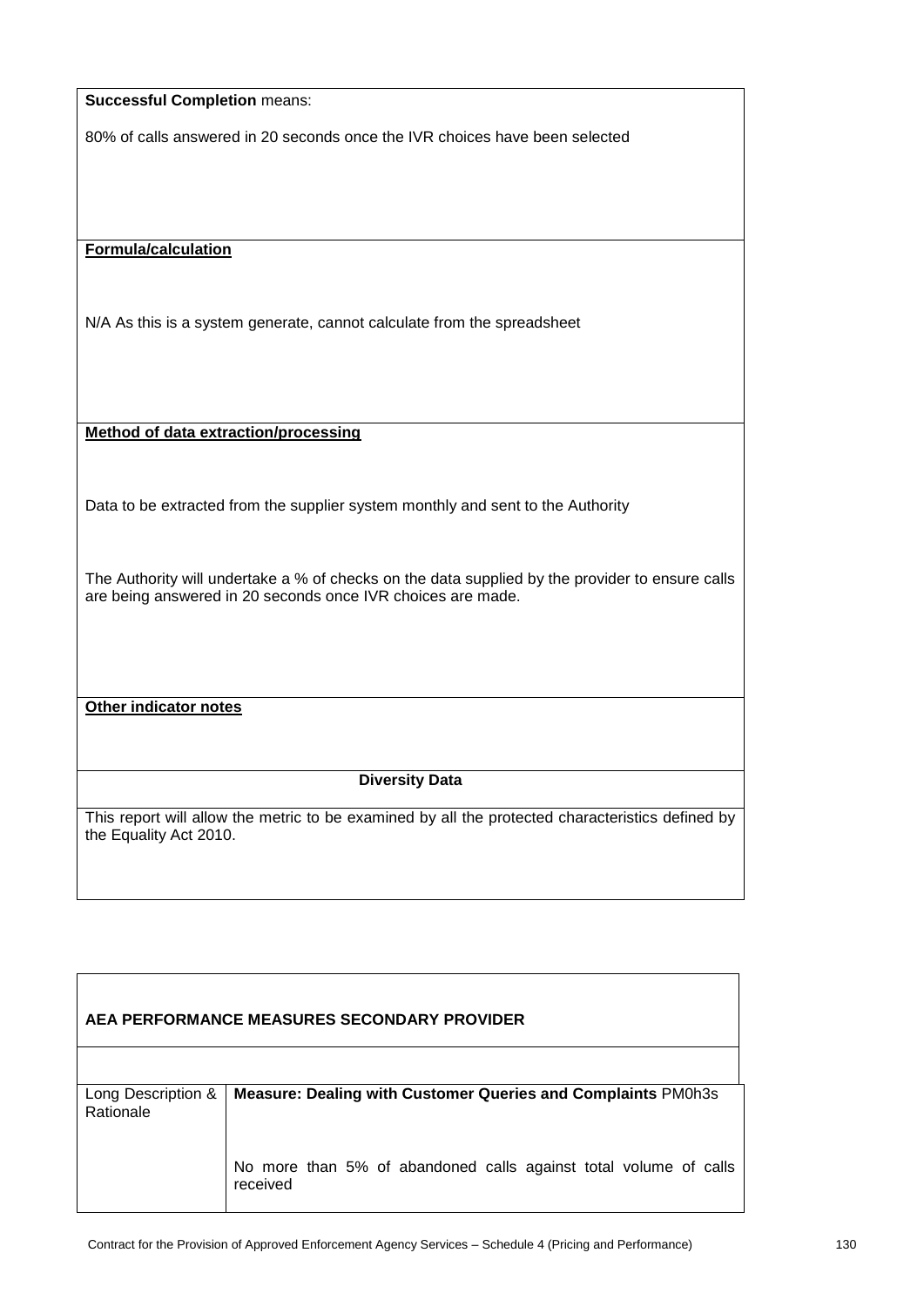|                                                                                                                                      | Rationale: Monitoring abandoned calls |                                        |                |
|--------------------------------------------------------------------------------------------------------------------------------------|---------------------------------------|----------------------------------------|----------------|
| <b>Contact Lead</b>                                                                                                                  |                                       |                                        |                |
| <b>Indicator Type</b>                                                                                                                |                                       | Service Level Measure                  |                |
| <b>Reporting Frequency</b>                                                                                                           |                                       | Monthly                                |                |
| Data Source                                                                                                                          |                                       | Enforcement<br>Approved<br>Spreadsheet | Agency<br>Data |
| Output/Outcome Level                                                                                                                 |                                       |                                        |                |
| <b>Other Notes</b>                                                                                                                   |                                       |                                        |                |
|                                                                                                                                      |                                       |                                        |                |
| <b>Technical Description</b>                                                                                                         |                                       |                                        |                |
| Completions                                                                                                                          |                                       |                                        |                |
| <b>Successful Completion means:</b><br>No more than 5% of abandoned calls against total volume of calls received                     |                                       |                                        |                |
|                                                                                                                                      |                                       |                                        |                |
| <b>Formula/calculation</b>                                                                                                           |                                       |                                        |                |
| N/A As this is a system generate, cannot calculate from the spreadsheet                                                              |                                       |                                        |                |
| Method of data extraction/processing                                                                                                 |                                       |                                        |                |
|                                                                                                                                      |                                       |                                        |                |
| Data to be extracted from the supplier system monthly and sent to the Authority                                                      |                                       |                                        |                |
| The Authority will undertake a % of checks on the data supplied by the provider to ensure no<br>more than 5% of callas are abandoned |                                       |                                        |                |
| Other indicator notes                                                                                                                |                                       |                                        |                |
|                                                                                                                                      |                                       |                                        |                |
| <b>Diversity Data</b>                                                                                                                |                                       |                                        |                |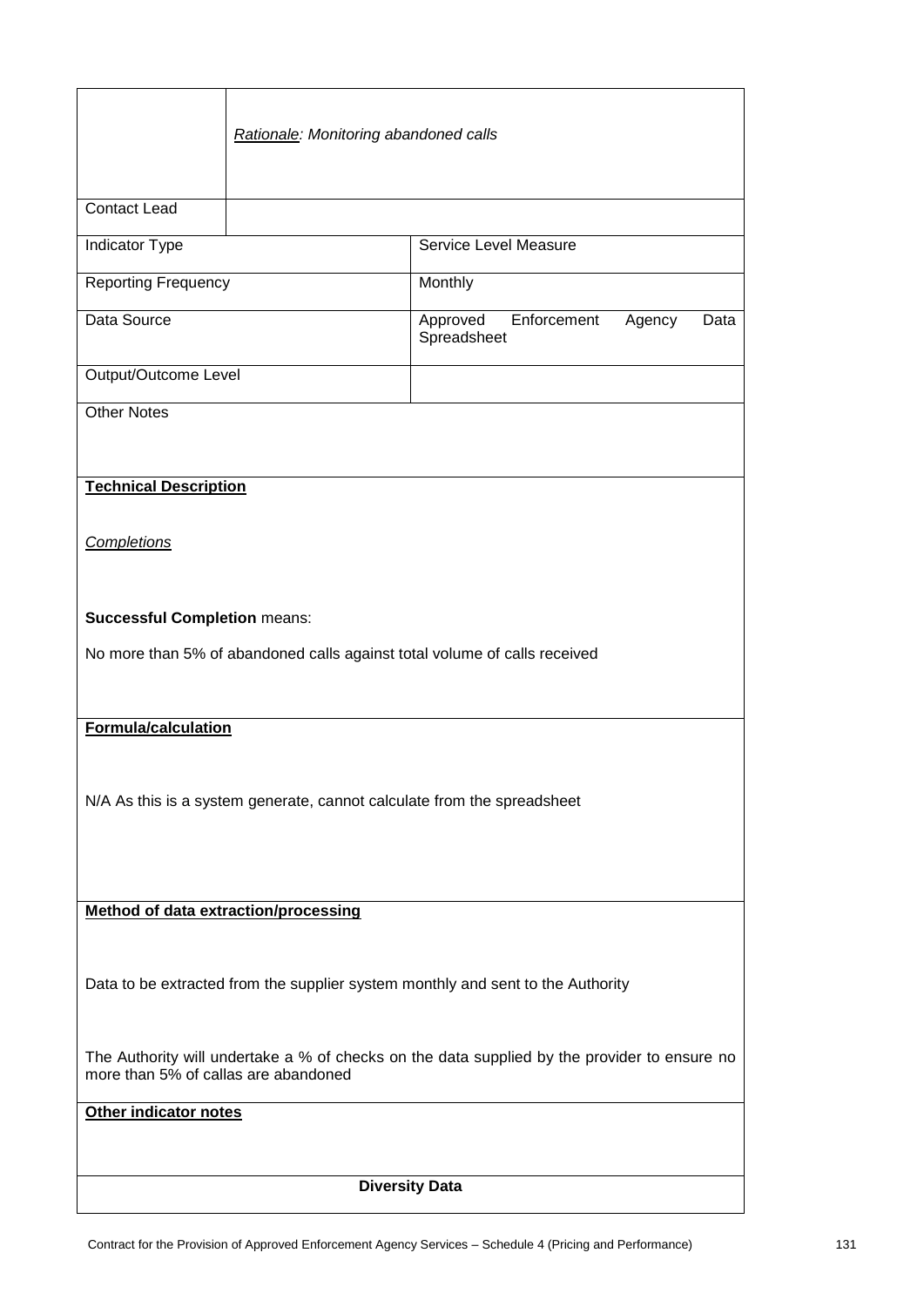| AEA PERFORMANCE MEASURES SECONDARY PROVIDER                                |                                                                                                                        |                                                                         |                |
|----------------------------------------------------------------------------|------------------------------------------------------------------------------------------------------------------------|-------------------------------------------------------------------------|----------------|
|                                                                            |                                                                                                                        |                                                                         |                |
| Long Description &<br>Rationale                                            | Measure: Dealing with Customer Queries and Complaints PM0h4s                                                           |                                                                         |                |
|                                                                            | 100% responded to with findings and outcomes of investigations into the<br>complaint within 10 working days of receipt |                                                                         |                |
|                                                                            | working days                                                                                                           | Rationale: Ensuring that all complaints received are resolved within 10 |                |
| <b>Contact Lead</b>                                                        |                                                                                                                        |                                                                         |                |
| Indicator Type                                                             |                                                                                                                        | Service Level Measure                                                   |                |
| <b>Reporting Frequency</b>                                                 |                                                                                                                        | Monthly                                                                 |                |
| Data Source                                                                |                                                                                                                        | Enforcement<br>Approved<br>Spreadsheet                                  | Agency<br>Data |
| Output/Outcome Level                                                       |                                                                                                                        |                                                                         |                |
| <b>Other Notes</b>                                                         |                                                                                                                        |                                                                         |                |
| <b>Technical Description</b>                                               |                                                                                                                        |                                                                         |                |
| Completions                                                                |                                                                                                                        |                                                                         |                |
| <b>Successful Completion means:</b>                                        |                                                                                                                        |                                                                         |                |
| All complaints received are responded to within 10 working days of receipt |                                                                                                                        |                                                                         |                |
|                                                                            |                                                                                                                        |                                                                         |                |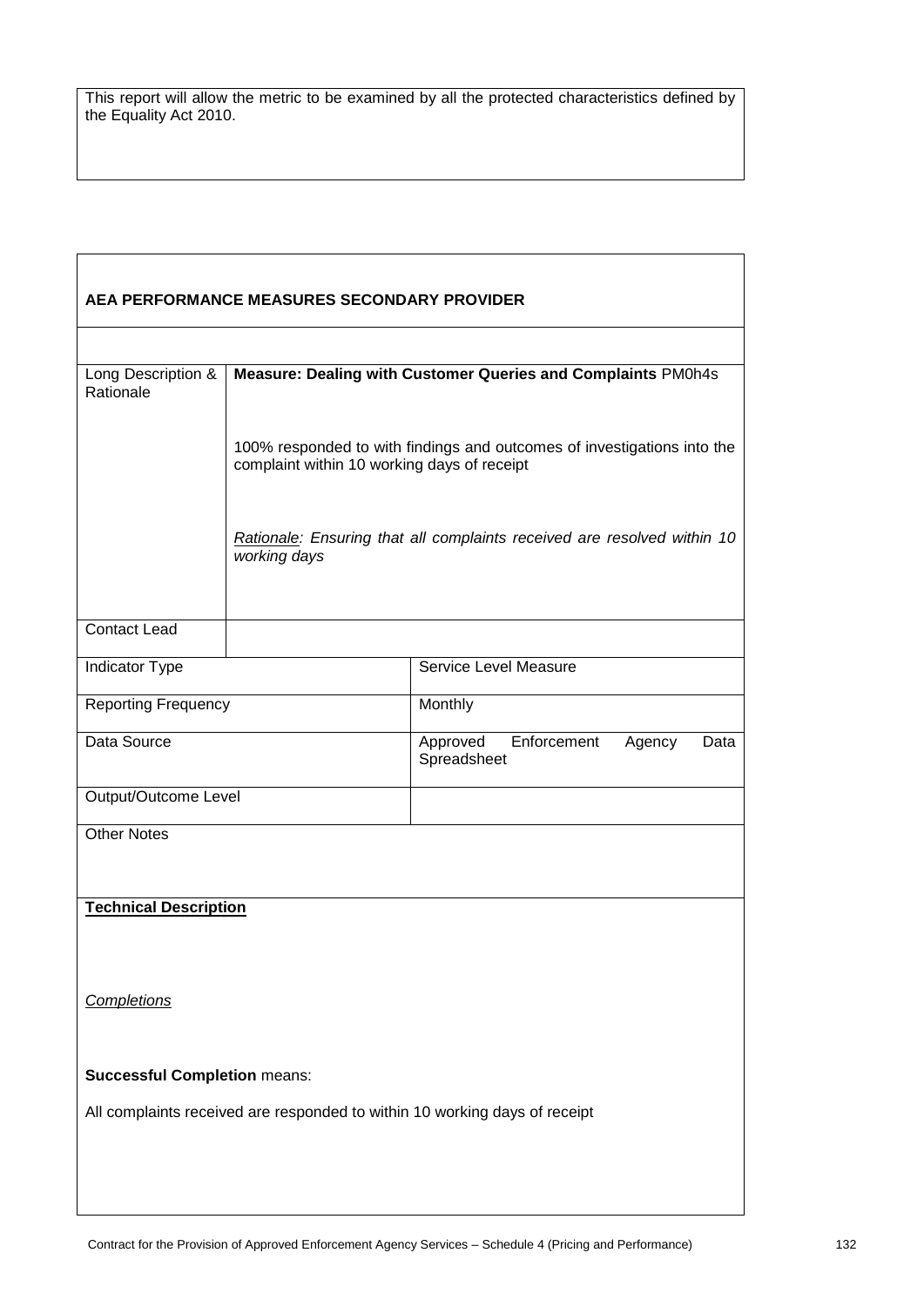### **Formula/calculation**

PM0h4s =  $A / B x 100$  where

A equals number responded to written queries within 10 working days of receipt

B equals number received

#### **Method of data extraction/processing**

Data to be extracted from the supplier system monthly and sent to the Authority on agreed spreadsheet.

The Authority will undertake a % of validation checks on the data supplied by the provider to ensure its accuracy.

### **Other indicator notes**

#### **Diversity Data**

| AEA PERFORMANCE MEASURES SECONDARY PROVIDER |                                                                                                                                                                                            |  |  |
|---------------------------------------------|--------------------------------------------------------------------------------------------------------------------------------------------------------------------------------------------|--|--|
| Long Description &<br>Rationale             | Measure: Dealing with Customer Queries and Complaints<br><b>Escalated for review PM0h5s</b>                                                                                                |  |  |
|                                             |                                                                                                                                                                                            |  |  |
|                                             | 100% responded to with outcome of the review of the initial response to<br>the complaint. To be responded to within 10 working days of receiving<br>the request to escalate the complaint. |  |  |
|                                             | Rationale: Ensuring that all complaints are reviewed and responded to                                                                                                                      |  |  |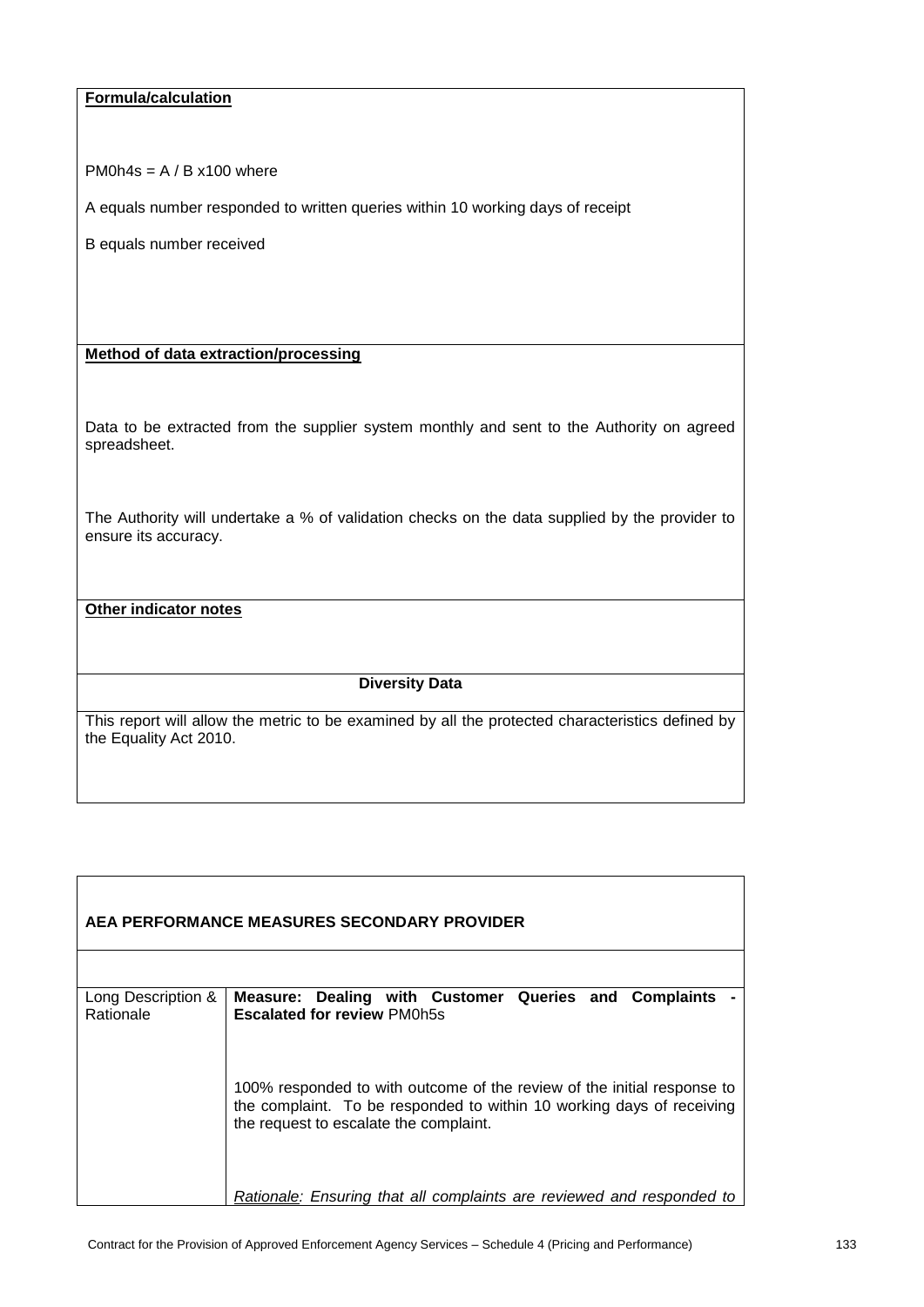|                                                                                                                                                                               | complaint. | within 10 working days of receipt of the request to escalate the                          |  |
|-------------------------------------------------------------------------------------------------------------------------------------------------------------------------------|------------|-------------------------------------------------------------------------------------------|--|
| <b>Contact Lead</b>                                                                                                                                                           |            |                                                                                           |  |
| Indicator Type                                                                                                                                                                |            | Service Level Measure                                                                     |  |
| <b>Reporting Frequency</b>                                                                                                                                                    |            | Monthly                                                                                   |  |
| Data Source                                                                                                                                                                   |            | Approved<br>Enforcement<br>Agency<br>Data<br>Spreadsheet                                  |  |
| Output/Outcome Level                                                                                                                                                          |            |                                                                                           |  |
| <b>Other Notes</b>                                                                                                                                                            |            |                                                                                           |  |
| <b>Technical Description</b><br><b>Completions</b>                                                                                                                            |            |                                                                                           |  |
| <b>Successful Completion means:</b><br>All complaints escalated to be reviewed and responded to within 10 working days of receiving<br>the request to escalate the complaint. |            |                                                                                           |  |
| Formula/calculation<br>PM0h5s = $A / B x100$ where<br>A equals number responded to written queries within 10 working days<br>B equals number received                         |            |                                                                                           |  |
| <b>Method of data extraction/processing</b><br>spreadsheet.                                                                                                                   |            | Data to be extracted from the supplier system monthly and sent to the Authority on agreed |  |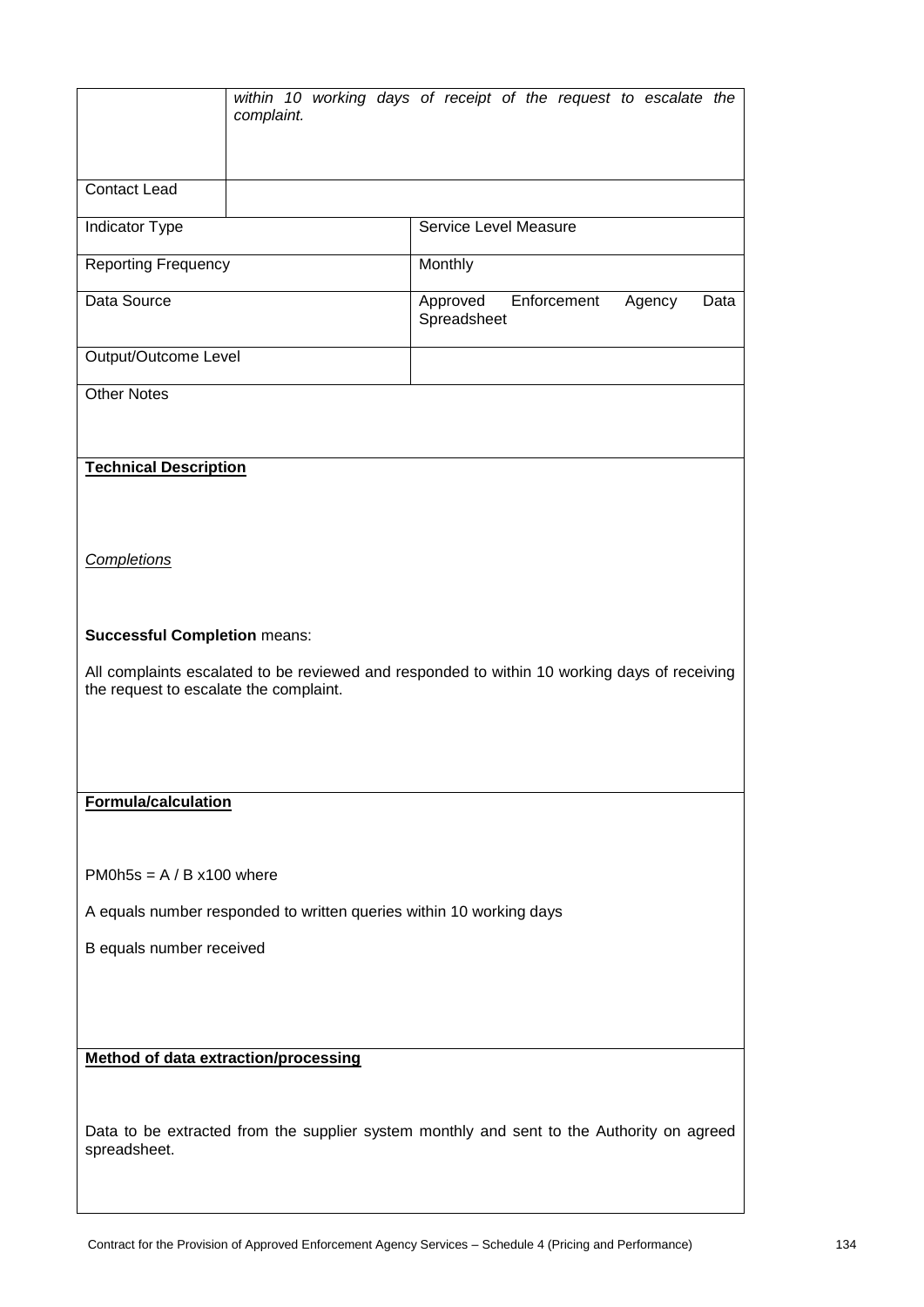The Authority will undertake a % of validation checks on the data supplied by the provider to ensure its accuracy.

### **Other indicator notes**

### **Diversity Data**

| AEA PERFORMANCE MEASURES SECONDARY PROVIDER |                  |                                                                       |  |
|---------------------------------------------|------------------|-----------------------------------------------------------------------|--|
|                                             |                  |                                                                       |  |
| Long Description &<br>Rationale             | deposited PM0i1s | Measure: Finance and Accounting - Cash deposits to be securely        |  |
|                                             | payment          | 100% within 1 working day (end of same working day) of receipt of     |  |
|                                             | manner           | Rationale: Ensuring all payments are deposited in a timely and secure |  |
| <b>Contact Lead</b>                         |                  |                                                                       |  |
| Indicator Type                              |                  | <b>Service Level Measure</b>                                          |  |
| <b>Reporting Frequency</b>                  |                  | Monthly                                                               |  |
| Data Source                                 |                  | Enforcement<br>Approved<br>Agency<br>Data<br>Spreadsheet              |  |
| <b>Output/Outcome Level</b>                 |                  |                                                                       |  |
| <b>Other Notes</b>                          |                  |                                                                       |  |
| <b>Technical Description</b>                |                  |                                                                       |  |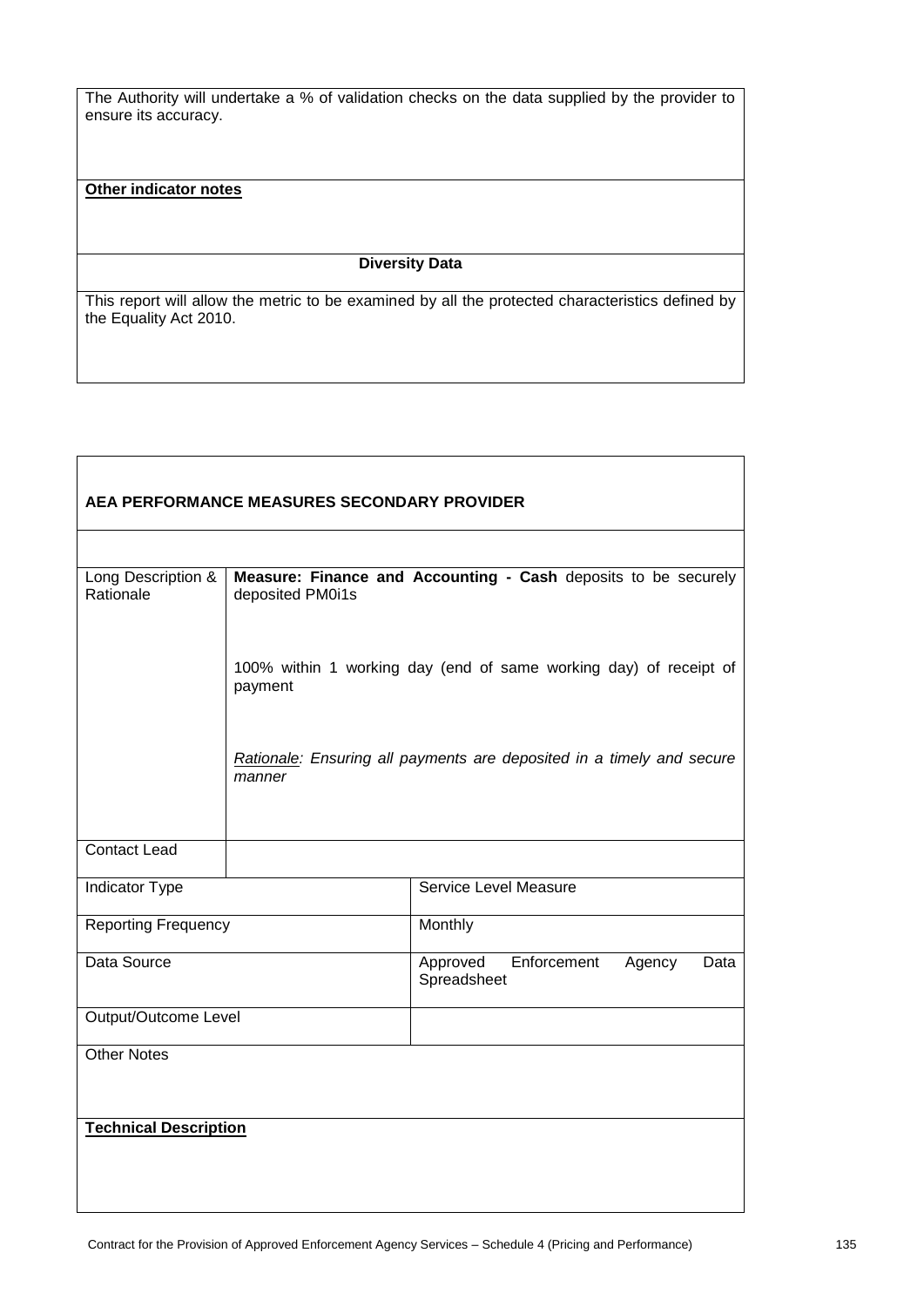### *Completions*

#### **Successful Completion** means:

100% of payments deposited within 1 working day (end of same working day) of receipt of payment

#### **Formula/calculation**

PM0i1s = A / B x 100%

Where

 $A =$  number payments deposited within 1 working (end of same working day) day

B = number of payments received

### **Method of data extraction/processing**

Data to be extracted from the supplier system monthly and sent to the Authority on agreed spreadsheet.

The Authority will undertake a % of validation checks on the data supplied by the provider to ensure its accuracy.

#### **Other indicator notes**

# **Diversity Data**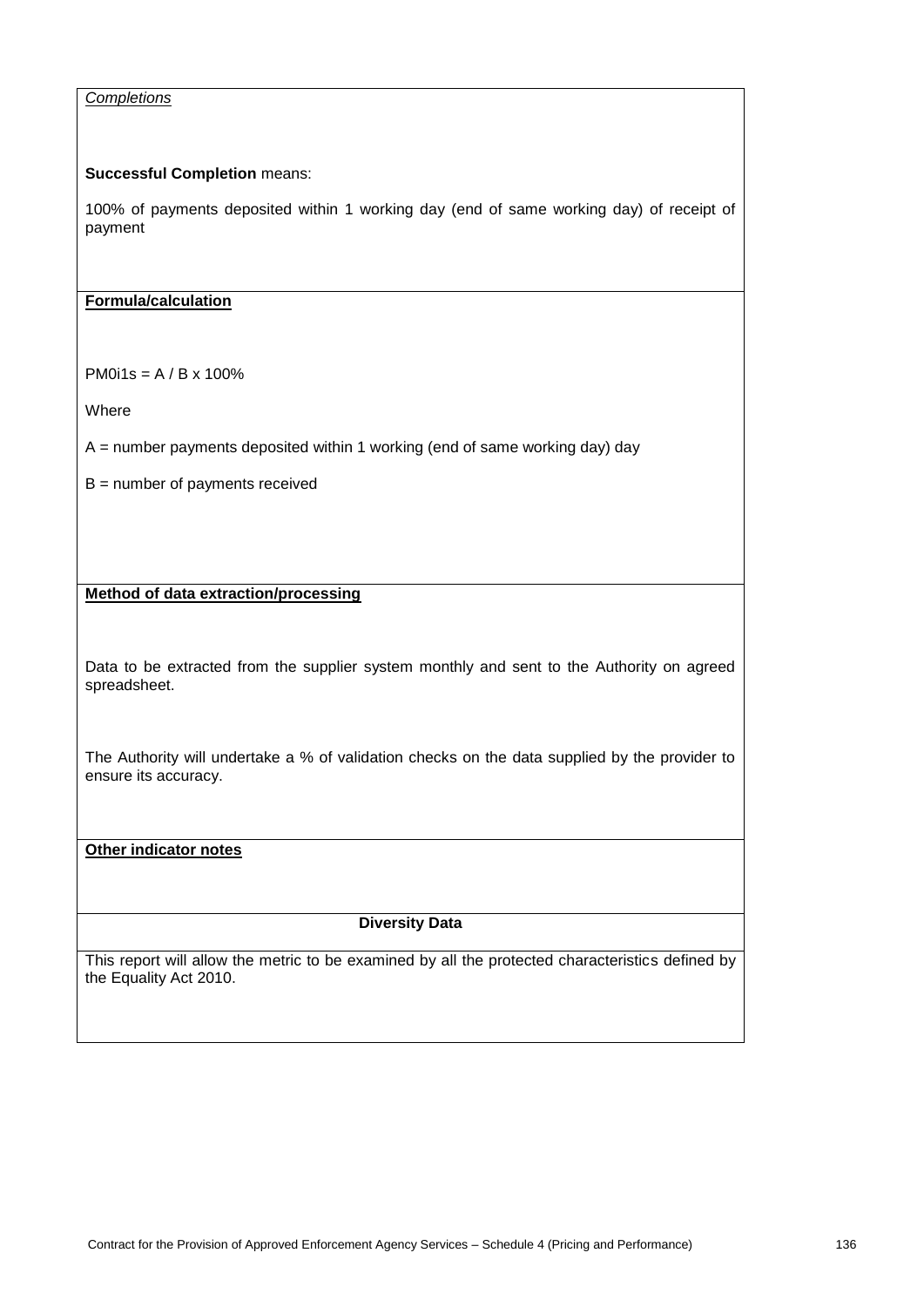| AEA PERFORMANCE MEASURES SECONDARY PROVIDER |                                                                                                                                                          |                                                                                           |  |
|---------------------------------------------|----------------------------------------------------------------------------------------------------------------------------------------------------------|-------------------------------------------------------------------------------------------|--|
|                                             |                                                                                                                                                          |                                                                                           |  |
| Long Description &<br>Rationale             | Measure: Finance and Accounting - Cash Payments brought to<br>account (entered onto the defendants account on the Service Providers<br>IT system) PM0i2s |                                                                                           |  |
|                                             | 100% within 1 working day (end of same day) of receipt of payment                                                                                        |                                                                                           |  |
|                                             | Rationale: Ensuring all payments are brought to account promptly and<br>entered onto the correct account                                                 |                                                                                           |  |
|                                             |                                                                                                                                                          |                                                                                           |  |
|                                             |                                                                                                                                                          |                                                                                           |  |
| <b>Contact Lead</b>                         |                                                                                                                                                          |                                                                                           |  |
| Indicator Type                              |                                                                                                                                                          | Service Level Measure                                                                     |  |
| <b>Reporting Frequency</b>                  |                                                                                                                                                          | Monthly                                                                                   |  |
| Data Source                                 |                                                                                                                                                          | Enforcement<br>Approved<br>Agency<br>Data<br>Spreadsheet                                  |  |
| Output/Outcome Level                        |                                                                                                                                                          |                                                                                           |  |
| <b>Other Notes</b>                          |                                                                                                                                                          |                                                                                           |  |
| <b>Technical Description</b>                |                                                                                                                                                          |                                                                                           |  |
| Completions                                 |                                                                                                                                                          |                                                                                           |  |
|                                             |                                                                                                                                                          |                                                                                           |  |
| <b>Successful Completion means:</b>         |                                                                                                                                                          |                                                                                           |  |
| payment                                     |                                                                                                                                                          | 100% of payments brought to account within 1 working day (same working day) of receipt of |  |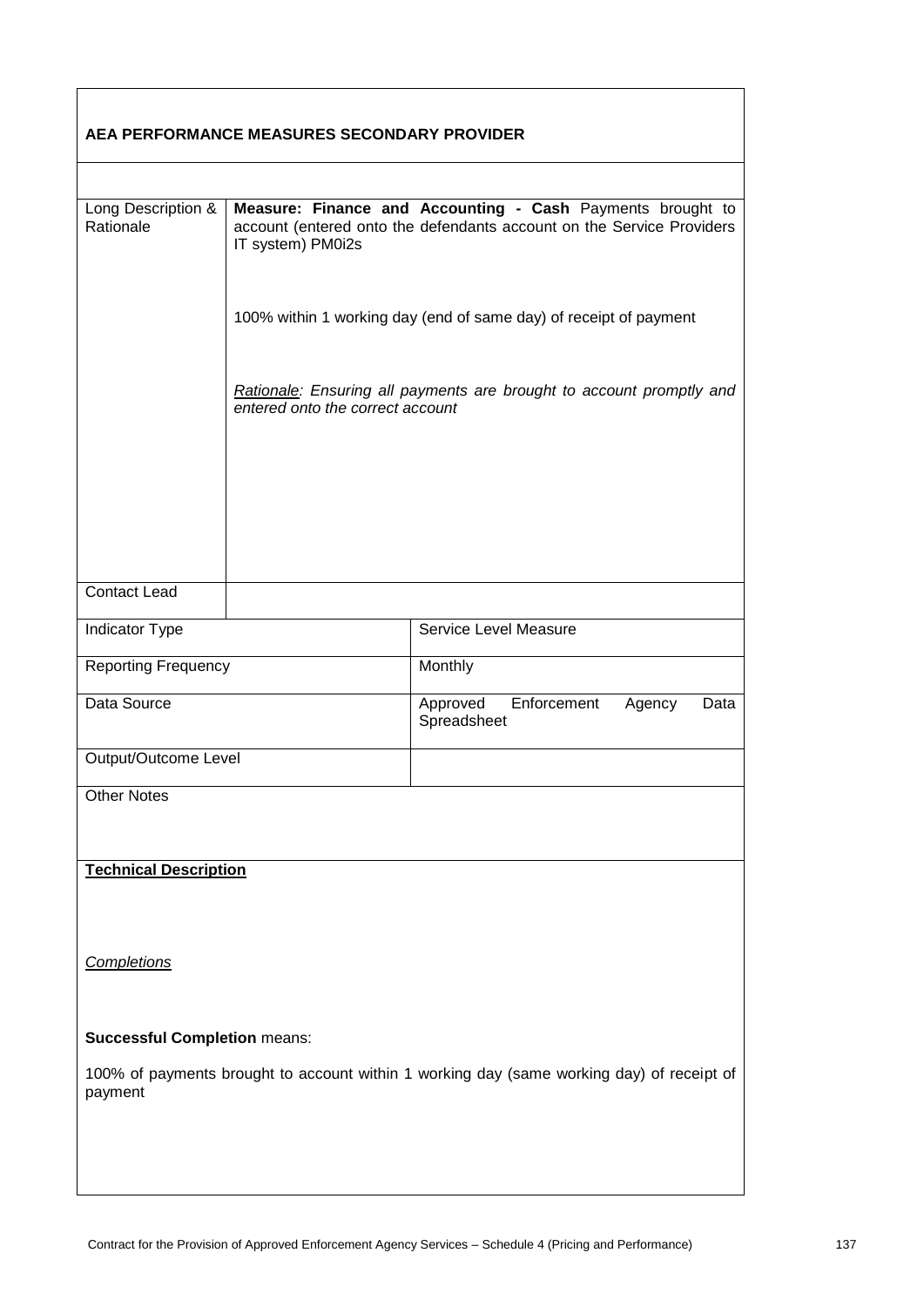### **Formula/calculation**

PM0i2s = A / B x 100%

Where

 $A =$  number payments brought to account within 1 working day (same working day)

B = number received

**Method of data extraction/processing**

Data to be extracted from the supplier system monthly and sent to the Authority on agreed spreadsheet.

The Authority will undertake a % of validation checks on the data supplied by the provider to ensure its accuracy.

**Other indicator notes**

#### **Diversity Data**

| AEA PERFORMANCE MEASURES SECONDARY PROVIDER |                                                                                                                                                                                       |  |  |
|---------------------------------------------|---------------------------------------------------------------------------------------------------------------------------------------------------------------------------------------|--|--|
|                                             |                                                                                                                                                                                       |  |  |
| Long Description &<br>Rationale             | <b>Measure: Finance and Accounting Invoices to the Authority to be sent</b><br>electronically by the end of 10 <sup>th</sup> working day of the following month<br>PM <sub>0i4s</sub> |  |  |
|                                             | 100% to be sent within the timeframe                                                                                                                                                  |  |  |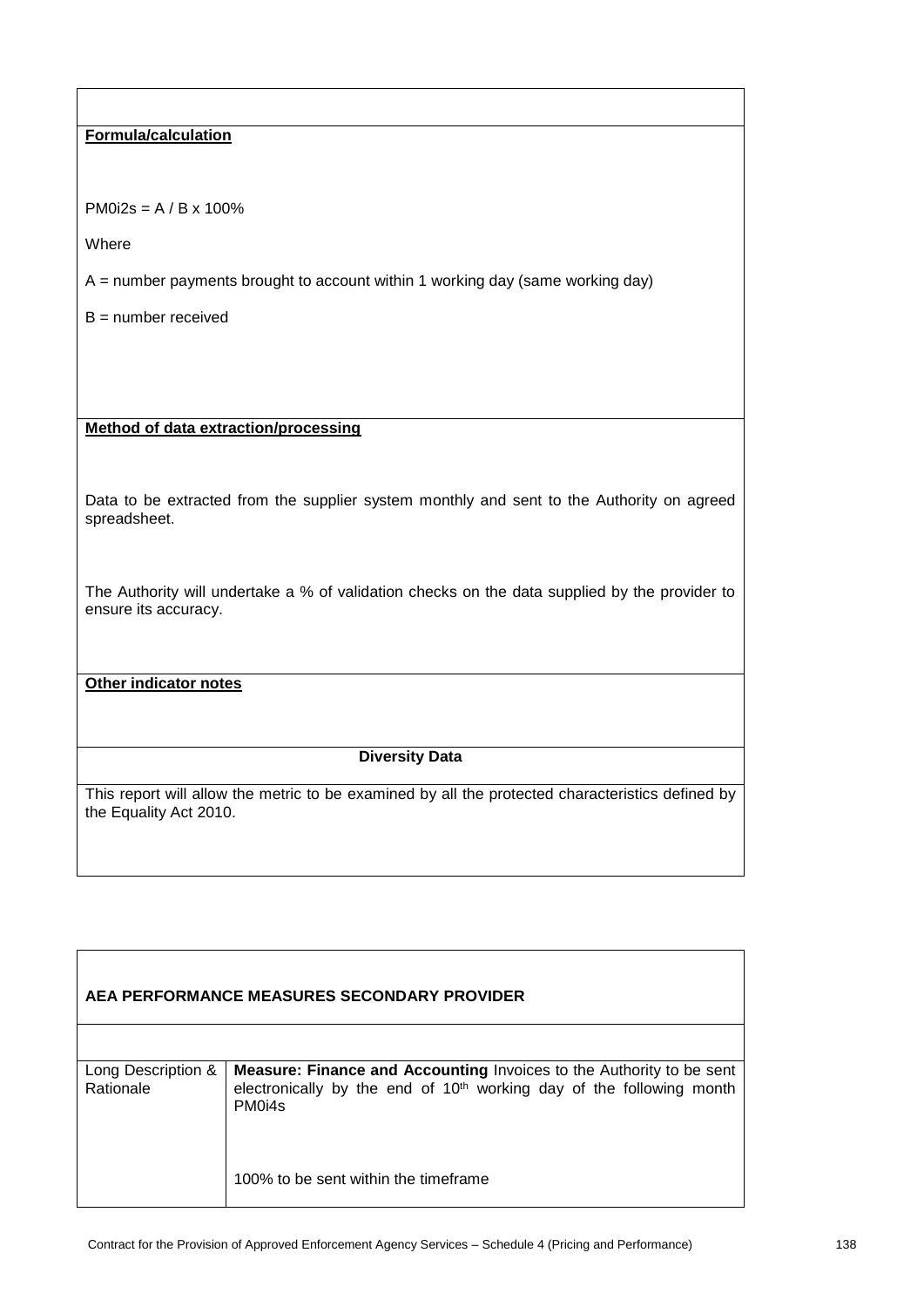|                                                                                                                              | arrest warrants are sent promptly to the Authority | Rationale: Ensuring all invoices to be issued for the costs of executing |        |      |
|------------------------------------------------------------------------------------------------------------------------------|----------------------------------------------------|--------------------------------------------------------------------------|--------|------|
| <b>Contact Lead</b>                                                                                                          |                                                    |                                                                          |        |      |
| Indicator Type                                                                                                               |                                                    | Service Level Measure                                                    |        |      |
| <b>Reporting Frequency</b>                                                                                                   |                                                    | Monthly                                                                  |        |      |
| Data Source                                                                                                                  |                                                    | Enforcement<br>Approved<br>Spreadsheet                                   | Agency | Data |
| Output/Outcome Level                                                                                                         |                                                    |                                                                          |        |      |
| <b>Other Notes</b>                                                                                                           |                                                    |                                                                          |        |      |
| <b>Technical Description</b>                                                                                                 |                                                    |                                                                          |        |      |
| <b>Completions</b><br><b>Successful Completion means:</b><br>100% of invoices to be sent to the Authority on a monthly basis |                                                    |                                                                          |        |      |
| <b>Formula/calculation</b>                                                                                                   |                                                    |                                                                          |        |      |
| $PM0i4s = (total Yes) / (total (Yes + No))$<br>Where                                                                         |                                                    |                                                                          |        |      |
| Yes = number of invoices received by end of $10th$ working day                                                               |                                                    |                                                                          |        |      |
| No = number of invoices no received after end of $10th$ working day.                                                         |                                                    |                                                                          |        |      |
| <b>Method of data extraction/processing</b>                                                                                  |                                                    |                                                                          |        |      |
|                                                                                                                              |                                                    |                                                                          |        |      |

H